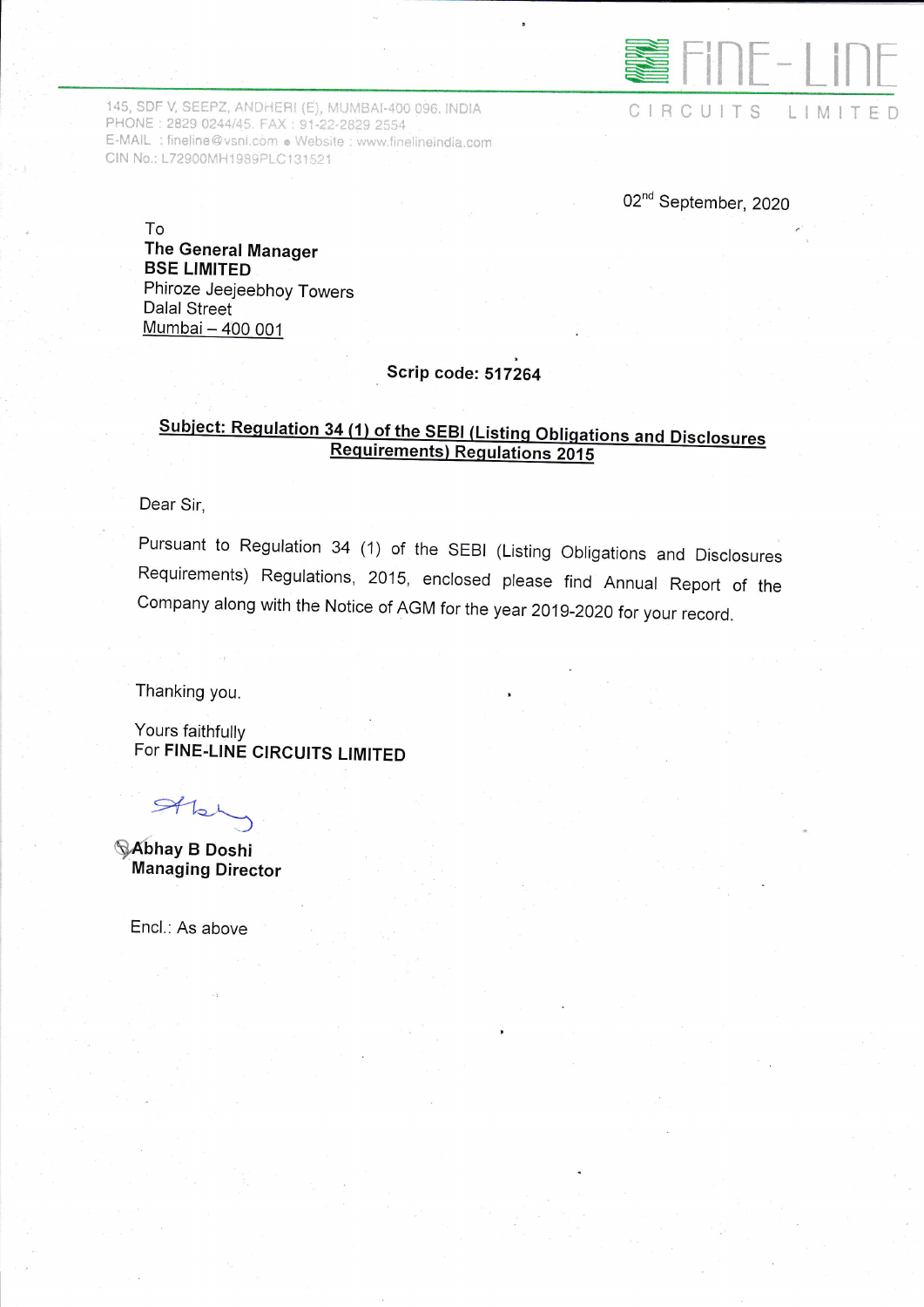



# **THIRTIETH ANNUAL REPORT 2019-20**

www.finelineindia.com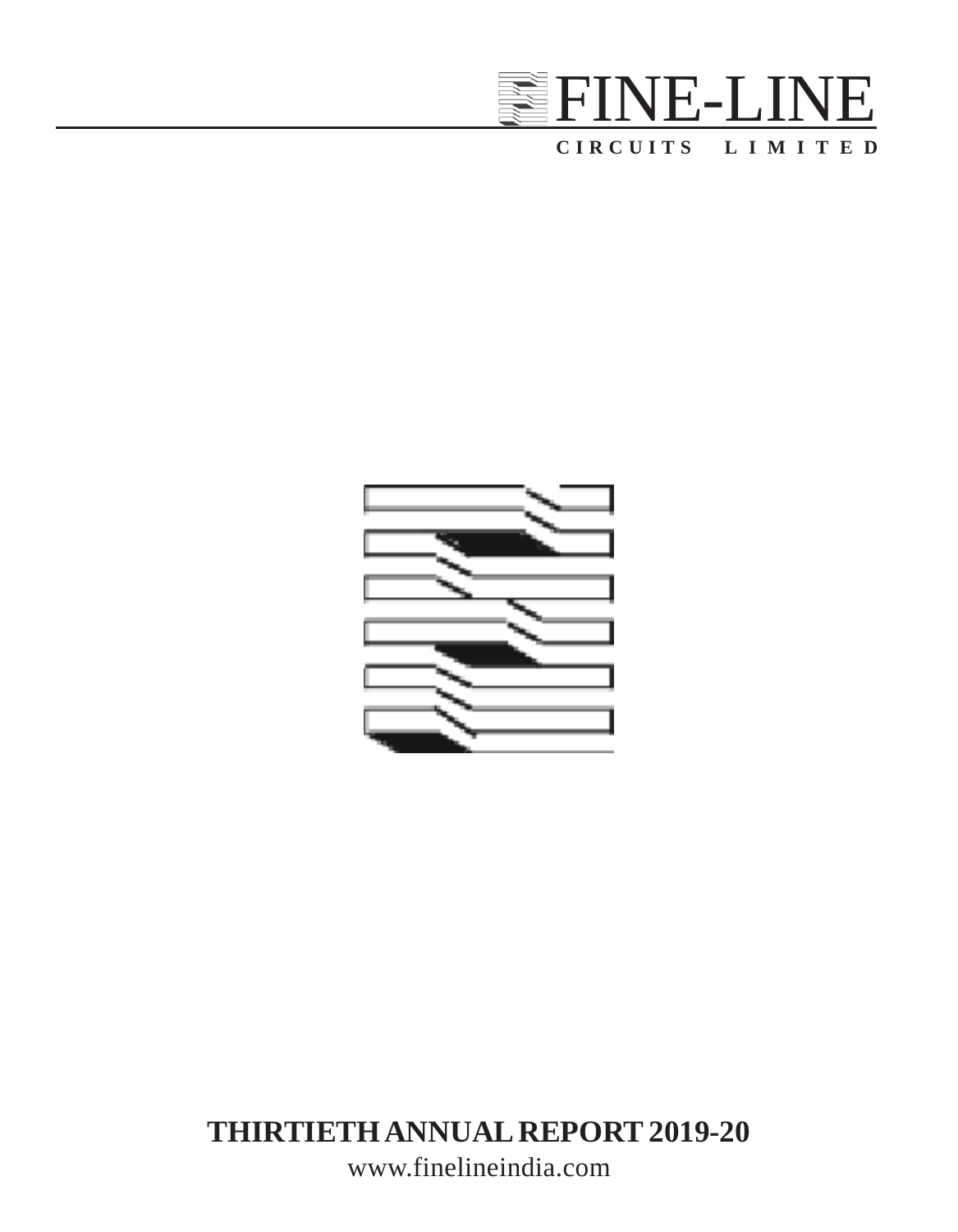

# **FINE-LINE CIRCUITS LTD.**

# **Vision:-**

A Globally Respected Performance Driven Growing Manufacturer.

# **Mission:-**

A Solutions provider to the various Electronic Interconnect needs of Circuit, Material, Delivery & Volumes.

# **Goal:-**

All types of PCBs Delivered Rapidly in small to medium volume for high Reliability Applications.

# **Strategy:-**

On an ongoing basis the management will fulfill this vision by continuously improving the Company by making it:

| Predictable<br>Via                                                                                                     | Sustainable Via                                                                                                           | Profitable<br>Via                                                                                                                              | Scalable Via                                                                   |
|------------------------------------------------------------------------------------------------------------------------|---------------------------------------------------------------------------------------------------------------------------|------------------------------------------------------------------------------------------------------------------------------------------------|--------------------------------------------------------------------------------|
| 1. Listening to & responding<br>to Customers, Suppliers &<br>Stakeholders                                              | 1. Creating wealth & sharing 1. Continuously increasing<br>it fairly with each<br>stakeholders                            | the value proposition to the<br>customer                                                                                                       | 1. Upon reaching certain<br>Critical Mass & Team<br>Strength we will scale up. |
| 2. Constant Diversification<br>of markets in terms of<br>Geography, Industries &<br>Customers                          | 2. Conducting business with<br>integrity & professionalism<br>& financial prudence &<br>Social responsibility             | 2. Continuously improving<br>the quantum & velocity<br>throughput of a high variety<br>mix with low inventory &<br>controlled operating costs. |                                                                                |
| 3. Vigorous Employee<br>interaction & issue<br>resolution & Allowing<br>everybody to work within a<br>framework freely | 3. Constant Technology<br>growth focus & Actively<br>Innovate on process,<br>Capability & Product Range.                  | 3. Constant cost reduction<br>with special focus on<br>Rejection reduction &<br>Energy conservation &<br>Water conservation.                   |                                                                                |
| 4. Paying attention to detail<br>& executing efficiently                                                               | 4. Constant efforts at<br>Derisking the business &<br>Deskilling the work.                                                | 4. Continuously increasing<br>productivity with efficiently<br>coordinated efforts &<br>automation.                                            |                                                                                |
| 5. Exceedingly strong sales<br>team & order loading on the<br>plant                                                    | 5. Continuously generating<br>a Talent Pipeline with good<br>role clarity & functional<br>competency with<br>empowerment. | 5. Continuously increasing<br>panel capacity, panel<br>utilization & panel size &<br>panel complexity & panel<br>layer count.                  |                                                                                |
| 6. Over communicate with<br>Transparent information                                                                    | 6. International Approvals<br>(ISO, TS, JSS)                                                                              | 6. Delivering Innovative &<br>Competitive new products.                                                                                        |                                                                                |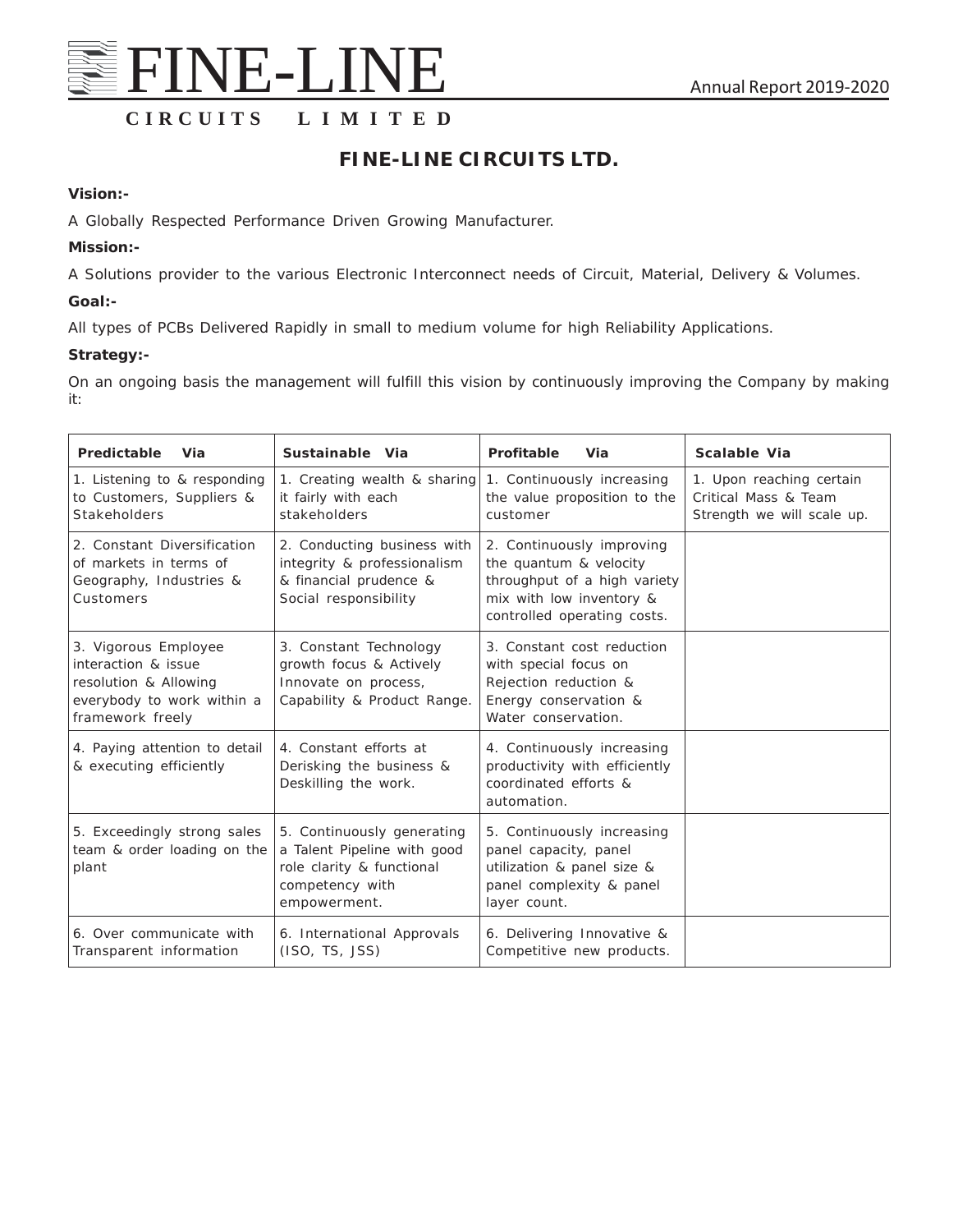

# **COMPANY ASPIRATION**

Our Aspiration for Fine-Line is to be a Respected, Growing, Performance driven, High Quality, Manufacturer, Exporter "Pleasing Customers 100%" Providing All types of PCBs Delivered Rapidly in small to medium volume for high Reliability Applications



# **AT A GLANCE (Rs. In Lacs)**

| Lacs)<br>2200<br>2000<br>(Rs.<br>1800<br>1600<br>VALUE<br>1400<br>1200<br>1000<br>800<br>600<br>400<br>200<br>$\mathbf 0$<br>$11 - 12$<br>$10 - 11$ | $12 - 13$    |              | $13 - 14$ | $14 - 15$ | $15 - 16$<br><b>YEAR</b> | $16 - 17$ | $17 - 18$ |      | $18 - 19$ | $19 - 20$ |
|-----------------------------------------------------------------------------------------------------------------------------------------------------|--------------|--------------|-----------|-----------|--------------------------|-----------|-----------|------|-----------|-----------|
| AT A GLANCE (Rs. In Lacs)                                                                                                                           |              |              |           |           |                          |           |           |      |           |           |
|                                                                                                                                                     | 2011         | 2012         | 2013      | 2014      | 2015                     | 2016      | 2017      | 2018 | 2019      | 2020      |
| <b>SALES &amp; EARNINGS</b>                                                                                                                         |              |              |           |           |                          |           |           |      |           |           |
| Sales                                                                                                                                               | 2405         | 2214         | 2499      | 2482      | 2368                     | 2529      | 2552      | 2831 | 3154      | 2670      |
| PBDT                                                                                                                                                | 84           | (186)        | 73        | 76        | 50                       | 72        | 84        | 95   | 97        | 71        |
| <b>ASSETS &amp; LIABILITIES</b>                                                                                                                     |              |              |           |           |                          |           |           |      |           |           |
| <b>Gross Fixed Assets</b>                                                                                                                           | 1681         | 1758         | 1773      | 1774      | 1647                     | 1687      | 1767      | 1808 | 1849      | 1857      |
| Net Fixed Assets                                                                                                                                    | 291          | 328          | 312       | 280       | 317                      | 298       | 386       | 357  | 334       | 290       |
| Net Current Assets                                                                                                                                  | 871          | 779          | 933       | 844       | 890                      | 1079      | 990       | 1228 | 1437      | 1277      |
| <b>REPRESENTED BY</b>                                                                                                                               |              |              |           |           |                          |           |           |      |           |           |
| Net Worth                                                                                                                                           | 922          | 644          | 652       | 673       | 677                      | 685       | 690       | 702  | 726       | 734       |
| Share Capital                                                                                                                                       | 483          | 483          | 483       | 483       | 483                      | 483       | 483       | 483  | 483       | 483       |
| Reserves                                                                                                                                            | 439          | 161          | 169       | 190       | 194                      | 202       | 207       | 219  | 243       | 251       |
| Borrowings                                                                                                                                          | $\mathbf{O}$ | $\mathbf{O}$ | 139       | 57        | 140                      | 280       | 309       | 428  | 648       | 581       |
| <b>RATIOS</b>                                                                                                                                       |              |              |           |           |                          |           |           |      |           |           |
| Acid Test Ratio                                                                                                                                     | 0.8          | 0.4          | 0.5       | 0.7       | 0.6                      | 0.6       | 0.5       | 0.5  | 0.4       | 0.5       |
| Total Liability to Net Worth                                                                                                                        | 0.3          | 0.4          | 0.5       | 0.4       | 0.4                      | 0.5       | 0.5       | 0.6  | 0.6       | 0.6       |
| Sales to Net Fixed Assets                                                                                                                           | 8.3          | 6.8          | 8.0       | 8.9       | 7.5                      | 8.5       | 6.6       | 7.9  | 9.4       | 9.2       |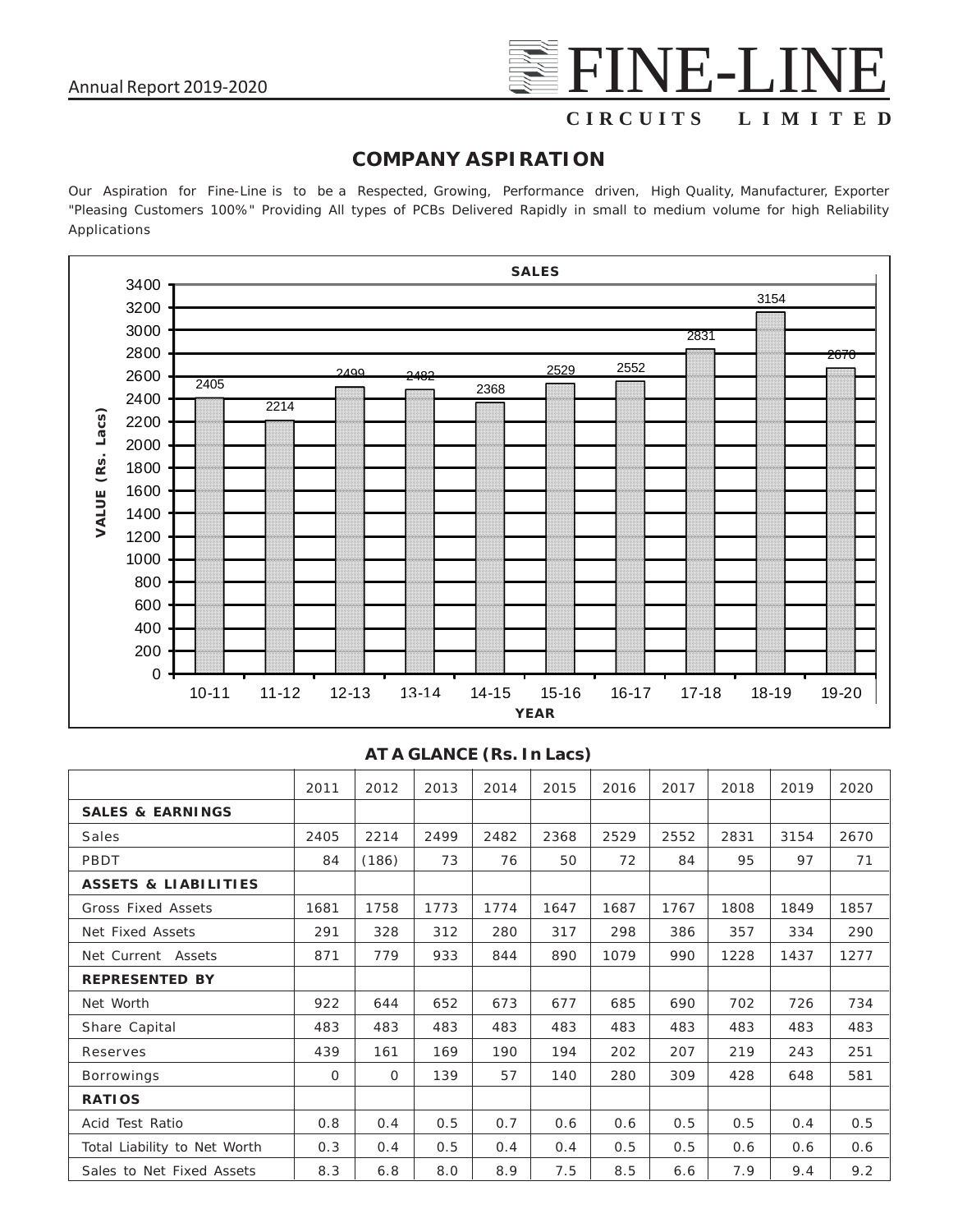

# **CORPORATE INFORMATION**

# **30th ANNUAL GENERAL MEETING ( AGM )**

- Date : 26th September, 2020
- Day : Saturday
- Time : 11:00 a.m.
	- through Video Conferencing (VC) / Other Audio-Visual Means ('OAVM')

# **REGISTERED OFFICE**

# **CIN :L72900MH1989PLC131521** 145, SDF - V, Seepz (SEZ),

 Andheri (East), Mumbai - 400 096. Tel. # 91 22 28290244 Fax # 91 22 28292554

# **AUDITORS**

**Ratanghayara & Co.** Chartered Accountants

## **REGISTRARS & SHARE TRANSFER AGENTS**

M/s Universal Capital Securities Pvt. Ltd. (Formerly Known as Mondkar Computers Pvt. Ltd.) 21, Shakil Niwas, Opp. Satyasaibaba Temple, Mahakali Caves Road, Andheri (East), Mumbai - 400 093. Tel : 91 22 2820 7203/04/05 / 2836 6620 Fax: 91 22 2820 7207 Email: khade@unisec.in / info@unisec.in

# **Nodal Officer :**

Name: Mr. Indrajeet Panday Designation: Company Secretary Address: Fine-Line Circuits Ltd. 145, SDF-V, Seepz, Andheri(E), Mumbai–400096 Telephone No: 022-28290244 / 245 Email id: ipanday@finelineindia.com

# **BOARD OF DIRECTORS**

# **EXECUTIVE DIRECTORS**

Bhagwandas T. Doshi (DIN - 00040596) Executive Chairman (Resigned wef 30.04.2020)

Abhay B. Doshi (DIN - 00040644) Managing Director

Rajiv B. Doshi (DIN - 00651098) Executive Director

### **NON - INDEPENDENT DIRECTORS**

Dr. U. Nimmagadda (DIN - 00613289)

Gautam B. Doshi (DIN - 00328854)

# **INDEPENDENT DIRECTORS**

Prof. Juzer Vasi (DIN - 00040682)

R. M. Premkumar (DIN - 00328942)

Apurva R. Shah (DIN - 00004781)

Kumudini K. Mehta (DIN - 03191065)

Jayesh K. Rambhia (DIN - 2049473)

# **AUDIT COMMITTEE**

| Apurva R. Shah (DIN - 00004781)    | Chairman |
|------------------------------------|----------|
| R. M. Premkumar (DIN - 00328942)   | Member   |
| Kumudini K. Mehta (DIN - 03191065) | Member   |

# **STAKEHOLDERS RELATIONSHIP COMMITTEE**

| Kumudini K. Mehta (DIN - 03191065)<br>Chairman |             |  |  |  |
|------------------------------------------------|-------------|--|--|--|
| Prof. Juzer Vasi (DIN - 00040682)              | Alternative |  |  |  |
|                                                | Chairman    |  |  |  |
| Abhay B. Doshi (DIN - 00040644)                | Member      |  |  |  |
| (DIN - 00651098)<br>Rajiv B. Doshi             | Member      |  |  |  |

#### **NOMINATION & REMUNERATION COMMITTEE**

| R. M. Premkumar (DIN - 00328942)  |
|-----------------------------------|
| Apurva R. Shah (DIN - 00004781)   |
| Prof. Juzer Vasi (DIN - 00040682) |

Chairman **Member Member** 

# **CHIEF FINANCIAL OFFICER COMPANY SECRETARY**

Prema Radhakrishnan | Indrajeet Panday

(w.e.f. 14.02.2020)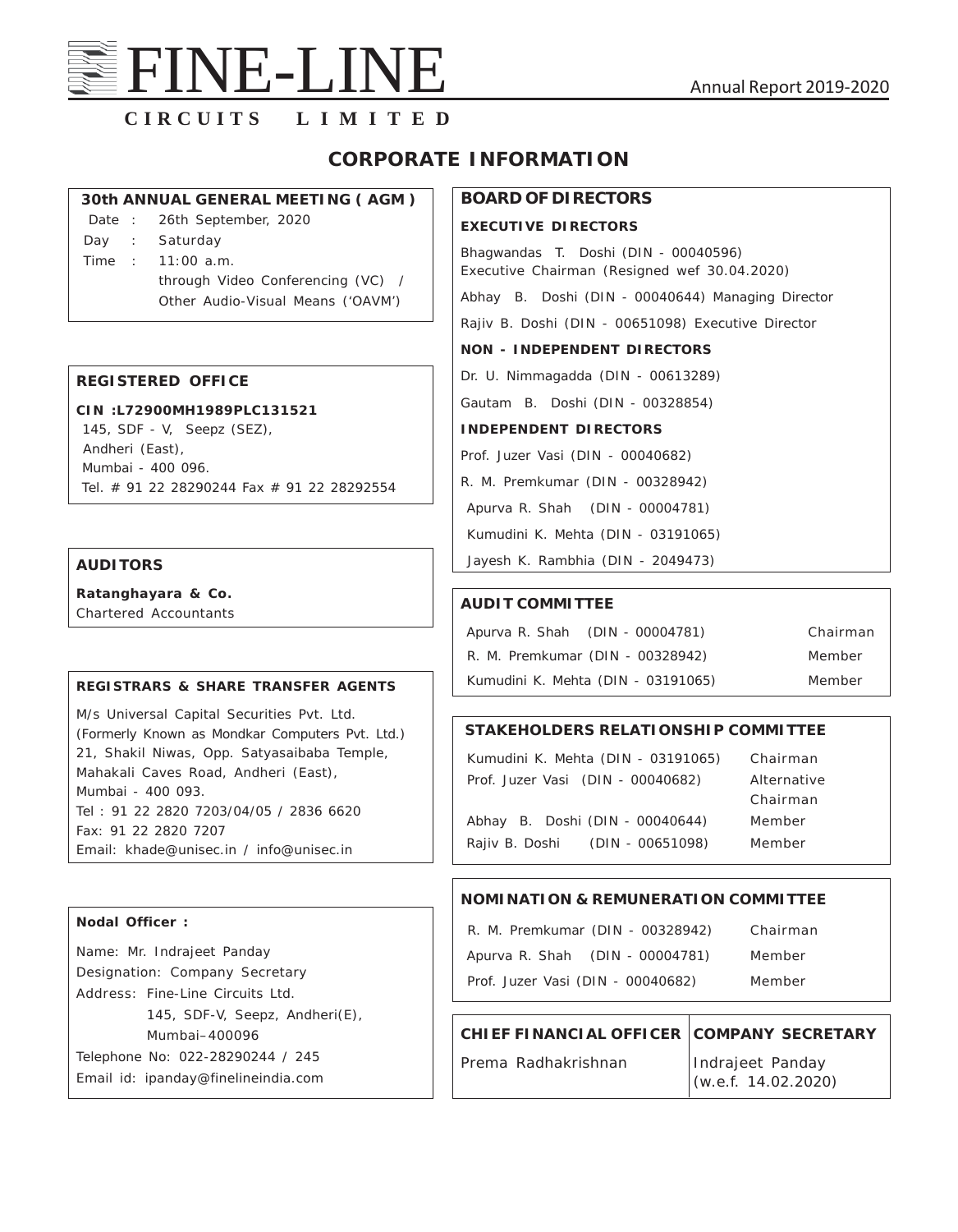

# **NOTICE**

Notice is hereby given that the Thirtieth Annual General Meeting of the Members of FINE-LINE CIRCUITS LIMITED will be held through Video Conferencing ('VC')/Other Audio-Visual Means ('OAVM') on Saturday, September 26, 2020 at 11:00 a.m.(IST) to transact the following business:

# **ORDINARY BUSINESS:**

- 1. To receive, consider and adopt the Audited Financial Statements of the Company for the financial year ended March 31, 2020 together with the Reports of the Board of Directors and the Auditors thereon.
- 2. To appoint a Director in place of Shri. Upendranath Nimmagadda(DIN:00613289), who retires by rotation and being eligible, offers himself for re-appointment and in that respect to consider and if thought fit, to pass the following resolution as a Special Resolution:

"RESOLVED THAT Shri. Upendranath Nimmagadda (DIN: 00613289) who retires by rotation and being eligible, offers himself for re- appointment be and is hereby reappointed as Director of the Company.

FURTHER RESOLVED THAT pursuant to the provisions of Regulation 17(1A) of The Securities and Exchange Board of India (Listing Obligations and Disclosure Requirements) Regulations, 2015 and other applicable provisions, if any, as amended from time to time, consent of the members be and is hereby accorded for continuation of Directorship of Shri. Upendranath Nimmagadda (DIN: 00613289) as a Non-Executive Non-Independent Director of the Company despite attaining the age of 75 years and more.

FURTHER RESOLVED THAT the Board of Directors of the Company be and is hereby authorized to do all acts and take all such steps as may be necessary, proper or expedient to give effect to this resolution."

**By Order of the Board**

**Abhay Doshi Managing Director DIN: 00040644**

# **Registered Office:**

145, SDF-V, Seepz-SEZ, Andheri (East),Mumbai - 400096 CIN: L72900MH1989PLC131521 Tel: 22 2829 0244 E-mail: fineline@fineline.co.in, Website www.finelineindia.com Date: June 30, 2020

# **NOTES:**

- 1. In view of the global outbreak of the Covid-19 pandemic, the Ministry of Corporate Affairs ('MCA') has vide its General Circular No. 20/2020 dated 5th May 2020 read with General Circulars Nos. 14/2020 dated 8th April 2020 and 17/2020 dated 13th April 2020 (collectively referred to as 'MCA Circulars') permitted the holding of the Annual General Meeting ('AGM') through Video Conferencing (VC)/Other Audio Visual Means (OAVM), without the physical presence of the Members at a common venue. Further the Securities and Exchange Board of India ('SEBI') vide its circular dated May 12, 2020 ('SEBI Circular') has also granted certain relaxations. In compliance with the provisions of the Companies Act, 2013 ('Act'), Securities and Exchange Board of India (Listing Obligations and Disclosure Requirements) Regulations, 2015 ('Listing Regulations') and MCA Circulars, SEBI Circular, the AGM of the Company is being held through VC/OAVM.
- 2. The Statement setting out material facts pursuant to section 102 of the Companies Act, 2013, which sets out details relating to business for item no. 2 and the relevant details, pursuant to Regulations 26(4) and 36(3) of the SEBI Listing Regulations and Secretarial Standard on General Meetings issued by the Institute of Company Secretaries of India, in respect of Director seeking re-appointment at this AGM is annexed.
- 3. PURSUANT TO THE PROVISIONS OF THE ACT, A MEMBER ENTITLED TO ATTEND AND VOTE AT THE AGM IS ENTITLED TO APPOINT ONE OR MORE PROXIES TO ATTEND AND VOTE INSTEAD OF HIMSELF/HERSELF AND THE PROXY NEED NOT BE A MEMBER OF THE COMPANY. Since this AGM is being held pursuant to the MCA Circulars through VC/OAVM, physical attendance of Members has been dispensed with. Accordingly, the facility for appointment of proxies by the Members will not be available for this AGM and hence the Proxy Form, Attendance Slip and Route Map for the AGM are not annexed to this Notice.
- 4. Institutional Members are encouraged to attend and vote at this AGM through VC/OAVM. Institutional / Corporate Shareholders (i.e. other than individuals / HUF, NRI, etc.) are required to send a scanned copy (PDF/JPG Format) of its Board or governing body Resolution/Authorization etc., authorizing its representative to attend the AGM through VC/OAVM or vote through remote e-voting. The said Resolution/Authorization shall be sent to the Scrutinizer by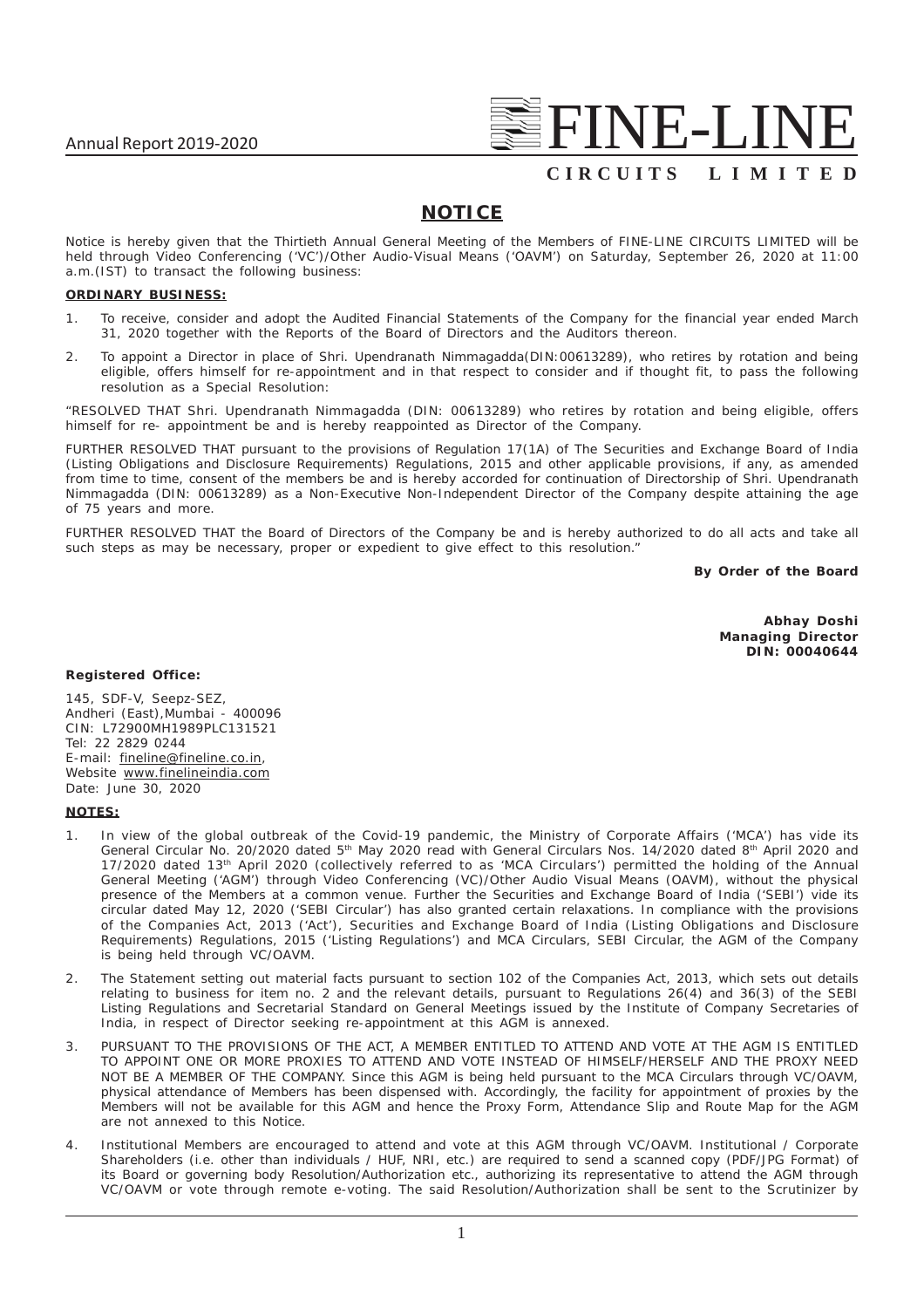# **CIRCUITS LIMITED**

email through its registered email address to scrutinizer.finelineindia@gmail.com with a copy marked to Company at the email address viz; lpanday@finelineindia.com.

- 5. The Members can join the AGM in the VC/OAVM mode 15 minutes before and after the scheduled time of the commencement of the Meeting by following the procedure mentioned in the Notice. The facility of participation at the AGM through VC/OAVM will be made available to atleast 1000 members on first come first served basis. This will not include large Shareholders (Shareholders holding 2% or more shareholding), Promoters, Institutional Investors, Directors, Key Managerial Personnel, the Chairpersons of the Audit Committee, Nomination and Remuneration Committee and Stakeholders Relationship Committee, Auditors etc. who are allowed to attend the AGM without restriction on account of first come first served basis.
- 6. Members attending the AGM through VC/OAVM shall be counted for the purpose of reckoning the quorum under Section 103 of the Act.
- 7. In compliance with the MCA Circulars and SEBI Circular dated 12th May 2020, Notice of the AGM along with the Annual Report 2019-20 is being sent only through electronic mode to those Members whose email addresses are registered with the Company/Depositories. Members may note that the Notice and Annual Report 2019-20 will also be available on the Company's website www.finelineindia.com and website of the Stock Exchange i.e. BSE Limited at www.bseindia.com. The Notice and Annual Report 2019-20 is also disseminated on the website of CDSL (agency for providing the Remote e-Voting facility and e-voting system during the AGM) i.e. https://www.evotingindia.com.
- 8. In case of joint holders, the Member whose name appears as the first holder in the order of names as per the Register of Members of the Company will be entitled to vote at the AGM.
- 9. The Register of Members and the Share Transfer books of the Company will be closed from Sunday, September 20, 2020 to Saturday, September 26, 2020 both days inclusive.
- 10. Benefits of Dematerialization:

Shares held in dematerialized form have several advantages like immediate transfer of shares, faster settlement cycle, faster disbursement of non-cash corporate benefits like rights, etc., lower brokerage, ease in portfolio monitoring, etc. Besides risks associated with physical certificates such as forged transfer, fake certificates, bad deliveries, loss of certificates in transit, get eliminated. Since there are several benefits arising from dematerialization, we sincerely urge you to dematerialize your shares at the earliest, if you are still holding the shares in physical form.

As per Regulation 40 of SEBI Listing Regulations, as amended, securities of listed companies can be transferred only in dematerialized form with effect from, April 1, 2019, except in case of request received for transmission or transposition of securities. In view of this and to eliminate all risks associated with physical shares and for ease of portfolio management, members holding shares in physical form are requested to consider converting their holdings to dematerialized form. Members can contact the Company or Company's Registrars and Transfer Agents, "Universal Capital Securities Pvt. Ltd." for assistance in this regard.

11. Members holding shares in dematerialized form are requested to intimate all changes pertaining to their bank details, mandates, nominations, power of attorney, change of address, change of name and email address, etc., to their Depository Participants only and not to Company's Registrar and Transfer Agent. Changes intimated to the Depository Participant will then be automatically reflected in the Company's records. Members holding shares in physical form are requested to intimate such changes to the Company's Registrar & Share Transfer Agents, Universal Capital Securities Pvt. Ltd.

SEBI has mandated the submission of PAN by every participant in securities market. Members holding shares in electronic form are, therefore requested to submit the PAN to their Depository Participant with whom they are maintaining their demat accounts. Members holding shares in physical form can submit their PAN details to Universal Capital Securities Pvt. Ltd.

Members holding shares in physical form, in identical order of names, in more than one folio are requested to send to Universal Capital Securities Pvt. Ltd., the details of such folios together with the share certificates and selfattested copies of PAN card of the holders for consolidating their holding in one folio. A consolidated share certificate will be issued to such Members after making requisite changes.

- 12. As per the provisions of Section 72 of the Act, the facility for making nomination is available for the Members in respect of the shares held by them. Members who have not yet registered their nomination are requested to register the same by submitting Form No. SH-13. The said form is enclosed herewith and is also available for download on the Company's website www.finelineindia.com. Members are requested to submit the said form to Universal Capital Securities Pvt. Ltd. at info@unisec.in, in case the shares are held in physical form and Members holding shares in electronic form are requested to contact their respective Depository Participants for the same.
- 13. At the Twenty-Eighth AGM held on September 29, 2018 the members approved appointment of M/s. Ratanghayara & Co, Chartered Accountants (Membership No. 103325 / Firm Registration No. 117626W) as Statutory Auditors of the Company to hold office for a period of five years from the conclusion of that AGM till the conclusion of the thirty-third AGM. The requirement to place the matter relating to appointment of auditors for ratification by Members at every AGM has been done away by the Companies (Amendment) Act, 2017 with effect from May 7, 2018. Accordingly, no resolution is being proposed for ratification of appointment of statutory auditors at the Thirtieth AGM.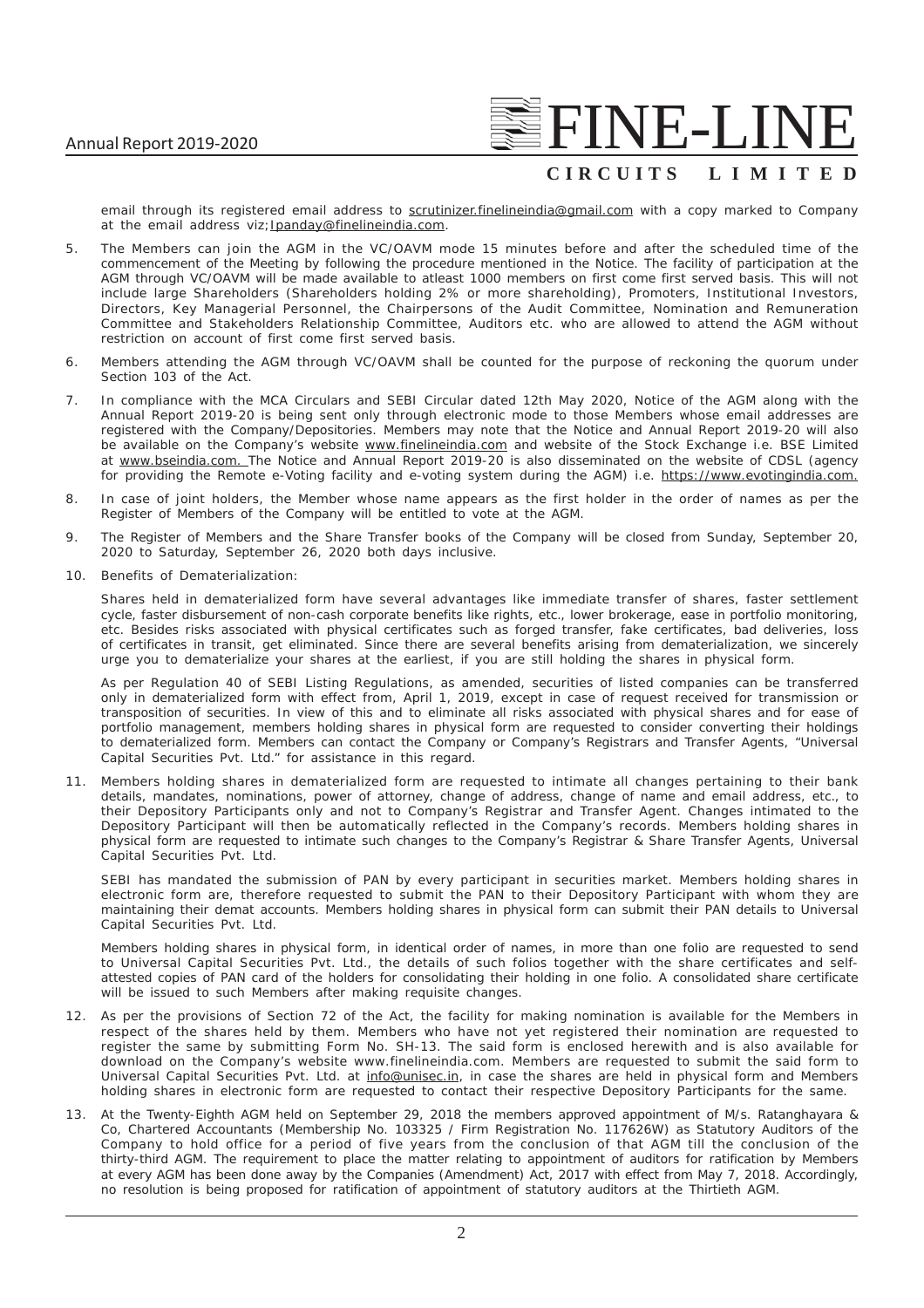# Annual Report 2019-2020  $\blacksquare$

# **CIRCUITS LIMITED**

14. Members who wish to inspect the relevant documents referred to in the Notice can send an email to Ipanday@finelineindia.com up to date of this Meeting.

# **15. Registration of e-mail address permanently with Company/Depository Participant:**

To support 'Green Initiative', Members who have not yet registered their e-mail addresses are requested to register the same with their concerned Depository Participants, in respect of electronic holding and with Company's Registrar & Share Transfer Agents, Universal Capital Securities Pvt. Ltd., in respect of physical holding. Further, those Members who have already registered their e-mail addresses are requested to keep their e-mail addresses validated/updated with their Depository Participants/ Company's RTA to enable servicing of notices/documents/Annual Reports and other communications electronically to their e-mail address in future.

- 16. In compliance with the provisions of Section 108 of the Act, read with Rule 20 of the Companies (Management and Administration) Rules, 2014, as amended from time to time, Regulation 44 of the SEBI Listing Regulations, the Members are provided with the facility to cast their vote electronically, through the e-voting services provided by CDSL, on all the resolutions set forth in this Notice. The facility of casting votes by a member using remote e-voting system before the Meeting as well as remote e-voting during the AGM, will be provided by CDSL.
- 17. The remote e-voting period commences on Wednesday, 23<sup>rd</sup>September, 2020 (9.00 a.m. IST) and ends on Friday, 25<sup>th</sup> September, 2020 (5.00 p.m. IST). During this period, Members of the Company, holding shares either in physical form or in dematerialized form, as on cut off date i.e. Saturday, 19th September, 2020 may cast their vote electronically. The remote e-voting module shall be disabled by CDSL for voting thereafter. Once the vote on a resolution is cast by the Member, he shall not be allowed to change it subsequently. The voting rights of Members (for voting through remote e-voting before the AGM and e-Voting during the AGM) shall be in proportion to their shares held in the paid up equity share capital of the Company as on cut-off date i.e. Saturday, 19<sup>th</sup> September, 2020.
- 18. Members will be provided with the facility for voting through electronic voting system during the VC/OAVM at the AGM, who have not already cast their vote on the Resolutions through remote e-voting and are otherwise not barred from doing so, will be eligible to exercise their right to vote during such proceedings of the AGM. The Members who have cast their vote by remote e-voting prior to the AGM may also attend/participate in the AGM through VC/OAVM, but shall not be entitled to cast their vote again.
- 19. A person, whose name is recorded in the Register of Members or in the Register of Beneficial Owners maintained by the depositories as on the cut-off date only shall be entitled to avail the facility of remote e-voting before the AGM as well as remote e-voting during the AGM. Any person who is not a member as on the cut-off date should treat this Notice for information purpose only. Any person, who acquires shares of the Company and becomes a Member of the Company after sending of the Notice and holding shares as of the cut-off date, may obtain the User ID and Password by sending a request at helpdesk.evoting@cdslindia.com
- 20. The Chairman shall, at the AGM allow voting by use of remote e-voting system for all those Members who are present during the AGM through VC/OAVM but have not cast their votes by availing the remote e-voting facility before the AGM. The remote e-voting module during the AGM shall be disabled by CDSL for voting 15 minutes after the conclusion of the Meeting.
- 21. Ms. Sarvari Shah (Membership No. FCS 9697) or failing her Mr. Mitesh Dhabliwala (Membership No. FCS 8331) of Parikh & Associates, Practicing Company Secretaries, have been appointed as the Scrutinizer to scrutinize the remote e-voting prior to and during the AGM, in a fair and transparent manner.
- 22. The Scrutinizer shall, immediately after the conclusion of remote e-voting at the AGM, first count the votes cast during the Meeting, thereafter unblock the votes cast through remote e-voting before the Meeting and make, not later than 48 hours of conclusion of the Meeting, a consolidated Scrutinizer's report of the total votes cast in favour or against, if any, to the Chairman or a person authorised by him in writing, who shall countersign the same.
- 23. The results declared along with the Scrutinizer's Report shall be placed on the Company's website www.finelineindia.com and on the website of CDSL www.evotingindia.com immediately after the results are declared and the same shall be communicated to BSE Limited, where the shares of the Company are listed.
- 24. Subject to the receipt of requisite number of votes, the Resolutions forming part of the AGM Notice shall be deemed to be passed on the date of the AGM i.e. Saturday, 26<sup>th</sup> September, 2020.
- 25. Instructions for attending the AGM through VC/OAVM and remote e-voting (before and during the AGM) are given below:

# **INSTRUCTIONS FOR SHAREHOLDERS ATTENDING THE AGM THROUGH VC/OAVM ARE AS UNDER:**

- 1. Shareholder will be provided with a facility to attend the AGM through VC/OAVM through the CDSL e-Voting system. Shareholders may access the same at https://www.evotingindia.com under shareholders/members login by using the remote e-voting credentials. The link for VC/OAVM will be available in shareholder/members login where the EVSN of Company will be displayed.
- 2. Shareholders are encouraged to join the Meeting through Laptops / IPads for better experience.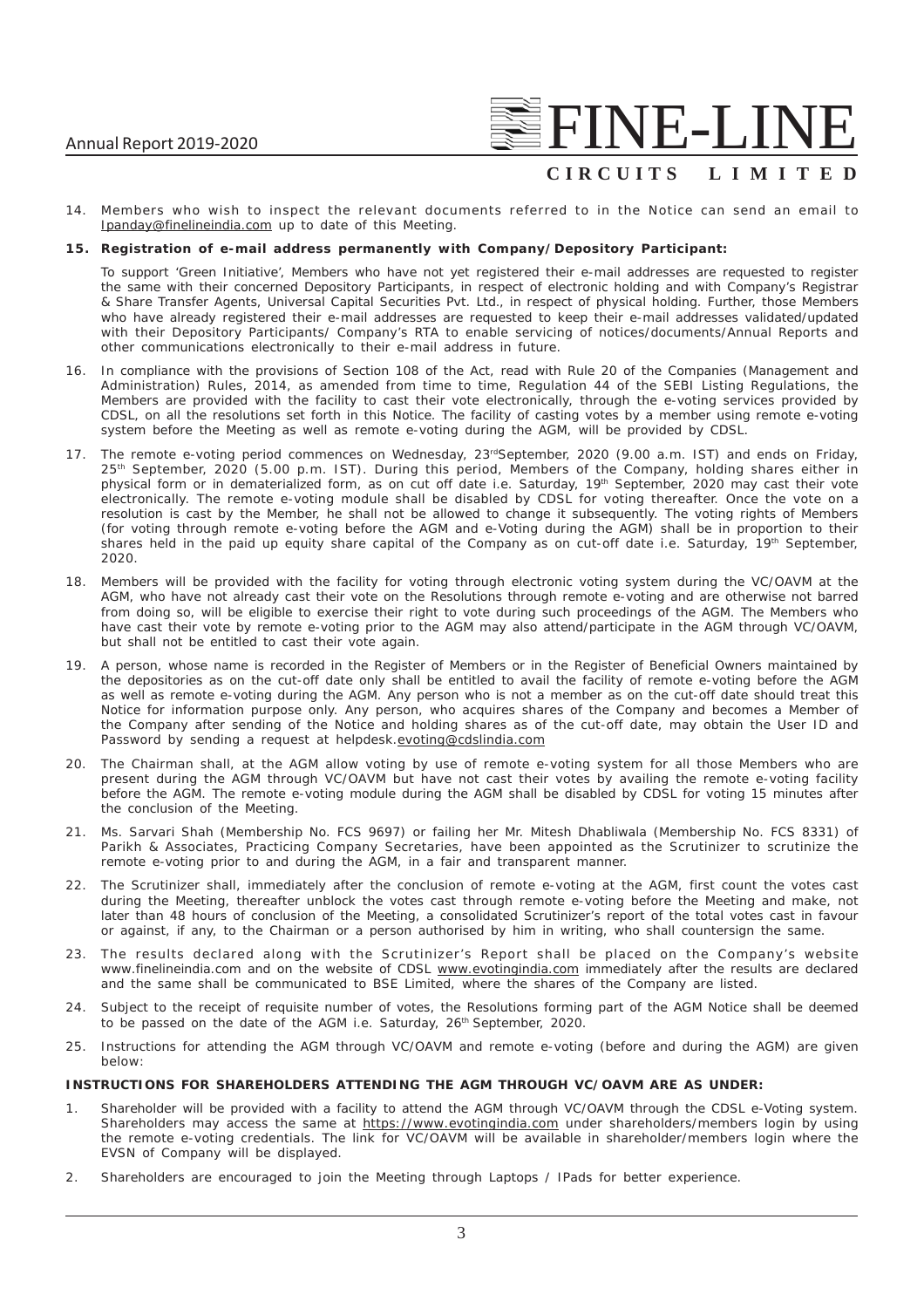# **CIRCUITS LIMITED**

- 3. Further shareholders will be required to allow Camera and use Internet with a good speed to avoid any disturbance during the meeting.
- 4. Please note that Participants Connecting from Mobile Devices or Tablets or through Laptop connecting via Mobile Hotspot may experience Audio/Video loss due to Fluctuation in their respective network. It is therefore recommended to use Stable Wi-Fi or LAN Connection to mitigate any kind of aforesaid glitches.
- 5. Shareholders who would like to express their views/ask questions during the meeting may register themselves as a speaker by sending their request in advance atleast 7 **days prior to meeting** mentioning their name, demat account number/folio number, email id, mobile number at lpanday@finelineindia.com. The shareholders who do not wish to speak during the AGM but have queries may send their queries in advance 7 **days prior to meeting** mentioning their name, demat account number/folio number, email id, mobile number at Ipanday@finelineindia.com. These queries will be replied to by the company suitably by email.
- 6. Those shareholders who have registered themselves as a speaker will only be allowed to express their views/ask questions during the meeting.

# **THE INTRUCTIONS FOR SHAREHOLDRES FOR REMOTE E-VOTING ARE AS UNDER:**

- (i) The voting period begins on Wednesday, September 23, 2020 at 9.00 a.m. IST and ends on Friday, September 25, 2020 at 5.00 p. m. IST. During this period shareholders' of the Company, holding shares either in physical form or in dematerialized form, as on the cut-off date Saturday, September 19, 2020 may cast their vote electronically. The e-voting module shall be disabled by CDSL for voting thereafter.
- (ii) Shareholders who have already voted prior to the meeting date would not be entitled to vote during the meeting.
- (iii) The shareholders should log on to the e-voting website www.evotingindia.com.
- (iv) Click on "Shareholders" module.
- (v) Now enter your User ID
	- a. For CDSL: 16 digits beneficiary ID,
	- b. For NSDL: 8 Character DP ID followed by 8 Digits Client ID,
	- c. Shareholders holding shares in Physical Form should enter Folio Number registered with the Company.

OR

Alternatively, if you are registered for CDSL's **EASI/EASIEST** e-services, you can log-in at https://www.cdslindia.com from **Login** - **My**e**asi** using your login credentials. Once you successfully log-in to CDSL's **EASI/EASIEST** e-services, click on **e-Voting** option and proceed directly to cast your vote electronically.

- (vi) Next enter the Image Verification as displayed and Click on Login.
- (vii) If you are holding shares in demat form and had logged on to www.evotingindia.com and voted on an earlier e-voting of any company, then your existing password is to be used.

(viii) If you are a first time user follow the steps given below:

|                                                              | For Shareholders holding shares in Demat Form and Physical Form                                                                                                                                                                                                                                                                                   |  |  |  |  |
|--------------------------------------------------------------|---------------------------------------------------------------------------------------------------------------------------------------------------------------------------------------------------------------------------------------------------------------------------------------------------------------------------------------------------|--|--|--|--|
| <b>PAN</b>                                                   | Enter your 10 digit alpha-numeric *PAN issued by Income Tax Department (Applicable for both demat)<br>shareholders as well as physical shareholders)                                                                                                                                                                                              |  |  |  |  |
|                                                              | Shareholders who have not updated their PAN with the Company/Depository Participant are requested<br>to use the sequence number sent by Company/RTA or contact Company/RTA.                                                                                                                                                                       |  |  |  |  |
| Dividend<br>Bank Details<br><b>OR</b> Date of<br>Birth (DOB) | Enter the Dividend Bank Details or Date of Birth (in dd/mm/yyyy format) as recorded in your demat<br>account or in the company records in order to login.<br>If both the details are not recorded with the depository or company please enter the member id /<br>folio number in the Dividend Bank details field as mentioned in instruction (v). |  |  |  |  |

(ix) After entering these details appropriately, click on "SUBMIT" tab.

- (x) Shareholders holding shares in physical form will then directly reach the Company selection screen. However, shareholders holding shares in demat form will now reach 'Password Creation' menu wherein they are required to mandatorily enter their login password in the new password field. Kindly note that this password is to be also used by the demat holders for voting for resolutions of any other company on which they are eligible to vote, provided that company opts for e-voting through CDSL platform. It is strongly recommended not to share your password with any other person and take utmost care to keep your password confidential.
- (xi) For shareholders holding shares in physical form, the details can be used only for e-voting on the resolutions contained in this Notice.
- (xii) Click on the EVSN for "FINE LINE CIRCUITS LIMITED" on which you choose to vote.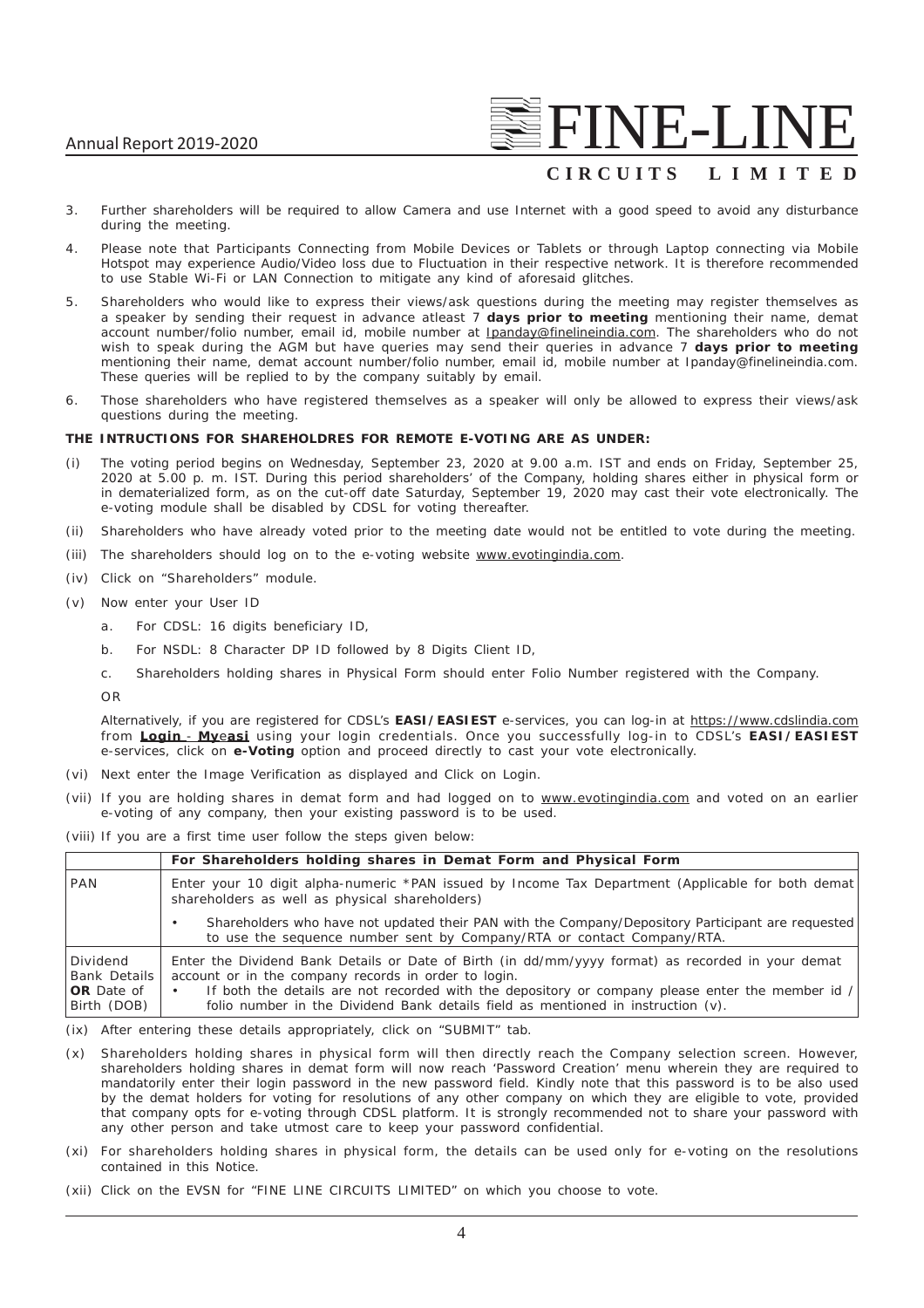# **CIRCUITS LIMITED**

- (xiii) On the voting page, you will see "RESOLUTION DESCRIPTION" and against the same the option "YES/NO" for voting. Select the option YES or NO as desired. The option YES implies that you assent to the Resolution and option NO implies that you dissent to the Resolution.
- (xiv) Click on the "RESOLUTIONS FILE LINK" if you wish to view the entire Resolution details.
- (xv) After selecting the resolution you have decided to vote on, click on "SUBMIT". A confirmation box will be displayed. If you wish to confirm your vote, click on "OK", else to change your vote, click on "CANCEL" and accordingly modify your vote.
- (xvi) Once you "CONFIRM" your vote on the resolution, you will not be allowed to modify your vote.
- (xvii) You can also take a print of the votes cast by clicking on "Click here to print" option on the Voting page.
- (xviii) If a demat account holder has forgotten the login password then Enter the User ID and the image verification code and click on Forgot Password & enter the details as prompted by the system.
- (xix) Shareholders can also cast their vote using CDSL's mobile app "**m-Voting".** The m-Voting app can be downloaded from respective Store. Please follow the instructions as prompted by the mobile app while Remote Voting on your mobile.

### **PROCESS FOR THOSE SHAREHOLDERS WHOSE EMAIL ADDRESSES ARE NOT REGISTERED WITH THE DEPOSITORIES FOR OBTAINING LOGIN CREDENTIALS FOR E-VOTING FOR THE RESOLUTIONS PROPOSED IN THIS NOTICE:**

- 1. For Physical shareholders- please provide necessary details like Folio No., Name of shareholder, scanned copy of the share certificate (front and back), PAN (self-attested scanned copy of PAN card), AADHAR (self-attested scanned copy of Aadhar Card) by email to info@unisec.in
- 2. For Demat shareholders please provide Demat account details (CDSL-16 digit beneficiary ID or NSDL-16 digit DPID + CLID), Name, client master or copy of Consolidated Account statement, PAN (self-attested scanned copy of PAN card), AADHAR (self-attested scanned copy of Aadhar Card) to info@unisec.in

## **INSTRUCTIONS FOR SHAREHOLDERS FOR E-VOTING DURING THE AGM ARE AS UNDER:-**

- 1. The procedure for e-voting on the day of the AGM is same as the instructions mentioned above for Remote e-voting.
- 2. Only those shareholders, who are present in the AGM through VC/OAVM facility and have not casted their vote on the Resolutions through remote e-voting and are otherwise not barred from doing so, shall be eligible to vote through e-voting system available during the AGM.
- 3. If any Votes are cast by the shareholders through the e-voting available during the AGM and if the same shareholders have not participated in the meeting through VC/OAVM facility , then the votes cast by such shareholders shall be considered invalid as the facility of e-voting during the meeting is available only to the shareholders attending the meeting.
- 4. Shareholders who have voted through remote e-voting will be eligible to attend the AGM. However, they will not be eligible to vote at the AGM.

### (xx) **Note for Non – Individual Shareholders and Custodians**

- Non-Individual shareholders (i.e. other than Individuals, HUF, NRI etc.) and Custodians are required to log on to www.evotingindia.com and register themselves in the "Corporates" module.
- A scanned copy of the Registration Form bearing the stamp and sign of the entity should be emailed to helpdesk.evoting@cdslindia.com.
- After receiving the login details a Compliance User should be created using the admin login and password. The Compliance User would be able to link the account(s) for which they wish to vote on.
- The list of accounts linked in the login should be mailed to helpdesk.evoting@cdslindia.com and on approval of the accounts they would be able to cast their vote.
- A scanned copy of the Board Resolution and Power of Attorney (POA) which they have issued in favour of the Custodian, if any, should be uploaded in PDF format in the system for the scrutinizer to verify the same.
- Alternatively Non Individual shareholders are required to send the relevant Board Resolution/ Authority letter etc. together with attested specimen signature of the duly authorized signatory who are authorized to vote, to the Scrutinizer at scrutinizer.finelineindia@gmail.com and to the Company at the email address viz;Ipanday@finelineindia.com , if they have voted from individual tab & not uploaded same in the CDSL e-voting system for the scrutinizer to verify the same.

If you have any queries or issues regarding attending AGM & e-Voting from the e-Voting System, you may refer the Frequently Asked Questions ("FAQs") and e-voting manual available at www.evotingindia.com, under help section or write an email to helpdesk.evoting@cdslindia.com or contact Mr. Nitin Kunder (022-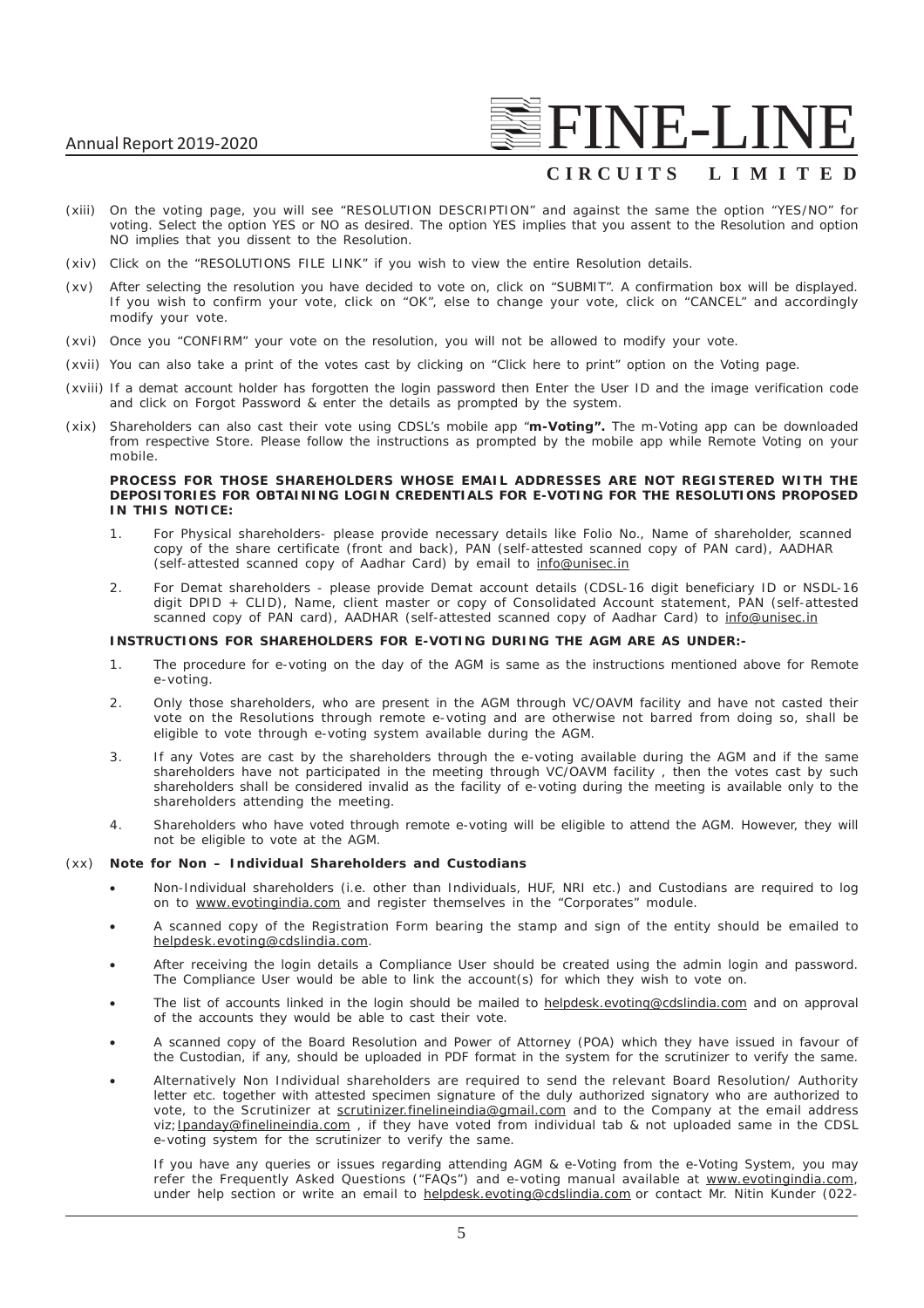

23058738) or Mr. Mehboob Lakhani (022-23058543) or Mr. Rakesh Dalvi (022-23058542).

All grievances connected with the facility for voting by electronic means may be addressed to Mr. Rakesh Dalvi, Manager, (CDSL) Central Depository Services (India) Limited, A Wing, 25th Floor, Marathon Futurex, Mafatlal Mill Compounds, N M Joshi Marg, Lower Parel (East), Mumbai - 400013 or send an email to helpdesk.evoting@cdslindia.com or call on 022-23058542/43.

**By Order of the Board**

**Abhay Doshi Managing Director DIN: 00040644**

**Registered Office:**

145, SDF-V, Seepz-SEZ, Andheri (East),Mumbai - 400096 CIN: L72900MH1989PLC131521 Tel: 22 2829 0244 E-mail: fineline@fineline.co.in, Website www.finelineindia.com Date: June 30, 2020

# **ANNEXURE TO THE NOTICE**

#### **EXPLANATORY STATEMENT PURSUANT TO THE PROVISIONS OF SECTION 102(1) OF THE COMPANIES ACT, 2013:**

#### **Item No. 2:**

As recommended by the Board of Directors of the Company Shri. Upendranath Nimmagadda shall retire at the ensuing Annual General Meeting of the Company and being eligible offer himself for re-appointment.

Regulation 17(1A) of Securities and Exchange Board of India (Listing Obligations and Disclosure Requirements) Regulations, 2015 requires the listed entities to obtain approval of the shareholders by way of special resolution to appoint or continue the directorship of Non-Executive Directors who have attained the age of 75 years or more.

The Company had already passed the resolution at the 28<sup>th</sup> AGM on September 29, 2018 for continuation of directorship of Shri. Upendranath Nimmagadda in view of his age being more than 75 years.

However, since Shri. Upendranath Nimmagadda retires by rotation at this meeting and since he has already attained the age of 75 years, the Company is required to obtain approval of Members by way of special resolution for continuation of his directorship in the Company.

Shri. Upendranath Nimmagadda is concerned or interested in the respective resolution mentioned at Item No. 2 of the Notice relating to his own re-appointment as Non-Executive Director of the Company. None of the other Directors, Key Managerial Personnel of the Company or their respective relatives are concerned or interested in the resolution mentioned at Item No. 2 of the Notice.

The Board recommends the Special Resolution set out at item no. 2 of the Notice for approval of members.

**By Order of the Board**

**Abhay Doshi Managing Director DIN: 00040644**

**Registered Office:**

145, SDF-V, Seepz-SEZ, Andheri (East),Mumbai - 400096 CIN: L72900MH1989PLC131521 Tel: 22 2829 0244 E-mail: fineline@fineline.co.in, Website www.finelineindia.com Date: June 30, 2020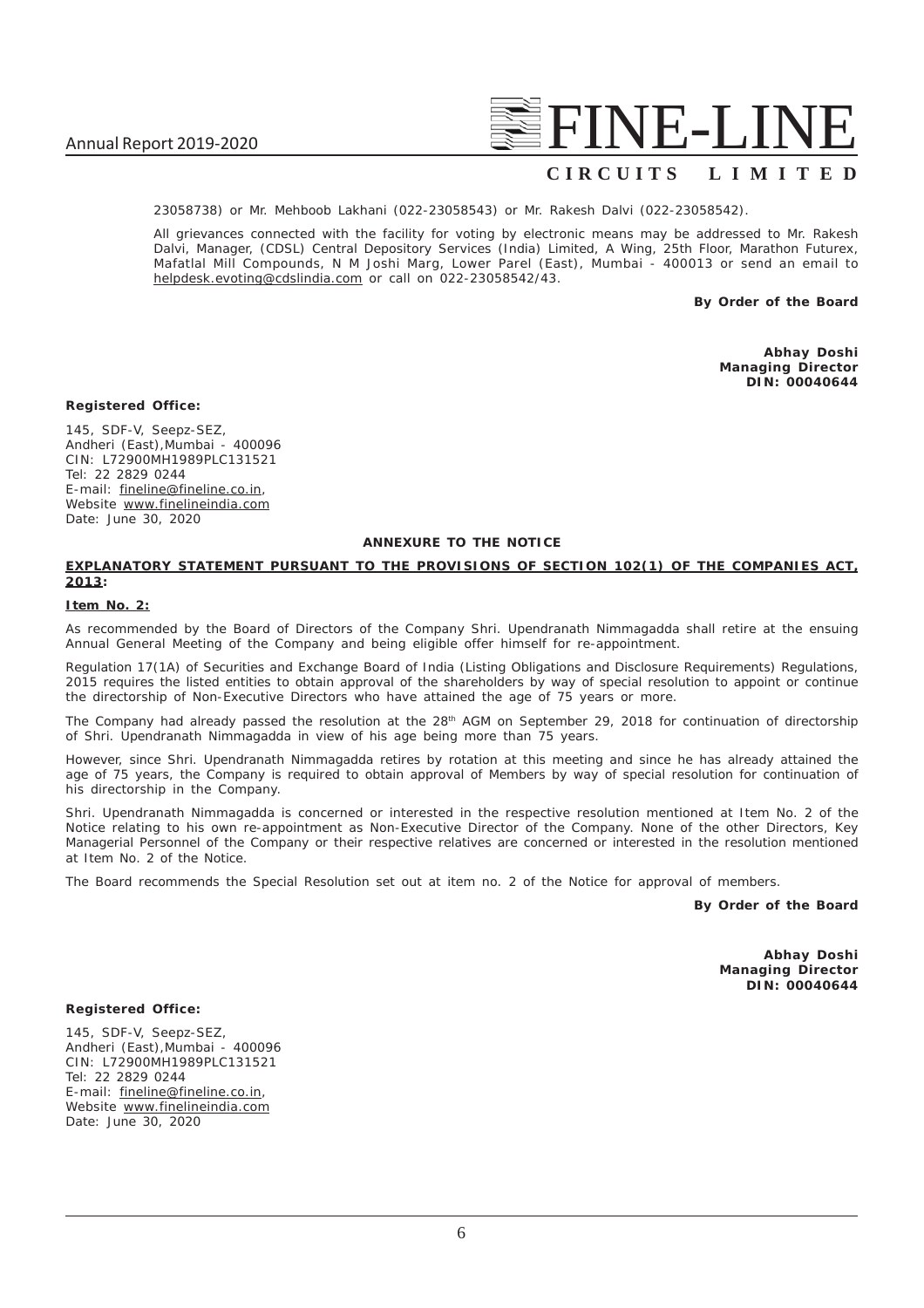# **CIRCUITS LIMITED**

# **BRIEF PARTICULARS/PROFILE OF THE DIRECTORS SEEKING APPOINTMENT/RE-APPOINTMENT PURSUANT TO THE PROVISIONS OF REGULATION 26(4) & 36(3) OF SEBI (LISTING OBLIGATIONS AND DISCLOSURE REQUIREMENTS) REGULATIONS, 2015 AND PARAGRAPH 1.2.5 OF SECRETARIAL STANDARD ON GENERAL MEETINGS ISSUED BY THE INSTITUTE OF COMPANY SECRETARIES OF INDIA:**

| Name of the Director                                                                            | Shri. Upendranath Nimmagadda                                                                                                                                                                                                                                                                                     |  |
|-------------------------------------------------------------------------------------------------|------------------------------------------------------------------------------------------------------------------------------------------------------------------------------------------------------------------------------------------------------------------------------------------------------------------|--|
| <b>DIN</b>                                                                                      | 00613289                                                                                                                                                                                                                                                                                                         |  |
| Date of Birth                                                                                   | 01 <sup>St</sup> September, 1942                                                                                                                                                                                                                                                                                 |  |
| Qualification                                                                                   | MD (a professional doctorate for surgeons and physicians)                                                                                                                                                                                                                                                        |  |
| Experience                                                                                      | Above 52 Years                                                                                                                                                                                                                                                                                                   |  |
| Terms and Conditions of Re-appointment                                                          | As per Notice                                                                                                                                                                                                                                                                                                    |  |
| Date of first appointment on the Board                                                          | 10th May, 1991                                                                                                                                                                                                                                                                                                   |  |
| Shareholding in the Company                                                                     | 4,70,100 equity shares Held in the name of Late. Usharani<br>Nimmagadda (wife of Shri. Upendranath Nimmagadda)                                                                                                                                                                                                   |  |
| Relationship with other Directors, Manager and<br>other Key Managerial Personnel of the Company | None                                                                                                                                                                                                                                                                                                             |  |
| Other Directorships                                                                             | Nil                                                                                                                                                                                                                                                                                                              |  |
| Membership/Chairman-ship of Committees of<br>other Boards                                       | National Republic Bank of Chicago<br>1.<br>American College of Surgeons<br>2.<br>Royal College of Surgeons of Canada<br>3.<br>India Medical Association of Ilinios<br>4.<br>Association of American Physicians of India (AAPI)<br>Past President and present Trustee of Hindu Temple of Greater<br>6.<br>Chicago |  |

For other details such as number of meetings attended during the year and remuneration drawn by the Directors, please refer to the Corporate Governance Report in the Annual Report.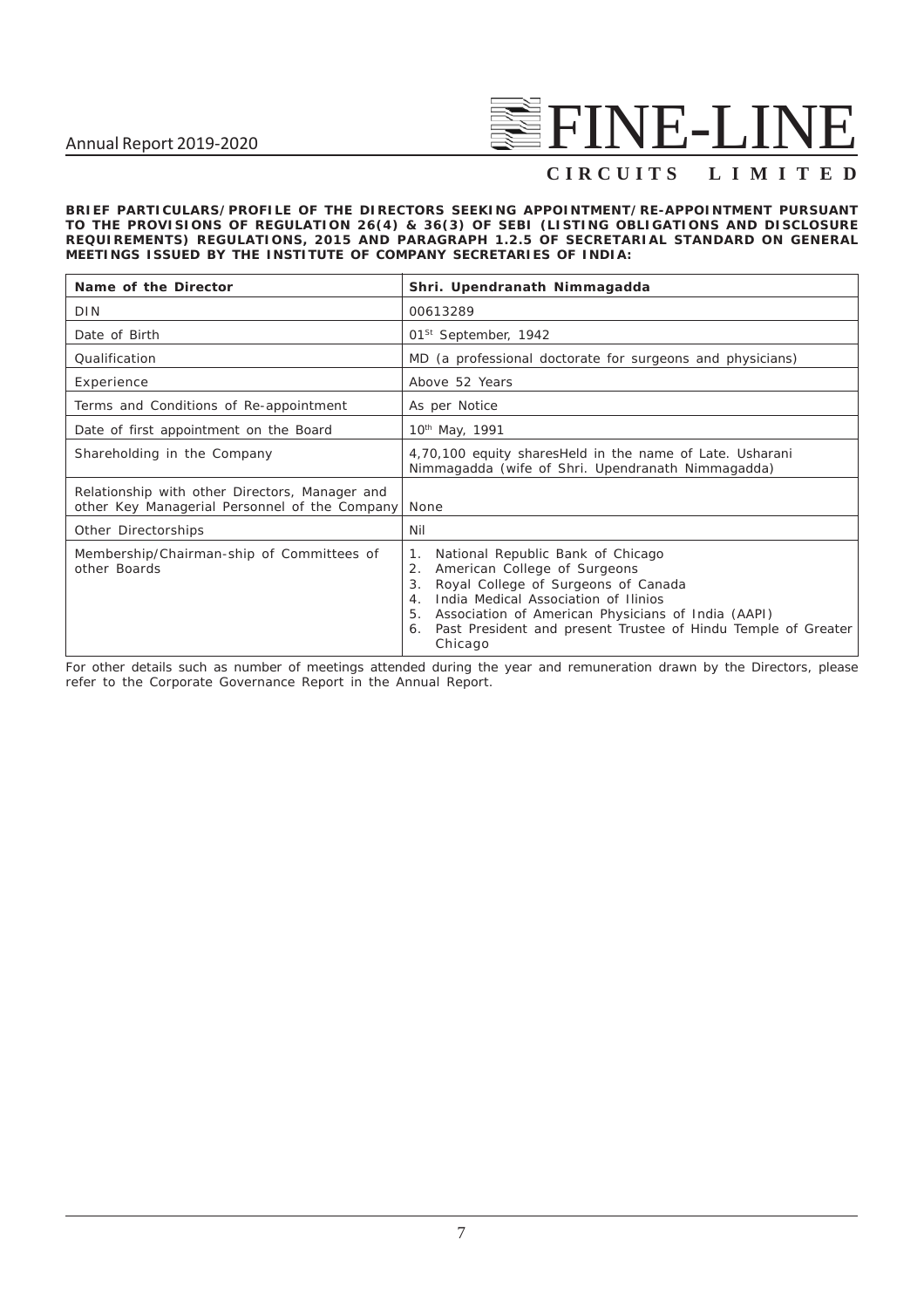# **CIRCUITS LIMITED**

# **BOARD'S REPORT**

*[Pursuant to Section 134(3) of the Companies Act, 2013]*

# **To**

# **The Members**

# **FINE-LINE CIRCUITS LIMITED**

The Directors have pleasure in presenting the Thirtieth Annual Report together with the Financial Statements for the year ended on March 31, 2020.

# **FINANCIAL RESULTS:**

|                                            |           | (Rs. in Lakhs) |
|--------------------------------------------|-----------|----------------|
| <b>Particulars</b>                         | 2019-2020 | 2018-2019      |
| Revenue from Operations                    | 2669.83   | 3153.67        |
| Other Income                               | 9.44      | 04.46          |
| Profit Before Depreciation & Tax           | 71.46     | 96.52          |
| Less: Depreciation                         | 80.09     | 80.38          |
| Profit/(Loss) Before Tax                   | (8.63)    | 16.14          |
| Less: Provision for Taxation               |           |                |
| Current Tax                                | 0.57      | 0.54           |
| Deferred Tax                               | (0.50)    | (0.80)         |
| Profit/(Loss) After Tax                    | (8.70)    | 16.40          |
| Other Comprehensive Income                 | 16.82     | 7.66           |
| Total Comprehensive Income for the Year    | 8.11      | 24.05          |
| Surplus brought forward from Previous Year | 251.37    | 243.25         |

# **OPERATIONS/ STATE OF COMPANY'S AFFAIRS**

During the year under review, Sales were Rs. 2669.83 as against Rs.3153.67 Lakhs during the corresponding previous year resulting in a profit of Rs. 8.11 Lakhs as against profit of Rs. 24.05 Lakhs for the previous year.

# **DIVIDEND**

To conserve the resources your Directors do not recommend dividend on the equity shares of the Company for the financial year 2019-20.

# **TRANSFER TO GENERAL RESERVES**

**Rs. 251.37 Lakhs** is proposed to be retained in the Profit & Loss A/c of the Company.

# **OUTLOOK**

Your Company's Outlook is Positive.

New Products and New markets have been the focus in the last few years and due to this we have added to our Product offering PCBs with new materials and surface finishes and exported to multiple new markets spread across 14 countries.

# **BUSINESS**

RF Microwave PCBs with special materials with special surface finishes and of special designs has resulted in good business growth and continues to show promise for the future. Further the company has put in place a New Product pipeline and this will augur well in the coming years. Also your company has identified fertile new markets to penetrate which will also augur well in the coming years whilst still being well rooted in its main markets of USA, Germany and India.

We can proudly say the company has come alive after a decade of struggle and slumber and is poised to rise to a higher level of performance.

# **MATERIAL CHANGES AND COMMITMENTS AFTER THE END OF THE FINANCIAL YEAR**

There have been no material changes and commitments, affecting the financial position of the Company, which have occurred between the end of the financial year and the date of the report.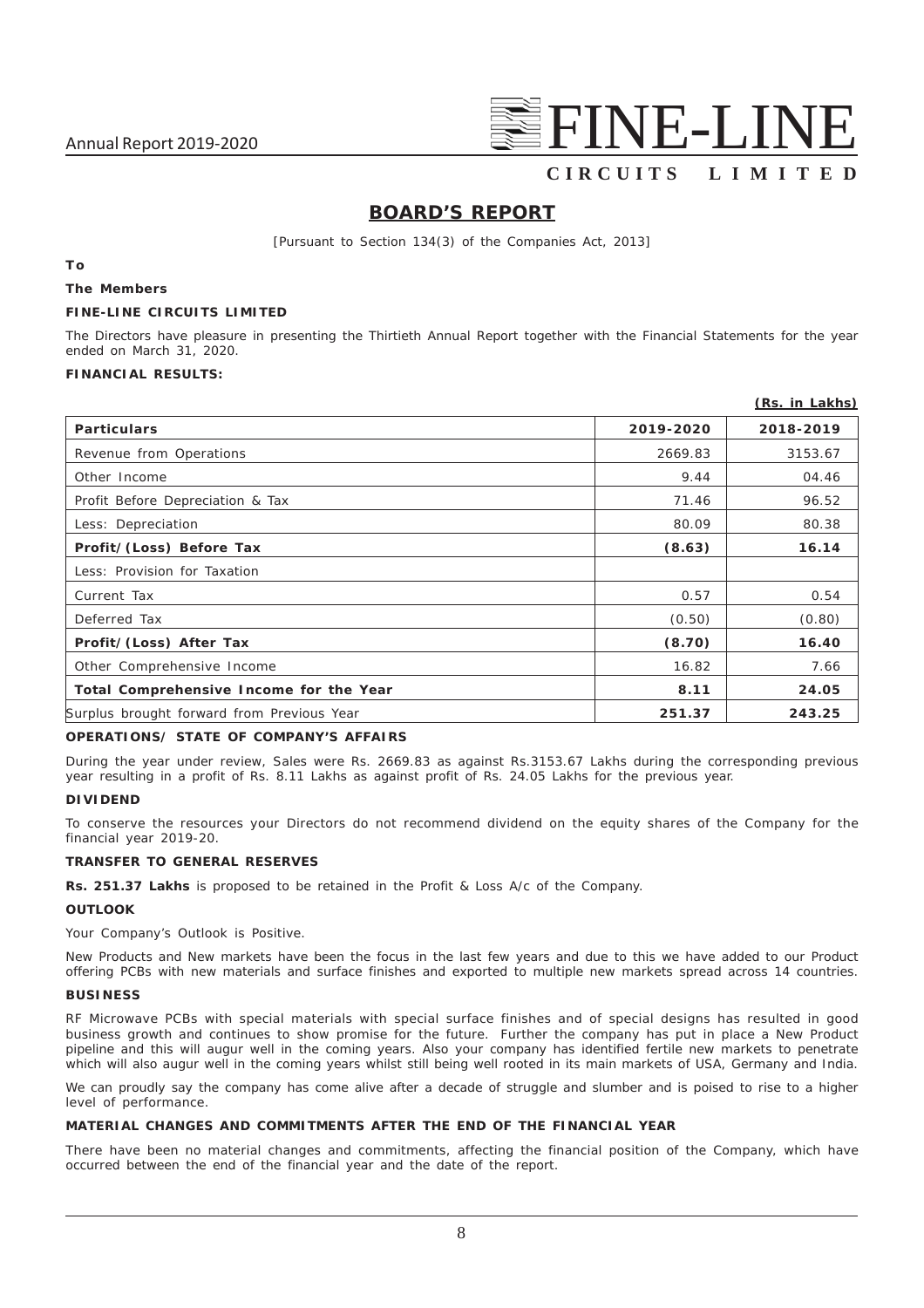# Annual Report 2019-2020  $\mathbb{E}[\text{NE-L}]$

# **CIRCUITS LIMITED**

## **IMPACT OF COVID-19**

In the last month of FY 2020, the COVID-19 pandemic developed rapidly into a global crisis, forcing governments to enforce lock-downs of all economic activity. For the Company, the focus immediately shifted to ensuring the health and well-being of all employees, and on minimizing disruption to services for all our customers globally. In view of the evolving COVID-19 (Corona virus Disease 2019) situation and to comply with the directions of Government of India, the Company had temporarily shut down its Factory located in the state of Maharashtra. The Company switched to work from home policy for employees to work remotely and securely. This response has reinforced customer confidence in the Company and many of them have expressed their appreciation and gratitude for keeping their businesses running under most challenging conditions.

# **NUMBER OF MEETINGS OF BOARD OF DIRECTORS**

4 (Four) meetings of the Board of Directors were held during the year.Details of the Meetings of the board are referred in the Corporate Governance Report, which forms part of this report.

# **DIRECTORS AND KEY MANAGERIAL PERSONNEL**

Shri Bhagwandas Doshi (DIN: 00040596) resigned from his office as Whole-Time Director and Chairman of the Company with effect from April 30, 2020. The Board places on record their appreciation for the valuable contribution made by Shri Bhagwandas Doshi, during his tenure as the Whole-Time Director and Chairman of the Company.

Shri. Upendranath Nimmagadda (DIN: 00613289), Director of the Company, retires at the ensuing Annual General Meeting and being eligible offers himself for re-appointment. A resolution seeking shareholders' approval for his re-appointment forms part of the Notice.

Shri. Ravindra Joshi (Membership No: F1419) resigned as the Company Secretary and Compliance Officer of the Company with effect from January 15, 2020.The Board places on record the appreciation for the valuable contribution made by Shri. Ravindra Joshi, during his tenure as the Company Secretary and Compliance Officer of the Company.

Shri. Indrajeet Kumar Panday (ACS: A61135) was appointed as Company Secretary and Compliance Officer of the Company with effect from February 14, 2020. He was also appointed as the Nodal Officer of the Company.

# **DECLARATION FROM INDEPENDENT DIRECTORS**

The Independent Directors have submitted declarations that each of them meet the criteria of independence as provided in Section 149(6) of the Companies Act, 2013 ("the Act") along with Rules framed thereunder and Regulation 16(1)(b) of the Securities and Exchange Board of India (Listing Obligations and Disclosure Requirements) Regulations, 2015 ("SEBI Listing Regulations"). There has been no change in the circumstances affecting their status as Independent Directors of the Company.

### **AUDIT COMMITTEE OF BOARD OF DIRECTORS**

The Audit committee of the Board of Directors of the Company consists of the following members:

- 1. Shri. Apurva Shah
- 2. Shri. R.M.Premkumar
- 3. Smt. Kumudini Mehta

### **VIGIL MECHANISM**

The Company has formulated a Whistle Blower Policy to provide a mechanism ("Vigil Mechanism") for employees including Directors of the Company to report genuine concerns. The provisions of this policy are in line with the provisions of the Section 177 (9) of the Companies Act, 2013 and the revised Listing Regulations.

# **POLICY ON DIRECTORS' APPOINTMENT AND REMUNERATION AND CRITERIA FOR INDEPENDENT DIRECTORS**

The Remuneration Policy for Directors and Senior Management and the Criteria for selection of candidates for appointment as Directors, Independent Directors, Senior Management as adopted by the Board of Directors are placed on the website of the Company(https://www.finelineindia.com/investors-relations/policies/criteria-for-selection-of-candidates-for-seniormanagement-and-members-on-the-board-of-directors/). There has been no change in the policies since the last fiscal year. We affirm that the remuneration paid to the Directors is as per the terms laid out in the remuneration policy of the Company.

### **DIRECTORS' RESPONSIBILITY STATEMENT**

Pursuant to Section 134(5) of the Companies Act, 2013, the Board of Directors, to the best of their knowledge and ability, confirm that:

- (i) in the preparation of the Annual Accounts, the applicable accounting standards have been followed and there are no material departures;
- (ii) they have selected such accounting policies and applied them consistently and made judgments and estimates that are reasonable and prudent so as to give a true and fair view of the state of affairs of the Company at the end of the financial year and of the profit of the Company for that period;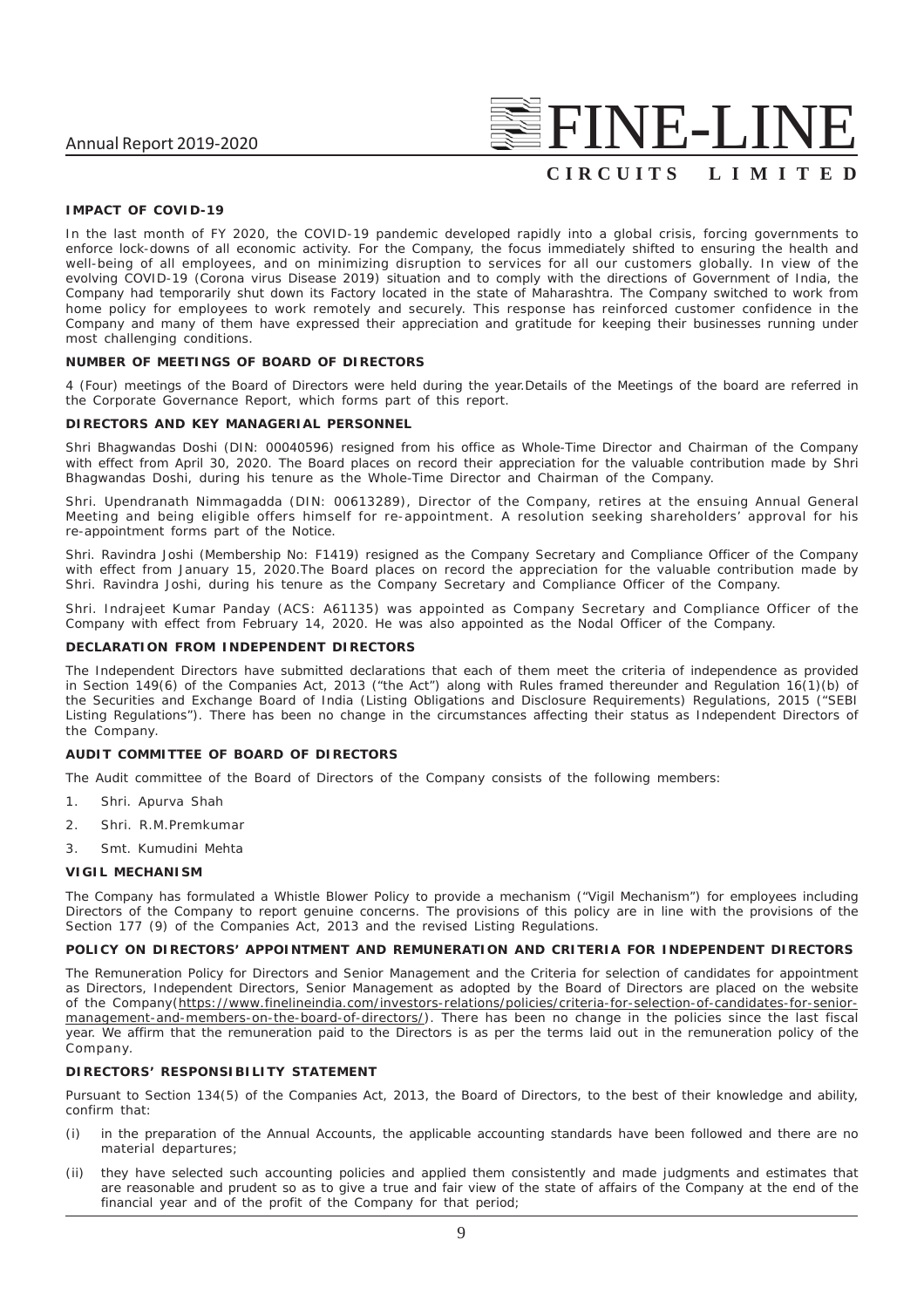Annual Report 2019-2020 **FINE-LINE CIRCUITS LIMITED**

# (iii) they have taken proper and sufficient care for the maintenance of adequate accounting records in accordance with the provisions of the Act for safeguarding the assets of the Company and for preventing and detecting fraud and other irregularities;

- (iv) they have prepared the Annual Accounts on a going concern basis;
- (v) they have laid down internal financial controls to be followed by the Company and such internal financial controls are adequate and operating effectively;
- (vi) they have devised proper systems to ensure compliance with the provisions of all applicable laws and that such systems were adequate and operating effectively.

# **ADEQUACY OF INTERNAL FINANCIAL CONTROLS**

The Company has proper and adequate system of internal financial controls commensurate with its nature and size of business and meets the following objectives:

- Providing assurance regarding the effectiveness and efficiency of operations
- Efficient use and safeguarding of resources
- Compliance with policies, procedures and applicable laws and regulations and
- Transactions being accurately reported and recorded timely
- The Company has budgetary control system to monitor expenditures and operations against budgets on an ongoing basis.

The Internal Auditor also regularly reviews the adequacy of internal financial control system.

# **DETAILS OF SUBSIDIARIES/ JOINT VENTURES/ ASSOCIATES**

The Company does not have any subsidiary/ joint ventures/ associates.

# **EXTRACT OF ANNUAL RETURN**

As provided under sub Section (3) of Section 92 of the Act, the extract of annual return is enclosed, which forms part of the Boards' report as **Annexure I**. The same is available on (https://www.finelineindia.com/investors-relations/policies/ extract-of-annual-return/)

# **AUDITORS**

At the twenty-eighth AGM held on September 29, 2018 the members approved appointment of M/s. Ratanghayara & Co, Chartered Accountants (Membership No. 103325 / Firm Registration No. 117626W) as Statutory Auditors of the Company to hold office for a period of five years from the conclusion of that AGM till the conclusion of the thirty-third AGM. The requirement to place the matter relating to appointment of auditors for ratification by Members at every AGM has been done away by the Companies (Amendment) Act, 2017 with effect from May 7, 2018. Accordingly, no resolution is being proposed for ratification of appointment of Statutory Auditors at the ensuing AGM and a note in respect of same has been included in the Notice for this AGM.

# **SECRETARIAL AUDIT**

Pursuant to the provisions of Section 204 and other applicable provisions, if any, of the Companies Act, 2013, M/s. Parikh & Associates, Practicing Company Secretaries were appointed as the Secretarial Auditor for auditing the secretarial records of the Company for the financial year 2019-2020.

The Secretarial Auditors' Report is annexed as **Annexure II**.

### **AUDITOR'S REPORT AND SECRETARIAL AUDITOR'S REPORT**

The statutory auditors' report and secretarial auditor's report does not contain any qualifications, reservations or adverse remarks.

# **CONSERVATION OF ENERGY, TECHNOLOGY ABSORBTION, FOREIGN EXCHANGE EARNINGS AND OUTGO**

Information in accordance with Clause (m) of Sub-section (3) of Section 134 of the Act read with Companies (Accounts) Rules, 2014 is annexed to this report as **Annexure III**.

# **PARTICULARS OF EMPLOYEES**

Pursuant to Section 197 of the Act read with rule 5(1) of the Companies (Appointment and Remuneration of Managerial Personnel) Rules, 2014 the particulars of employees are annexed as **Annexure IV**.

# **DEPOSITS FROM PUBLIC**

The Company has not accepted any deposits from public and as such, no amount on account of principal or interest on deposits from public was outstanding as on the date of the balance sheet.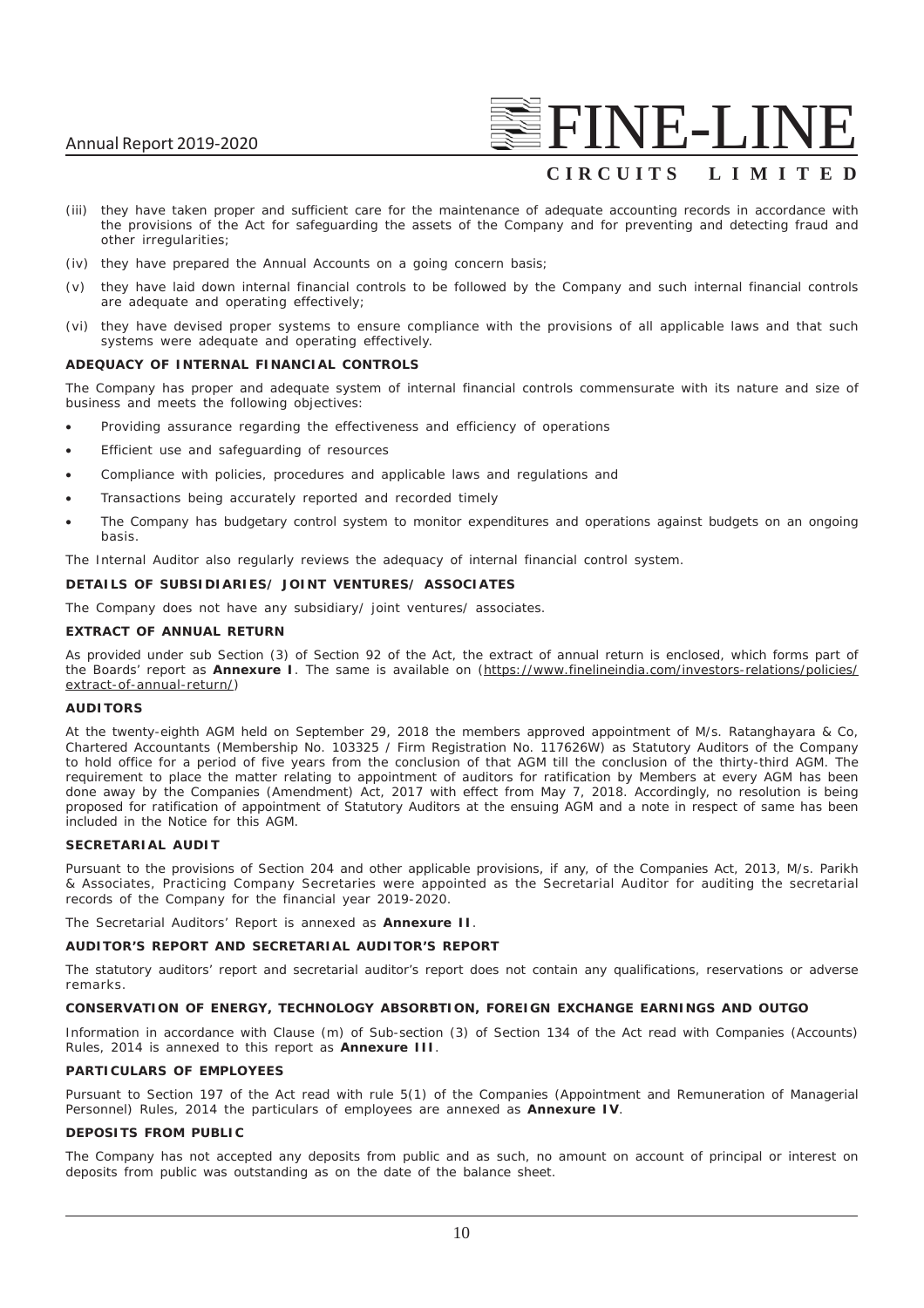

# **SIGNIFICANT & MATERIAL ORDERS PASSED BY THE REGULATORY / JUDICIAL AUTHORITY**

There are no significant or material orders passed by any regulator or court that would impact the going concern status of the Company and its future operations.

## **PARTICULARS OF LOANS, GUARANTEES AND INVESTMENTS**

The Company has not given any loans or guarantees or made investments in contravention of the provisions of the Section 186 of the Companies Act, 2013.

# **RISK MANAGEMENT POLICY**

The Board of Directors of the Company has framed a risk management policy and is responsible for reviewing the risk management plan and ensuring its effectiveness. The Audit Committee has additional oversight in the area of financial risks and controls. Major risks identified by the businesses and functions are systematically addressed through mitigating actions on a continuing basis.

#### **RELATED PARTY TRANSACTIONS**

The Company has not entered into related party transactions as per Section 188 of the Act during the year and hence particulars of transactions with related parties pursuant to Section 134(3)(h) of the Act read with rule 8(2) of the Companies (Accounts) Rules, 2014 in Form AOC-2 is not applicable to the Company.

## **EVALUATION OF BOARD, ITS COMMITTEES AND INDIVIDUAL DIRECTORS**

An annual evaluation of the Board's own performance, Board committees and individual Directors was carried out pursuant to the provisions of the Act in the following manner:

| Sr. No.        | Performance<br>evaluation of        | Performance evaluation<br>performed by                                        | Criteria                                                                                                                                                                                                                                              |
|----------------|-------------------------------------|-------------------------------------------------------------------------------|-------------------------------------------------------------------------------------------------------------------------------------------------------------------------------------------------------------------------------------------------------|
| $\mathbf{1}$ . | Each Individual<br><b>Directors</b> | Nomination and<br>Remuneration Committee                                      | Attendance, Contribution to the Board and committee<br>meetings like preparedness on the issues to be<br>discussed, meaningful and constructive contribution<br>and guidance provided, key performance aspects in<br>case of executive Directors etc. |
| 2.             | Independent<br><b>Directors</b>     | Entire Board of Directors<br>excluding the Director who<br>is being evaluated | Attendance, Contribution to the Board and committee<br>meetings like preparedness on the issues to be<br>discussed, meaningful and constructive contribution,<br>and guidance provided etc.                                                           |
| $\mathcal{R}$  | Board, and its<br>committees        | All Directors                                                                 | Board composition and structure; effectiveness of<br>Board processes, information and functioning,<br>fulfilment of key responsibilities, performance of<br>specific duties and obligations, timely flow of<br>information etc.                       |
|                |                                     |                                                                               | The assessment of committees based on the terms<br>of reference of the committees and effectiveness of<br>the meetings.                                                                                                                               |

# **DISCLOSURE AS PER SEXUAL HARRASSMENT OF WOMEN AT WORKPLACE (PREVENTION, PROHIBITION AND REDRESSAL) ACT, 2013**

The Company has zero tolerance for sexual harassment at workplace and has adopted a policy on prevention, prohibition and Redressal of sexual harassment at workplace in line with the provisions of Sexual Harassment of Women at Workplace (Prevention, Prohibition and Redressal) Act, 2013 and the rules framed there under.

The Company has complied with provisions relating to the constitution of Internal Complaints Committee under the Sexual Harassment of Women at Workplace (Prevention, Prohibition and Redressal) Act, 2013 and has not received any complaint of sexual harassment during the financial year 2019-2020.

# **PECUNIARY RELATIONSHIP OR TRANSACTIONS OF NON-EXECUTIVE DIRECTORS**

During the year, the non-executive Directors of the Company had no pecuniary relationship or transactions with the Company.

# **MAINTENANCE OF COST RECORDS**

The maintenance of cost records as specified by the Central Government under sub-section (1) of section 148 of the Companies Act, 2013, is not required by the Company.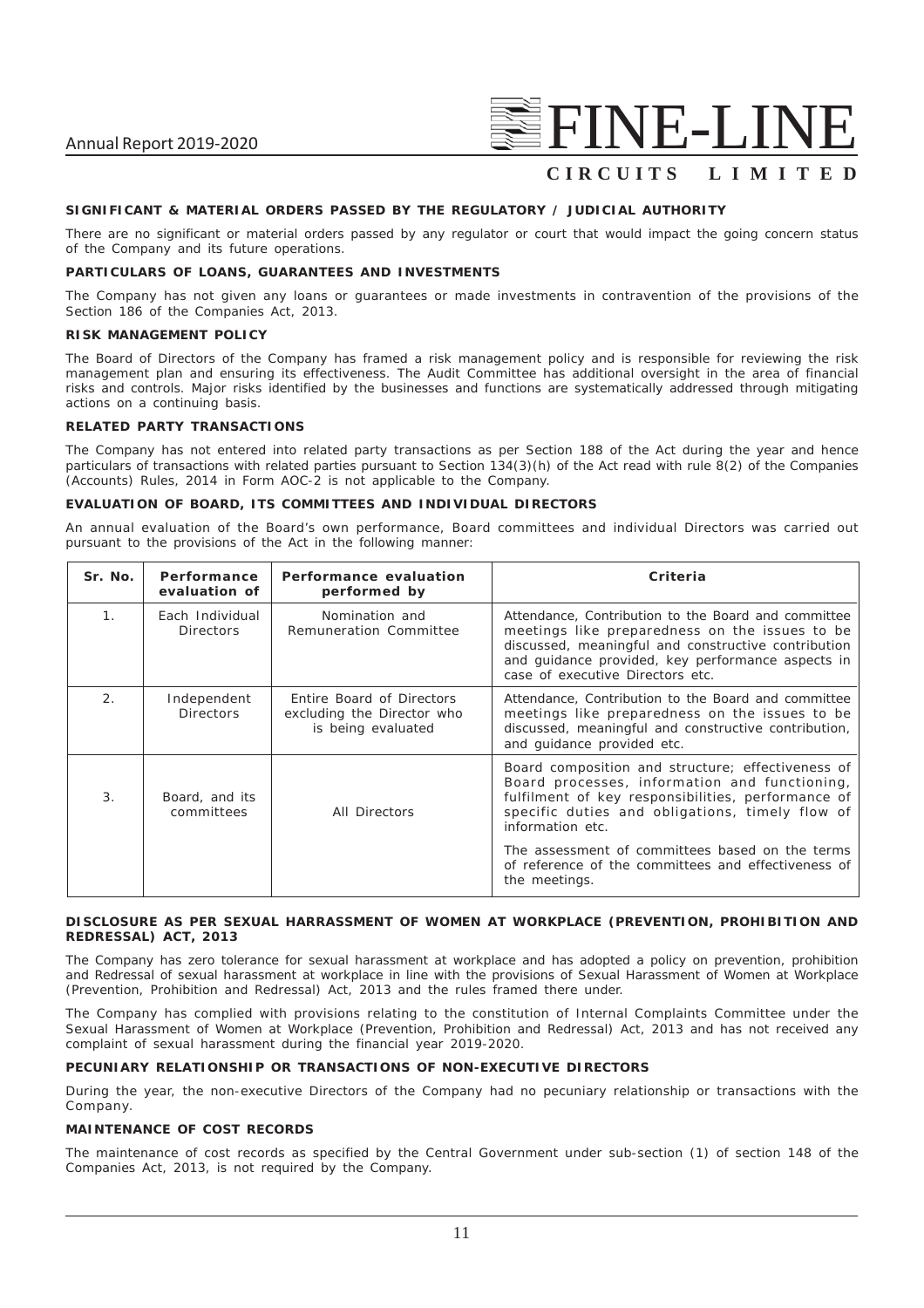# **CIRCUITS LIMITED**

## **DISCLOSURE REQUIREMENTS**

As per SEBI Listing Regulations, corporate governance report along with auditors' certificate thereon and a management discussion and analysis are attached, which forms part of this report.

Details of the familiarization program of the independent Directors are disclosed on the website of the Company(https:/ /www.finelineindia.com/investors-relations/policies/familiarisation-programme-for-independent-directors/)

Policy on dealing with related party transactions is disclosed on the website of the Company(http://www.finelineindia.com/ about-us/Company-policies/policy-on-related-party-transactions/)

## **LISTING AGREEMENT AND LISTING FEES**

The Company entered into Listing Agreement with BSE Limited in terms of the SEBI (Listing Obligations and Disclosure Requirements) Regulations, 2015 issued on September 2, 2015 effective from December 1, 2015.

The Company has paid the listing fees to BSE Limited for the year 2020-2021.

### **INSIDER TRADING REGULATIONS AND CODE OF DISCLOSURE**

The Code of Practices and Procedures for Fair Disclosure of Unpublished Price Sensitive Information and Code of Internal Procedures and Conduct for Regulating, Monitoring and Reporting of Trading by Insiders in accordance with the requirements of the SEBI (Prohibition of Insider Trading) Regulation, 2015 as amended is available on our website. (http:// www.finelineindia.com/about-us/code-of-conduct/)

## **SECRETARIAL STANDARDS**

The Directors have devised proper systems to ensure compliance with the provisions of all applicable Secretarial Standards and that such systems are adequate and operating effectively.

# **ACKNOWLEDGEMENT**

We acknowledge our appreciation to our clientele and vendors for their invaluable support during the year.

We also place on record our deep appreciation for the contribution made by the staff and the contract workmen at all levels. Their contribution has in no small measure enabled the Company to remain competitive.

Grateful thanks are also due to SEEPZ-SEZ Authorities, for their continued support extended to the Company from time to time.

Shareholders' appreciation for the management's efforts in such competitive times, at the General Meeting of the Company will be of great fillip to strive for better performance in spite of severe competitive factors faced by the Company.

# **On behalf of the Board of Directors,**

**Date: June 30, 2020** 

**Place: Mumbai Abhay Doshi Rajiv Doshi**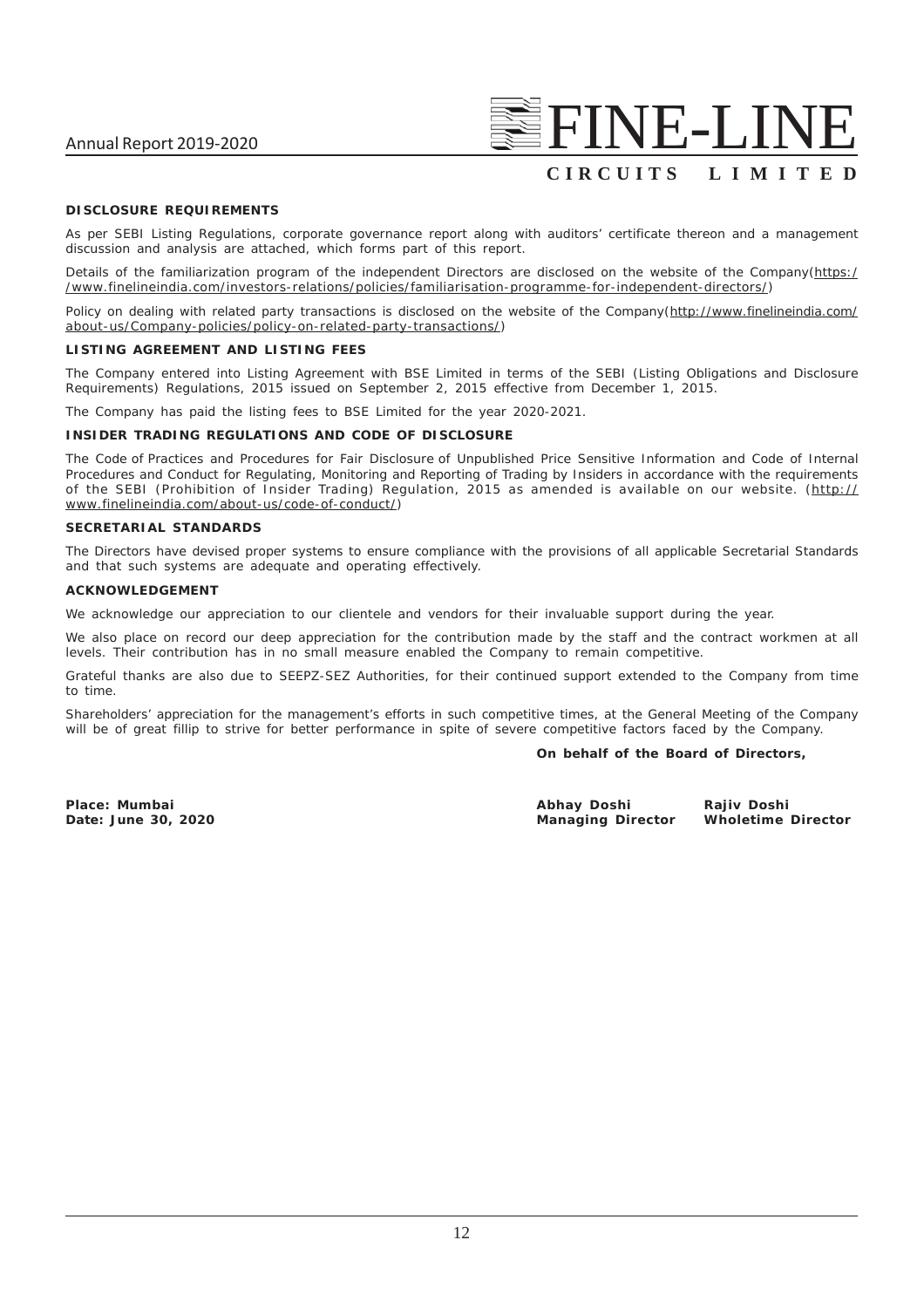# Annual Report 2019-2020<br>  $\blacksquare$

# **CIRCUITS LIMITED**

# **ANNEXURE I**

# **A. Extract of Annual Return as on Financial year ended 31.03.2020 [Form MGT-9 pursuant to section 92(3) of the Companies Act, 2013 and rule 7.10(1)**

| Ι.    | Registration and other details:                                        |                                                                                                                                                                                                                                                                                   |
|-------|------------------------------------------------------------------------|-----------------------------------------------------------------------------------------------------------------------------------------------------------------------------------------------------------------------------------------------------------------------------------|
| i.    | CIN Number of the Company:                                             | L72900MH1989PLC131521                                                                                                                                                                                                                                                             |
| ii.   | Registration Date:                                                     | 09.10.1989                                                                                                                                                                                                                                                                        |
| iii.  | Name of the Company:                                                   | <b>FINE-LINE CIRCUITS LIMITED</b>                                                                                                                                                                                                                                                 |
| iv.   | Category/ Sub-category of the Company:                                 | Public Company Limited by Shares/Indian Non-Government<br>Company                                                                                                                                                                                                                 |
| V.    | Address of Registered office and<br>contact details:                   | 145, SDF-V, SEEPZ-SEZ, ANDHERI (EAST), MUMBAI - 400096                                                                                                                                                                                                                            |
| vi.   | Whether listed Company:                                                | Yes                                                                                                                                                                                                                                                                               |
| viil. | Name, Address and contact details of<br>Registrar and Transfer Agent : | M/s Universal Capital Securities Pvt. Ltd.<br>(Formerly Mondkar Computers Pvt. Ltd)<br>21, Shakil Niwas, Opp. Satyasaibaba Temple,<br>Mahakali Caves Road, Andheri (East), Mumbai 400093<br>Tel: 91-22 2825 7641, 91-22 2820 7203-05.<br>Fax: 2 820 7207<br>Email: info@unisec.in |

# II. Principal Business Activity of the Company:

All the business activities contributing to 10% or more of the total turnover of the Company shall be stated:-

| Sr. No. | Name and Description of | NIC Code of the  | Percentage to total     |
|---------|-------------------------|------------------|-------------------------|
|         | main products/ services | product/ service | turnover of the company |
|         | Printed Circuits Boards | HSN $#$ 8534.00  | 100%                    |

# III. Particulars of Holding, Subsidiary and Associate Companies**:**

| Sr. No. | Name and Address<br>of the Company | CIN/GLN | Holding/ Subsidiary/<br>Associate | Percentage of<br>shares held | Applicable<br>Section |
|---------|------------------------------------|---------|-----------------------------------|------------------------------|-----------------------|
|         |                                    |         | NIL                               |                              |                       |

# IV. Share holding pattern (Equity Share Capital Breakup as percentage of Total Equity)

# i. Category wise shareholding:

| Category of shareholders                 | No of shares held at the beginning of the<br>year (as on 01.04.2019) |          |          |                        |          | No of shares held at the End of the year<br>(as on 31.03.2020) | %Change<br>during the<br>year |                      |          |
|------------------------------------------|----------------------------------------------------------------------|----------|----------|------------------------|----------|----------------------------------------------------------------|-------------------------------|----------------------|----------|
|                                          | Demat                                                                | physical | Total    | $%$ of<br>total shares | Demat    | physical                                                       | <b>Total</b>                  | % of total<br>shares | $(9-5)$  |
| 1                                        | $\overline{2}$                                                       | 3        | 4        | 5                      | 6        | 7                                                              | 8                             | 9                    | 10       |
| <b>Promoters</b>                         |                                                                      |          |          |                        |          |                                                                |                               |                      |          |
| Indian                                   |                                                                      |          |          |                        |          |                                                                |                               |                      |          |
| Individuals / Hindu<br>Undivided Family  | 1125334                                                              | $\Omega$ | 1125334  | 23.41%                 | 1125334  | $\Omega$                                                       | 1125334                       | 23.41%               | $0.00\%$ |
| Central Government                       | $\Omega$                                                             | $\Omega$ | $\Omega$ | $0.00\%$               | 0        | $\Omega$                                                       | 0                             | $0.00\%$             | 0.00%    |
| State Governments(s)                     | 0                                                                    | $\Omega$ | $\Omega$ | 0.00%                  | 0        | $\Omega$                                                       | 0                             | 0.00%                | 0.00%    |
| Bodies Corporate                         | 301695                                                               | 0        | 301695   | 6.28%                  | 301695   | $\circ$                                                        | 301695                        | 6.28%                | 0.00%    |
| Financial Institutions /<br><b>Banks</b> | $\Omega$                                                             | $\Omega$ | $\Omega$ | 0.00%                  | $\Omega$ | $\Omega$                                                       | 0                             | $0.00\%$             | $0.00\%$ |
| <b>HUF</b>                               | $\Omega$                                                             | $\Omega$ | $\Omega$ | 0.00%                  | 0        | $\Omega$                                                       | $\Omega$                      | $0.00\%$             | 0.00%    |
| Directors & their relatives              | $\Omega$                                                             | $\Omega$ | $\Omega$ | $0.00\%$               | $\Omega$ | $\Omega$                                                       | 0                             | $0.00\%$             | $0.00\%$ |
| Clearing Member                          | $\Omega$                                                             | $\Omega$ | $\Omega$ | $0.00\%$               | $\Omega$ | $\Omega$                                                       | $\Omega$                      | $0.00\%$             | $0.00\%$ |
| Sub-Total (A) (1)                        | 1427029                                                              | $\Omega$ | 1427029  | 29.68%                 | 1427029  | $\mathbf 0$                                                    | 1427029                       | 29.68%               | 0.00%    |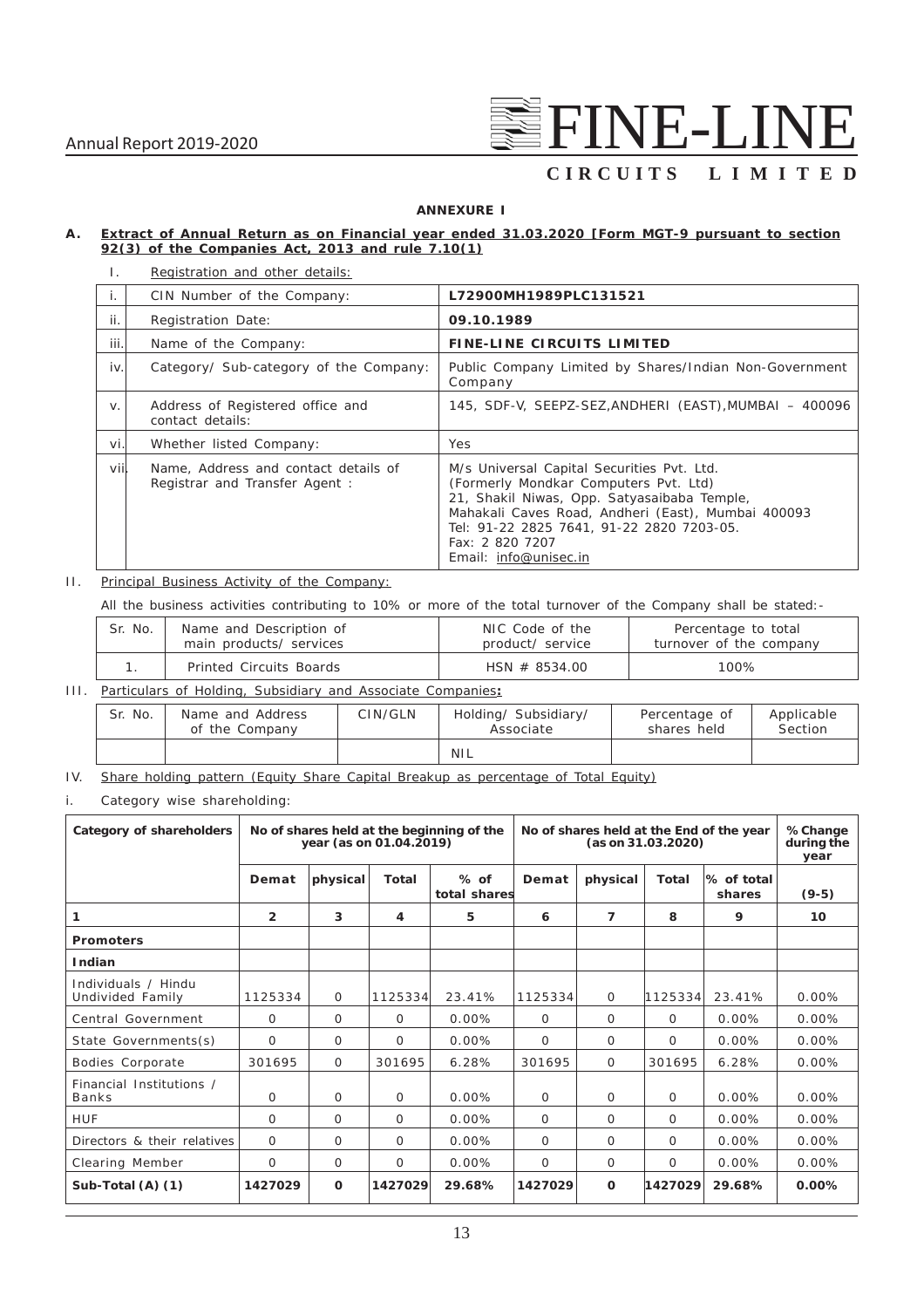# **CIRCUITS LIMITED**

| Foreign                                         |                |                |                     |          |         |              |                |         |          |
|-------------------------------------------------|----------------|----------------|---------------------|----------|---------|--------------|----------------|---------|----------|
| Non-Resident Individuals                        | 223100         | $\overline{O}$ | 223100              | 4.64%    | 223100  | 0            | 223100         | 4.64%   | 0.00%    |
| Other Individuals                               | $\mathsf{O}$   | $\mathbf 0$    | 0                   | 0.00%    | 0       | 0            | 0              | 0.00%   | 0.00%    |
| Bodies Corporate                                | $\mathsf{O}$   | $\mathbf{O}$   | $\mathbf 0$         | 0.00%    | $\circ$ | 0            | $\mathbf{O}$   | 0.00%   | 0.00%    |
| Banks / FI                                      | $\mathsf{O}$   | $\circ$        | $\mathbf 0$         | 0.00%    | $\circ$ | $\mathbf{O}$ | $\mathbf{O}$   | 0.00%   | 0.00%    |
| Any Other (specify)                             | $\overline{O}$ | $\circ$        | $\overline{O}$      | 0.00%    | $\circ$ | 0            | $\mathbf{O}$   | 0.00%   | 0.00%    |
| Sub-Total $(A)$ $(2)$                           | 223100         | 0              | 223100              | 4.64%    | 223100  | 0            | 223100         | 4.64%   | 0.00%    |
| <b>Total Shareholding of</b>                    |                |                |                     |          |         |              |                |         |          |
| Promoter                                        |                |                |                     |          |         |              |                |         |          |
| $(A) = (A)(1) + (A)(2)$                         | 1650129        | 0              | 1650129             | 34.32%   | 1650129 | 0            | 1650129        | 34.32%  | 0.00%    |
| <b>Public Shareholding</b>                      |                |                |                     |          |         |              |                |         |          |
| <b>Institutions</b>                             |                |                |                     |          |         |              |                |         |          |
| Mutual Funds                                    | 0              | 0              | 0                   | 0.00%    | 0       | 0            | 0              | 0.00%   | 0.00%    |
| Financial Institutions /<br>Banks               | 0              | 100            | 100                 | 0.00%    | 0       | 100          | 100            | 0.00%   | 0.00%    |
| Central Government                              | $\mathbf{O}$   | $\circ$        | $\circ$             | 0.00%    | $\circ$ | $\mathbf{O}$ | $\circ$        | 0.00%   | 0.00%    |
| State Governments(s)                            | $\circ$        | $\overline{O}$ | $\circ$             | 0.00%    | $\circ$ | $\mathbf{O}$ | $\mathbf{O}$   | 0.00%   | 0.00%    |
| Venture Capital Funds                           | $\circ$        | $\overline{O}$ | $\circ$             | 0.00%    | $\circ$ | $\mathbf{O}$ | $\mathbf{O}$   | 0.00%   | 0.00%    |
| Insurance Companies                             | $\mathbf 0$    | $\overline{O}$ | $\mathbf{O}$        | 0.00%    | $\circ$ | $\mathbf{O}$ | $\circ$        | 0.00%   | 0.00%    |
| Foreign Institutional                           |                |                |                     |          |         |              |                |         |          |
| Investors                                       | $\mathbf 0$    | $\overline{O}$ | 0                   | 0.00%    | 0       | 0            | 0              | 0.00%   | 0.00%    |
| Foreign Venture                                 |                |                |                     |          |         |              |                |         |          |
| Capital Funds                                   | 0              | 0              | 0                   | 0.00%    | 0       | 0            | 0              | 0.00%   | 0.00%    |
| Any Other (Specify)                             | $\circ$        | $\circ$        | $\overline{O}$      | 0.00%    | $\circ$ | $\mathbf{O}$ | $\mathbf{O}$   | 0.00%   | 0.00%    |
| Sub-Total (B) (1)                               | O              | 100            | 100                 | 0.00%    | 0       | 100          | 100            | 0.00%   | 0.00%    |
| Non-Institutions                                |                |                |                     |          |         |              |                |         |          |
| Bodies Corporate                                |                |                |                     |          |         |              |                |         |          |
| i) Indian                                       | 0              | $\mathsf{O}$   | 0                   | 0.00%    | 0       | 0            | 0              | 0.00%   | 0.00%    |
| ii) Overseas                                    | $\mathbf{O}$   | 0              | $\circ$             | 0.00%    | $\circ$ | 0            | $\circ$        | 0.00%   | 0.00%    |
| Individuals                                     | $\mathbf{O}$   | $\circ$        | $\circ$             | 0.00%    | $\circ$ | $\circ$      | $\circ$        | 0.00%   | 0.00%    |
| Individual Shareholders                         |                |                |                     |          |         |              |                |         |          |
| holding nominal Share<br>Capital upto Rs.1 Lakh | 751091         | 910880         | 1661971             | 34.57%   | 723307  |              | 899780 1623087 | 33.76%  | 0.81%    |
| Individual Shareholders                         |                |                |                     |          |         |              |                |         |          |
| holding nominal Share                           |                |                |                     |          |         |              |                |         |          |
| Capital in excess of                            |                |                |                     |          |         |              |                |         |          |
| Rs.1 Lakh                                       | 719553         | 0              | 719553              | 14.97%   | 765541  | 0            | 765541         | 15.92%  | $-0.96%$ |
| Any Other (Specify)                             | 8033           | 8500           | 16533               | 0.34%    | 7468    | 8500         | 15968          | 0.33%   | 0.01%    |
| NBFC registered with<br>RBI/Trusts/             |                |                |                     |          |         |              |                |         |          |
| Bodies Corporate                                |                |                |                     |          |         |              |                |         |          |
| Clearing Member                                 | 914            | 0              | 914                 | 0.02%    | 500     | 0            | 500            | 0.01%   | 0.01%    |
| MARKET MAKER                                    | 0              | 0              | 0                   | $0.00\%$ | $\circ$ | 0            | $\circ$        | 0.00%   | 0.00%    |
| Non Resident Indians                            | 26133          | 544700         | 570833              | 11.87%   | 544700  | 24827        | 569527         | 11.85%  | 0.03%    |
| HUF                                             | 187753         | 0              | 187753              | 3.91%    | 182934  | 0            | 182934         | 3.80%   | 0.10%    |
| Directors & their relatives                     | 0              | $\circ$        | 0                   | $0.00\%$ | 0       | 0            | 0              | 0.00%   | 0.00%    |
| Sub-total (B) (2)                               | 1693477        |                | 1464080 3157557     | 65.68%   | 2224450 | 933107       | 3157557        | 65.68%  | 0.00%    |
| <b>Total Public Shareholding</b>                |                |                |                     |          |         |              |                |         |          |
| $(B) = (B)(1) + (B)(2)$                         | 1693577        |                | 1464180 3157757     | 65.68%   | 2224450 | 933207       | 3157657        | 65.68%  | 0.00%    |
| TOTAL $(A)+(B)$                                 | 3343706        |                | 1464180 4807886     | 100.00%  | 3874579 | 933207       | 4807786        | 100.00% | 0.00%    |
| Shares held by                                  |                |                |                     |          |         |              |                |         |          |
| Custodians Custodian<br>for GDRs & ADRs         | 0              | 0              | $\mathsf{O}\xspace$ | 0.00%    | 0       | 0            | 0              | 0.00%   | 0.00%    |
| <b>GRAND TOTAL</b>                              |                |                |                     |          |         |              |                |         |          |
| $(A)+(B)+(C)$                                   | 3343706        |                | 1464180 4807886     | 100.00%  | 3874579 | 933207       | 4807786        | 100.00% | 0.00%    |
|                                                 |                |                |                     |          |         |              |                |         |          |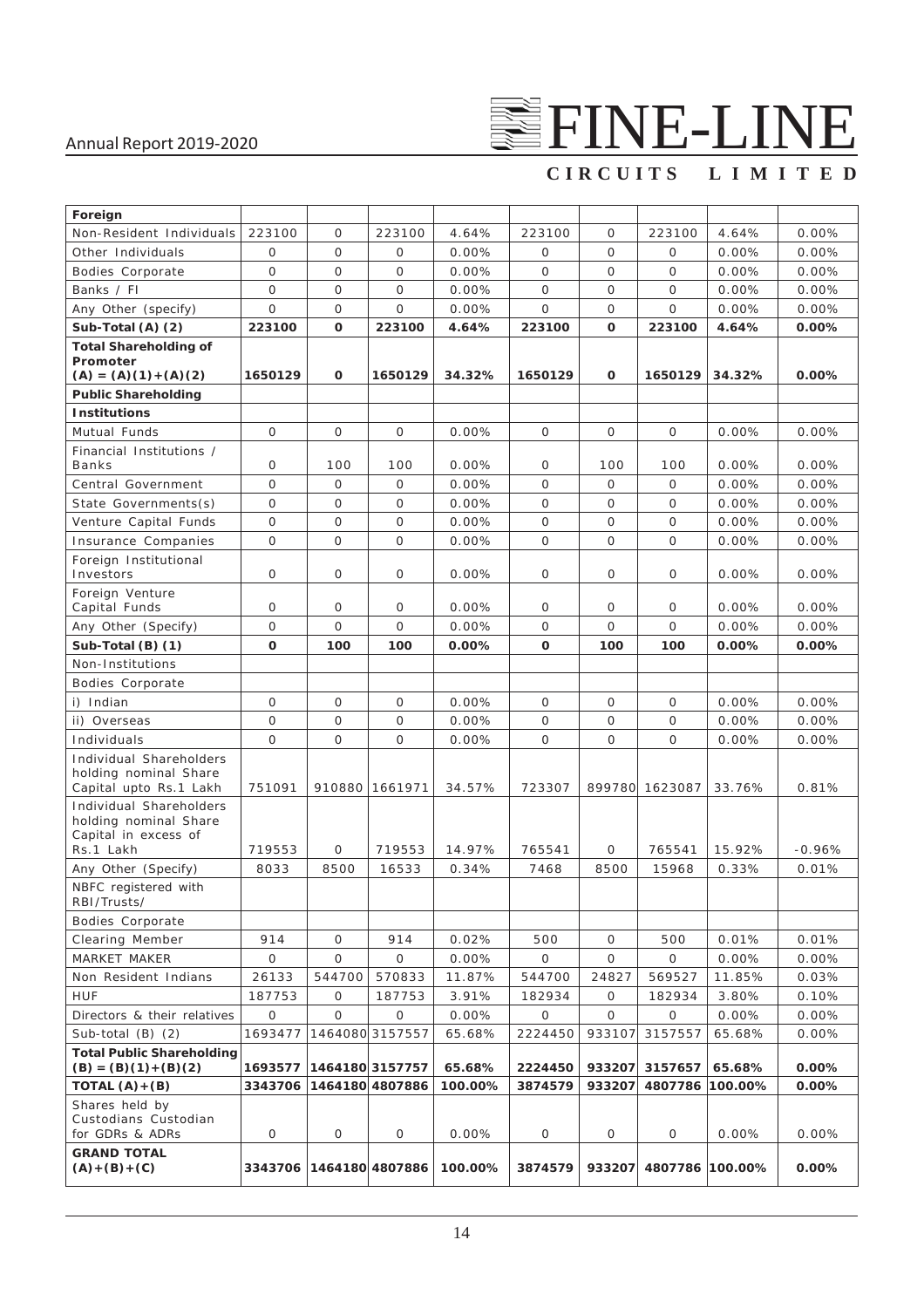# **CIRCUITS LIMITED**

# ii. Shareholding of Promoters :

| Sr.<br>No.     |                                 |                        | Shareholding at the beginning of<br>the year - 01.04.2019 |                                                                          |                        | Shareholding at the end of<br>the Year - 31.03.2020 |                                                                          |                                                             |
|----------------|---------------------------------|------------------------|-----------------------------------------------------------|--------------------------------------------------------------------------|------------------------|-----------------------------------------------------|--------------------------------------------------------------------------|-------------------------------------------------------------|
|                | <b>Shareholder's Name</b>       | No.of<br><b>Shares</b> | % of total<br>Shares of<br>the<br>Company                 | $%$ of<br><b>Shares</b><br>pledged /<br>encumbered<br>to total<br>shares | No.of<br><b>Shares</b> | % of total<br>Shares of<br>the<br>company           | $%$ of<br><b>Shares</b><br>pledged /<br>encumbered<br>to total<br>shares | % change<br><b>in</b><br>shareholding<br>during the<br>year |
|                | Bhagwandas T Doshi              | 465277                 | 9.68                                                      |                                                                          | 465277                 | 9.68                                                | $\overline{\phantom{a}}$                                                 |                                                             |
| $\overline{2}$ | Gautam B Doshi                  | 223100                 | 4.64                                                      |                                                                          | 223100                 | 4.64                                                |                                                                          |                                                             |
| 3              | Rajiv B Doshi                   | 223100                 | 4.64                                                      | $\overline{\phantom{a}}$                                                 | 223100                 | 4.64                                                | $\overline{\phantom{0}}$                                                 | $\overline{\phantom{0}}$                                    |
| 4              | Abhay B Doshi                   | 165600                 | 3.44                                                      | $\overline{\phantom{a}}$                                                 | 165600                 | 3.44                                                | $\overline{\phantom{0}}$                                                 |                                                             |
| 5              | Kusum B Doshi                   | 143347                 | 2.98                                                      |                                                                          | 143347                 | 2.98                                                |                                                                          |                                                             |
| 6              | Vibha A Doshi                   | 83000                  | 1.73                                                      | $\overline{\phantom{a}}$                                                 | 83000                  | 1.73                                                | ٠                                                                        | $\overline{\phantom{0}}$                                    |
| $\overline{7}$ | Vijay A Kumbhani                | 45010                  | 0.94                                                      | $\overline{\phantom{a}}$                                                 | 45010                  | 0.94                                                | ٠                                                                        | -                                                           |
| 8              | Kapurwala Properties<br>Pvt Ltd | 301695                 | 6.28                                                      |                                                                          | 301695                 | 6.28                                                |                                                                          |                                                             |
|                | Total                           | 1650129                | 34.32                                                     | ٠                                                                        | 1650129                | 34.32                                               | -                                                                        |                                                             |

III. Shareholding pattern of top ten shareholders (other than Directors, Promoters and holders of GDRs and ADRs):

| Sr.<br>No.     | Name of Shareholders                      |                          | Shareholding at the<br>beginning of the year<br>$-01.04.2019$ |                          | $(+)$ Increase/ $(-)$<br>Decrease In Share<br>Holding |                         | Shareholding at the<br>end of the year -<br>31.03.2020 |
|----------------|-------------------------------------------|--------------------------|---------------------------------------------------------------|--------------------------|-------------------------------------------------------|-------------------------|--------------------------------------------------------|
|                |                                           | No. of<br><b>Shares</b>  | % of total<br>shares of<br>the<br>Company                     | Date                     | Shares                                                | No. of<br><b>Shares</b> | % of total<br>shares of<br>the<br>Company              |
| 1              | Usharani Nimmagadda                       |                          |                                                               |                          |                                                       |                         |                                                        |
|                | At the beginning of the year (01/04/2019) | 470100                   | 9.78                                                          | $\equiv$                 | ÷,                                                    |                         |                                                        |
|                | At the End of the year (31/03/2020)       |                          |                                                               | $\overline{a}$           | $\overline{a}$                                        | 470100                  | 9.78                                                   |
| 2              | Ajay Pranlal Shah                         |                          |                                                               |                          |                                                       |                         |                                                        |
|                | At the beginning of the year (01/04/2019) | 187321                   | 3.90                                                          | $\overline{\phantom{a}}$ |                                                       |                         |                                                        |
|                | At the End of the year (31/03/2020)       |                          |                                                               |                          | $(+)9916$                                             | 197237                  | 4.10                                                   |
| 3              | Ravi Kumar Aggarwal                       |                          |                                                               |                          |                                                       |                         |                                                        |
|                | At the beginning of the year (01/04/2019) | 160100                   | 3.33                                                          | $\overline{\phantom{a}}$ |                                                       |                         |                                                        |
|                | At the End of the year (31/03/2020)       |                          |                                                               | $\overline{a}$           |                                                       | 160100                  | 3.33                                                   |
| $\overline{4}$ | Sangeeta S                                |                          |                                                               |                          |                                                       |                         |                                                        |
|                | At the beginning of the year (01/04/2019) | $\overline{\phantom{a}}$ | $\bar{ }$                                                     | $\overline{\phantom{a}}$ | $\overline{a}$                                        |                         |                                                        |
|                | At the End of the year (31/03/2020)       |                          |                                                               |                          | $(+)155657$                                           | 155657                  | 3.24                                                   |
| 5              | Kushal Ajay Shah                          |                          |                                                               |                          |                                                       |                         |                                                        |
|                | At the beginning of the year (01/04/2019) | 44683                    | 0.93                                                          | $\frac{1}{2}$            |                                                       |                         |                                                        |
|                | At the End of the year (31/03/2020)       |                          |                                                               | $\overline{\phantom{a}}$ | $(+)31175$                                            | 75858                   | 1.58                                                   |
| 6              | Vijay Aggarwal                            |                          |                                                               |                          |                                                       |                         |                                                        |
|                | At the beginning of the year (01/04/2019) | 75000                    | 1.56                                                          | $\overline{\phantom{a}}$ | $\overline{\phantom{a}}$                              |                         |                                                        |
|                | At the End of the year (31/03/2020)       |                          |                                                               | $\overline{\phantom{a}}$ | $\overline{\phantom{a}}$                              | 75000                   | 1.56                                                   |
| $\overline{7}$ | Harsha Ramesh Vala                        |                          |                                                               |                          |                                                       |                         |                                                        |
|                | At the beginning of the year (01/04/2019) | 56875                    | 1.18                                                          | $\overline{\phantom{a}}$ | $\overline{\phantom{a}}$                              |                         |                                                        |
|                | At the End of the year (31/03/2020)       |                          |                                                               | $\blacksquare$           | (1000)                                                | 55875                   | 1.16                                                   |
| 8              | VenkateshwaraRaoPolavaraju                |                          |                                                               |                          |                                                       |                         |                                                        |
|                | At the beginning of the year (01/04/2019) | 55200                    | 1.15                                                          | $\overline{a}$           |                                                       |                         |                                                        |
|                | At the End of the year (31/03/2020)       |                          |                                                               |                          |                                                       | 55200                   | 1.15                                                   |
| 9              | Haresh R Mehta                            |                          |                                                               |                          |                                                       |                         |                                                        |
|                | At the beginning of the year (01/04/2019) | 31900                    | 0.66                                                          |                          |                                                       |                         |                                                        |
|                | At the End of the year (31/03/2020)       |                          |                                                               | $\overline{\phantom{a}}$ | $(+)7938$                                             | 39838                   | 0.83                                                   |
|                | 10 Hayatahmed Ansari                      |                          |                                                               |                          |                                                       |                         |                                                        |
|                | At the beginning of the year (01/04/2019) | 31526                    | 0.66                                                          |                          | ÷,                                                    |                         |                                                        |
|                | At the End of the year (31/03/2020)       |                          |                                                               | $\overline{\phantom{a}}$ | $\overline{a}$                                        | 31526                   | 0.66                                                   |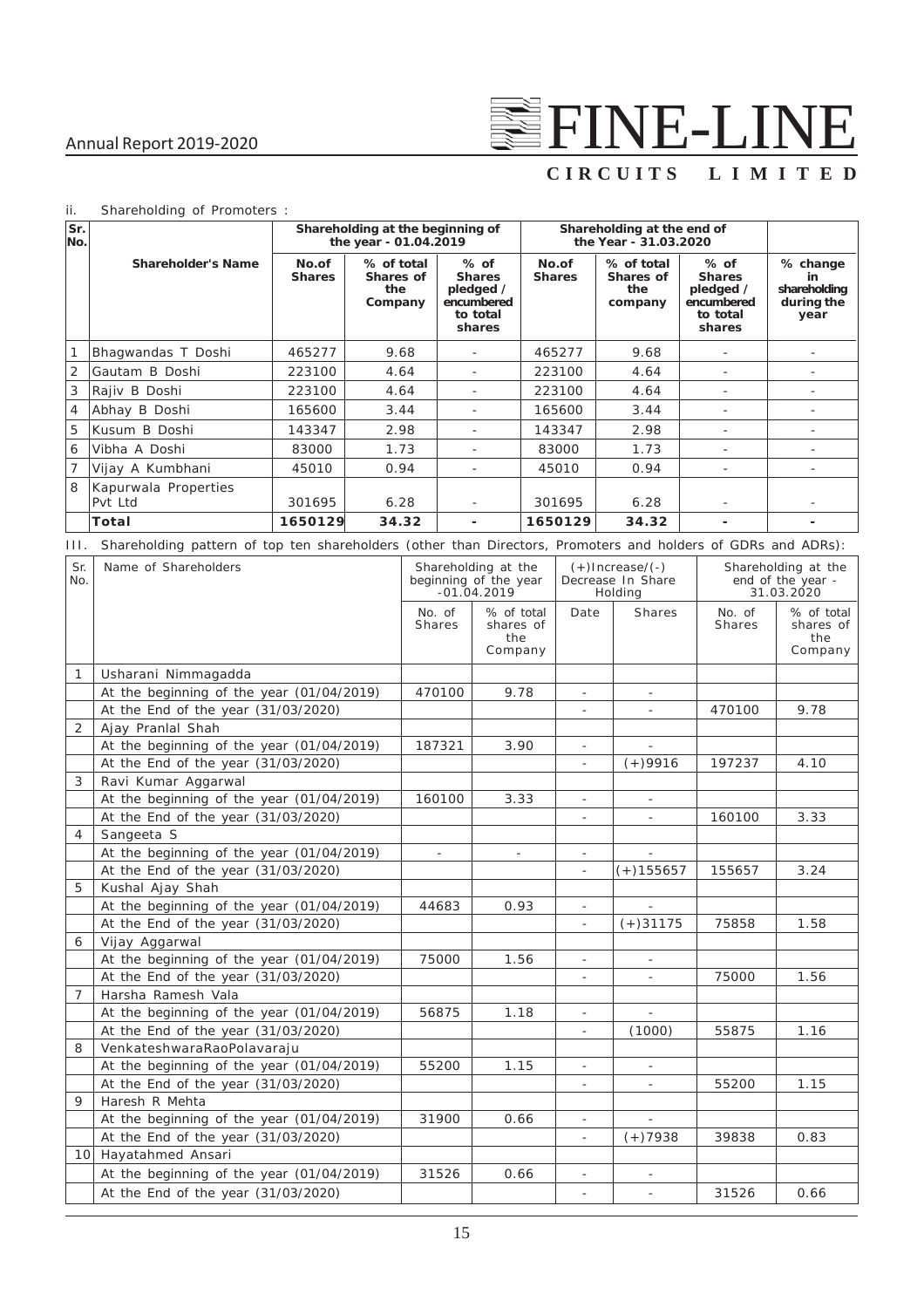# Annual Report 2019-2020<br>  $\blacksquare$

# **CIRCUITS LIMITED**

| SI.<br>N <sub>o</sub> | Folio/Beneficiary<br>Account no | Name of the<br>Share Holder | Date       | Reason                          | Shareholding at<br>the beginning of<br>the year |                                           |                  | Cumulative<br>Shareholding<br>during the year |
|-----------------------|---------------------------------|-----------------------------|------------|---------------------------------|-------------------------------------------------|-------------------------------------------|------------------|-----------------------------------------------|
|                       |                                 |                             |            |                                 | No. of<br>shares                                | % of total<br>shares of<br>the<br>Company | No. of<br>shares | % of total<br>shares of<br>the<br>Company     |
| 1.                    | 1203150000198645                | Abhay B Doshi               | 01/04/2019 | At the Beginning<br>of the year | 165600                                          | 3.44                                      | 165600           | 3.44                                          |
|                       |                                 |                             | 31/03/2020 | At the End<br>of the year       | 165600                                          | 3.44                                      | 165600           | 3.44                                          |
| $2$ .                 | 1203150000198630                | Bhagwandas<br>T Doshi       | 01/04/2019 | At the Beginning<br>of the year | 465277                                          | 9.68                                      | 465277           | 9.68                                          |
|                       |                                 |                             | 31/03/2020 | At the End<br>of the year       | 465277                                          | 9.68                                      | 465277           | 9.68                                          |
| 3.                    | 1203150000204913                | Gautam B<br>Doshi           | 01/04/2019 | At the Beginning<br>of the year | 223100                                          | 4.64                                      | 223100           | 4.64                                          |
|                       |                                 |                             | 31/03/2020 | At the End<br>of the year       | 223100                                          | 4.64                                      | 223100           | 4.64                                          |
| 4.                    | 1203150000198913                | Rajiv B Doshi               | 01/04/2019 | At the Beginning<br>of the year | 223100                                          | 4.64                                      | 223100           | 4.64                                          |
|                       |                                 |                             | 31/03/2020 | At the End<br>of the year       | 223100                                          | 4.64                                      | 223100           | 4.64                                          |
|                       | Key Managerial Personnel        |                             |            |                                 |                                                 |                                           |                  |                                               |
| 1 <sub>1</sub>        | Prema Radhakrishnan             |                             | 01/04/2019 | At the beginning<br>of the year | <b>NIL</b>                                      | $\Omega$                                  | $\Omega$         | $\Omega$                                      |
|                       |                                 |                             | 31/03/2020 | At the end<br>of the year       | <b>NIL</b>                                      | $\Omega$                                  | $\Omega$         | $\Omega$                                      |
| 2.                    | Ravindra Joshi                  |                             | 01/04/2019 | At the beginning<br>of the year | <b>NIL</b>                                      | $\mathbf 0$                               | $\Omega$         | $\mathbf{O}$                                  |
|                       |                                 |                             | 15.01.2020 | Resignation                     | <b>NIL</b>                                      | $\mathbf 0$                               | $\mathbf{O}$     | $\mathsf{O}$                                  |
|                       |                                 |                             | 31/03/2020 | At the end<br>of the year       | <b>NA</b>                                       | $\Omega$                                  | $\Omega$         | $\mathbf{O}$                                  |
| 3.                    | Indrajeet Kumar Panday          |                             | 01/04/2019 | At the beginning<br>of the year | <b>NA</b>                                       | $\Omega$                                  | $\Omega$         | $\Omega$                                      |
|                       |                                 |                             | 14/02/2020 | Appointment                     | <b>NIL</b>                                      | $\mathbf{O}$                              | $\mathbf{O}$     | $\mathsf{O}$                                  |
|                       |                                 |                             | 31/03/2020 | At the end<br>of the year       | <b>NIL</b>                                      | $\Omega$                                  | $\Omega$         | $\Omega$                                      |
|                       | <b>TOTAL</b>                    |                             |            |                                 | 1077077                                         | 22.40                                     | $\mathbf{O}$     | $\mathbf{O}$                                  |

# IV. Shareholding of Directors and Key Managerial Personnel:

V. Indebtedness of the Company including interest outstanding/accrued but not due for payment:

(Rs. in Lakhs) Secured Loans | Unsecured | Deposits | Total excluding deposits Loans Indebtedness Indebtedness at the beginning of the financial year (1) Principal Amount 480.49 167.53 NIL 648.02 (2) Interest due but note paid 0.00 0.00 0 (3) Interest accrued but not due 0.00 0 00 0 Total(i+ii+iii) 480.49 167.53 NIL 648.02 Change in Indebtedness during the financial year - Addition 706.77 130.00 NIL 836.77 - Reduction (797.37) (106.03) (903.40) Net Change (90.60) 23.97 ( 66.63) Indebtedness at the end of the financial year (i) Principal Amount 389.89 190.50 NIL 580.39 (ii) Interest due but not paid (iii) Interest accrued but not due Total(i+ii+iii) **389.89 191.50 NIL 581.39**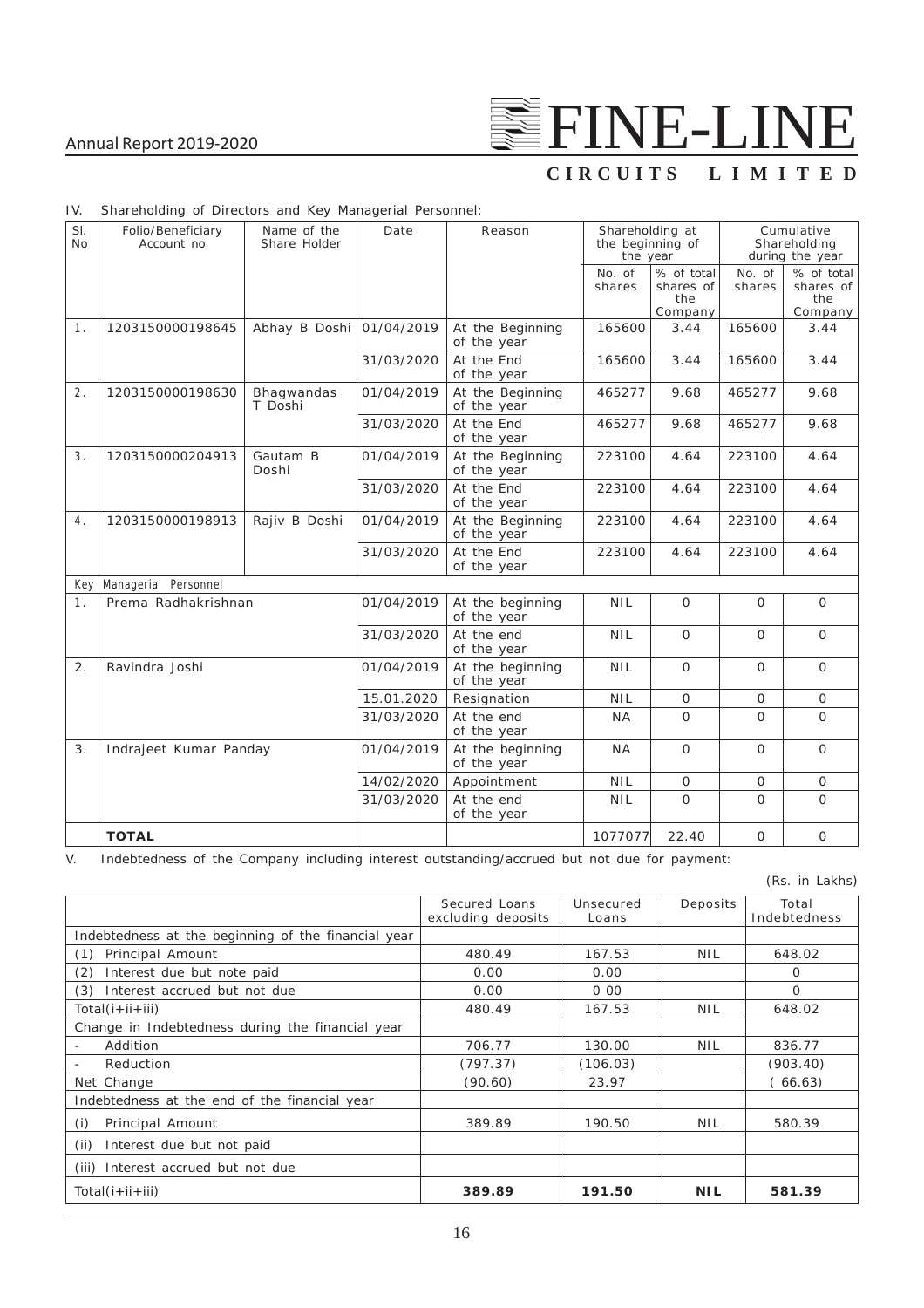# Annual Report 2019-2020<br>  $\blacksquare$ **CIRCUITS LIMITED**

# VI. Remuneration of Directors and Key Managerial Personnel

A. Remuneration to Managing Director, Whole-time Directors and/or Manager

(Rs. in Lakhs)

|                                                                                          | Bhagwandas Doshi -<br><b>Chairman &amp; Executive</b><br>Director (Resigned<br>w.e.f 30.04.2020) | Abhay Doshi -<br>Managing<br><b>Director</b> | Rajiv Doshi -<br>Executive<br><b>Director</b> |
|------------------------------------------------------------------------------------------|--------------------------------------------------------------------------------------------------|----------------------------------------------|-----------------------------------------------|
| Gross Salary                                                                             |                                                                                                  |                                              |                                               |
| Salary as per provisions contained in section<br>a)<br>17(1) of the Income Tax Act, 1961 | 9.00                                                                                             | 10.80                                        | 10.80                                         |
| Value of Perquisites u/s 17(2) of Income Tax<br>b)<br>Act, 1961                          | 1.53                                                                                             | 1.29                                         | 2.23                                          |
| Profits in lieu of salary u/s 17(3) of Income<br>$\mathsf{C}$ )<br>Tax Act, 1961         |                                                                                                  |                                              |                                               |
| Stock Option                                                                             | $\overline{\phantom{a}}$                                                                         | $\overline{\phantom{a}}$                     | $\overline{\phantom{a}}$                      |
| Sweat Equity                                                                             |                                                                                                  |                                              |                                               |
| Commission                                                                               |                                                                                                  |                                              |                                               |
| Others (PL encashment)                                                                   |                                                                                                  |                                              |                                               |
| <b>HRA</b>                                                                               | 5.40                                                                                             | 6.48                                         | 6.48                                          |
| <b>LTA</b>                                                                               | 0.75                                                                                             | 0.88                                         | 0.33                                          |
| Medical                                                                                  | 0.75                                                                                             | 0.88                                         | 0.33                                          |
| <b>PF</b>                                                                                |                                                                                                  | 1.30                                         | 1.30                                          |
| Incentives                                                                               | 2.54                                                                                             | 2.54                                         | 2.54                                          |
| Total (A)                                                                                | 19.97                                                                                            | 24.17                                        | 24.01                                         |
| Ceiling as per the Act                                                                   | Schedule V<br>of the Act                                                                         | Schedule V<br>of the Act                     | Schedule V<br>of the Act                      |

# B. Remuneration to other Directors

| <b>NAME OF DIRECTORS</b>             | Remuneration (Rs)        | SITTING FEES (Rs.)       | Commission (Rs.) |
|--------------------------------------|--------------------------|--------------------------|------------------|
| <b>Independent Directors</b>         |                          |                          |                  |
| Apurva Shah                          |                          | 0.25                     |                  |
| Juzer Vasi                           | $\overline{\phantom{a}}$ | 0.12                     |                  |
| R. M. Premkumar                      | $\overline{\phantom{a}}$ | 0.33                     |                  |
| Kumudini Mehta                       | $\overline{\phantom{a}}$ | 0.34                     |                  |
| * Jayesh K Rambhia                   | $\overline{\phantom{a}}$ | $\overline{\phantom{a}}$ |                  |
| TOTAL (B1)                           | $\overline{\phantom{a}}$ | 1.03                     |                  |
| <b>Other Non-Executive Directors</b> |                          |                          |                  |
| Gautam Doshi                         |                          | 0.10                     |                  |
| * U. Nimmagadda                      | $\overline{\phantom{0}}$ | ٠                        |                  |
| TOTAL (B2)                           |                          | 0.10                     |                  |
| TOTAL B1+B2                          |                          | 1.13                     |                  |

\* Mr. Jayesh K Rambhia and Mr. U. Nimmagadda have waived their sitting fees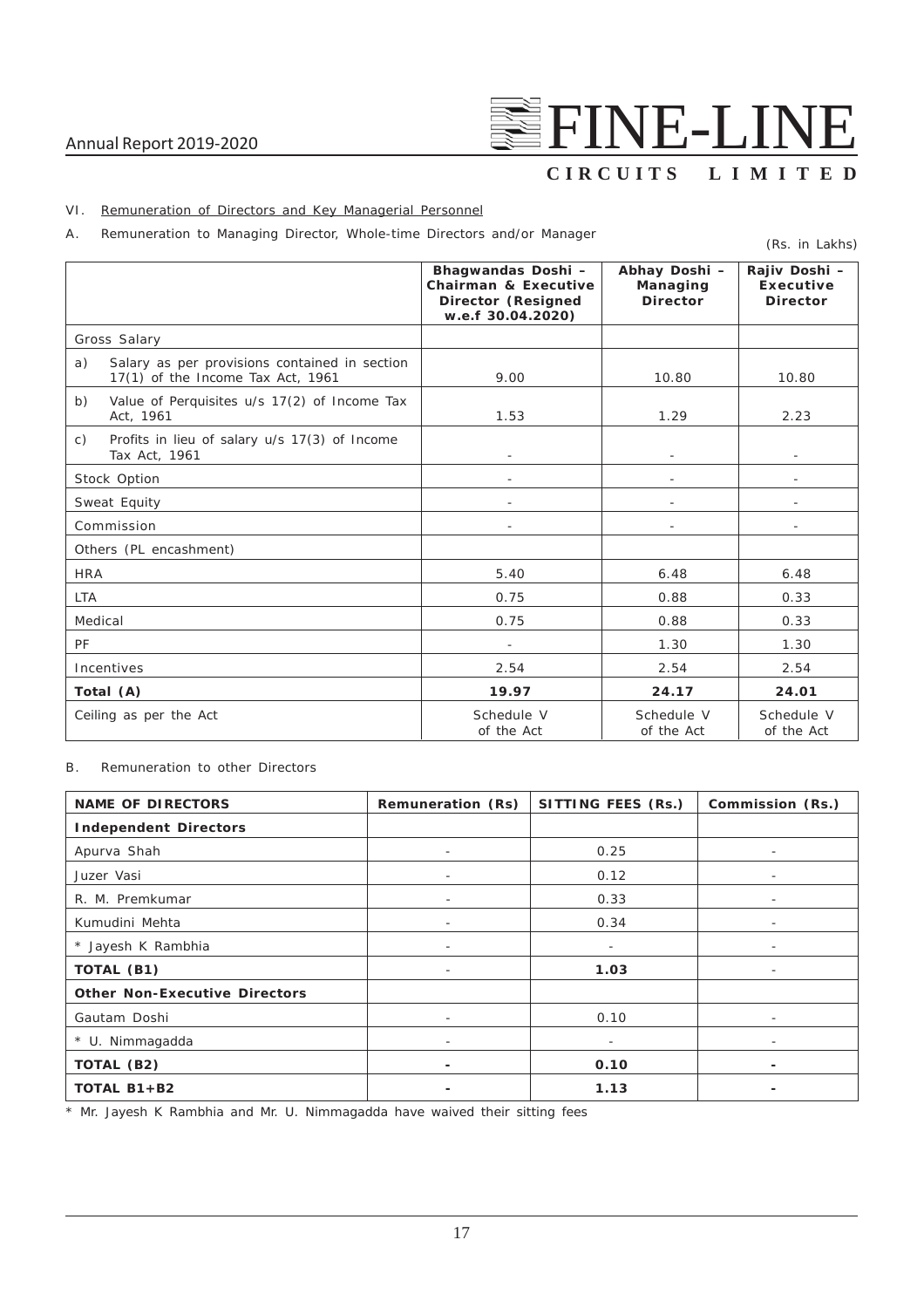# **CIRCUITS LIMITED**

| <b>Particulars</b>            | Prema Radhakrishnan<br>2019-20 | Ravindra Joshi (for the<br>period 01.04.2019 to<br>15.01.2020) | Indrajeet Kumar<br>Panday (for the period<br>14.02.2020 to<br>31.03.2020) |
|-------------------------------|--------------------------------|----------------------------------------------------------------|---------------------------------------------------------------------------|
| Designation                   | <b>Chief Financial Officer</b> | <b>Company Secretary</b>                                       | <b>Company Secretary</b>                                                  |
| Basic Salary                  | 2.54                           | 0.92                                                           | 0.19                                                                      |
| Perquisites                   |                                | $\qquad \qquad \blacksquare$                                   |                                                                           |
| Incentives - CPA              | 0.97                           | $\qquad \qquad -$                                              |                                                                           |
| Other, Please specify (Bonus) | 0.07                           | $\qquad \qquad \blacksquare$                                   |                                                                           |
| <b>HRA</b>                    | 3.43                           | -                                                              |                                                                           |
| <b>LTA</b>                    | 0.44                           | $\qquad \qquad -$                                              |                                                                           |
| Medical                       | 0.39                           | $\overline{\phantom{a}}$                                       |                                                                           |
| C A                           | 0.19                           | $\qquad \qquad -$                                              |                                                                           |
| Total                         | 8.05                           | 0.92                                                           | 0.19                                                                      |

VII. Penalties/ Punishment/ Compounding of Offences- NONE

C . Remuneration to Key Managerial Personnel other than MD/ Manager/WTD-

**On behalf of the Board of Directors,**

**Place: Mumbai Abhay Doshi Rajiv Doshi Date: June 30, 2020 Managing Director Wholetime Director**

(Rs. in Lakhs)

**Annexure II FORM No. MR-3**

SECRETARIAL AUDIT REPORT

# FOR THE FINANCIAL YEAR ENDED 31ST MARCH, 2020

(Pursuant to Section 204 (1) of the Companies Act, 2013 and Rule No. 9 of the Companies (Appointment and Remuneration of Managerial Personnel) Rules, 2014)

To, The Members, Fine-Line Circuits Limited

We have conducted the secretarial audit of the compliance of applicable statutory provisions and the adherence to good corporate practices by Fine-Line Circuits Limited (hereinafter called the Company). Secretarial Audit was conducted in a manner that provided us a reasonable basis for evaluating the corporate conducts/statutory compliances and expressing our opinion thereon.

Based on our verification of the Company's books, papers, minute books, forms and returns filed and other records maintained by the Company, the information to the extent provided by the Company, its officers, agents and authorised representatives during the conduct of secretarial audit, the explanations and clarifications given to us and the representations made by the Management and considering the relaxations granted by The Ministry of Corporate Affairs warranted due to the spread of the COVID-19 pandemic, we hereby report that in our opinion, the Company has during the audit period covering the financial year ended on 31st March, 2020, generally complied with the statutory provisions listed hereunder and also that the Company has proper Board processes and compliance mechanism in place to the extent, in the manner and subject to the reporting made hereinafter:

We have examined the books, papers, minute books, forms and returns filed and other records made available to us and maintained by the Company for the financial year ended on 31<sup>st</sup> March, 2020 according to the provisions of:

- (i) The Companies Act, 2013 (the Act) and the rules made thereunder;
- (ii) The Securities Contract (Regulation) Act, 1956 ('SCRA') and the rules made thereunder;
- (iii) The Depositories Act, 1996 and the Regulations and Bye-laws framed thereunder;
- (iv) Foreign Exchange Management Act, 1999 and the rules and regulations made thereunder to the extent of Foreign Direct Investment, Overseas Direct Investment and External Commercial Borrowings;
- (v) The following Regulations and Guidelines prescribed under the Securities and Exchange Board of India Act, 1992 ('SEBI Act')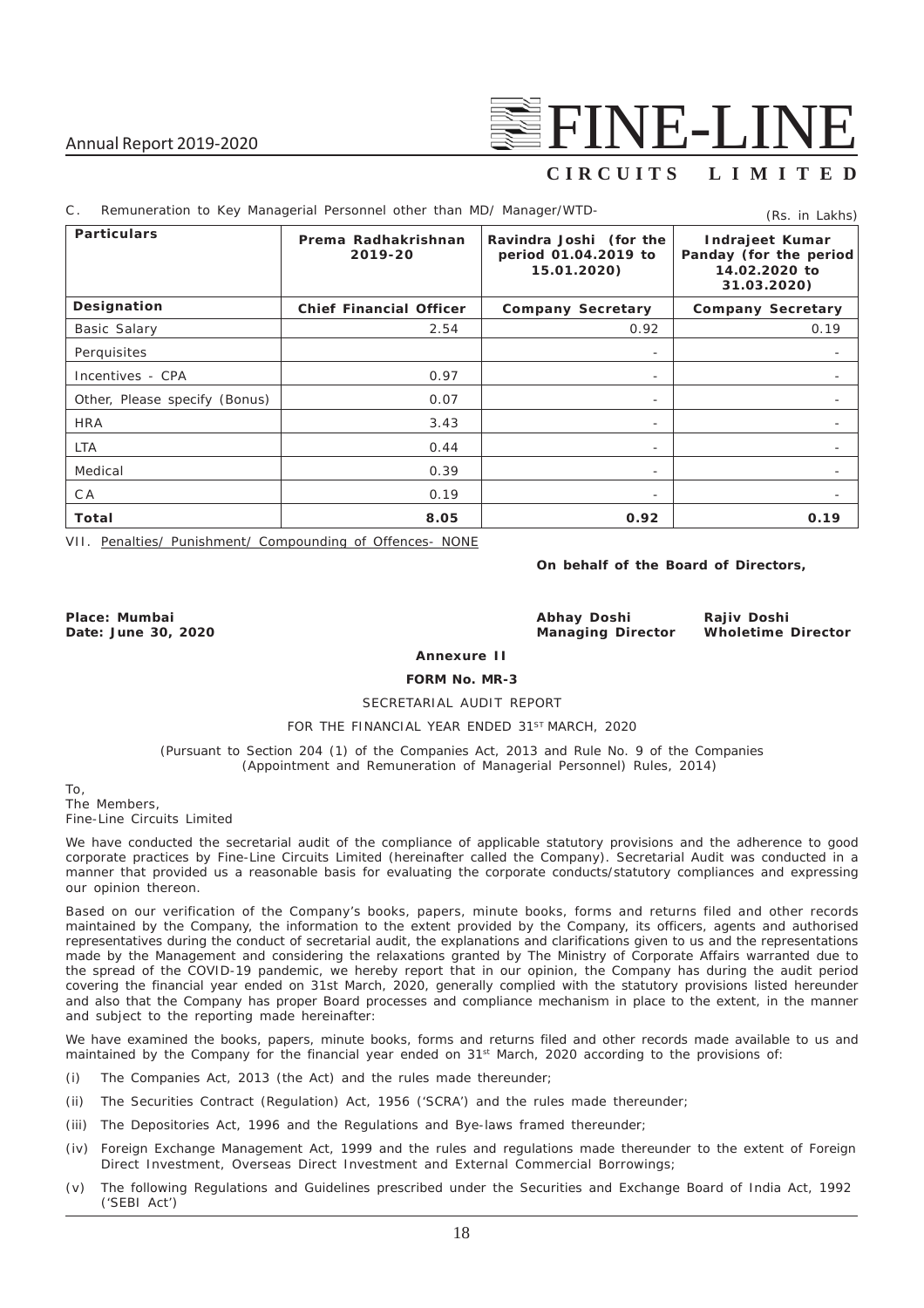# **CIRCUITS LIMITED**

- (a) The Securities and Exchange Board of India (Substantial Acquisition of Shares and Takeovers) Regulations, 2011;
- (b) The Securities and Exchange Board of India (Prohibition of Insider Trading) Regulations, 2015;
- (c) The Securities and Exchange Board of India (Issue of Capital and Disclosure Requirements) Regulations, 2018 and amendments from time to time; (Not applicable to the Company during the audit period);
- (d) The Securities and Exchange Board of India (Share Based Employee Benefits) Regulations, 2014;(Not applicable to the Company during the audit period)
- (e) The Securities and Exchange Board of India (Issue and Listing of Debt Securities) Regulations,2008;(Not applicable to the Company during the audit period)
- (f) The Securities and Exchange Board of India (Registrars to an Issue and Share Transfer Agents)Regulations, 1993 regarding the Companies Act and dealing with client; (Not applicable to the Company during the audit period)
- (g) The Securities and Exchange Board of India (Delisting of Equity Shares) Regulations, 2009; (Not applicable to the Company during the audit period)and
- (h) The Securities and Exchange Board of India (Buyback of Securities) Regulations, 2018; (Not applicable to the Company during the audit period)
- (vi) Other laws specifically applicable to the Company namely
	- 1) Special Economic Zones Act, 2005 and the rules made thereunder.
		- 2) Standards prescribed by IPC (Institute for Printed Circuits)

We have also examined compliance with the applicable clauses of the following:

- (i) Secretarial Standards issued by The Institute of Company Secretaries of India with respect to board and general meetings.
- (ii) The Listing Agreements entered into by the Company with BSE Limited read with the SEBI (Listing Obligations and Disclosure Requirements) Regulations, 2015.

During the period under review, the Company has complied with the provisions of the Act, Rules, Regulations, Guidelines, standards etc. mentioned above.

We further report that:

The Board of Directors of the Company is duly constituted with proper balance of Executive Directors, Non-Executive Directors and Independent Directors.The changes in the composition of the Board of Directors that took place during the period under review were carried out in compliance with the provisions of the Act.

Adequate notice was given to all directors to schedule the Board Meetings, agenda and detailed notes on agenda were sent at least seven days in advance, and a system exists for seeking and obtaining further information and clarifications on the agenda items before the meeting and for meaningful participation at the meeting.

Decisions at the Board Meetings were taken unanimously.

We further report that there are adequate systems and processes in the Company commensurate with the size and operations of the Company to monitor and ensure compliance with applicable laws, rules, regulations and guidelines.

We further report that during the audit period no events occurred which had bearing on the Company's affairs in pursuance of the above referred laws, rules, regulations, guidelines etc.

> **For Parikh & Associates** Company Secretaries

Place: Mumbai Date: June 30, 2020 Signature:

Shalini Bhat Partner FCS No: 6484 CP No: 6994 UDIN: F006484B000400405

*This Report is to be read with our letter of even date which is annexed as Annexure A and Forms an integral part of this report.*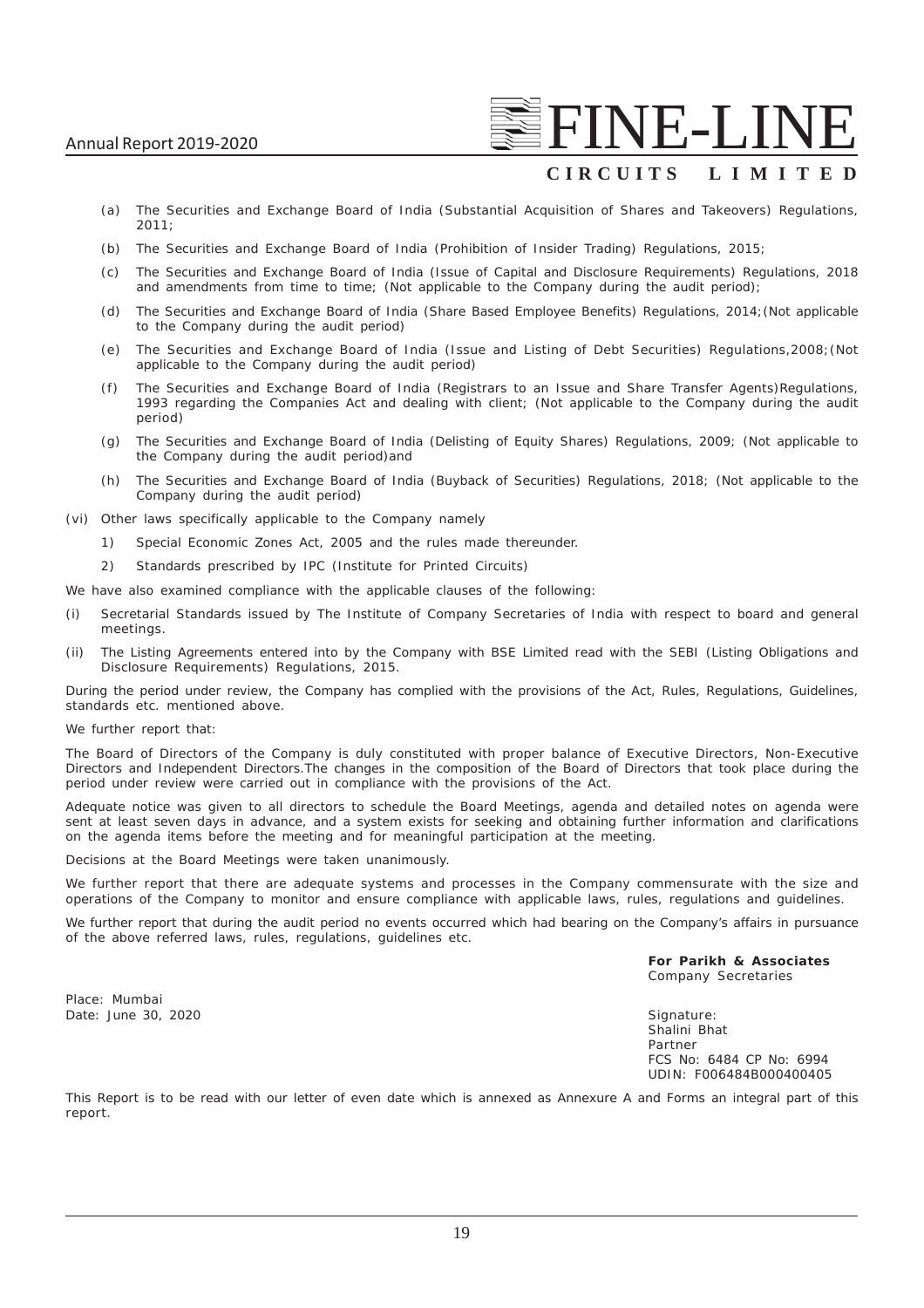

# **'Annexure A'**

To, The Members Fine-Line Circuits Limited

Our report of even date is to be read along with this letter.

- 1. Maintenance of Secretarial record is the responsibility of the management of the Company. Our responsibility is to express an opinion on these secretarial records based on our audit.
- 2. We have followed the audit practices and process as were appropriate to obtain reasonable assurance about the correctness of the contents of the Secretarial records. The verification was done on test basis to ensure that correct facts are reflected in Secretarial records. We believe that the process and practices, we followed provide a reasonable basis for our opinion.
- 3. We have not verified the correctness and appropriateness of financial records and Books of Accounts of the Company.
- 4. Where ever required, we have obtained the Management representation about the Compliance of laws, rules and regulations and happening of events etc.
- 5. The Compliance of the provisions of Corporate and other applicable laws, rules, regulations, standards is the responsibility of management. Our examination was limited to the verification of procedure on test basis.
- 6. The Secretarial Audit report is neither an assurance as to the future viability of the Company nor of the efficacy or effectiveness with which the management has conducted the affairs of the Company.

**For Parikh & Associates** Company Secretaries

Place: Mumbai Date: June 30, 2020 Signature: Signature: Signature: Signature: Signature: Signature: Signature: Signature: Signature: Signature: Signature: Signature: Signature: Signature: Signature: Signature: Signature: Signature: Sign

Shalini Bhat Partner FCS No: 6484 CP No: 6994 UDIN: F006484B000400405

# **ANNEXURE III**

**A. CONSERVATION OF ENERGY, TECHNOLOGY ABSORPTION, FOREIGN EXCHANGE EARNINGS AND OUTGO: [RULE9.10(3)]**

# **1. Conservation of energy**:

Your Company has a systematic in-house energy conservation program on the lines of ISO 50000. Several measures have been taken to conserve the energy and these are being implemented satisfactorily.

### **2. Technology absorption :**

The Company continues to use latest technologies for improving the productivity &quality of its products. The Company's operation do not require significant import of technology.

# **3. Research& Development :**

# **Since last 20 years, through the pursuit of several R&D initiatives the Company has been incurring R&D expenditures on the following activities:**

- Development of new products and of higher complexities and of newer materials
- Continuous improvement of existing products to better Thermal, Mechanical and Electrical reliability
- New processes, up gradation and existing production process improvement
- Redesigning of manual processes for automation
- Better environmental compliance.

# **Research & Development was completed on the following projects**:

- **Thermal stability on Teflon materials**
- **Electrical stability on high frequency materials**
- Processing of Halogen free materials
- Thin core (3 mils in dimension) processing stabilized.
- Processing of 12 mil BGAs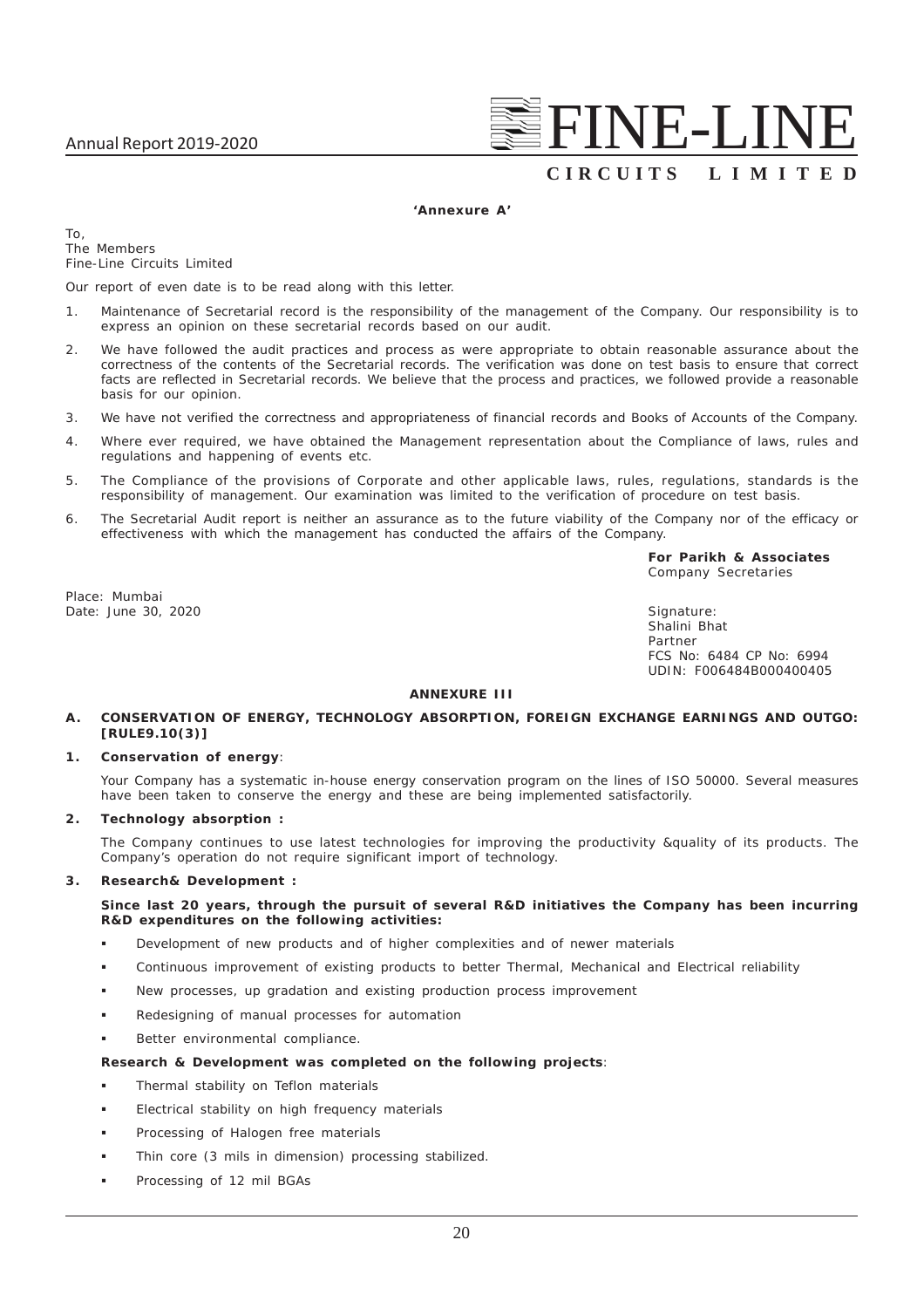# **CIRCUITS LIMITED**

Processing of oversized boards stabilized

# **Research & Development was initiated on the following projects:**

- **Production of 24 layer Multilayer PCBs**
- Production of On Board / Space standards compliant PCBs
- Metal backed (Thick Copper plane/core) PCBs
- Ceramic filled with PTFE PCBs
- Various Hybrid materials PCBs
- Tighter controlled impedance tolerance (+/-8%)
- Minimum board thickness (0.30 mm)
- Minimum finished hole size 0.20 mm
- Immersion Nickel Immersion Palladium Gold surface finish
- Much improved electrical testing capabilities.
- Unbalanced Copper design PCB production

# **Benefits:**

- Benefits derived as a result of R&D are improvement of Quality of the products and reduced operational cycle time through infusion of the latest technology.
- Upgradation of the products to higher standards
- Meeting the expectations of the demanding customers in the high reliability markets
- Import substitution
- Cost reduction

### **Future plan of action:**

Future R&D will continue along similar lines as at present and also growth with an enhanced focus on ability to serve the demanding customers in the Medical, Defence and Aerospace markets.

# **Expenditure incurred on Research and Development:**

Over the last 19 years in pursuit of its R&D endeavours the Company has been regularly incurring expenditure on R&D.The same is reflected in the respective accounts of BalanceSheet and Profit and Loss account.During the Financial year 2019-2020 the Company has incurred Rs. 11.50 lakhs as R&D revenue expenditure.(Previous year Rs.12.00 Lakhs)

# **4. Foreign exchange earnings and Outgo :**

The details of Foreign Exchange Earnings and Outgo (in Rs. Lacs) are as under:

| Year ended 31 <sup>st</sup> March | 2020 | 2019 | 2018 | 2017 | 2016 | 2015      | 2014 | 2013 | 2012 | 2011 | 2010 | 2009 |
|-----------------------------------|------|------|------|------|------|-----------|------|------|------|------|------|------|
| Foreign Exchange                  |      |      |      |      |      |           |      |      |      |      |      |      |
| Earning                           | 1834 | 2176 | 2283 | 1920 | 2183 | 2178 2375 |      | 2230 | 2316 | 2312 | 1763 | 2686 |
| Outgo                             | 1122 | 1427 | 1178 | 963  | 1060 | 1063      | 1256 | 1137 | 970  | 1172 | 690  | 1266 |
| Net Earning                       | 712  | 749  | 105  | 957  | 1122 | 1115      | 1119 | 1093 | 1347 | 1140 | 1106 | 1420 |

### **On behalf of the Board of Directors,**

**Place: Mumbai Abhay Doshi Rajiv Doshi Date: June 30, 2020 Managing Director Wholetime Director**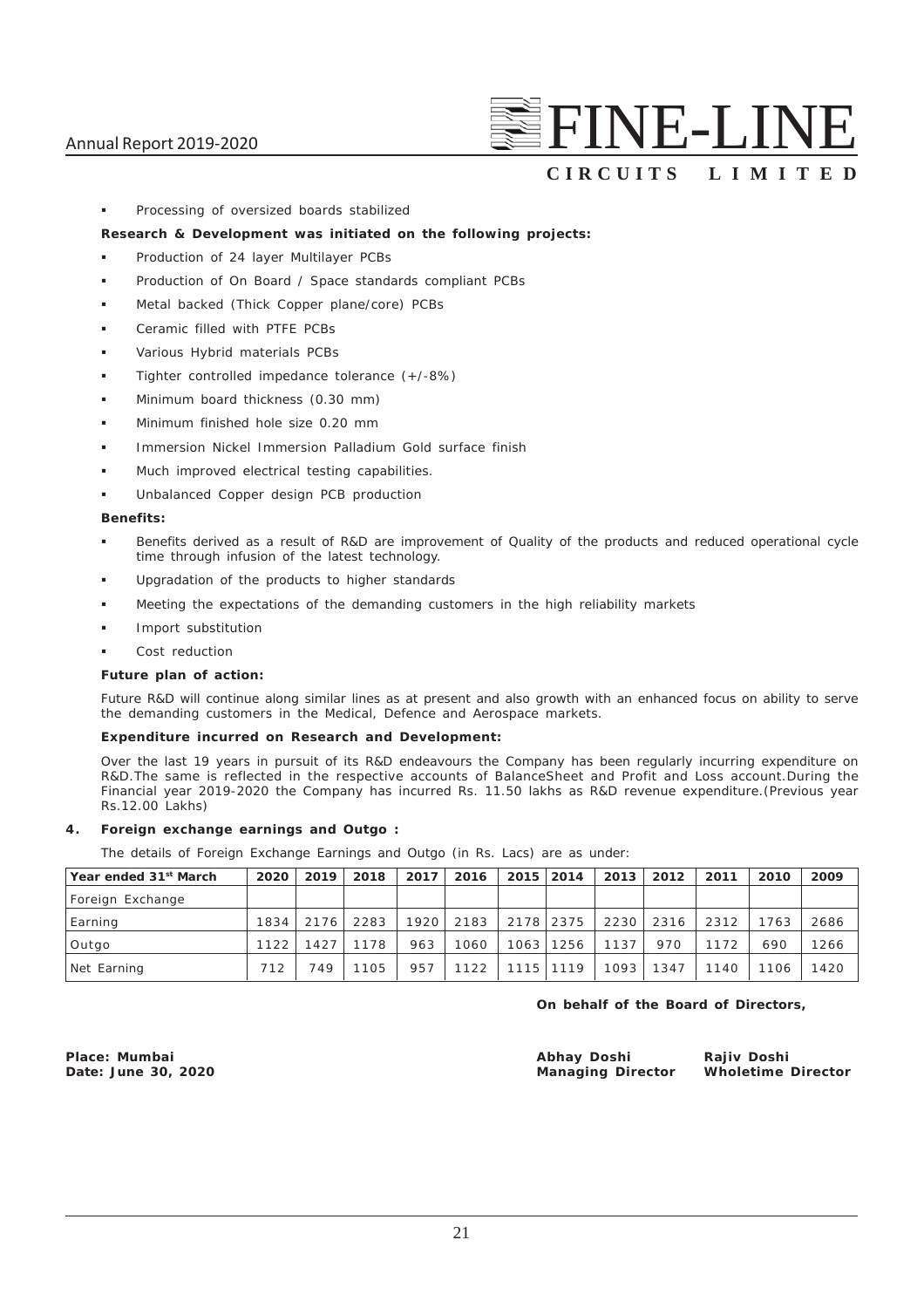

# **ANNEXURE IV**

**PARTICULARS OF EMPLOYEES**

# **B. REMUNERATION OF DIRECTORS [SECTION197(12) AND RULE 5(1) OF COMPANIES (APPOINTMENT AND REMUNERATION OF MANAGERIAL PERSONNEL) RULES, 2014**

(a) The ratio of the remuneration of each Director to the median remuneration of the employees of the Company for the financial year:

| <b>Executive Directors</b>                     | Ratio to median remuneration |
|------------------------------------------------|------------------------------|
| Bhagwandas T. Doshi (Resigned w.e.f30.04.2020) | 3.75                         |
| Abhay B. Doshi                                 | 4.28                         |
| Rajiv B. Doshi                                 | 4.28                         |

(b) The percentage increase in remuneration of each Director, chief executive officer, chief financial officer, Company secretary in the financial year:

| Directors, Chief Executive Officer,<br>Chief Financial Officer and Company Secretary               | % increase/decrease in<br>remuneration in the financial year |  |  |  |
|----------------------------------------------------------------------------------------------------|--------------------------------------------------------------|--|--|--|
| <b>Executive Director</b>                                                                          |                                                              |  |  |  |
| Bhagwandas T. Doshi (Resigned w.e.f30.04.2020)                                                     | $-5.02\%$                                                    |  |  |  |
| Rajiv B. Doshi                                                                                     | 9.23%                                                        |  |  |  |
| Managing Director: Mr. Abhay B. Doshi                                                              | 6.66%                                                        |  |  |  |
| Chief Financial Officer : Mrs. Prema Radhakrishnan                                                 | $-0.65%$                                                     |  |  |  |
| Company Secretary: Mr. Ravindra Joshi (upto 15.01.2020)<br>Mr. Indrajeet Panday (w.e.f 14.02.2020) | NIL                                                          |  |  |  |

(c) The percentage increase in the median remuneration of employees in the financial year: 6%

- (d) The number of permanent employees on the rolls of Company 162 Nos.
- (e) Average percentile increase already made in the salaries of employees other than the managerial personnel<br>in the last financial year and its comparison with the percentile increase in the managerial remuneration and<br>ju remuneration:
- (f) Affirmation that the remuneration is as per the remuneration policy of the Company:The Company affirms remuneration is as per the remuneration policy of the Company.

### **II] The names of the top ten employees in terms of remuneration drawn is as under:** (Rs. in Lakhs)

| Name of employee                                   | Designation       | Remuneration<br>received | Nature of<br>employment | Quali<br>fications | Exper<br>ience | Age | Last employment             | Percent<br>age of<br>equity<br>shares<br>held |
|----------------------------------------------------|-------------------|--------------------------|-------------------------|--------------------|----------------|-----|-----------------------------|-----------------------------------------------|
| Bhagwandas T. Doshi<br>(Resigned on<br>30.04.2020) | Chairman          | 19.97                    | Permanent               | B.Sc               | 60             | 85  | Steel Cast Ltd.             | 9.68                                          |
| Abhay B Doshi                                      | Managing Director | 24.17                    | Permanent               | B.E., MBA          | 32             | 59  | Maxtor Inc                  | 3.44                                          |
| Rajiv B Doshi                                      | Director          | 24.01                    | Permanent               | B. Com             | 24             | 53  | Forshas Forgings Pvt Ltd    | 4.64                                          |
| Joy Chacko                                         | Vice-President    | 5.61                     | Permanent               | DME                | 41             | 65  | Stovec Industries Ltd.      | NIL                                           |
| Prakash Morgaonkar                                 | Sr. GM            | 8.61                     | Permanent               | BE.                | 27             | 49  | Electrotech                 | N I L                                         |
| Milan Trivedi                                      | Sr. GM            | 9.47                     | Permanent               | DMTE               | 32             | 55  | Stovec Industries Ltd       | NIL                                           |
| Prema Radhakrishnan                                | <b>CFO</b>        | 8.05                     | Permanent               | M. Com             | 26             | 52  | N/A                         | <b>NIL</b>                                    |
| Nikhil Kumar M                                     | G M               | 7.48                     | Permanent               | DME                | 34             | 56  | Grafica Display Co          | N I L                                         |
| Vijay Kumar D                                      | Sr. Manager       | 5.60                     | Permanent               | B.Sc               | 37             | 60  | Precision Photo Fabricators | <b>NIL</b>                                    |
| Umakant Mudpe                                      | Sr. Manager       | 5.57                     | Permanent               | DEE                | 28             | 52  | Wellman Hindustan           | N I L                                         |

Note: The employees falling in the management cadre are being considered for the above purpose.

There are no employees who are in receipt of remuneration in aggregate of Rupees One Crore and two Lakh for the year or Rupees Eight Lakh fifty thousand per month, if employed for part of the year.

# **On behalf of the Board of Directors,**

**Place: Mumbai** Date: June 30, 2020

| Abhay Doshi              | Rajiv Doshi               |
|--------------------------|---------------------------|
| <b>Managing Director</b> | <b>Wholetime Director</b> |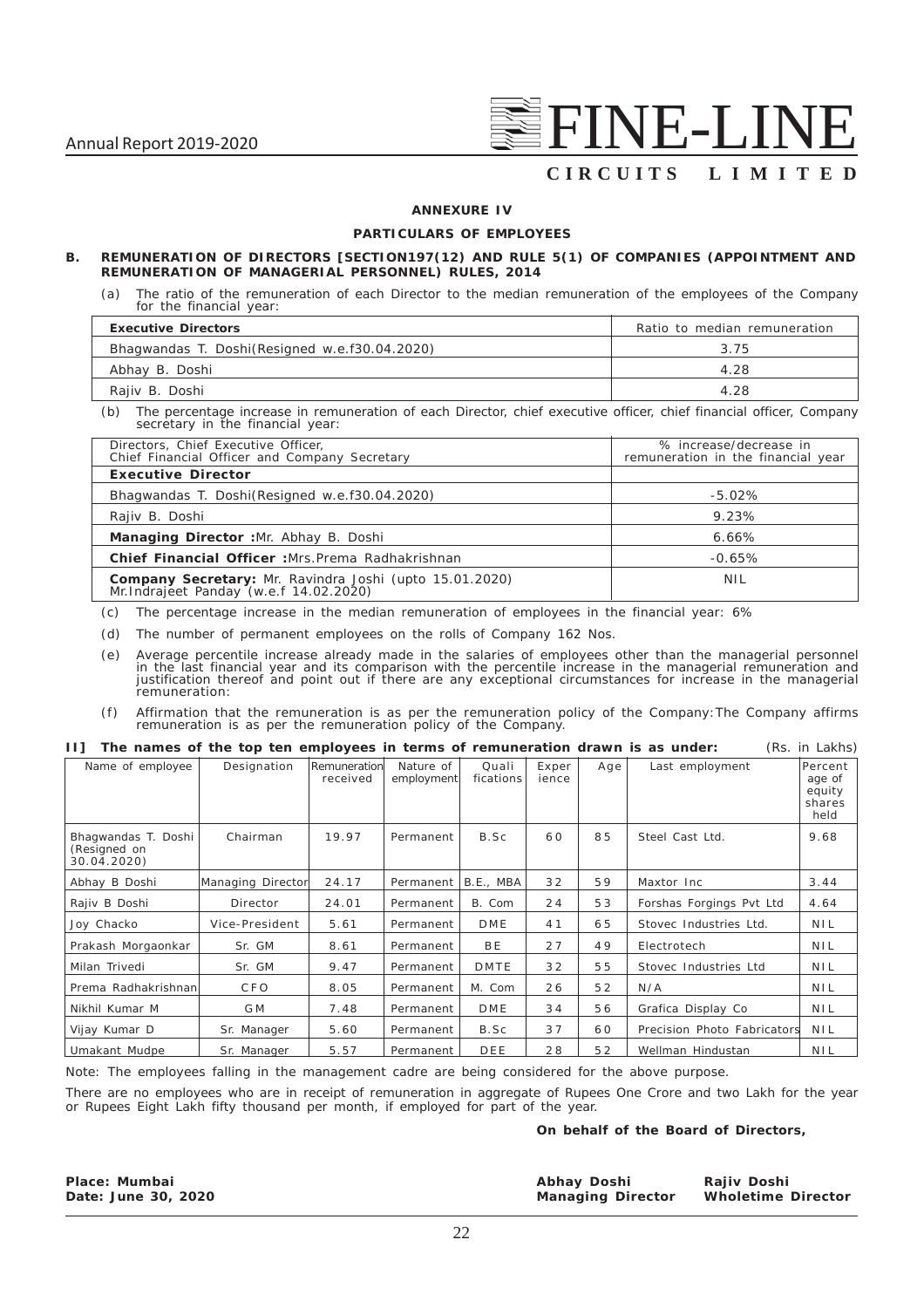# Annual Report 2019-2020  $\blacksquare$

# **CIRCUITS LIMITED**

# **MANAGEMENT DISCUSSION AND ANALYSIS (MDA)**

As per the provisions of the Corporate Governance under the Listing regulations, the Management Discussion and Analysis (MDA) Report form part of the Boards' Report and reflects current state of the business.

Your Company is making Printed Circuit Boards (PCBs) and has its manufacturing facilities in Seepz- SEZ, Mumbai. It continues to remain a 100% EOU.

# **1) INDUSTRY STRUCTURE AND DEVELOPMENT**

PCBs are basic Electronic Building Block components used in all Electrical and Electronic Products. As a 100% EOU, the main Global supply comes from China. The product is a complex one with several aspects of technology intricacy and above all continuously increasing customer expectations.

Electronics Manufacture in India has a disability relative to China & the Government has recognized this and to boost & Support the Electronics manufacturing has formulated & announced the National Policy on Electronics having various incentives to affect the disabilities faced by Indian Electronics Manufacturer with this Electronics Manufacture is sure to grow.

Our own focus after exports to over 14countries is now also on the domestic Market, hence we are well positioned to ride this growth phase.

# **2) MODERNISATION, OPPORTUNITY AND THREATS**

The Company continuously updates its manufacturing processes focused towards yield, capability and capacity improvements. The improvements are on all fronts, equipments, processes / systems and personnel Training.

The opportunities are in the small to medium volume, faster delivery and with broad range of surface finishes focused for the European markets.

The threats are on account of volatile exchange rate movements and rising input and personnel costs.

## **3) SEGMENTWISE PERFORMANCE**

Printed Circuits Boards (PCBs) is the only business segment in which the Company is dealing.

# **4) OUTLOOK**

## **a) BUSINESS SCENARIO**

RF Microwave PCBs with special materials with special surface finishes and of special designs has resulted in good business growth and continues to show promise for the future. Further the Company has put in place a New Product pipeline and this will augur well in the coming years. Also your Company has identified fertile new markets to penetrate which will also augur well in the coming years whilst still being well rooted in its main markets of USA, Germany and India.

We can proudly say the Company has come alive after a decade of struggle and slumber and is poised to rise to a higher level of performance.

# **b) HIGH TECHNOLOGY MULTILAYER UNIT**

The High Technology Multilayer Unit (HTMU) continued to progress well.

# **5) RISK AND CONCERNS**

The financial status of the Company is stable. The cash flow is judiciously managed to get the best exchange rate gains. Slow growth in the global markets, high power cost, volatile exchange rate movements and consistently rising personnel costs are risks that the Company is facing and tackling.

# **6) INTERNAL CONTROL**

The Company has Internal Auditors who conducts internal audit that assesses the internal control systems. The Statutory Auditors and the Audit Committee review these controls regularly. Any change in the internal control that is recommended is studied and implemented based on the Company needs and feasibility of implementation.

# **7) FINANCIAL PERFORMANCE**

The Company rationalized the products line considering the price levels to remain competitive in the volatile Exchange Rate, Higher material and power cost scenario. The Company expects to improve on all these counts in the coming year.

# **8) HUMAN RESOURCE DEVELOPMENT AND BUILDING LEADERSHIP QUALITIES**

The personnel of the Company are vital part of the organization. The Company continues its policy to train them inhouse, provide opportunity for external training and challenges them to exert and rewards superior performance. The Company is pleased to state that this has made the  $2<sup>nd</sup>$  level supervisory personnel to show encouraging performance and to rise up. The Company has engaged contractor's workmen for support services and follows the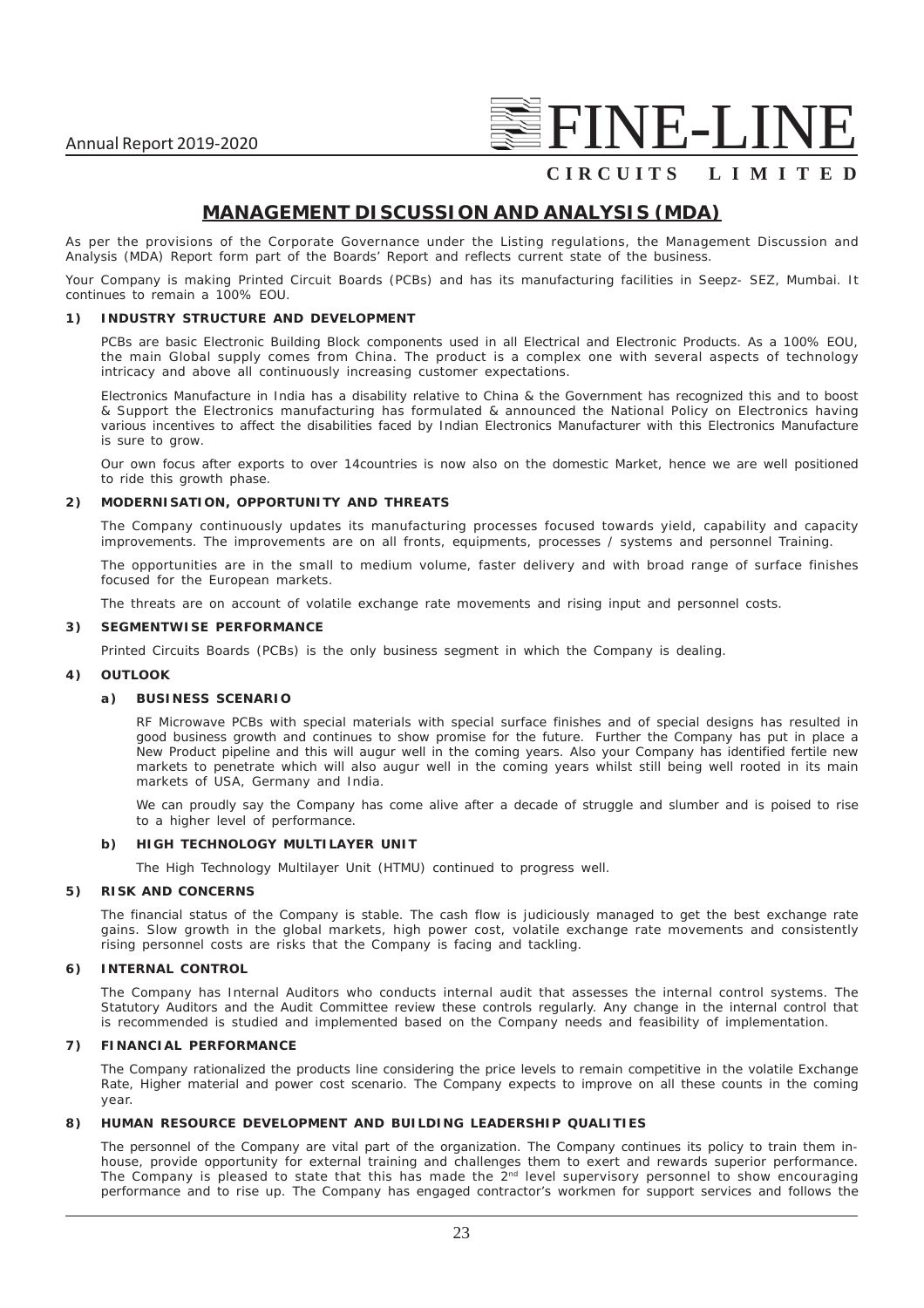# **CIRCUITS LIMITED**

same policy of training and rewarding the good performers.

The number of employees of the Company as on 31<sup>st</sup> March 2020 was 162. (Previous year158).

**9) There were significant changes in the following ratios as compared to the immediately previous financial year:**

(i) Net Profit Margin (%) – (32.60)%

# **10. FUTURE OUTLOOK**

Your Company has had growth for last two consecutive years and the Outlook is Positive.

New Products and New markets have been the focus in the last few years and due to this we have added to our Product offering PCBs with new materials and surface finishes and exported to multiple new markets spread across 14 countries.

# **Cautionary Statement:**

Statement in this Management Discussion and Analysis describing the Company's objectives, projections, estimates, expectations or predictions may be "forward-looking statements" within the meaning of applicable securities laws and regulations. Actual results could differ materially from those expressed or implied. Important factors that could make a difference to the Company's operations include raw material availability and prices, cyclical demand and pricing in the Company's principal markets, changes in Government regulations, tax regimes, economic developments within India and the countries in which the Company conducts business and other incidental factors.

# **On behalf of the Board of Directors,**

**Place: Mumbai Abhay Doshi Rajiv Doshi Managing Director Wholetime Director**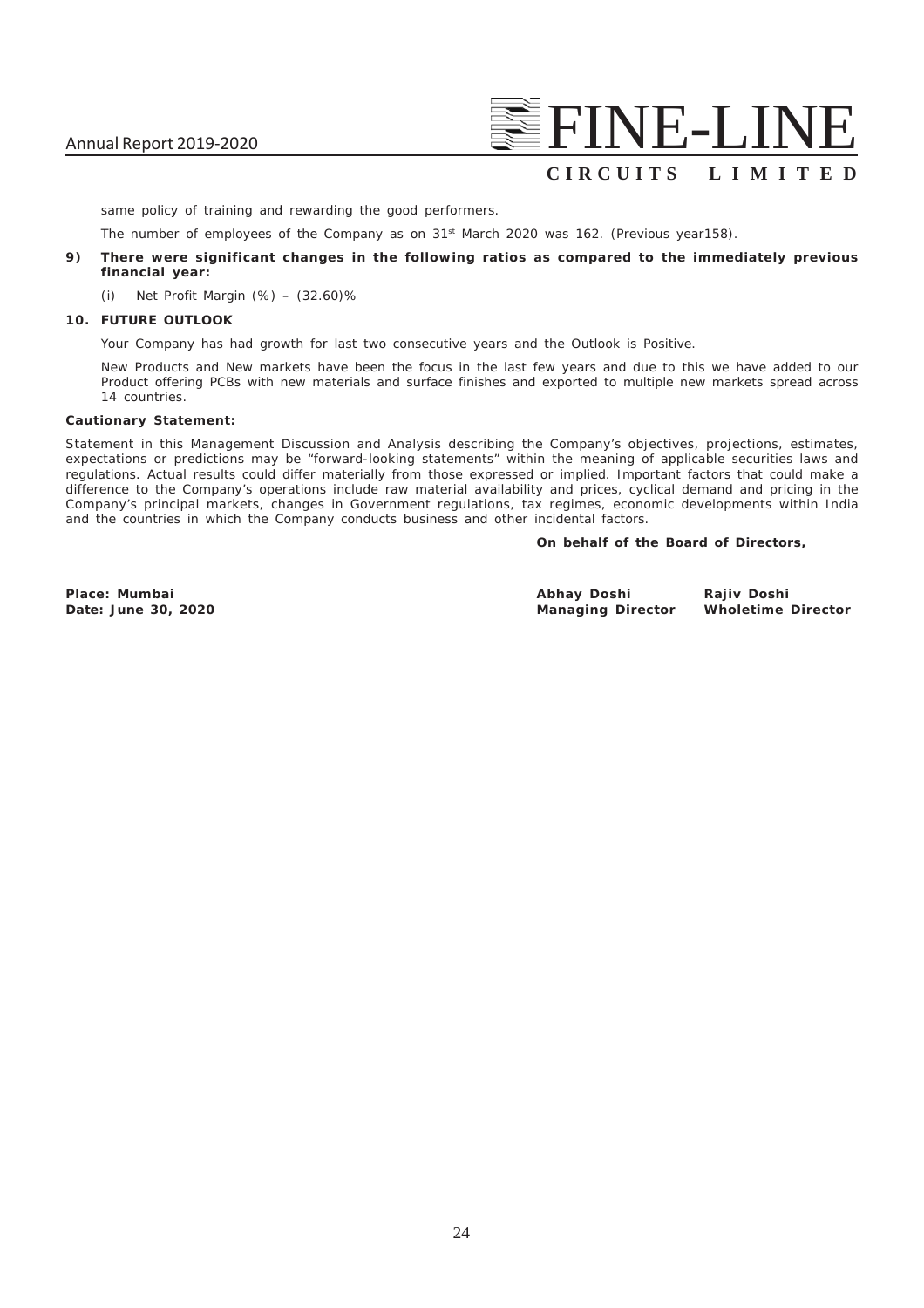# **CIRCUITS LIMITED**

# **REPORT ON CORPORATE GOVERNANCE**

## **1. Company's philosophy of Corporate Governance:**

The Company's philosophy of Corporate Governance is to protect the long-term interest of the shareholders while respecting interest of other stakeholders and society at large. The company has set up adequate review process, internal controls and efficient management information systems.

The Company is committed to good corporate governance and transparency in its dealings and lays emphasis on integrity and regulatory compliance.

### **2. Board of Directors**

The total strength of Board of Directors of the Company as on 31<sup>st</sup> March, 2020 was 10 (ten) including 7 (seven) Non-Executive Directors, out of which 5 (five) directors were independent directors including one woman director. The Directors are eminent professionals from amongst persons from the fields of business, finance, medicine, education and industry.

| Sr.            | Name of Director         | Category of<br><b>Director</b> | Attendance at<br>Board<br>Meetings held<br>During the year | Attendance<br>Number of<br>At last AGM<br>other<br>Directorships*<br>(August 03,<br>2019) |     | Committees<br>(Other than Fine-Line<br>Circuits Ltd.) * |          |
|----------------|--------------------------|--------------------------------|------------------------------------------------------------|-------------------------------------------------------------------------------------------|-----|---------------------------------------------------------|----------|
|                |                          |                                |                                                            |                                                                                           |     | Member                                                  | Chairman |
|                | @Mr. Bhagwandas T. Doshi | <b>PD</b>                      |                                                            | Absent                                                                                    | Nil | Nil                                                     | Nil      |
| 2              | Mr. Juzer Vasi           | ΝI                             | 2                                                          | Present                                                                                   | Nil | Nil                                                     | Nil      |
| 3              | Mr. R.M Premkumar        | N <sub>1</sub>                 | 4                                                          | Present                                                                                   | 1   | Nil                                                     | Nil      |
| $\overline{4}$ | Mr. U. Nimmagadda        | NE                             | 2                                                          | Present                                                                                   | Nil | Nil                                                     | Nil      |
| 5              | Mr. Apurva R. Shah       | N1                             | 3                                                          | Present                                                                                   | 2   | 2                                                       | Nil      |
| 6              | Mr. Jayesh Rambhia       | N1                             | 2                                                          | Present                                                                                   | Nil | Nil                                                     | Nil      |
| $\overline{7}$ | Mr. Gautam. B. Doshi     | NE                             | 2                                                          | Absent                                                                                    | Nil | Nil                                                     | Nil      |
| 8              | Mr. Rajiv B. Doshi       | ED                             | 4                                                          | Present                                                                                   | Nil | Nil                                                     | Nil      |
| 9              | Mr. Abhay B. Doshi       | <b>MD</b>                      | 4                                                          | Present                                                                                   | Nil | Nil                                                     | Nil      |
| 10             | Ms. Kumudini Mehta       | ΝI                             | 4                                                          | Present                                                                                   | Nil | Nil                                                     | Nil      |

Composition and category of Directors are as under:

PD = Promoter Director (Executive)

ED = Executive Director

NE = Non-Executive Director

- NI = Non-Executive Independent Director
- MD = Managing Director

@Resigned as an Executive Director and Chairman of the Company w.e.f April 30, 2020.

\*Excludes Directorship in Private Limited Companies, Foreign Companies, Section 8 Companies and Government Bodies and Alternate Directorships. Only Audit Committee and Stakeholders Relationship Committee have been considered for the Committee position.

None of the Directors on the board hold directorships in more than ten public companies. Further none of them is a member of more than ten committees or Chairman of more than five committees across all the public companies in which he or she is a Director. Necessary disclosure regarding Committee positions in other public companies and Directorship in Listed Entities as on March 31, 2020 have been made by the Directors.

Independent Directors are non-executive directors as defined under Regulation 16(1) (b) of the SEBI Listing Regulations and Section 149(6) of the Act. All the Independent Directors comply with the requirements mentioned under Regulation 16(1) (b) of SEBI Listing Regulations and Section 149 of the Companies Act, 2013 ("the Act").

Shri Abhay B. Doshi, Shri. Gautam B. Doshi, Shri Rajiv B. Doshi and Shri. Bhagwandas T. Doshi, are related to each other.

The Non Executive Directors of the Company are paid sitting fees for attending meetings of the Board of Directors and Committees. Besides sitting fees non-executive Directors are not paid any other remuneration or commission. The Executive Directors are not paid sitting fees.

The following non executive directors hold shares in the Company as shown here under:

i. A. Shri. Gautam B. Doshi 223100 Equity Shares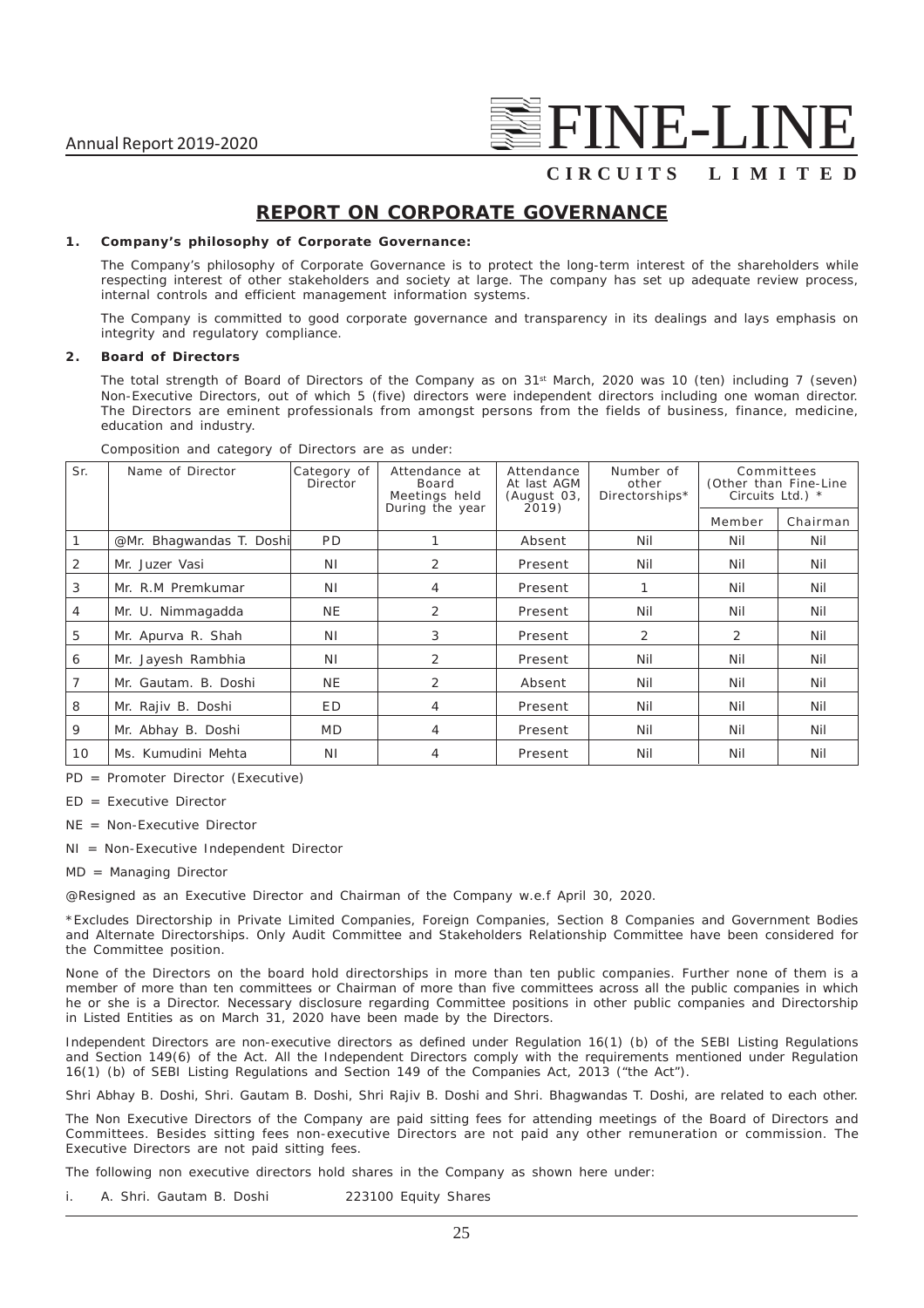

No other Non Executive Directors hold any shares in the company.

The Company conducted a familiarization program for the Independent Directors with regards to their role, rights and responsibilities as Independent Directors. The Independent Directors are also regularly briefed on the nature of the Manufacturing and Providing of Technical services in relation to Printed Circuit Boards. Industry and the Company's business model. The familiarization programs have been uploaded on the website of the company at (http:// www.finelineindia.com/investors-relations/policies/familiarisation-programme-for-independent-directors/)

#### **The names of other listed entities where Director of the Company hold directorship and its category:**

| Name of the Director | <b>Other Listed Entity Directorships</b> | Category of Directorship |
|----------------------|------------------------------------------|--------------------------|
| ' Mr. Apurva R. Shah | Asian Star Company Limited               | Director                 |
|                      | Steel Cast Limited                       |                          |

#### **The Board has identified the following skills/ expertise/ competencies fundamental for the effective functioning of the Company available with the Board:**

| Name of the Director                                    | Area of Skills / Expertise / Competence |         |            |           |           |            |            |
|---------------------------------------------------------|-----------------------------------------|---------|------------|-----------|-----------|------------|------------|
|                                                         | Strategy                                | Finance | Leadership | Technical | <b>HR</b> | Governance | Regulatory |
| Mr. Bhagwandas Doshi<br>(Resigned w.e.f April 30, 2020) |                                         |         |            |           | N         |            |            |
| Mr. Premkumar                                           |                                         |         |            |           | N         |            |            |
| Prof. Juzer Vasi                                        |                                         |         |            |           | N         |            |            |
| Dr. Upendranath Nimmagadda                              |                                         |         |            |           |           |            |            |
| Mr. Apurva Shah                                         |                                         |         |            |           | N         |            |            |
| Mr. Jayesh Rambhia                                      |                                         |         |            |           | N         |            |            |
| Mrs. Kumudini Mehta                                     |                                         |         |            |           | N         |            |            |
| Mr. Gautam Doshi                                        |                                         |         |            |           |           |            |            |
| Mr. Rajiv Doshi                                         |                                         |         |            |           | N         |            |            |
| Mr. Abhay Doshi                                         |                                         |         |            |           |           |            |            |

# **Number and date of Board Meetings held:**

4 (Four) Board Meetings were held during the year 2019-20. The dates on which the said meetings were held are as follows:

25th May, 2019, 03rdAugust, 2019, 09thNovember, 2019 and 13thFebruary, 2020

The Company has a process to provide, inter-alia, the information to the Board as specified in Part A of Schedule II of the SEBI (Listing Obligations and Disclosure Requirements) Regulations, 2015 ("Listing Regulations") pertaining to Corporate Governance. The Board also periodically reviews the compliances by the Company of all applicable laws.

The Board of Directors in their meeting regularly discuss and are satisfied that the Company has plans in place for orderly succession for appointment to the Board of Directors and Senior Management.

The Company has not entered into any materially significant transactions during the year under report with Promoters, Directors, Key/Senior Management personnel, etc. other than the transactions entered into in the normal course of Company's business. Transactions with related parties are disclosed under notes forming part of the accounts.

The Company confirms that in the opinion of the board, the independent directors fulfil the conditions specified in these regulations and are independent of the management.

The Company complies with the requirement of placing minimum information before the Board of Directors as contained in Part A of Schedule II of SEBI (Listing Obligations and Disclosure Requirements), Regulations, 2015.

# **Information on Directors retiring by rotation and seeking appointment / re-appointment**

## **Shri. Upendranath Nimmagadda (DIN 00613289)**

Shri Upendranath Nimmagadda is an US National, aged about 78 years is on the Board of the Company since 1991. He holds a MBBS degree from Andhra University and ECFMG passed in 1965. He retired as a Surgeon having over three decades of an outstanding medical career. He is presently teaching at the Illinios Masonic Medical Center at Chicago. He is the Chairman of Executive Committee of National Republic Bank of Chicago, IL, USA since 1986. He is also member of following institutions:

- 1. Amercian College of Surgeons,
- 2. Royal College of Surgeons of Canada
- 3. India Medical Association of Illinios and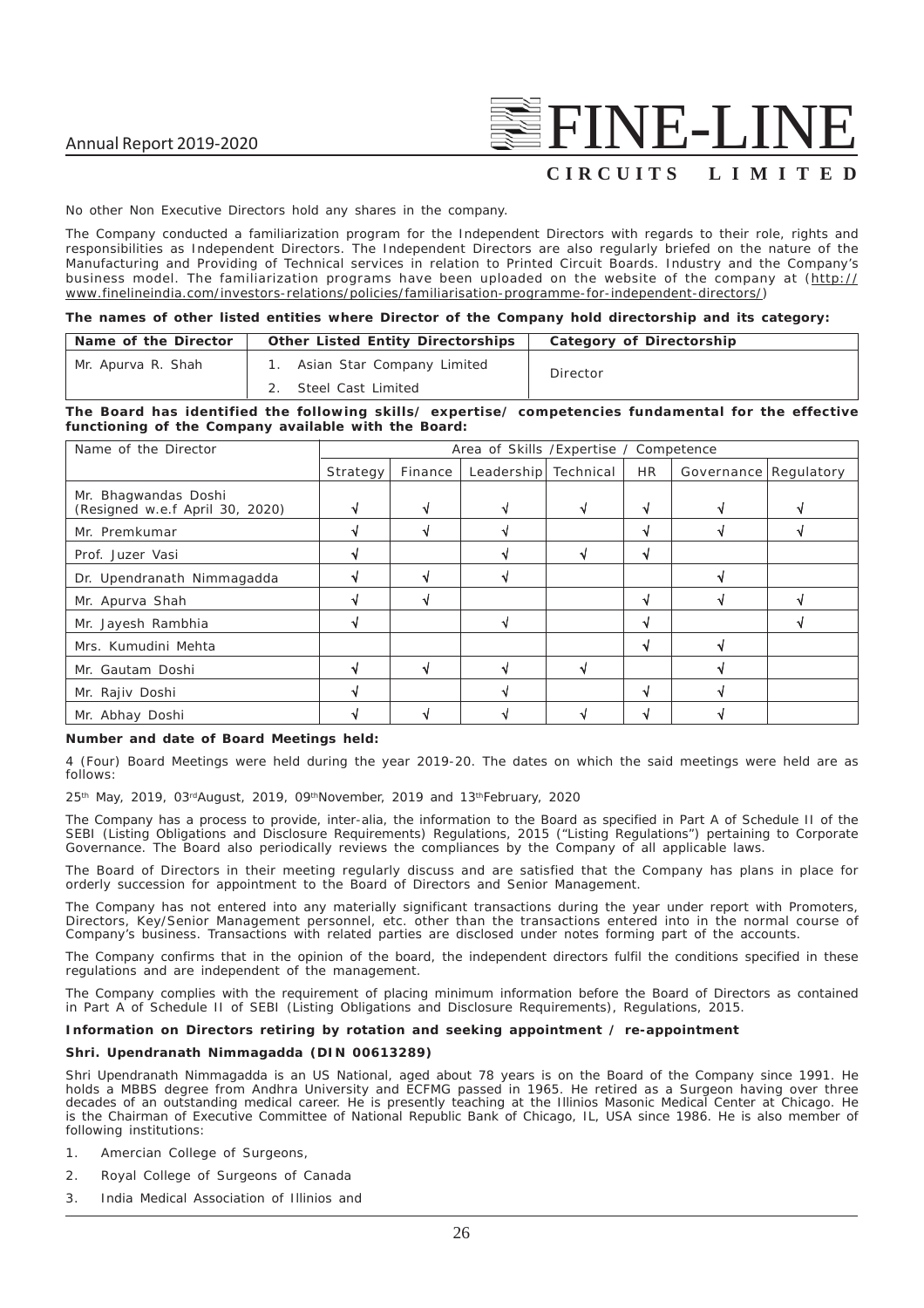# Annual Report 2019-2020  $\blacksquare$

# **CIRCUITS LIMITED**

- 4. Association of American Physicians of India (AAPI)
- 5. Past President and present Trustee of Hindu Temple of Greater Chicago.

## **Code of Conduct**

The Board has laid down a code of conduct for Board members and senior management personnel of the Company. The code also incorporates the duties of independent directors as laid down in the Companies Act, 2013. The said code of conduct is posted on Company's website www.finelineindia.com. The Board members and senior management personnel have affirmed compliance with the said code of conduct. A certificate to this effect given by Shri. Abhay B. Doshi, Managing Director of the Company is attached to this report.

The Company has adopted a code of conduct for prevention of insider trading based on SEBI (Prohibition of Insider Trading) Regulations, 2015. The same has been placed on the website of the Company www.finelineindia.com All the Directors, senior management employees and other employees who have access to the unpublished price sensitive information of the Company are governed by this code. During the year under Report, there has been due compliance with the said code of conduct for prevention of insider trading.

# **3. Audit Committee**

### **Terms of reference of the audit committee:**

The role of Audit Committee, inter alia, are as follows:

- 1. Oversight of the Company's financial reporting process and the disclosure of its financial information to ensure that the financial statement is correct, sufficient and credible;
- 2. To recommend the appointment/re-appointment/re-placement, remuneration and terms of appointment of the Statutory Auditors and the Internal Auditors of the Company.
- 3. Approval of payment to statutory auditors for any other services rendered by the statutory auditors.
- 4. Reviewing, with the management, the annual financial statements and auditor's report thereon before submission to the Board for approval, with particular reference to:
	- a) Matters required to be included in the Directors' Responsibility Statement to be included in the Board's report in terms of clause(c) of sub-section (3) of Section 134 of the Companies Act, 2013;
	- b) Changes, if any, in accounting policies and practices and reasons for the same;
	- c) Major accounting entries involving estimates based on the exercise of judgment by management;
	- d) Significant adjustments made in the financial statements arising out of audit findings;
	- e) Compliance with listing and other legal requirements relating to financial statements;
	- f) Disclosure of any related party transactions;
	- g) modified opinion(s) in the draft audit report.
- 5. Reviewing, with the management, the quarterly financial statements before submission to the Board for approval;
- 6. Reviewing, with the management, the statement of uses / application of funds raised through an issue (public issue, rights issue, preferential issue, etc.), the statement of funds utilised for purposes other than those stated in the offer document/ prospectus / notice and the report submitted by the monitoring agency monitoring the utilisation of proceeds of a public or rights issue, and making appropriate recommendations to the Board to take up steps in this matter;
- 7. Reviewing and monitoring the auditors' independence and performance, and effectiveness of audit process;
- 8. Approval or any subsequent modification of transactions of the Company with related parties;
- 9. Scrutiny of inter-corporate loans and investments;
- 10. Valuation of undertakings or assets of the Company, wherever it is necessary;
- 11. Evaluation of internal financial controls and risk management systems;
- 12. Reviewing, with the management, performance of statutory and internal auditors, adequacy of the internal control systems;
- 13. Reviewing the adequacy of internal audit function, if any, including the structure of the internal audit department, staffing and seniority of the official heading the department, reporting structure coverage and frequency of internal audit;
- 14. Discussion with internal auditors of any significant findings and follow up there on;
- 15. Reviewing the findings of any internal investigations by the internal auditors into matters where there is suspected fraud or irregularity or a failure of internal control systems of a material nature and reporting the matter to the Board;
- 16. Discussion with statutory auditors before the audit commences, about the nature and scope of audit as well as post-audit discussion to ascertain any area of concern;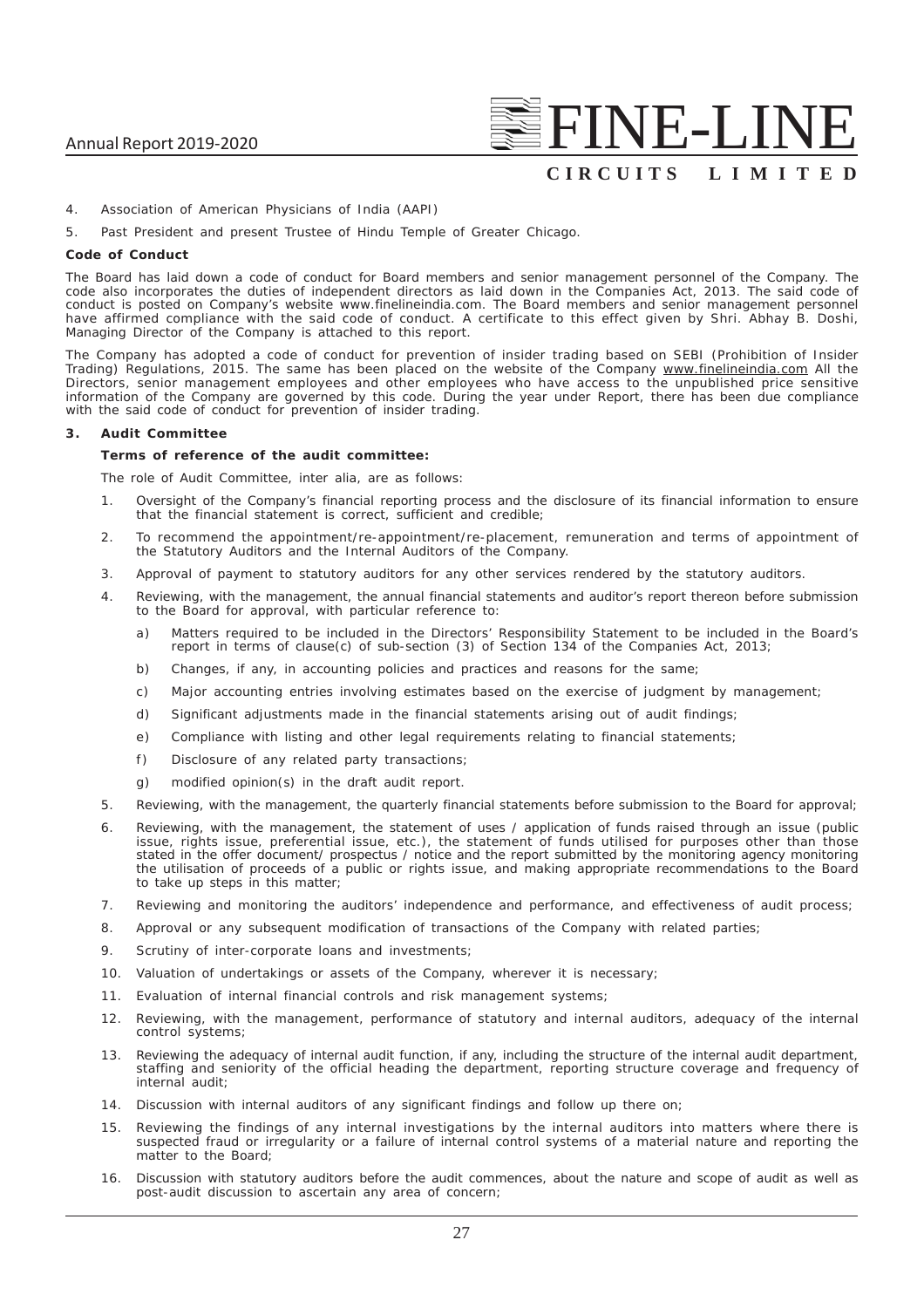# **CIRCUITS LIMITED**

- 17. To look into the reasons for substantial defaults in the payment to the depositors, debenture holders, shareholders (in case of non-payment of declared dividends) and creditors;
- 18. To review the functioning of the whistle blower mechanism;
- 19. Approval of appointment of chief financial officer after assessing the qualifications, experience and background, etc. of the candidate;
- 20. Carrying out any other function as may be mentioned in the terms of reference of the Audit Committee;
- 21. Reviewing the utilization of loans and/or advances from/investment by the holding company in the subsidiary exceeding100 crores or 10% of the asset size of the subsidiary, whichever is lower including existing loans/ advances/ investments existing as on the date or such other limit as may be prescribed.
- 22. Reviewing the financial statements, in particular, the investments made by the unlisted subsidiary/ies.
- 23. Establish a Vigil Mechanism (Whistle Blower Policy) for Directors and employees to report genuine concerns in such manner and to review the said policy and cases reported thereunder.
- 24. To appoint Registered Valuer and approve the terms and conditions of appointment. [Section 247(1)]
- 25. In respect of Cost Auditors
	- (i) Recommendation to the Board for the appointment of the Cost auditors and their remuneration and terms of appointment.
	- (ii) Review with Cost auditors about the nature and scope of audit as well as post-audit discussion to ascertain any area of concern.
	- (iii) Approval of fees to Cost auditors for any other services rendered by them.
	- (iv) Review Cost Auditors' Report and recommend to the Board for the approval.
	- (v) Reviewing, with the management, the performance of the Cost Auditors.
- 26. Monitoring and reviewing cyber security inter-alia to protect unauthorized access to data centers and other computerized systems

The Audit Committee shall mandatorily review the following information:

- (1) management discussion and analysis of financial condition and results of operations;
- (2) statement of significant related party transactions (as defined by the Audit Committee), submitted by management;
- (3) management letter/letters of internal control weaknesses issued by the statutory auditors;
- (4) internal audit reports relating to internal control weaknesses;
- (5) the appointment, removal and terms of remuneration of the chief internal auditor shall be subject to review by the Audit Committee; and
- (6) statement of deviations:
	- (a) quarterly statement of deviation(s) including report of monitoring agency, if applicable, submitted to stock exchange(s) in terms of Regulation 32(1).
	- (b) annual statement of funds utilized for purposes other than those stated in the offer document/prospectus/ notice in terms of Regulation 32(7).

The members of the Audit Committee have knowledge on financial matters and majority of them have accounting or related financial management expertise. The Chairman of the Audit Committee is an independent director.

The statutory auditors, finance personnel are invitees to the meetings of the Audit Committee. The representative from M/s. DKP & Associates, Chartered Accountants who are the Internal Auditor of the Company are also invitees to the meetings of the Audit Committee.

The Audit Committee reviews all the information that is required mandatorily to be reviewed by it under corporate governance.

The Chairman of the Audit Committee was present at the 29th Annual General Meeting held on August 03, 2019.

Four meetings of the Committee on the dates mentioned below were held during the year 2019-20:

25<sup>th</sup> May, 2019, 03<sup>rd</sup>August, 2019, 09<sup>th</sup>November, 2019 and 13<sup>th</sup>February, 2020

The Composition of the Audit Committee and the details of the Meetings attended are as follows:

| Sr. No. | Name of Director   | Category | Committee          | No. of Meeting attended |
|---------|--------------------|----------|--------------------|-------------------------|
|         | Mr. Apurva Shah    | ΝI       | Chairman           |                         |
|         | Mr. R.M.Premkumar  | ΝI       | Alternate Chairman |                         |
| 3.      | Ms. Kumudini Mehta | ΝI       | Member             |                         |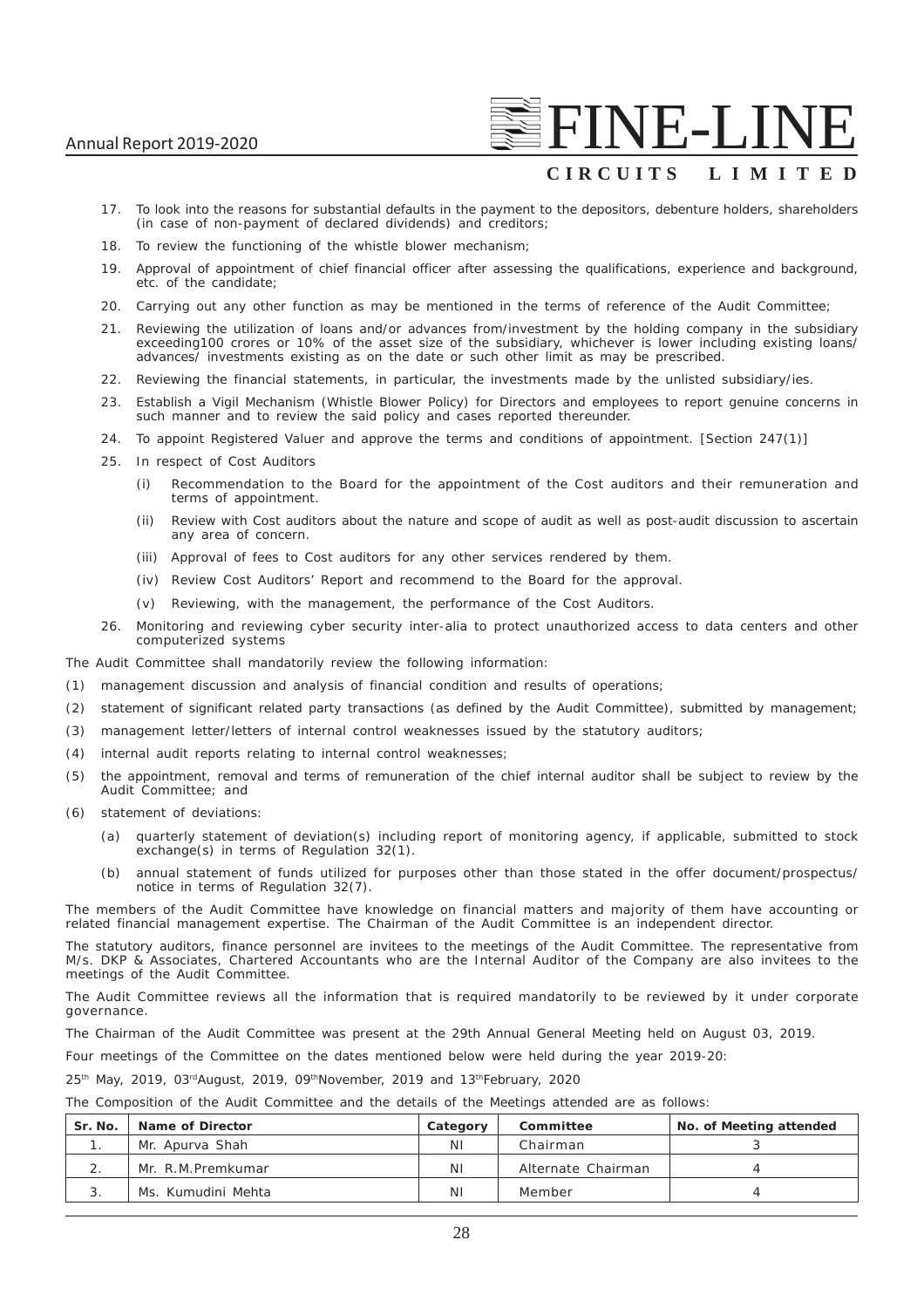# **CIRCUITS LIMITED**

# **Vigil Mechanism/Whistle Blower Policy**

The Board of Directors on the recommendations of the Audit Committee has approved and adopted a Whistle Blower Policy that provides a formal mechanism for all Directors and employees of the Company to approach the Chairman of the Audit Committee about the unethical behavior, actual or suspected fraud or violation of the Company's Code of Conduct. No personnel have been denied access to the Audit Committee.

# **4. Nomination and Remuneration Committee**

## **Terms of Reference**

The role of the Nomination and Remuneration Committee inter alia are as follows:

- a) To lay down criteria such as qualification, positive attributes and independence for appointment of persons as Directors or in the Senior Management.
- b) To identify persons who are qualified to become Directors and who may be appointed in Senior Management positions, as per the criteria laid down.
- c) To recommend to the Board the appointment and removal of the Directors, including Independent Directors and whether to extend or continue the term of appointment of the independent director, on the basis of the report of performance evaluation of independent directors.
- d) To carry out evaluation of every director's performance.
- e) To recommend to the Board a policy relating to the remuneration for directors, including Managing Director(s) and Whole-time Director(s), Key Managerial Personnel and other employees. While formulating the policy, the committee shall ensure that:
- f ) The level and composition of remuneration is reasonable and sufficient to attract, retain and motivate directors of the quality required to run the Company successfully.
- g) Relationship of remuneration to performance is clear and meets appropriate performance benchmarks.
- h) Remuneration to directors, key managerial personnel and senior management involves a balance between fixed and incentive pay reflecting short and long term performance objectives appropriate to the working of the Company and its goals.
- i) To recommend remuneration to be paid to a Director for any service rendered by him to the Company which are of a professional nature and provide an opinion, whether such Director possess the requisite qualification for the practice of such profession.
- j) To recommend to the board, all remuneration, in whatever form, payable to senior management.

The Nomination and Remuneration Committee has adopted the following policies which are displayed on the website of the Company:

- i. Formulation of the criteria relating to the remuneration of the Directors, Key Managerial Personnel and other employees (http://www.finelineindia.com/investors-relations/policies/remuneration-policy/)
- ii. Devising a policy on Board diversity (http://www.finelineindia.com/investors-relations/policies/policy-on-boarddiversity-of-the-company/)
- iii. Identifying persons who are qualified to become Directors and persons who may be appointed in senior management in accordance with the criteria laid down and recommend to the Board their appointment and removal (http://www.finelineindia.com/investors-relations/policies/criteria-for-selection-of-candidates-forsenior-management-and-members-on-the-board-of-directors/)
- iv. Performance criteria for evaluation of Independent Directors and the Board is displayed on the Company's weblink:(http://www.finelineindia.com/investors-relations/policies/evaluation-of-director/)
- v. Overseeing the familiarization programmers for Directors (weblink https://www.finelineindia.com/investorsrelations/policies/familiarisation-programme-for-independent-directors/ )

There were 2 (two) meeting of this Committee held during the Financial Year 2019-20 on:-

25<sup>th</sup> May, 2019 and 13<sup>th</sup> February, 2020

The Composition of the Nomination and Remuneration Committee and the details of the Meetings attended are as follows:

| Sr. No. | Name of Director   | Category | Committee | No. of Meeting attended |
|---------|--------------------|----------|-----------|-------------------------|
|         | Mr. R.M.Premkumar  | ΝI       | Chairman  |                         |
|         | Mr. Apurva R. Shah | ΝI       | Member    |                         |
|         | Mr. Juzer Vasi     | ΝI       | Member    |                         |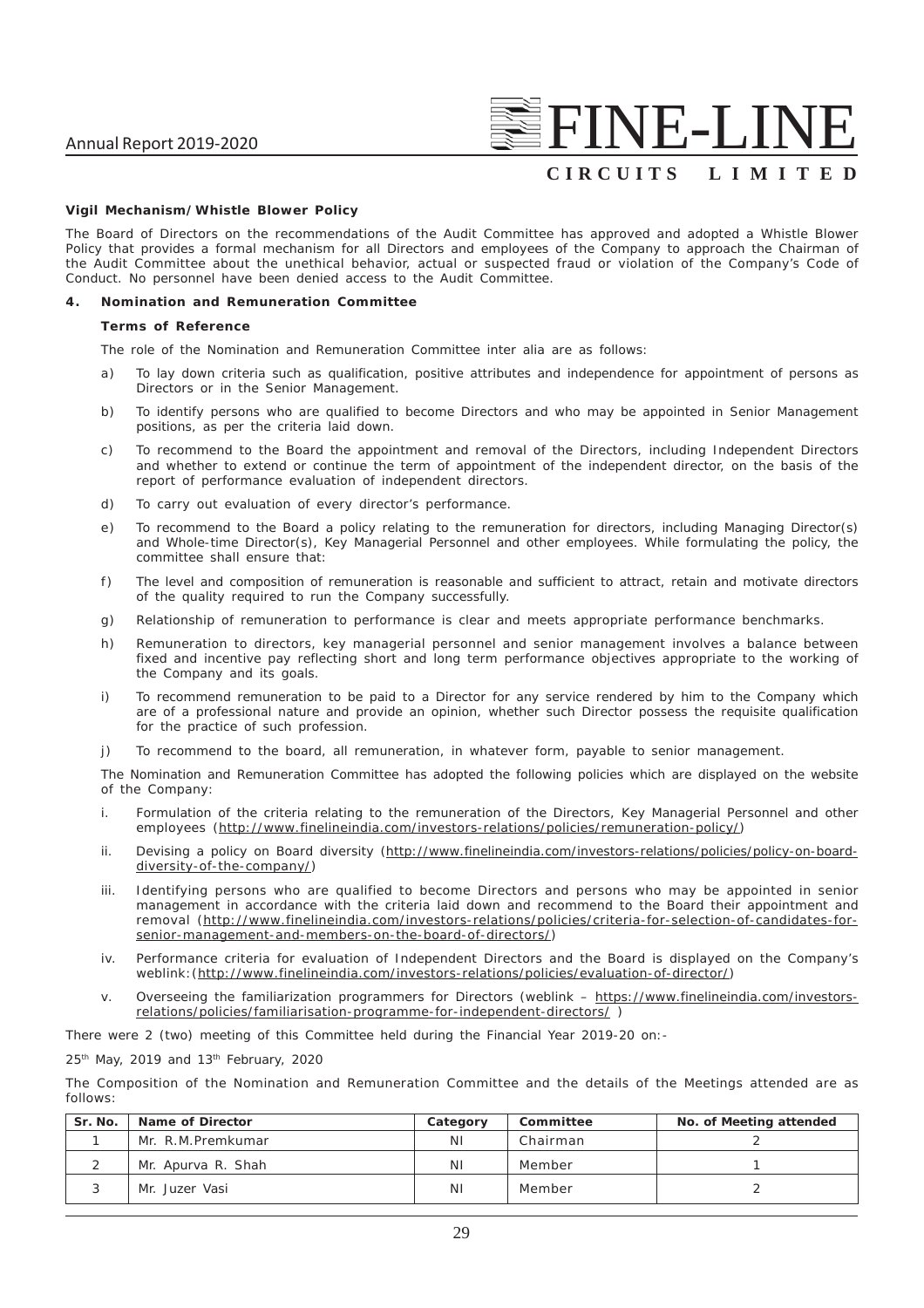# **CIRCUITS LIMITED**

 $(n<sub>2</sub> - 1)$  in Lakhson

The remuneration paid to Managing Director and Executive Directors is stated here in below. The Non-Executive Directors are not drawing any remuneration. However, following sitting fees are paid to the Non-Executive Directors for attending meetings of the Board of Directors/ Committees.

|                                   |                     |                                   |                       | (RS. IN LAKNS) |
|-----------------------------------|---------------------|-----------------------------------|-----------------------|----------------|
| Name of Director                  | <b>Sitting Fees</b> | <b>Salaries &amp; Perquisites</b> | Performance Incentive | Total          |
| A. Executive Directors            |                     |                                   |                       |                |
| Mr. Bhagwandas T. Doshi           | <b>NIL</b>          | 19.97                             | <b>NIL</b>            | 19.97          |
| Mr. Abhay B. Doshi                | <b>NIL</b>          | 24.17                             | <b>NIL</b>            | 24.17          |
| Mr. Rajiv B. Doshi                | <b>NIL</b>          | 24.01                             | <b>NIL</b>            | 24.01          |
| Total                             | <b>NIL</b>          | 68.15                             | <b>NIL</b>            | 68.15          |
| <b>B.</b> Non-Executive Directors |                     |                                   |                       |                |
| Ms. Kumudini Mehta                | 0.34                | <b>NIL</b>                        | <b>NIL</b>            | 0.34           |
| Mr. Juzer Vasi                    | 0.12                | <b>NIL</b>                        | <b>NIL</b>            | 0.12           |
| Mr. U. Nimmagadda                 | $\Omega$            | <b>NIL</b>                        | <b>NIL</b>            | $\Omega$       |
| Mr. GautamDoshi                   | 0.10                | <b>NIL</b>                        | <b>NIL</b>            | 0.10           |
| Mr. Apurva R. Shah                | 0.25                | <b>NIL</b>                        | <b>NIL</b>            | 0.25           |
| Mr. R. M. Premkumar               | 0.33                | <b>NIL</b>                        | <b>NIL</b>            | 0.33           |
| Mr. Jayesh Rambhia                | $\Omega$            | <b>NIL</b>                        | <b>NIL</b>            | $\mathbf 0$    |
| Total                             | 1.13                | <b>NIL</b>                        | <b>NIL</b>            | 1.13           |

Salaries and perquisites include contribution to Provident Fund, Leave Travel Allowance, reimbursement of medical expenses, wherever applicable as per the rules of the Company. The services are terminable by either party by giving to the other 6 (six) calendar months' notice in writing or by payment of a sum of equivalent remuneration for the notice period or part thereof in case of shorter notice or on such other terms as may be mutually agreed.

Sitting Fees includes payment for Board level committee meetings.

Stock Options: The members of the Company have approved the Stock Options scheme for the benefit of the persons who are in the permanent employment of the Company. The Company is yet to frame the scheme for grant of stock options.

## **5. Stakeholders Relationship Committee:**

Terms of reference:

- a. Consider and resolve the grievances of security holders of the Company including redressal of investor complaints such as transfer or credit of securities, non-receipt of dividend/notice/annual reports, transfer/ transmission of shares, issue of new/duplicate certificates, general meetings etc., and all other securitiesholders related matters.
- b. Consider and approve issue of share certificates (including issue of renewed or duplicate share certificates), transfer and transmission of securities, etc.
- c. Authorize any person to take such actions as necessary or deemed fit by the Committee for any matter.
- d. Review of measures taken for effective exercise of voting rights by shareholders.
- e. Review of adherence to the service standards adopted by the Company in respect of various services being rendered by the Registrar & Share Transfer Agent.
- f. Review of the various measures and initiatives taken by the Company for reducing the quantum of unclaimed dividends and ensuring timely receipt of dividend warrants/annual reports/statutory notices by the shareholders of the company.
- g. Look into various aspects of interest of shareholders and other security holders.

The Following are the members of the Committee:-

| Sr. No. | <b>Members</b>      | Committee          | No. of Meetings attended |
|---------|---------------------|--------------------|--------------------------|
|         | Smt. Kumuduni Mehta | Chairman           |                          |
|         | Mr. Juzer Vasi      | Alternate Chairman |                          |
|         | Mr. Abhay B. Doshi  | Member             |                          |
|         | Mr. Rajiv B. Doshi  | Member             |                          |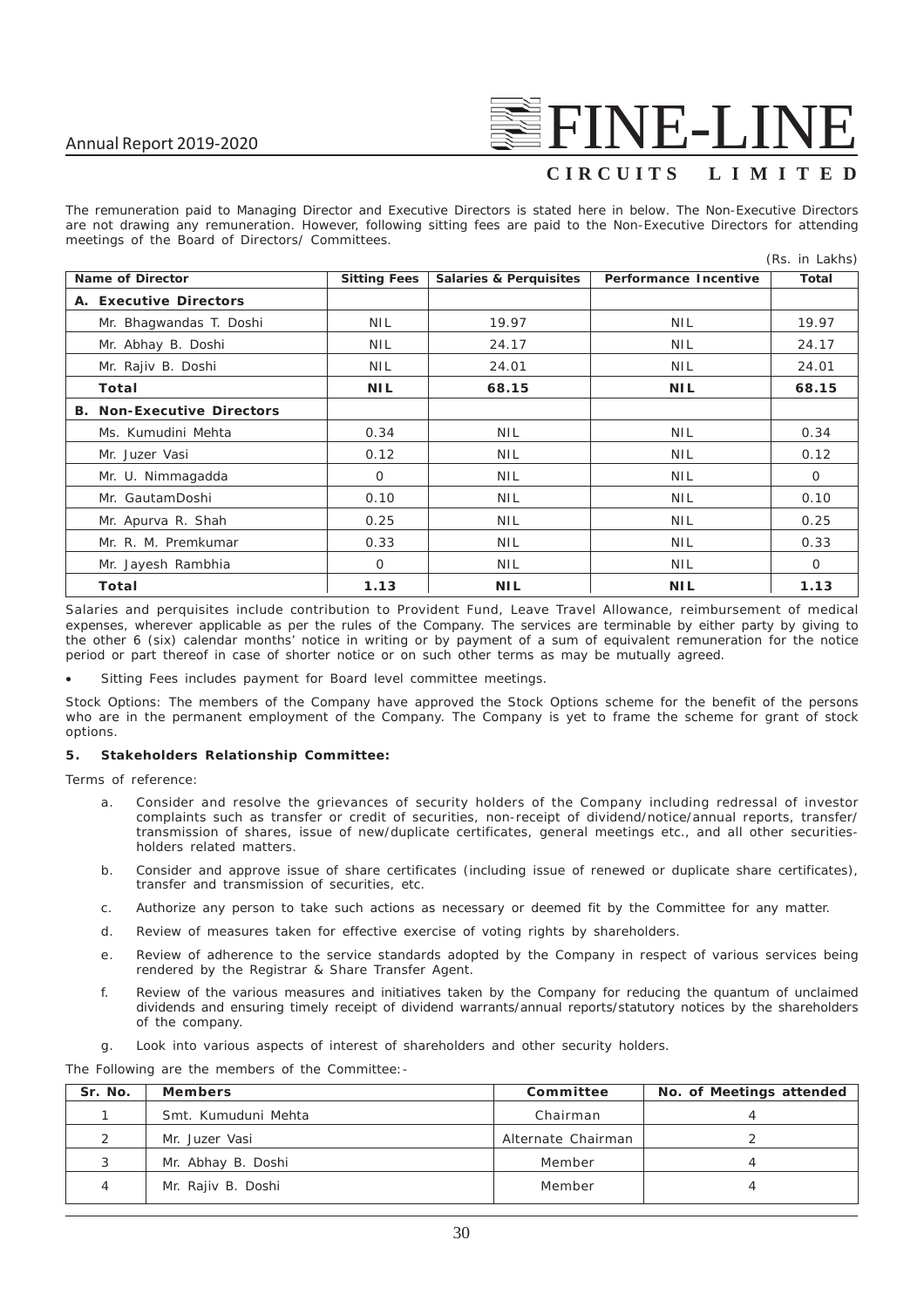# Annual Report 2019-2020 **FINE-LINE CIRCUITS LIMITED**

# There were 4 (four) meetings of the Committee on the dates mentioned below were held during the year 2019-20:

25th May, 2019, 03rdAugust, 2019, 09thNovember, 2019 and 13thFebruary, 2020

Shri. Ravindra Joshi resigned as the Company Secretary and Compliance Officer of the Company with effect from January 15, 2020. Shri. Indrajeet Kumar Panday was appointed as Company Secretary and Compliance Officer of the Company with effect from February 14, 2020.

Ms. Prema Radhakrishnan, CFO is the permanent invitee to the said committee.

Universal Capital Securities Pvt. Ltd, (Formerly Mondkar Computers Pvt. Ltd) the Registrar and Transfer Agents do the pre-transfer scrutiny of shares. They are authorized to communicate with the transferor and transferee to redress and attend to their needs. They generate reports, update members' records and provide data to the Committee for various statutory compliances. There are no pending share transfers as on March 31, 2020.

Investors Services

Complaints received during the year:

| Sr. No. | <b>Particulars</b>                            | 2019-20    | 2018-19    |
|---------|-----------------------------------------------|------------|------------|
|         | Complaints received during the year           | <b>NIL</b> | <b>NIL</b> |
|         | Resolved to the satisfaction of shareholders. | NIL        | NIL        |
|         | No. of pending complaints                     | NIL        | NIL        |

There are no legal proceedings pending relating to transfer of shares.

The Shareholders' grievances are dealt by M/s. Universal Capital Securities Pvt. Ltd (Formerly Mondkar Computers Pvt. Ltd) and reported to the Committee regularly.

# **6. Subsidiary Companies**

The company does not have any subsidiary company. The company has one branch office in USA, the financial statements of which are regularly reviewed by the Audit Committee.

#### **7. Risk Management**

The Company has adopted a risk management policy. The Board of Directors have been informed from time to time the business risks faced by the Company and the steps taken by the management to face them.

## **8. Independent Directors Meeting**

During the year under review, the Independent Directors met on 08<sup>th</sup> February, 2020, without the attendance of non-independent directors and members of the management, inter-alia, to discuss:

- a) Evaluation of the performance of Non-Independent Directors and the Board of Directors as a whole;
- b) Evaluation of the performance of the Chairman of the Company, taking into account the views of the Executive and Non Executive Directors; and
- c) Evaluation of the quality, content and timelines of flow of information between the management and the Board that is necessary for the Board to effectively and reasonably perform its duties.

All the independent Directors were present at the said meeting.

#### **9. General Body Meetings**

Details of the location and time where the last three Annual General Meetings (AGM) were held.

| <b>AGM</b>       | Year    | Venue                                                                                                                                                           | Day & Date                      | <b>Time</b>   | Special resolution, if any                                                                                                                                                                                                                                                                                                                                                                                                                    |
|------------------|---------|-----------------------------------------------------------------------------------------------------------------------------------------------------------------|---------------------------------|---------------|-----------------------------------------------------------------------------------------------------------------------------------------------------------------------------------------------------------------------------------------------------------------------------------------------------------------------------------------------------------------------------------------------------------------------------------------------|
| 29 <sup>th</sup> | 2018-19 | 2 <sup>nd</sup> Floor, BFC Hall,<br><b>Business Facilation</b><br>Centre, Behind Seepz<br>Adminitrative Building,<br>Seepz, Andheri $-$ (E),<br>Mumbai - 400096 | Saturday,<br>August 03,<br>2019 | 03:30<br>p.m. | Yes<br>1. Re-appointment of Shri. R.M.Premkumar<br>(DIN 00328942) as an Independent Director<br>of the Company.<br>2. Re-appointment of Shri. Juzer Vasi<br>(DIN 00040682) as an Independent Director<br>of the Company.<br>3. Re-appointment of Shri. Apurva Shah<br>(DIN 0000478) as an Independent Director<br>of the Company.<br>4. Re-appointment of Smt. Kumudini Mehta<br>(DIN 03191065) as an Independent Director<br>of the Company. |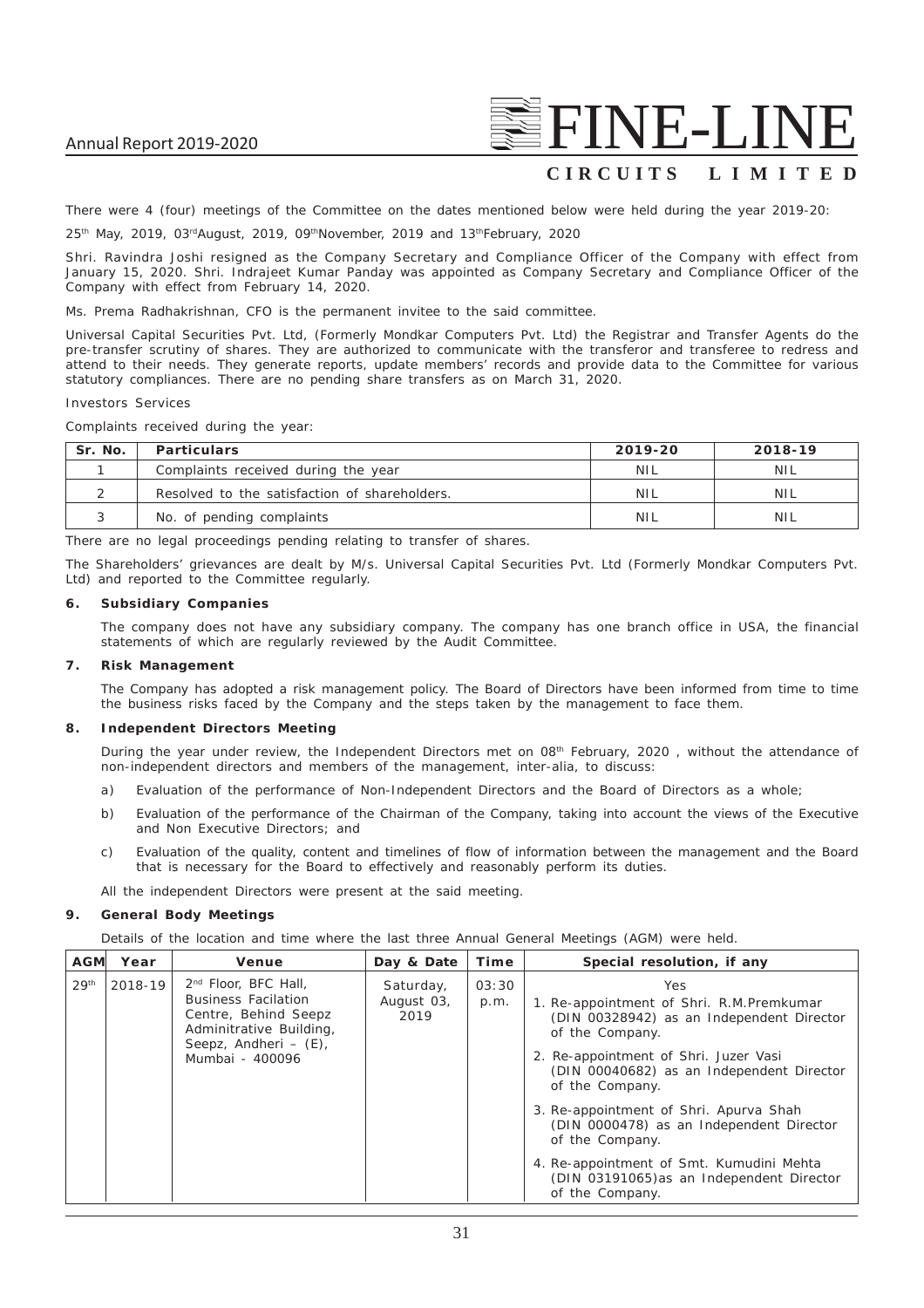# **CIRCUITS LIMITED**

|                  |         |                                                                                                                                                                 |                                    |               | 5. Re-appointment of Shri Abhay Doshi<br>(DIN: 00040644) as Managing Director of<br>the Company.<br>6. Re-appointment of Shri Rajiv Doshi<br>(DIN: 00651098) as Whole-time Director of<br>the Company.       |
|------------------|---------|-----------------------------------------------------------------------------------------------------------------------------------------------------------------|------------------------------------|---------------|--------------------------------------------------------------------------------------------------------------------------------------------------------------------------------------------------------------|
| 28 <sup>th</sup> | 2017-18 | 2 <sup>nd</sup> Floor, BFC Hall,<br><b>Business Facilation</b><br>Centre, Behind Seepz<br>Adminitrative Building,<br>Seepz, Andheri $-$ (E),<br>Mumbai - 400096 | Saturday,<br>September<br>29, 2018 | 10:30<br>a.m. | Yes<br>1. Continuation of directorship of Appointment<br>of Mr. U. Nimmagadda as a director of the<br>Company.<br>2. Re-appointment of Shri Bhagwandas T.<br>Doshi as Whole-time Director of the<br>Company. |
| 27 <sup>th</sup> | 2016-17 | 2 <sup>nd</sup> Floor, BFC Hall,<br><b>Business Facilation</b><br>Centre, Behind Seepz<br>Adminitrative Building,<br>Seepz, Andheri $-$ (E),<br>Mumbai - 400096 | Saturday,<br>September<br>23, 2017 | 10:30<br>a.m. | Yes<br>1. Appointment of Shri. Jayesh Khimji<br>Rambhia (DIN 02049473) as a Director/<br>Independent Director of the Company.                                                                                |

No postal ballots were used for voting in last year. At the ensuing Annual General Meeting, there is no item on the agenda that needs approval by postal ballot.

# **10. Means of communication**

The quarterly, half-yearly and annual results are regularly submitted to the Stock Exchange in accordance with the Listing Regulations and are published in newspapers like, Free Press Journal & Navshakti. In view of the cost and economy measures the quarterly results were not sent individually to the shareholders.

The results are displayed and available on Company's website: www.finelineindia.com.

There were no presentations made to the institutional investors or analysts.

# **11. General Shareholders Information**

|                                                                           | AGM: Date, Time and Venue : Saturday, September 26, 2020 at 11.00 a.m.through VC/OAVM                                                                                                                                         |
|---------------------------------------------------------------------------|-------------------------------------------------------------------------------------------------------------------------------------------------------------------------------------------------------------------------------|
| Financial Year                                                            | : $1st$ April $-31st$ March                                                                                                                                                                                                   |
| First quarter results                                                     | first week of August*                                                                                                                                                                                                         |
| Second quarter results                                                    | last week of October*                                                                                                                                                                                                         |
| Third quarter results                                                     | first week of February*                                                                                                                                                                                                       |
| Annual results                                                            | last week of May*                                                                                                                                                                                                             |
|                                                                           | * tentative                                                                                                                                                                                                                   |
| Date of Book closure                                                      | : September 20 <sup>th</sup> , 2020 to September 26 <sup>th</sup> , 2020 (both days inclusive).                                                                                                                               |
| Dividend Payment dates(s)                                                 | : The Company has not paid any interim or final dividend on the equity share<br>capital for the financial year 2019-20.                                                                                                       |
| Listing on Stock Exchanges                                                | BSE Limited (BSE) Listing fees have been paid to the stock exchange for the<br>financial year 2019-20 in April 2019. The fees of the depositories for the financial<br>year 2020-21 are also paid in the month of April 2020. |
| Number for NSDL and CDSL                                                  | Stock code – Physical and ISIN : 517264 on BSE; INE087E01011                                                                                                                                                                  |
| Corporate Identity Number<br>allotted by Ministry of<br>Corporate Affairs | : L72900MH1989PLC131521                                                                                                                                                                                                       |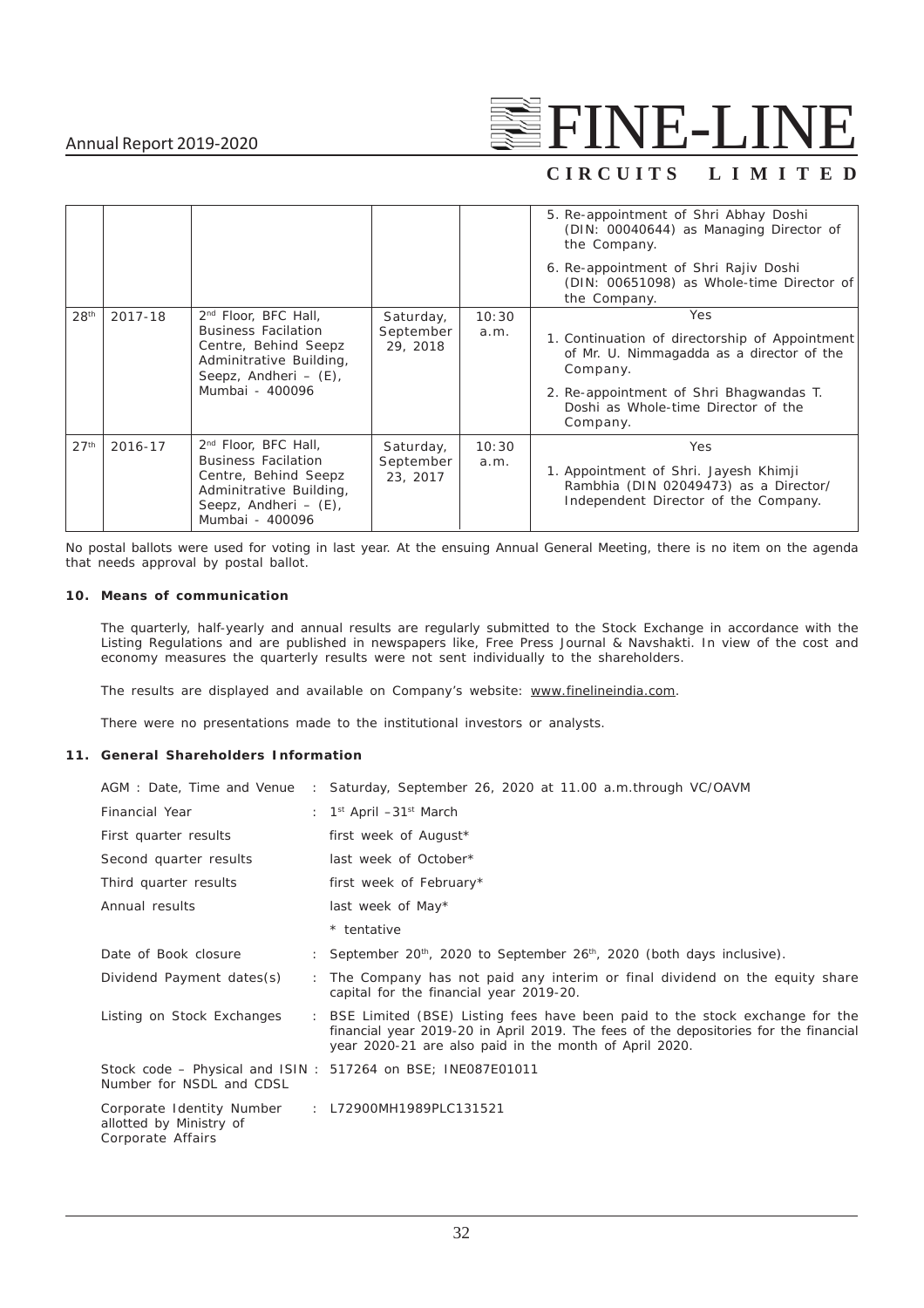

# **Market price data: high, low during each month in last financial year**

Stock Price Data during 2019-20 (BSE Table below gives the monthly highs and lows of the Company's shares on Bombay Stock Exchange (BSE)

**High and Low prices of the Company's Shares on BSE with corresponding BSE Sensex April 2019 to March 2020**

| <b>Months</b> |                   | High (Rs.)        |                   | Low (Rs.)         |
|---------------|-------------------|-------------------|-------------------|-------------------|
|               | <b>FLCL Price</b> | <b>BSE Sensex</b> | <b>FLCL Price</b> | <b>BSE Sensex</b> |
| Apr 19        | 16.95             | 39,487.45         | 15.15             | 38,460.25         |
| May 19        | 14.65             | 40,124.96         | 13.95             | 36,956.10         |
| Jun 19        | 13.26             | 40,312.07         | 11.97             | 38,870.96         |
| Jul 19        | 14.30             | 40,032.41         | 11.38             | 37,128.26         |
| Aug 19        | 15.00             | 37,807.55         | 12.69             | 36,102.35         |
| Sep 19        | 19.48             | 39,441.12         | 14.25             | 35,987.80         |
| Oct 19        | 26.45             | 40,392.22         | 16.60             | 37,415.83         |
| Nov 19        | 26.15             | 41, 163. 79       | 17.10             | 40,014.23         |
| Dec 19        | 27.90             | 41,809.96         | 17.15             | 40,135.37         |
| Jan 20        | 29.65             | 42,273.87         | 22.55             | 40,476.55         |
| Feb 20        | 31.90             | 41,709.30         | 21.20             | 38,219.97         |
| Mar 20        | 29.90             | 39,083.17         | 22.15             | 25,638.90         |

**to BSE Sensex** with BSE Sensex.

**Stockperformance in comparison** : This has been shown in the table based Indices given above in comparison

**Registrars and share transfer agents :** M/s Universal Capital Securities Pvt. Ltd.

(Formerly Mondkar Computers Pvt. Ltd) 21, Shakil Niwas, Opp. Satyasaibaba Temple, Mahakali Caves Road, Andheri (East), Mumbai 400093 Tel: 91-22 2825 7641, 91-22 2820 7203-05. Fax: 2820 7207 Email: info@unisec.in

**Share transfer system** : All share transfers and related operations are conducted by M/s Universal Capital Securities Pvt. Ltd., (Formerly Mondkar Computers Pvt. Ltd) the Registrar and Share Transfer Agents of the Company. They are registered with SEBI. The company has constituted as Stakeholders Relationship Committee for redressing shareholders' and Investors' complaints.

# **Distribution of shareholding/ shareholding pattern as on 31.03.2020**

| Shareholdings of Nominal Value | <b>Shareholders</b> |       | <b>Shares Held</b> |       |  |
|--------------------------------|---------------------|-------|--------------------|-------|--|
|                                | <b>Number</b>       | ℅     | No. of Shares      | ℅     |  |
| <b>Upto 500</b>                | 10406               | 97.18 | 1250733            | 26.02 |  |
| 501-1000                       | 155                 | 1.45  | 127910             | 2.66  |  |
| 1001-2000                      | 66                  | 0.62  | 98193              | 2.04  |  |
| 2001-3000                      | 23                  | 0.22  | 57601              | 1.20  |  |
| 3001-4000                      | 11                  | 0.10  | 37605              | 0.78  |  |
| 4001-5000                      | 9                   | 0.08  | 41349              | 0.86  |  |
| 5001-10000                     | 9                   | 0.08  | 63324              | 1.31  |  |
| 10000 and above                | 29                  | 0.27  | 3131071            | 65.13 |  |
| Total                          | 10708               | 100   | 4807786            | 100   |  |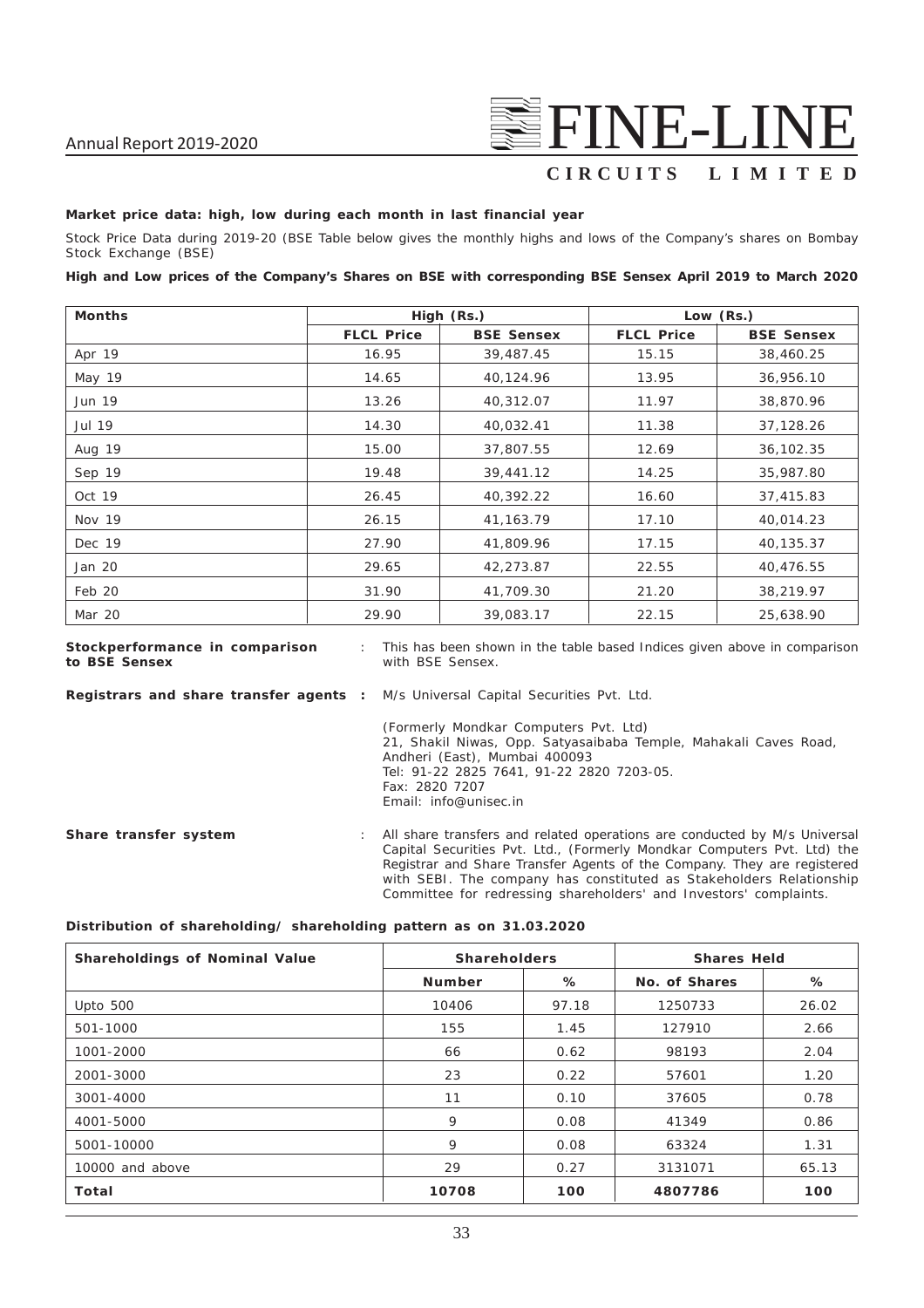# **CIRCUITS LIMITED**

# **b) Categories of Shareholding as on 31st March 2020**

|              | Category                                                                                                        | No. of Shares Held       | % Of Share holding       |
|--------------|-----------------------------------------------------------------------------------------------------------------|--------------------------|--------------------------|
| A            | Promoter's holding                                                                                              |                          |                          |
| 1            | Promoters                                                                                                       |                          |                          |
|              | <b>Indian Promoters</b><br>$\equiv$                                                                             | 1427029                  | 29.68                    |
|              | Foreign Promoters<br>$\sim$                                                                                     | 223100                   | 4.64                     |
| 2            | Person Acting in concert                                                                                        |                          |                          |
|              | Sub - Total                                                                                                     | 1650129                  | 34.32                    |
| B            | Non-Promoters Holding                                                                                           | $\overline{\phantom{a}}$ | $\overline{\phantom{m}}$ |
| 3            | Institutional Investors                                                                                         |                          |                          |
| Α            | Mutual funds & UTI                                                                                              | $\overline{\phantom{a}}$ | $\overline{\phantom{0}}$ |
| B            | Bank, Financial Institutions, Insurance Companies<br>(Central/ State Govt. Institution/ Non- Govt. Institutions | 100                      | $\mathbf{O}$             |
| $\mathsf{C}$ | <b>FIIS</b>                                                                                                     |                          | $\overline{a}$           |
|              | Sub - Total                                                                                                     | 100                      | 0                        |
| 4            | Others                                                                                                          |                          |                          |
| A            | Private Corporate Bodies                                                                                        |                          |                          |
| B            | Indian Public                                                                                                   | 2587130                  | 53.81                    |
| $\mathsf{C}$ | NRIS/ OCBs                                                                                                      | 569527                   | 11.85                    |
| D            | Any other shares in transit - clearing members                                                                  | 500                      | 0.01                     |
| E            | <b>Trusts</b>                                                                                                   | 400                      | 0.01                     |
|              | Sub - Total                                                                                                     | 3157557                  | 65.68                    |
|              | <b>GRAND TOTAL</b>                                                                                              | 4807786                  | 100                      |

**Dematerialisation of shares and liquidity** : Demat Position as on 31<sup>st</sup> March, 20:

|                    | $NSDL - 1096225$ | 22.80% |
|--------------------|------------------|--------|
|                    | $CDSL - 2258481$ | 46.97% |
| <b>Total Demat</b> | 3354706          | 69.77% |

In Demat form the shares are tradable in the unit of one equity share giving maximum amount of flexibility and liquidity

Outstanding GDRs/ADRs/warrants/ convertible : NIL instruments, etc.

# **Plant Locations:**

| Unit 1                                                                                                                                           | Unit 2                                                                                                                                                                             |
|--------------------------------------------------------------------------------------------------------------------------------------------------|------------------------------------------------------------------------------------------------------------------------------------------------------------------------------------|
| 145, SDF-V, SEEPZ-SEZ<br>ANDHERI East, MUMBAI 400096<br>Tel: 91-22 2829 0244 /45<br>Fax: 91-22 2829 2554<br>$E$ -mail: : fineline@fineline.co.in | HIGH TECHNOLOGY MULTILAYER UNIT<br>148, SDF-V, SEEPZ -SEZ,<br>ANDHERI (E), MUMBAI 400 096.<br>Tel: 91-22 2829 0244 /45<br>Fax: 91-22 2829 2554.<br>E-mail: ficindia@fineline.co.in |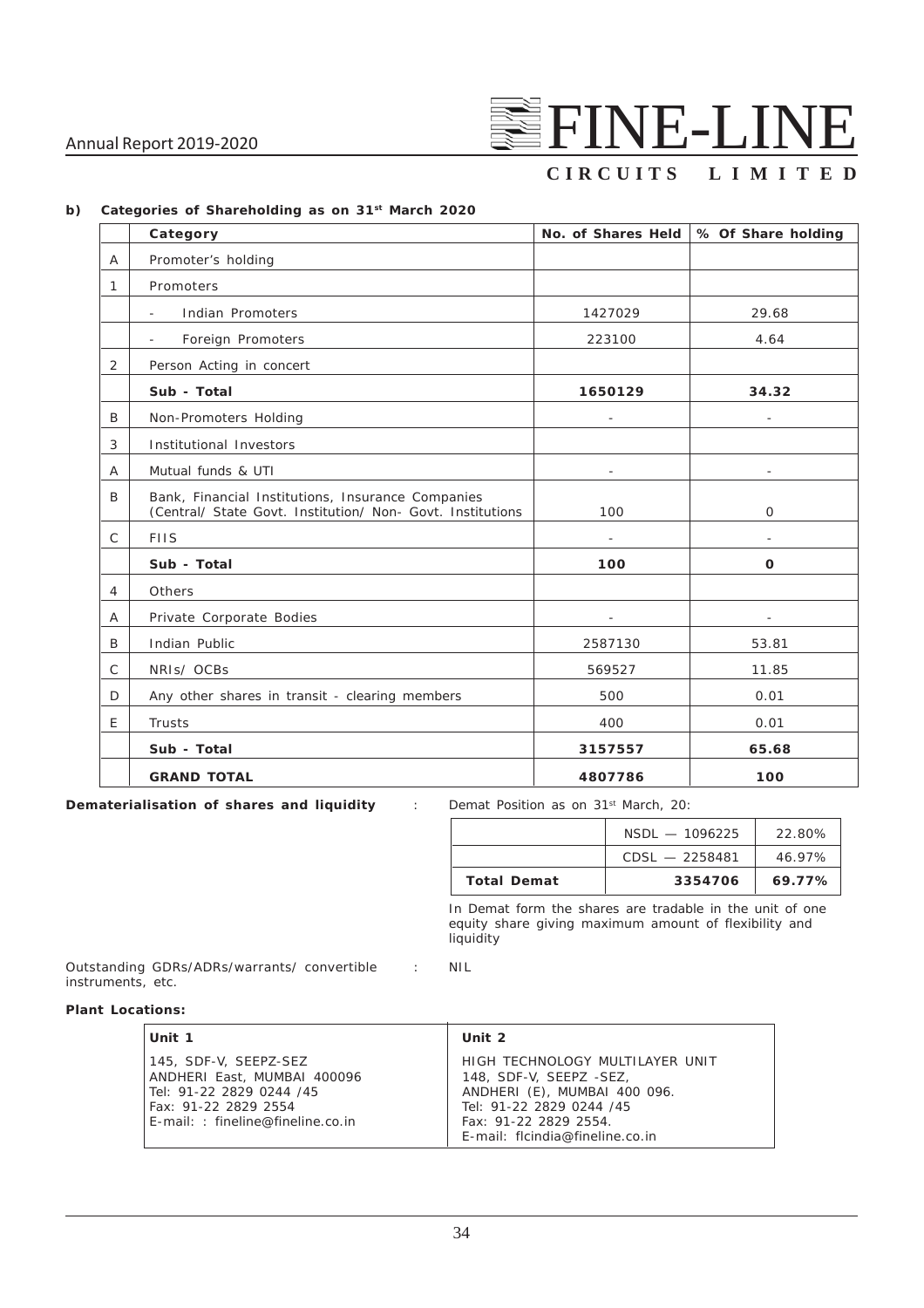

Address for Correspondence:

## **Registrar and Share Transfer Agents :**

M/s Universal Capital Securities Pvt. Ltd. (Formerly known as Mondkar computers Pvt. Ltd.) 21, Shakil Niwas, Opp. Satyasaibaba Temple,Mahakali Caves Road, Andheri (East)Mumbai 400093 Tel: 91-22 2825 7641, 91-22 2820 7203-05. Fax : 91-22 2 820 7207 Email: info@unisec.in

# **Registered office**

Compliance Officer: Mr. Indrajeet Kumar Pandey Fine-line Circuits Limited 145, SDF–V, SEEPZ-(SEZ) ANDHERI (E), MUMBAI - 400 096 Tel No. –022 28290244-245 e-mail: fineline@fineline.co.in

#### **12. Other Disclosures**

## **a) Disclosures on materially significant related party transactions that may have potential conflict with the interest of the Company at large**

The Board has approved a policy for related party transactions which has been uploaded on the website of the Company (Weblink: http://www.finelineindia.com/about-us/company-policies/policy-on-related-partytransactions/). There were no materially significant related party transactions during the year that may have potential conflict with the interest of the Company.

Disclosures from directors and senior management staff have been obtained to the effect that they have not entered into any material, financial and commercial transactions where they have personal interest that may have potential conflict with the interest of the Company at large.

Transactions with the related parties are disclosed in the notes to the accounts forming part of this Annual Report.

- **b) Details of non-compliance by the Company, penalties, and structures imposed on the Company by Stock Exchange(s) or the board or any other statutory authorities on any matter related to capital market during the last 3 financial years:** None
- **c) Details of establishment of vigil mechanism, whistle blower policy and affirmation that no personnel has been denied access to the audit committee**

There is a Whistle Blower Policy in the Company and that no personnel have been denied access to the Chairman of the Audit Committee. The policy provides for adequate safeguards against victimization of persons who use vigil mechanism. The Whistle Blowing Policy is posted on the website of the Company (weblink: http:/ /www.finelineindia.com/about-us/company-policies/whistle-blower-policy/).

### **d) Details of compliance with mandatory requirements and adoption of the non-mandatory requirements**

The Company has complied with all the mandatory requirements of corporate governance under SEBI (Listing Obligations and Disclosure Requirements) Regulations, 2015.

- **e) Web link where policy for material subsidiaries is disclosed:** (weblink:http://www.finelineindia.com/ about-us/company-policies/material-subsidiary-policy/).
- **f) A certificate has been received from Parikh & Associates, Practising Company Secretaries, that none of the Directors on the Board of the Company has been debarred or disqualified from being appointed or continuing as directors of companies by the Securities and Exchange Board of India, Ministry of Corporate Affairs or any such statutory authority.**
- g) An amount of Rs. 2,10,000/-,was paid to M/s. Ratanghayara & Co. , Statutory Auditors of the Company for financial year 2019-20, by the Company towards Statutory Audit, Certification, Tax audit, etc.
- **h) Disclosure in relation to the Sexual Harassment of Women at Workplace (Prevention, Prohibition and Redressal) Act, 2013**.

The Company has not received any complaints during the financial year 2019-20.

**i)** Details of commodity price risk or foreign exchange risk and hedging activities – As Mentioned in Notes to Accounts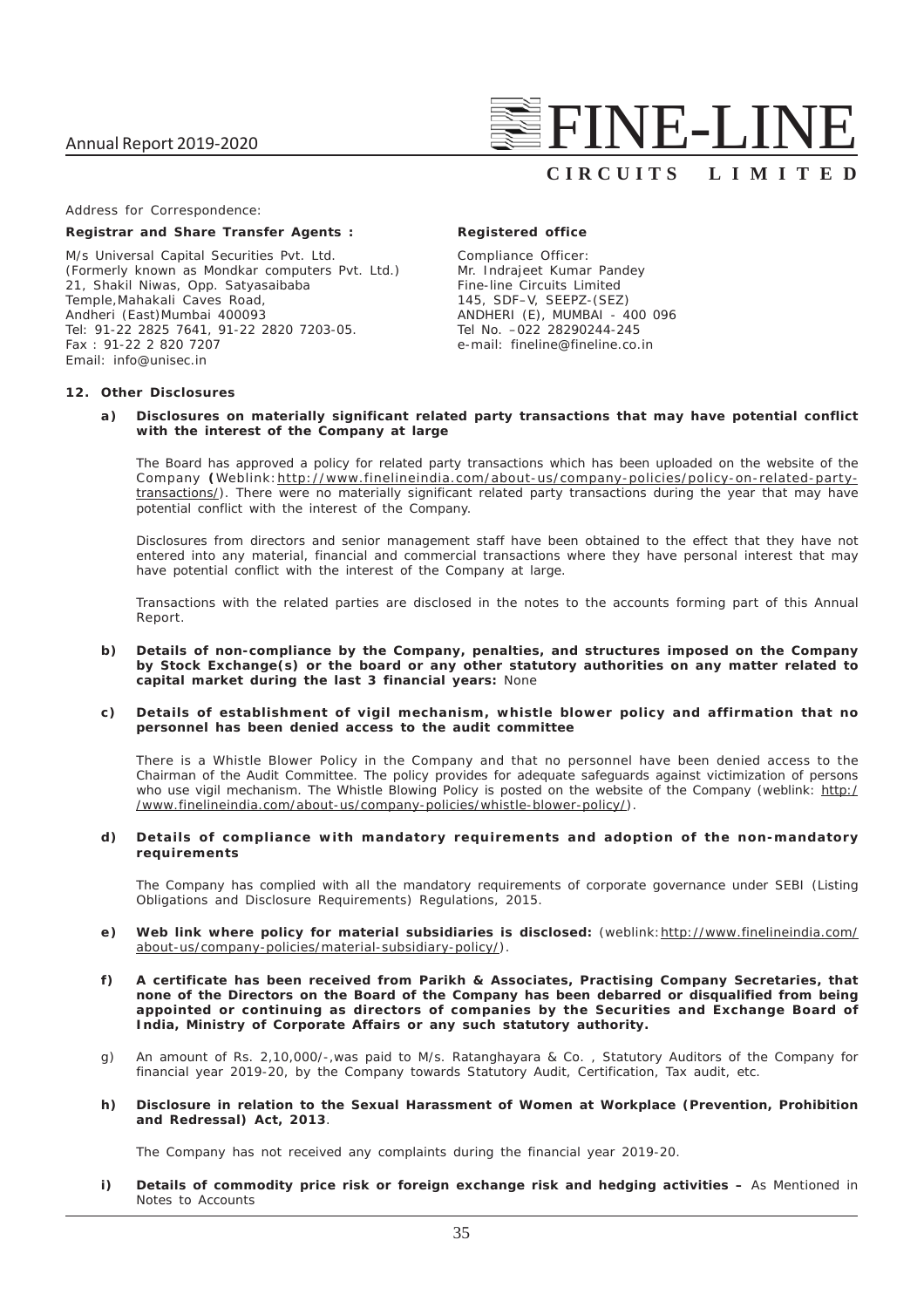# **CIRCUITS LIMITED**

**j) In accordance with the requirement of Regulation 34(3) and Part F of Schedule V to the SEBI Listing Regulations, the Company do not have equity shares in suspense account.**

# **13. ADOPTION OF DISCRETIONARY REQUIREMENTS AS PER SCHEDULE II PART E OF THE SEBI LISTING REGULATIONS**

The Company has moved towards a regime of financial statements with unmodified audit opinion.

The internal auditor of the Company reports directly to the audit committee.

- 14. The disclosures of the compliance with corporate governance requirements specified in regulation 17 to 27 and clauses (b) to (i) of sub-regulation (2) of regulation 46 have been made in this corporate governance report.
- 15. The CEO/CFO compliance certification under Part B of Schedule II of SEBI (Listing Obligations and Disclosure Requirements), Regulations, 2015 forms part of this Annual Report.

# **DECLARATION**

To, The Members of Fine-Line Circuits Limited

It is hereby certified and confirmed in accordance with SEBI (Listing Obligations and Disclosure Requirements) Regulations, 2015 that the Board members and the Senior Management personnel of the Company have affirmed compliance with the Code of Conduct of the Company for the financial year ended 31st March, 2020.

On behalf of the Board

**Place: Mumbai ABHAY DOSHI Dated: June 30, 2020** 

# **Practicing Company Secretary's Certificate on Corporate Governance**

**TO THE MEMBERS, FINE-LINE CIRCUITS LIMITED CIN:** L72900MH1989PLC131521 145, SDF-V, Seepz-SEZ, Andheri (East), Mumbai - 400096, Maharashtra, India.

We have examined the compliance of the conditions of Corporate Governance by FINE-LINE CIRCUITS LIMITED ('the Company') for the year ended on March 31, 2020, as stipulated under Regulations 17 to 27, clauses (b) to (i) of subregulation (2) of Regulation 46 and para C, D & E of Schedule V of the Securities and Exchange Board of India (Listing Obligations and Disclosure Requirements) Regulations, 2015 ("SEBI Listing Regulations").

The compliance of the conditions of Corporate Governance is the responsibility of the management. Our examination was limited to the review of procedures and implementation thereof, as adopted by the Company for ensuring compliance with conditions of Corporate Governance. It is neither an audit nor an expression of opinion on the financial statements of the Company.

In our opinion and to the best of our information and according to the explanations given to us, and the representations made by the management, we certify that the Company has complied with the conditions of Corporate Governance as stipulated in the SEBI Listing Regulations for the year ended on March 31, 2020.

We further state that such compliance is neither an assurance as to the future viability of the Company nor of the efficiency or effectiveness with which the management has conducted the affairs of the Company.

> **Yash Mehta Proprietor For Yash Mehta & Associates**

**Date : 30.06.2020 Company Secretaries**<br> **Place :** Ahmedabad **Company Secretaries**<br> **Place :** Ahmedabad **COMPANY COMPANY ACS No.: 45267 C. P. No.: 45267 C. P. No.: 45267 C. P. No.: 45267 C. P. No.: 45267 C. P. No.: 45267 Place :** Ahmedabad **ACS No.: 45267 C. P. No.: 16535**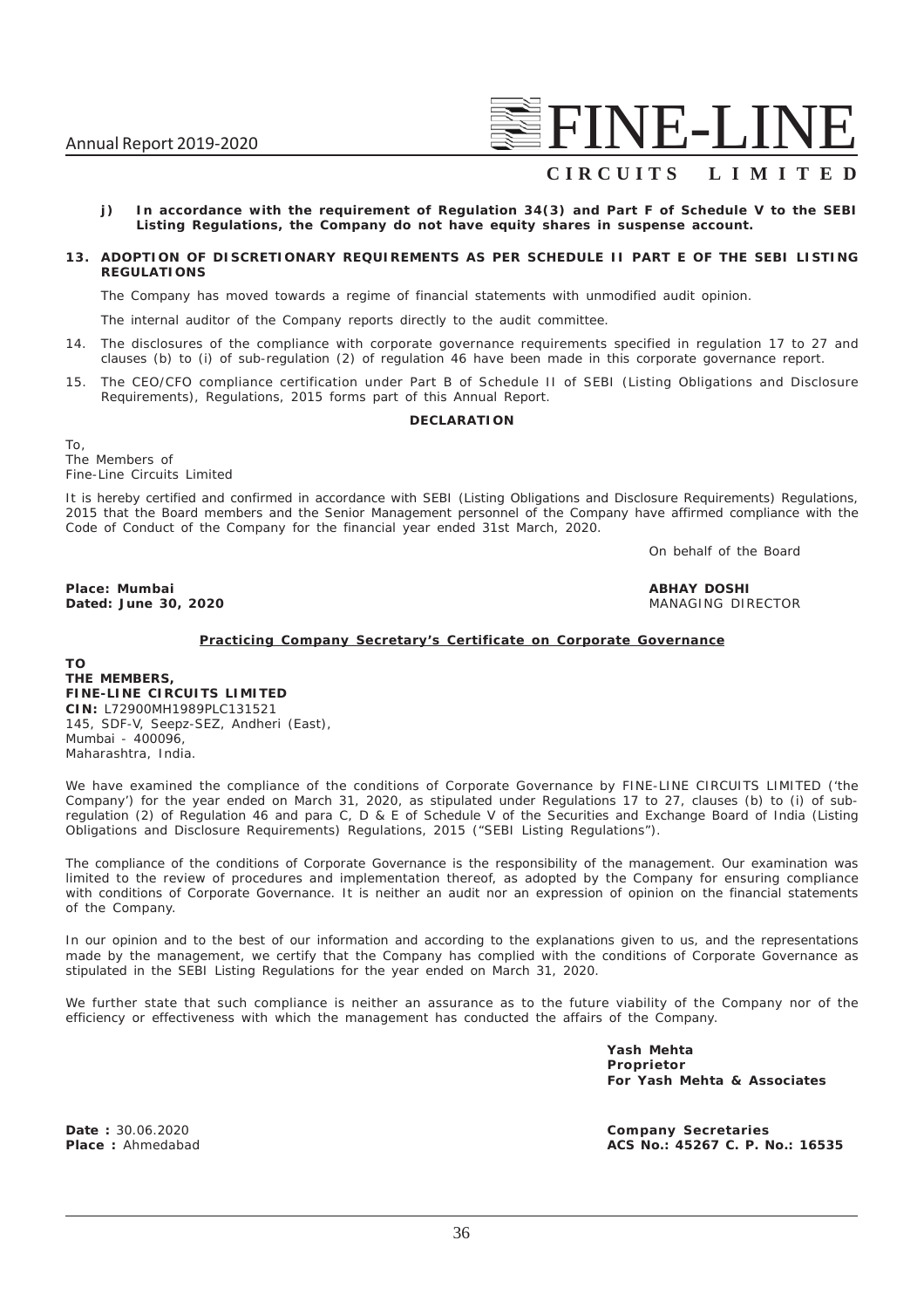Annual Report 2019-2020  $\blacksquare$ 

# **CIRCUITS LIMITED**

# **Independent Auditors' Report**

# **TO THE MEMBERS OF FINE LINE CIRCUITS LIMIITED REPORT ON THE AUDIT OF FINANCIAL STATEMENTS**

### **Opinion**

We have audited the accompanying financial statements of Fine Line Circuits Limited, ("the Company"), which comprise the Balance Sheet as at March, 31, 2020, the statement of Profit and Loss (including other comprehensive Income), the cash Flow Statement and the statement of Changes in Equity for the year then ended, and Notes to the Financial Statements, including a summary of significant Accounting Policies and other explanatory information. (hereinafter referred to as "financial statements").

In our opinion and to the best of our information and according to the explanations given to us, the aforesaid financial statements give the information required by the Companies Act, 2013, as amended ("the Act"), in the manner so required and give a true and fair view in conformity with the Accounting principles generally accepted in India, of the state of affairs of the Company as at March, 31, 2020, it's losses, and other comprehensive income, its cash flows and the changes in equity for the year ended on that date.

# **Basis for opinion:**

We conducted our audit of the financial statements in accordance with the Standards on Auditing (SAs), as specified under section 143(10) of the Act. Our responsibility under those Standards are further described in the 'Auditors responsibilities for the Audit of the financial statements' section of our report. We are independent of the Company in accordance with the 'Code of Ethics' issued by the Institute of Chartered Accountants of India, together with the ethical requirements that are relevant to our audit of the financial statements under the provisions of the Act and the Rules thereunder, and we have fulfilled our other ethical responsibilities in accordance with these requirements and the ICAI's Code of Ethics. We believe that the audit evidence we have obtained is sufficient and appropriate to provide a basis for our audit opinion on the financial statements.

# **Other information**

The Company's management and Board of Directors is responsible for the other information. The other information comprises the information included in the Company's Annual Report but does not include the financial statement and our auditors report thereon.

Our opinion on the financial statement does not cover the other information and we do not express any form of assurance conclusion thereon.

In connection with our audit of financial statement, our responsibility is to read the other information and, in doing so, consider whether such other information is materially inconsistent with the financial statement or our knowledge obtained in the audit or otherwise appears to be materially misstated. If, based on the work we have performed, we conclude that there is a material misstatement of this other information, we are required to report that fact. We have nothing to report in this regard.

# **MANAGEMENT'S AND BOARD OF DIRECTOR'S RESPONSIBILITY FOR THE FINANCIAL STATEMENTS**

The Company's Board of Directors is responsible for the matters stated in Section 134(5) of the Companies Act, 2013 ("the Act") with respect to the preparation of these financial statements that give a true and fair view of the financial position, financial performance including other comprehensive Income, cash flows and changes in Equity of the Company in accordance with the accounting principles generally accepted in India, including the Indian Accounting Standards, IND AS, prescribed under Section 133 of the Act read with relevant rules issued thereunder.

This responsibility also includes maintenance of adequate accounting records in accordance with the provisions of the Act for safeguarding of the assets of the Company and for preventing and detecting frauds and other irregularities; selection and application of appropriate accounting policies; making judgments and estimates that are reasonable and prudent; and design, implementation and maintenance of adequate internal financial controls, that were operating effectively for ensuring the accuracy and completeness of the accounting records, relevant to the preparation and presentation of the financial statements that give a true and fair view and are free from material misstatement, whether due to fraud or error.

In preparing the financial statements, the Board of Directors is responsible for assessing the Company's ability to continue as a going concern, disclosing as applicable, matters related to going concern and using the going concern basis of accounting unless the Board of Directors intends to liquidate the Company or to cease operations, or has no realistic alternative but to do so.

The Board of Directors are also responsible for overseeing the Company's financial reporting process.

# **AUDITORS' RESPONSIBILITY FOR THE AUDIT OF FINANCIAL STATEMENTS**

Our objectives are to obtain reasonable assurance about whether the financial statements as a whole are free from material misstatement, whether due to fraud or error, and to issue an auditor's report that includes our opinion. Reasonable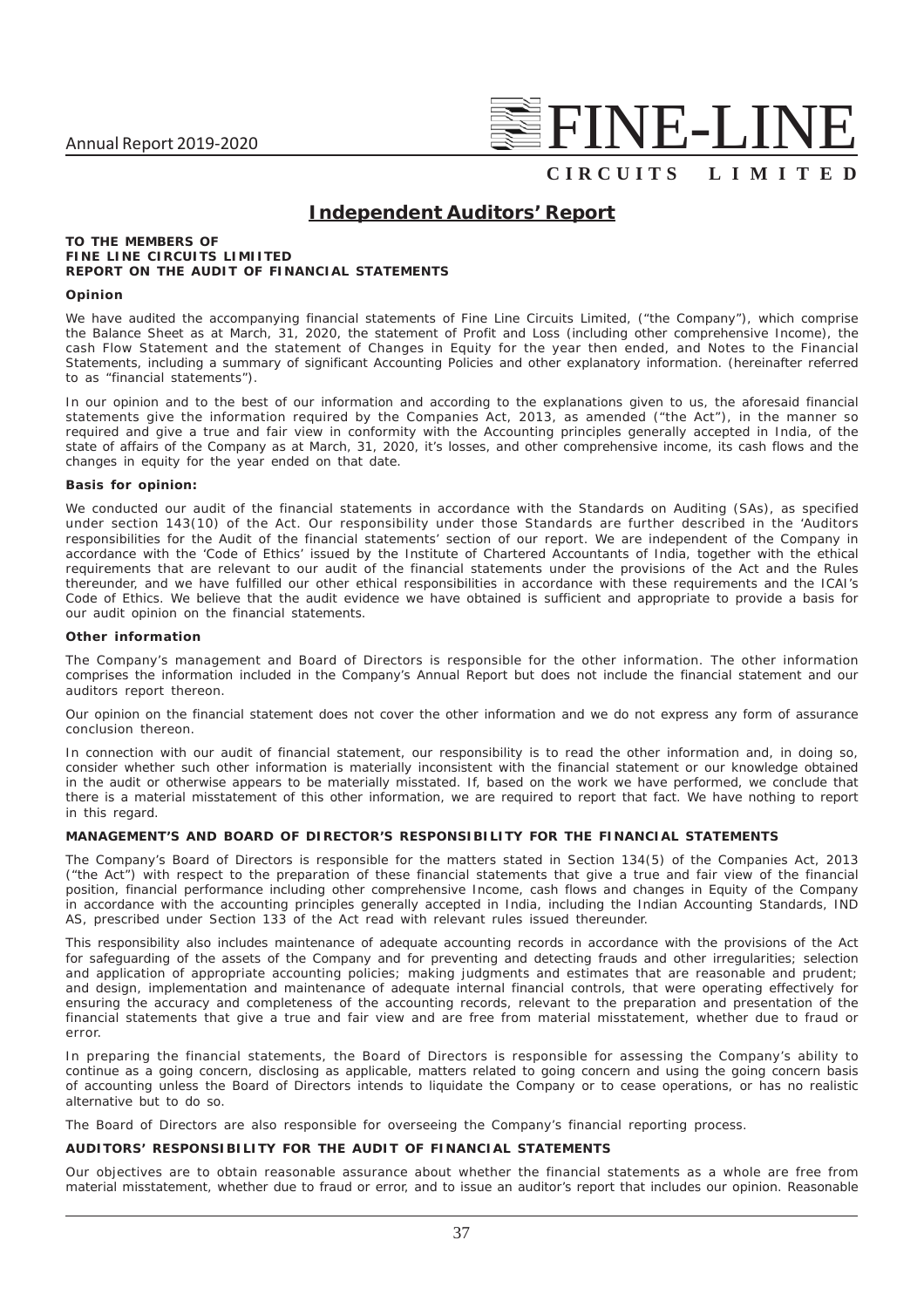# **CIRCUITS LIMITED**

assurance is a high level of assurance, but is not a guarantee that an audit conducted in accordance with SAs will always detect a material misstatement when it exists. Misstatements can arise from fraud or error and are considered material if, individually or in the aggregate, they could reasonably be expected to influence the economic decisions of users taken on the basis of these financial statements.

As part of an audit in accordance with SAs, we exercise professional judgement and maintain professional skepticism throughout the audit. We also:

- Identify and assess the risks of material misstatement of the financial statements, whether due to fraud or error, design and perform audit procedures responsive to those risks, and obtain audit evidence that is sufficient and appropriate to provide a basis for our opinion. The risk of not detecting a material misstatement resulting from fraud is higher than for one resulting from error, as fraud may involve collusion, forgery, intentional omissions, misrepresentations, or the override of internal control.
- Obtain an understanding of internal control relevant to the audit in order to design audit procedures that are appropriate in the circumstances. Under section 143(3)(i) of the act, we are also responsible for expressing our opinion on whether the Company has adequate internal financial controls system in place and the operating effectiveness of such controls.
- Evaluate the appropriateness of accounting policies used and the reasonableness of accounting estimates and related disclosures made by management.
- Conclude on the appropriateness of management's use of the going concern basis of accounting and, based on the audit evidence obtained, whether a material uncertainty exists related to events or conditions that may cast significant doubt on the Company's ability to continue as a going concern. If we conclude that a material uncertainty exists, we are required to draw attention in our auditor's report to the related disclosures in the financial statements or, if such disclosures are inadequate, to modify our opinion. Our conclusions are based on the audit evidence obtained up to the date of our auditor's report. However, future events or conditions may cause the Company to cease to continue as a going concern.
- Evaluate the overall presentation, structure and content of the financial statements, including the disclosures, and whether the financial statements represent the underlying transactions and events in a manner that achieves fair presentation.

Materiality is the magnitude of misstatements in the financial statements that, individually or in aggregate, makes it probable that the economic decisions of a reasonably knowledgeable user of the financial statements may be influenced. We consider quantitative materiality and qualitative factors in (i) planning the scope of our audit work and in evaluating the results of our work; and (ii) to evaluate the effect of any identified misstatement in the financial statements.

We communicate with those charged with governance regarding, among other matters, the planned scope and timing of the audit and significant audit findings, including any significant deficiencies in internal control that we identify during our audit.

We also provide those charged with governance with a statement that we have complied with relevant ethical requirements regarding independence, and to communicate with them all relationships and other matters that may reasonably be thought to bear on our independence, and where applicable, related safeguards.

# **REPORT ON OTHER LEGAL AND REGULATORY REQUIREMENTS**

- 1. As required by the Companies (Auditors Report) Order, 2016 ("the order") issued by the Central Government in terms of Section 143(11) of the Act, we give in Annexure "1" a statement on the matters specified in paragraph 3 and 4 of the Order.
- 2. As required by Section 143(3) of the Act, we report that:
	- a) We have sought and obtained all the information and explanations which to the best of our knowledge and belief were necessary for the purposes of our audit;
	- b) In our opinion, proper books of account as required by law have been kept by the Company so far as it appears from our examination of those books,
	- c) The Balance Sheet, the statement of Profit and Loss including other comprehensive Income, the Cash Flow Statement and statement of changes in Equity dealt with by this Report are in agreement with the books of account.
	- d) In our opinion, the aforesaid Financial statements comply with the Indian Accounting Standards specified under Section 133 of the Act read, with Companies (Indian Accounting Standard) Rules, 2015, as amended,
	- e) On the basis of the written representations received from the Directors as on March 31, 2020, taken on record by the Board of Directors, none of the directors is disqualified as on March 31, 2020, from being appointed as a director in terms of Section 164 (2) of the Act.
	- f ) With respect to the adequacy of the internal financial control over financial reporting of the Company and the operating effectiveness of such controls, refer to our separate report in Annexure "2"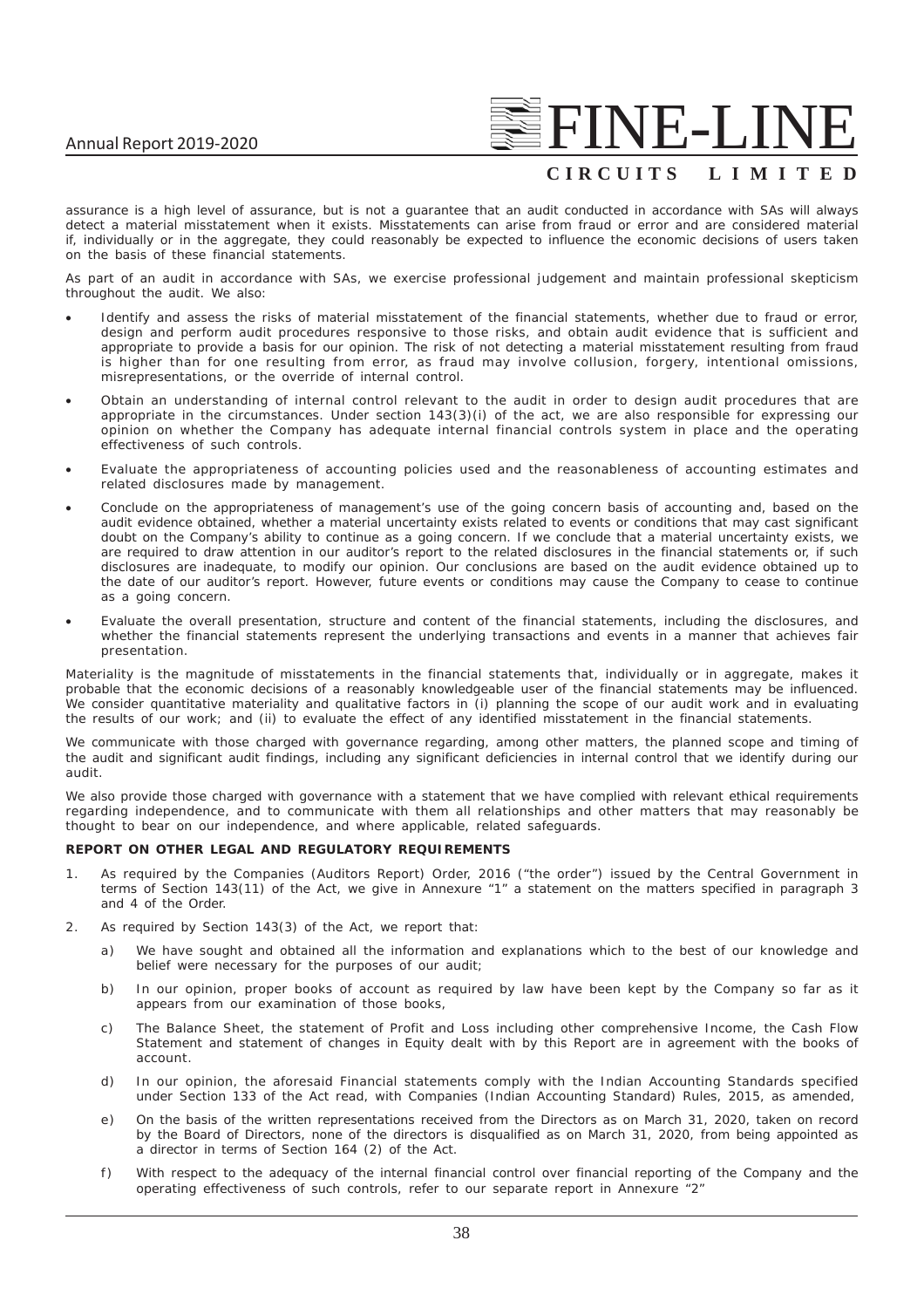# **CIRCUITS LIMITED**

- g) With respect to the other matters to be included in the Auditor's Report in accordance with Rule 11 of the Companies (Audit and Auditors) Rules, 2014 as amended, in our opinion and to the best of our information and according to the explanations given to us :
	- (i) As explained to us, the Company does not have any pending litigations which would impact its financial position.
	- (ii) There are no foreseeable losses as required on long term contracts including derivative contracts.
	- (iii) There were no amount which were required to be transferred, to the Investor Education and Protection Fund by the Company.
- 3. With reference to other matters to be included in Auditors report in accordance with the requirements of Section 197(16) ;

In our opinion and to the best of our information and according to the explanations given to us, the remuneration paid by the Company to its directors during the year is in accordance with the provisions of section 197 of the Act.

**For Ratanghayara & Co. Chartered Accountants Firm Registration No. 117626W**

**Paresh Ratanghayara Proprietor Membership No. 103325 UDIN :20103325AAAAAK5407**

**Mumbai. Dated : 30th June, 2020**

# **ANNEXURE "1" REFERRED TO IN PARAGRAPGH 1 OF THE SECTION ON "REPORT ON OTHER LEGAL AND REGULATORY REQUIREMENT" OF OUR REPORT OF EVEN DATE ON THE FINANCIAL STATEMENT OF FINE LINE CIRCUITS LIMITED:**

(Referred to in paragraph 1 under the heading "Report on other Legal and Regulatory Requirements" of our report of even date)

- i. (a) The Company has maintained proper records showing full particulars including quantitative details and situation of fixed Assets on the basis of available information.
	- (b) As explained to us, majority of the fixed assets have been physically verified by the management in a phased manner which, in our opinion, is reasonable having regard to the size of the Company and the nature of its assets. No material discrepancies were noticed on such verification.
	- (c) The Company does not have immovable property therefore the provision of sub clause (c) of clause (1) of the Order is not applicable to the Company.
- ii. As explained to us, physical verification of Inventories has been conducted at reasonable intervals by the management during the year, which in our opinion is reasonable having regard to the size of the Company and the nature of its Inventories. No material discrepancies were noticed on such physical verification.
- iii. As explained to us, the Company has not granted any loans secured or unsecured to companies, firms or other parties as listed in the register maintained under section 189 of the Companies Act, 2013 and hence clause (iii) of the said Order is not applicable to the Company.
- iv. In our opinion and according to the information and explanations given to us, the Company has complied with the provisions of section 185 and 186 of the Companies Act 2013 in respect of grant of loans, making investments and providing guarantees and securities, asapplicable.
- v. According to the information and explanations given to us, the Company has not accepted any deposit within the meaning of sections 73 to 76 of the Act and the Companies (Acceptance of Deposits) Rules, 2014 (as amended). Accordingly, the provisions of (v) of the said order are not applicable.
- vi. We have broadly reviewed the Books of Accounts maintained by the Company pursuant to the Rules made by the Central Government for the maintenance of the Cost records under section 148(1) of the Companies Act, 2013, related to the manufacture of the Company's products, and are of the opinion that prima facie, the specified accounts and records have been made and maintained. We have not, however, made a detailed examination of the same.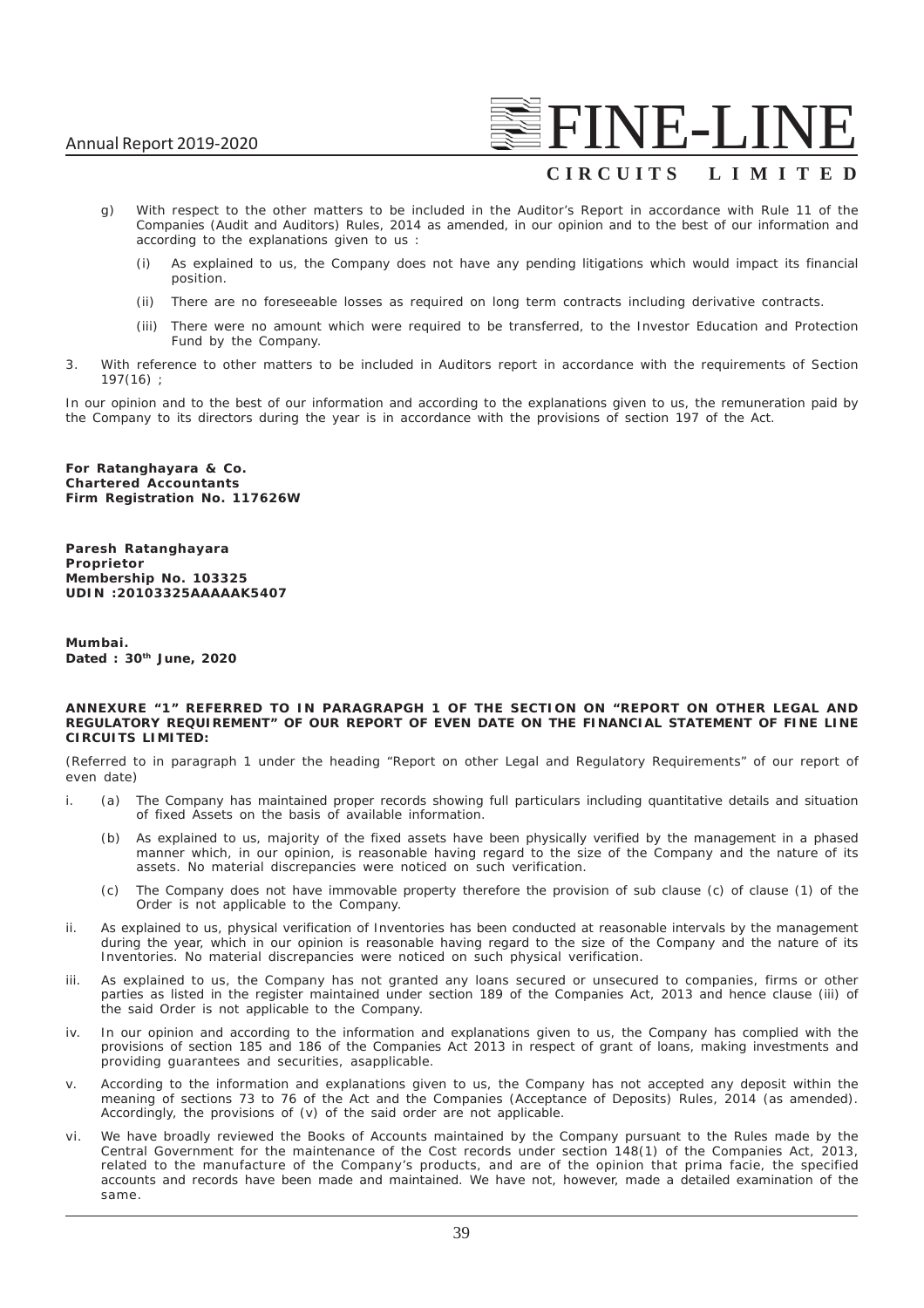# Annual Report 2019-2020 **FINE-LINE CIRCUITS LIMITED**

vii. In respect of statutory dues:

- a) According to the records of the Company, undisputed statutory dues including Provident Fund, Employees' State Insurance, Income Tax, duty of Customs, Goods and Service Tax, Cess and other material statutory dues have generally been regularly deposited with the appropriate authorities. According to the information and explanations given to us, no undisputed amounts payable in respect of the aforesaid dues were outstanding as at March 31, 2020 for a period of more than six months from the date of becoming payable.
- b) According to the information and explanations given to us, there are no disputed aforesaid statutory dues pending as on 31st March, 2020.
- viii. In our opinion and according to the information and explanations given to us, the Company has not defaulted in repayment of loans to banks. The Company did not have any outstanding loans or borrowings dues in respect of the Financial Institutions or to the Government or dues to Debenture Holders during the year.
- ix. The Company has not raised money by way of initial public offer or further public offer including debt instruments or by way of term loans during the year.
- x. In our opinion and according to the information and explanations given to us, no material fraud by the Company or on the Company by it's officers or Employees has been noticed or reported during the year.
- xi. According to the information and explanations given to us, the managerial remuneration has been paid / provided in accordance with the requisite approvals mandated by the provisions of Section 197 read with Schedule V to the Companies Act, 2013.
- xii. The Company is not a Nidhi Company and hence reporting under clause (xii) of para 3 of the Order is not applicable to the Company.
- xiii. In our opinion and according to the information and explanations given to us, the Company's transactions with its Related Party are in compliance with Section 177 and 188 of the Companies Act 2013 where applicable, and details of related party transactions have been disclosed in the Financial Statement as required by the applicable accounting standards.
- xiv. During the year, the Company has not made any preferential allotment or Private Placement of Shares or fully or Partly convertible debentures and hence reporting under clause (xiv) of para 3 of the order is not applicable to the Company.
- xv. In our opinion and according to the information and explanations given to us, during the year, the Company has not entered into any non-cash transactions with its Directors or persons connected with him and covered under section 192 of the Act, and hence reporting under clause (xv) of paragraph 3 of the Order is not applicable to the Company.
- xvi. In our opinion and according to the information and explanations given to us, the Company is not required to be registered under section 45-IA of the Reserve Bank of India Act, 1934.

**For Ratanghayara & Co. Chartered Accountants Firm Registration No. 117626W**

**Paresh Ratanghayara Proprietor Membership No. 103325 UDIN :20103325AAAAAK5407**

**Mumbai. Dated : 30th June, 2020**

**"Annexure 2" To the Independent Auditor's Report of even date on the Financial Statements of FINE LINE CIRCUITS LIMITED**

**Report on the Internal Financial Controls with reference to the aforesaid financial statements under Clause (i) of Sub-section 3 of Section 143 of the Companies Act, 2013 ("the Act")**

**(Referred to in paragraph 2 (f) under report on other Legal and Regulatory requirements of our report of even date.)**

We have audited the internal financial controls with reference to financial statements of **FINE LINE CIRCUITS LIMITED** ("the Company"), as of March 31, 2020 in conjunction with our audit of the financial statements of the Company for the year ended on that date.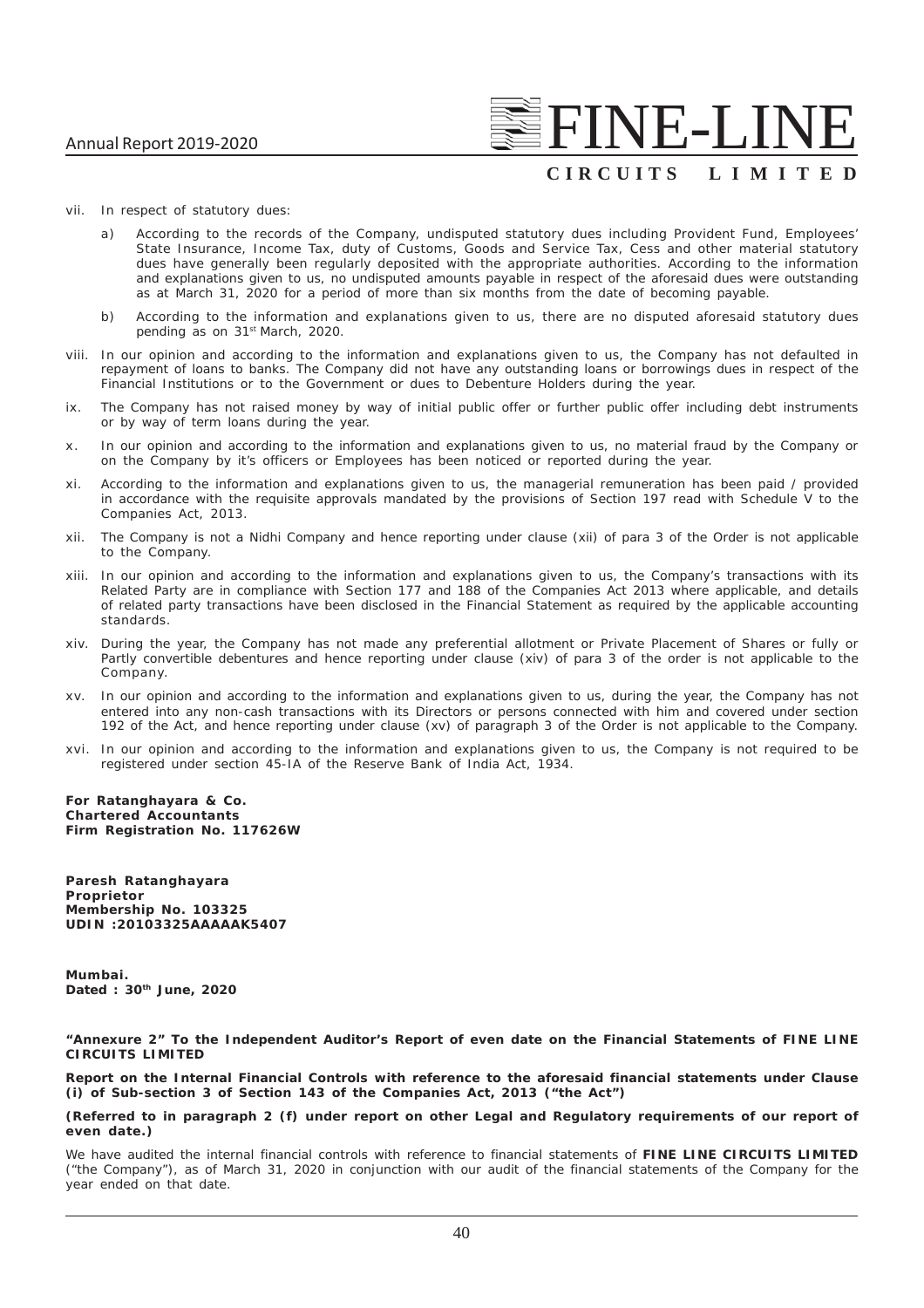# Annual Report 2019-2020  $\blacksquare$

# **CIRCUITS LIMITED**

# **Management's Responsibility for Internal Financial Controls**

The Company's management is responsible for establishing and maintaining internal financial controls based on the internal control with reference to the financial statement criteria established by the Company considering the essential components of internal control stated in the Guidance Note on Audit of Internal Financial Controls Over Financial Reporting (the "Guidance Note"), issued by the Institute of Chartered Accountants of India. These responsibilities include the design, implementation and maintenance of adequate internal financial controls that were operating effectively for ensuring the orderly and efficient conduct of its business, including adherence to company's policies, the safeguarding of its assets, the prevention and detection of frauds and errors, the accuracy and completeness of the accounting records, and the timely preparation of reliable financial information, as required under the Companies Act, 2013.

### **Auditors' Responsibility**

Our responsibility is to express an opinion on the Company's internal financial controls with reference to financial statement based on our audit. We conducted our audit in accordance with the Guidance Note issued by the ICAI, and the Standards on Auditing prescribed under section 143(10) of the Companies Act, 2013, to the extent applicable to an audit of internal financial controls. Those Standards and the Guidance Note require that we comply with ethical requirements and plan and perform the audit to obtain reasonable assurance about whether adequate internal financial controls with reference to financial statement was established and maintained and if such controls operated effectively in all material respects.

Our audit involves performing procedures to obtain audit evidence about the adequacy of the internal financial controls system with reference to financial statement and their operating effectiveness. Our audit of internal financial controls with reference to financial statement included obtaining an understanding of internal financial with reference to financial statement, assessing the risk that a material weakness exists, and testing and evaluating the design and operating effectiveness of internal control based on the assessed risk. The procedures selected depend on the auditor's judgement, including the assessment of the risks of material misstatement of the financial statements, whether due to fraud or error.

We believe that the audit evidence we have obtained is sufficient and appropriate to provide a basis for our audit opinion on the Company's internal financial controls system with reference to financial statements.

#### **Meaning of Internal Financial Controls with reference to financial statements**

A company's internal financial control with reference to financial statements is a process designed to provide a reasonable assurance regarding the reliability of financial reporting and the preparation of financial statements for external purposes in accordance with generally accepted accounting principles. A company's internal financial control with reference to financial statements includes those policies and procedures that (1) pertain to the maintenance of records that, in reasonable detail, accurately and fairly reflect the transactions and dispositions of the assets of the company; (2) provide reasonable assurance that transactions are recorded as necessary to permit preparation of financial statements in accordance with generally accepted accounting principles, and that receipts and expenditures of the company are being made only in accordance with authorisations of management and directors of the company; and (3) provide reasonable assurance regarding prevention or timely detection of unauthorised acquisition, use, or disposition of the company's assets that could have a material effect on the financial statements.

### **Inherent Limitations of Internal Financial Controls with reference to financial statements**

Because of the inherent limitations of internal financial controls with financial statements, including the possibility of collusion or improper management override of controls, material misstatements due to error or fraud may occur and not be detected. Also, projections of any evaluation of the internal financial controls with reference to financial statements to future periods are subject to the risk that the internal financial control with reference to the financial statements may become inadequate because of changes in conditions, or that the degree of compliance with the policies or procedures may deteriorate.

#### **Opinion**

In our opinion, to the best of our information and according to the explanations given to us, the Company has, in all material respects, an adequate internal financial controls system with reference to financial statements and such internal financial controls were operating effectively as at March 31, 2020, based on the internal financial control with reference to financial statements criteria established by the Company considering the essential components of internal control stated in the Guidance Note.

# **For Ratanghayara & Co. Chartered Accountants Firm Registration No. 117626W**

**Paresh Ratanghayara Proprietor Membership No. 103325 UDIN :20103325AAAAAK5407**

**Mumbai. Dated : 30th June, 2020**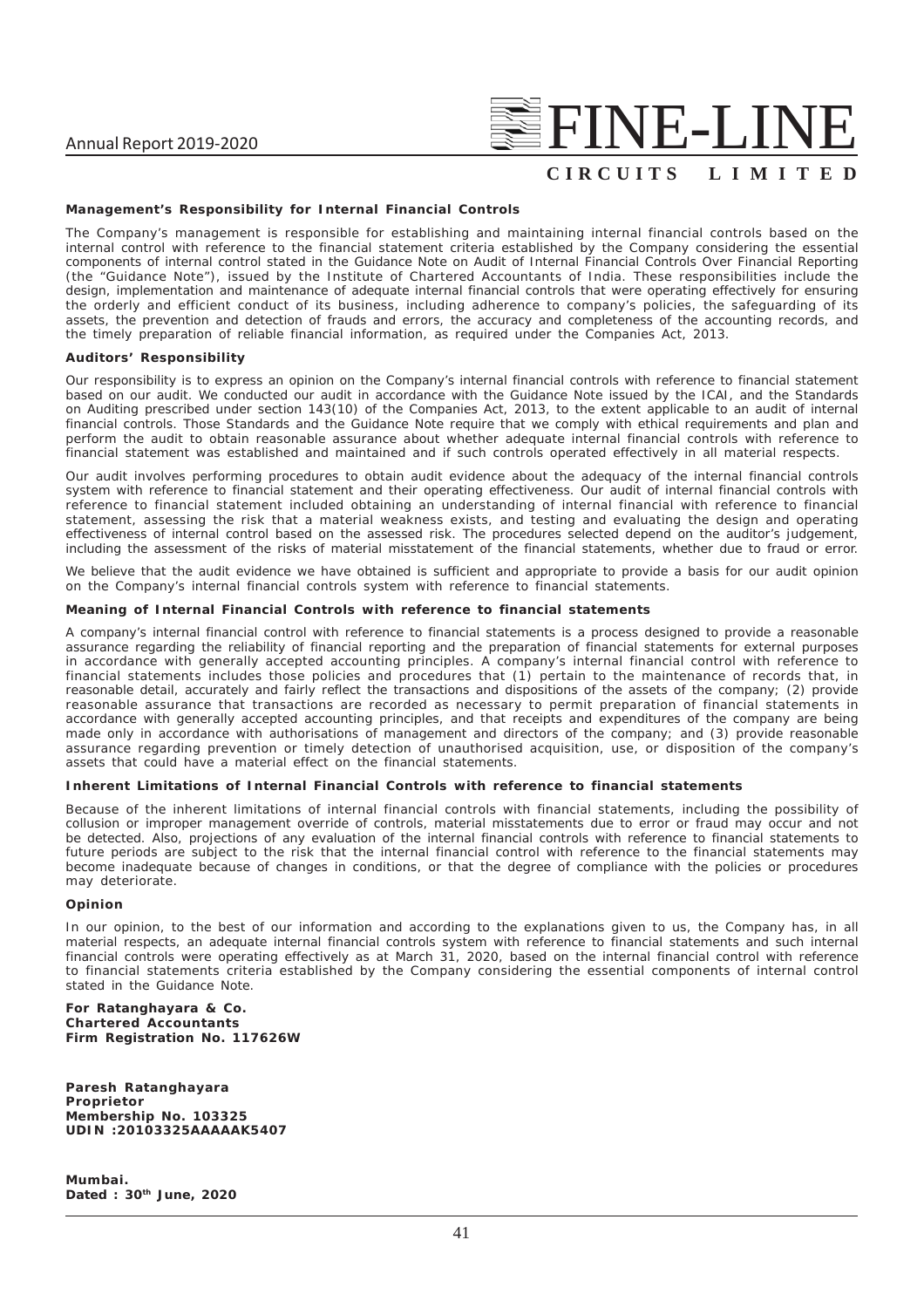# **CIRCUITS LIMITED**

| (Rs. in Lakhs)                                 |                    |                           |                           |  |  |  |  |
|------------------------------------------------|--------------------|---------------------------|---------------------------|--|--|--|--|
| <b>Particulars</b>                             | <b>NOTE</b><br>NO. | As at 31st March,<br>2020 | As at 31st March,<br>2019 |  |  |  |  |
|                                                |                    | Rs.                       | Rs.                       |  |  |  |  |
| <b>ASSETS</b>                                  |                    |                           |                           |  |  |  |  |
| <b>Non-Current Assets</b>                      |                    |                           |                           |  |  |  |  |
| Property, Plant and Equipment<br>a.            | 1                  | 277.77                    | 300.23                    |  |  |  |  |
| Capital Work in Progress<br>b.                 | 1                  | 6.00                      | 6.00                      |  |  |  |  |
| C.<br>Intangible Assets                        | 1                  | 6.19                      | 28.08                     |  |  |  |  |
| $d_{-}$<br><b>Financial Assets</b>             |                    |                           |                           |  |  |  |  |
| Investments                                    | $\overline{2}$     | 5.00                      | 4.25                      |  |  |  |  |
| Deferred Tax Assets (Net)<br>е.                | 3                  | 16.35                     | 15.86                     |  |  |  |  |
| f.<br>Other Non Current Assets                 | 4                  | 57.68                     | 34.89                     |  |  |  |  |
| Total non-current assets                       |                    | 368.99                    | 389.31                    |  |  |  |  |
| <b>Current Assets</b>                          |                    |                           |                           |  |  |  |  |
| a.<br>Inventories                              | 5                  | 542.41                    | 661.47                    |  |  |  |  |
| b <sub>1</sub><br>Financial assets             |                    |                           |                           |  |  |  |  |
| i)<br>Trade Receivables                        | 6                  | 448.14                    | 489.28                    |  |  |  |  |
| ii)<br>Cash and Cash Equivalents               | 7                  | 219.10                    | 205.65                    |  |  |  |  |
| Other Current Assets<br>C.                     | 8                  | 66.94                     | 80.50                     |  |  |  |  |
| <b>Total current assets</b>                    |                    | 1,276.59                  | 1,436.90                  |  |  |  |  |
| <b>TOTAL ASSETS</b>                            |                    | 1,645.58                  | 1,826.21                  |  |  |  |  |
| <b>EQUITY AND LIABILITIES</b>                  |                    |                           |                           |  |  |  |  |
| Equity<br>Equity Share Capital<br>a.           | 9                  | 482.65                    | 482.65                    |  |  |  |  |
| Other Equity<br>b.                             | 10                 | 251.37                    | 243.25                    |  |  |  |  |
| Total equity                                   |                    | 734.02                    | 725.90                    |  |  |  |  |
| Liabilities                                    |                    |                           |                           |  |  |  |  |
| <b>Non-current liabilities</b>                 |                    |                           |                           |  |  |  |  |
| <b>Financial Liabilities</b><br>a <sub>x</sub> |                    |                           |                           |  |  |  |  |
| i)<br><b>Borrowings</b>                        | 11                 | 57.87                     | 111.07                    |  |  |  |  |
| <b>Total non-current liabilities</b>           |                    | 57.87                     | 111.07                    |  |  |  |  |
| <b>Current Liabilities</b>                     |                    |                           |                           |  |  |  |  |
| <b>Financial Liabilities</b><br>a.             |                    |                           |                           |  |  |  |  |
| i)<br><b>Borrowings</b>                        | 12                 | 471.27                    | 490.28                    |  |  |  |  |
| ii)<br>Trade Payable                           | 13                 |                           |                           |  |  |  |  |
| Outstanding Dues to Micro                      |                    | 0.67                      | 1.29                      |  |  |  |  |
| and Small Enterprises                          |                    |                           |                           |  |  |  |  |
| Outstanding dues of creditors other            |                    | 219.39                    | 347.09                    |  |  |  |  |
| than Micro and Small Enterprise                |                    |                           |                           |  |  |  |  |
| iii) Other Financial Liabilities               | 14                 | 52.25                     | 46.68                     |  |  |  |  |
| Other Current Liabilities<br>$b$ .             | 15                 | 110.12                    | 103.90                    |  |  |  |  |
| <b>Total Current Liabilities</b>               |                    | 853.69                    | 989.24                    |  |  |  |  |
|                                                |                    | 911.56                    | 1,100.30                  |  |  |  |  |
| <b>Total Equity and Liabilities</b>            |                    | 1,645.58                  | 1,826.21                  |  |  |  |  |
| Significant Accounting Policies                |                    |                           |                           |  |  |  |  |
| See accompanying Notes to Financial Statements | 1 to $34$          |                           |                           |  |  |  |  |

# **BALANCE SHEET AS AT 31st March, 2020**

**For Ratanghayara & Co. Abhay B. Doshi Rajiv B. Doshi**

Paresh Ratanghayara **Prema Radhakrishnan Indrajeet Panday**<br>Proprietor (CFO) (CFO) (Company Secreta **Membership No. 103325**

**Place : Mumbai Place : Mumbai**

As per our Report of even date **For and on behalf of the Board**<br>For Ratanghayara & Co. **Abhay B. Doshi Chartered Accountants (Managing Director) (Executive Director)**

**Proprietor (CFO) (Company Secretary)**

**Date : 30th June, 2020 Date : 30th June, 2020**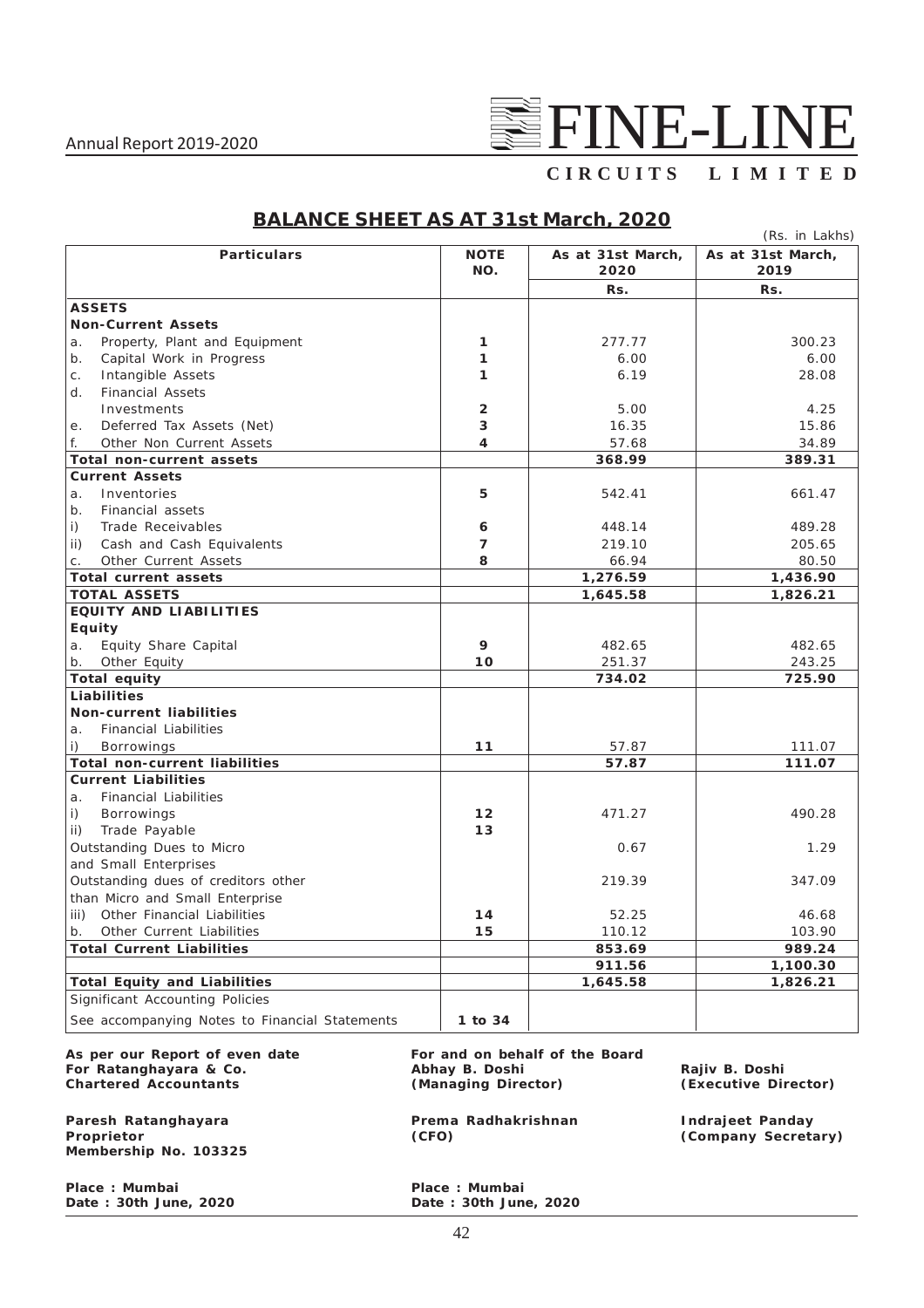# **CIRCUITS LIMITED**

# **Statement of Profit and Loss for the Year Ended 31st March, 2020**

|                                                                                  |                    |                | (Rs. in Lakhs) |
|----------------------------------------------------------------------------------|--------------------|----------------|----------------|
| <b>Particulars</b>                                                               | <b>NOTE</b><br>NO. | 2019-20<br>Rs. | 2018-19<br>Rs. |
| <b>INCOME</b>                                                                    |                    |                |                |
| Revenue from Operations                                                          | 16                 | 2,669.83       | 3,153.67       |
| Other Income                                                                     | 17                 | 9.44           | 4.46           |
| <b>TOTAL INCOME</b>                                                              |                    | 2,679.27       | 3,158.13       |
| <b>EXPENSES</b>                                                                  |                    |                |                |
| Cost of Materials Consumed                                                       | 18                 | 902.43         | 1,345.42       |
| Changes in Inventories of Finished Goods,<br>Work-in-progress and Stock-in-Trade | 19                 | 41.83          | 16.52          |
| <b>Employee Benefits Expenses</b>                                                | 20                 | 518.11         | 501.91         |
| <b>Finance Costs</b>                                                             | 21                 | 55.09          | 54.35          |
| Depreciation and Amortisation Expenses                                           | 22                 | 80.09          | 80.38          |
| Other Expenses                                                                   | 23                 | 1,090.35       | 1,143.42       |
| <b>TOTAL EXPENSES</b>                                                            |                    | 2,687.90       | 3,141.99       |
| Profit (Loss) before taxes                                                       |                    | $-8.63$        | 16.14          |
| <b>Tax Expenses</b>                                                              |                    |                |                |
| Current Tax                                                                      |                    | 0.57           | 0.54           |
| Deferred Tax                                                                     |                    | $-0.50$        | $-0.80$        |
| Profit after tax for the year                                                    |                    | $-8.70$        | 16.40          |
| Other Comprehensive Income                                                       |                    |                |                |
| A) Items that will not be reclassified to profit or loss                         |                    |                |                |
| Remeasurement gain / (loss) of defined benefit plans<br>(a)<br>(i)               |                    | 16.82          | 7.66           |
| (ii)<br>Income tax relating to above                                             |                    |                |                |
| <b>Total Other Comprehensive Income</b>                                          |                    | 16.82          | 7.66           |
| Total Comprehensive Income for the year                                          |                    | 8.11           | 24.05          |
| Earning Per Equity share of Face value of ₹ 10/- each                            | 25                 |                |                |
| Basic and Diluted (in Rs)                                                        |                    | (0.18)         | 0.34           |
| Earning Per Equity share of Face value of ₹ 10/- each                            | 25.1               |                |                |
| (including Other Comprehensive Income)                                           |                    |                |                |
| Basic and Diluted (in Rs)                                                        |                    | 0.17           | 0.50           |
| <b>Significant Accounting policies</b>                                           |                    |                |                |
| See accompanying Notes to the Financial Statements                               | 1 to 34            |                |                |

As per our Report of even date **For and on behalf of the Board**<br>For Ratanghayara & Co. **Abhay B. Doshi For Ratanghayara & Co. Abhay B. Doshi Rajiv B. Doshi**

Paresh Ratanghayara **Prema Radhakrishnan Indrajeet Panday**<br>Proprietor (CFO) (CFO) (Company Secreta **Membership No. 103325**

Place : Mumbai **Place : Mumbai** 

**Chartered Accountants (Managing Director) (Executive Director)**

**Proprietor (CFO) (Company Secretary)**

**Date : 30th June, 2020 Date : 30th June, 2020**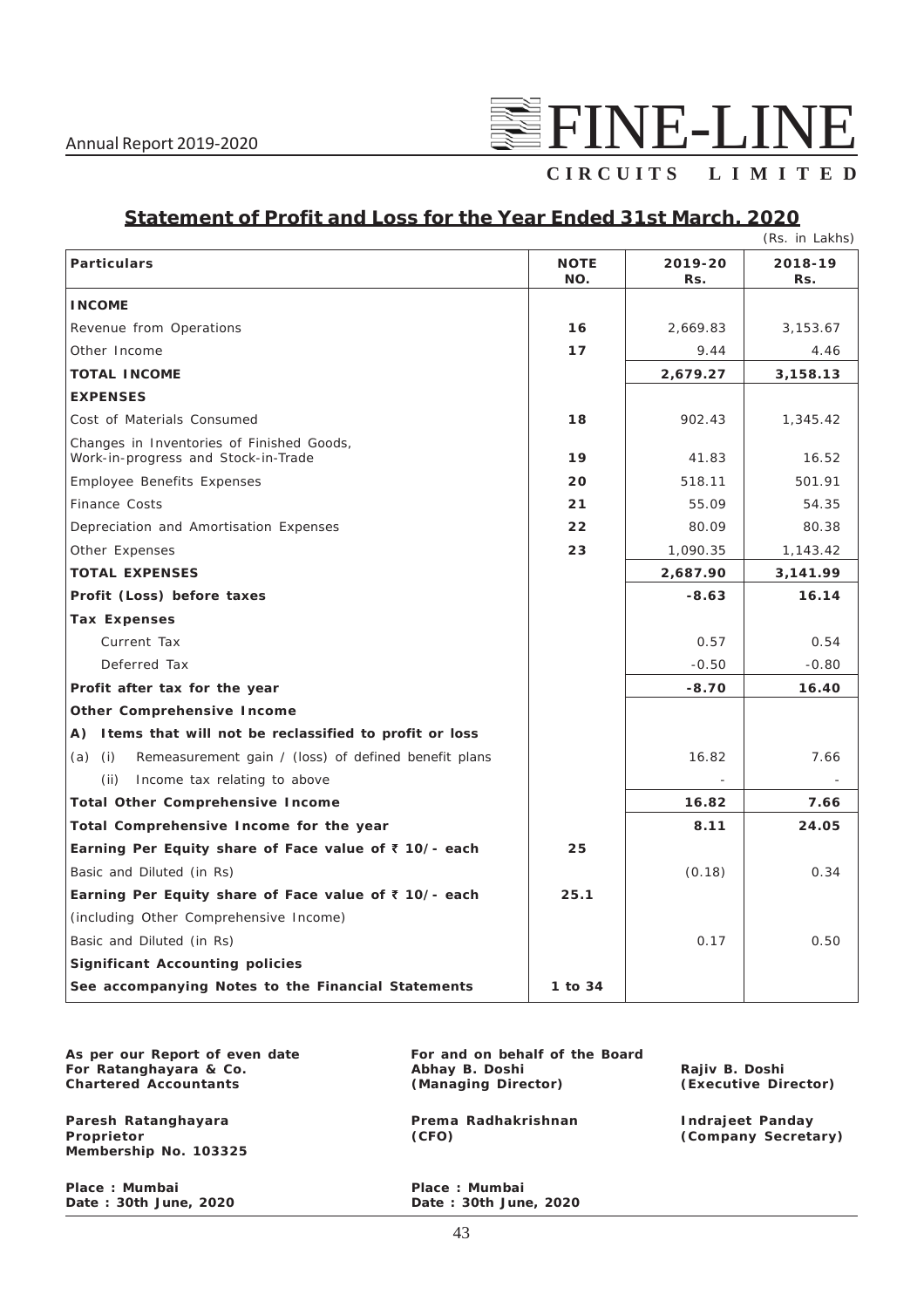# **CIRCUITS LIMITED**

# **CASH FLOW STATEMENT FOR THE YEAR ENDED 31ST MARCH, 2020**

| Year ended<br>Year ended<br>31st March, 2020<br>31st March, 2019<br>Rs.<br>Rs.<br>CASH FLOW FROM OPERATING ACTIVITIES :<br>A<br>Net Profit (Loss) before taxes and exceptional items<br>(8.63)<br>16.14<br>Adjustment for:<br>Depreciation and amortization<br>80.09<br>80.38<br>Loss (gain) on fixed assets (net)<br>(0.97)<br>(0.15)<br>Dividend Income<br>(0.30)<br>(0.03)<br>Interest Income<br>(8.16)<br>(4.28)<br>55.09<br>54.35<br>Interest on Loans<br>Effect of exchange rate change due to revaluation<br>(5.91)<br>0.85<br>Provision for gratuity charges / Leave (gains)<br>16.82<br>0.87<br>128.02<br>148.12<br>Operating profit before working capital changes<br>Adjustment for:<br>Trade and other Receivables<br>42.39<br>(89.65)<br>Inventories<br>119.05<br>(21.61)<br>Trade and other Payables<br>(122.15)<br>(26.24)<br>Cash generated from operations<br>167.31<br>10.62<br>Taxes paid<br>(2.72)<br>(1.53)<br>NET CASH INFLOW FROM OPERATING ACTIVITIES (A)<br>164.60<br>9.08<br>B<br>CASH FLOW FROM INVESTING ACTIVITIES :<br>Purchase of fixed assets<br>(39.15)<br>(54.94)<br>Proceed from fixed assets<br>2.03<br>0.76 | (Rs. in Lakhs) |  |  |  |  |  |
|--------------------------------------------------------------------------------------------------------------------------------------------------------------------------------------------------------------------------------------------------------------------------------------------------------------------------------------------------------------------------------------------------------------------------------------------------------------------------------------------------------------------------------------------------------------------------------------------------------------------------------------------------------------------------------------------------------------------------------------------------------------------------------------------------------------------------------------------------------------------------------------------------------------------------------------------------------------------------------------------------------------------------------------------------------------------------------------------------------------------------------------------------|----------------|--|--|--|--|--|
|                                                                                                                                                                                                                                                                                                                                                                                                                                                                                                                                                                                                                                                                                                                                                                                                                                                                                                                                                                                                                                                                                                                                                  |                |  |  |  |  |  |
|                                                                                                                                                                                                                                                                                                                                                                                                                                                                                                                                                                                                                                                                                                                                                                                                                                                                                                                                                                                                                                                                                                                                                  |                |  |  |  |  |  |
|                                                                                                                                                                                                                                                                                                                                                                                                                                                                                                                                                                                                                                                                                                                                                                                                                                                                                                                                                                                                                                                                                                                                                  |                |  |  |  |  |  |
|                                                                                                                                                                                                                                                                                                                                                                                                                                                                                                                                                                                                                                                                                                                                                                                                                                                                                                                                                                                                                                                                                                                                                  |                |  |  |  |  |  |
|                                                                                                                                                                                                                                                                                                                                                                                                                                                                                                                                                                                                                                                                                                                                                                                                                                                                                                                                                                                                                                                                                                                                                  |                |  |  |  |  |  |
|                                                                                                                                                                                                                                                                                                                                                                                                                                                                                                                                                                                                                                                                                                                                                                                                                                                                                                                                                                                                                                                                                                                                                  |                |  |  |  |  |  |
|                                                                                                                                                                                                                                                                                                                                                                                                                                                                                                                                                                                                                                                                                                                                                                                                                                                                                                                                                                                                                                                                                                                                                  |                |  |  |  |  |  |
|                                                                                                                                                                                                                                                                                                                                                                                                                                                                                                                                                                                                                                                                                                                                                                                                                                                                                                                                                                                                                                                                                                                                                  |                |  |  |  |  |  |
|                                                                                                                                                                                                                                                                                                                                                                                                                                                                                                                                                                                                                                                                                                                                                                                                                                                                                                                                                                                                                                                                                                                                                  |                |  |  |  |  |  |
|                                                                                                                                                                                                                                                                                                                                                                                                                                                                                                                                                                                                                                                                                                                                                                                                                                                                                                                                                                                                                                                                                                                                                  |                |  |  |  |  |  |
|                                                                                                                                                                                                                                                                                                                                                                                                                                                                                                                                                                                                                                                                                                                                                                                                                                                                                                                                                                                                                                                                                                                                                  |                |  |  |  |  |  |
|                                                                                                                                                                                                                                                                                                                                                                                                                                                                                                                                                                                                                                                                                                                                                                                                                                                                                                                                                                                                                                                                                                                                                  |                |  |  |  |  |  |
|                                                                                                                                                                                                                                                                                                                                                                                                                                                                                                                                                                                                                                                                                                                                                                                                                                                                                                                                                                                                                                                                                                                                                  |                |  |  |  |  |  |
|                                                                                                                                                                                                                                                                                                                                                                                                                                                                                                                                                                                                                                                                                                                                                                                                                                                                                                                                                                                                                                                                                                                                                  |                |  |  |  |  |  |
|                                                                                                                                                                                                                                                                                                                                                                                                                                                                                                                                                                                                                                                                                                                                                                                                                                                                                                                                                                                                                                                                                                                                                  |                |  |  |  |  |  |
|                                                                                                                                                                                                                                                                                                                                                                                                                                                                                                                                                                                                                                                                                                                                                                                                                                                                                                                                                                                                                                                                                                                                                  |                |  |  |  |  |  |
|                                                                                                                                                                                                                                                                                                                                                                                                                                                                                                                                                                                                                                                                                                                                                                                                                                                                                                                                                                                                                                                                                                                                                  |                |  |  |  |  |  |
|                                                                                                                                                                                                                                                                                                                                                                                                                                                                                                                                                                                                                                                                                                                                                                                                                                                                                                                                                                                                                                                                                                                                                  |                |  |  |  |  |  |
|                                                                                                                                                                                                                                                                                                                                                                                                                                                                                                                                                                                                                                                                                                                                                                                                                                                                                                                                                                                                                                                                                                                                                  |                |  |  |  |  |  |
|                                                                                                                                                                                                                                                                                                                                                                                                                                                                                                                                                                                                                                                                                                                                                                                                                                                                                                                                                                                                                                                                                                                                                  |                |  |  |  |  |  |
|                                                                                                                                                                                                                                                                                                                                                                                                                                                                                                                                                                                                                                                                                                                                                                                                                                                                                                                                                                                                                                                                                                                                                  |                |  |  |  |  |  |
|                                                                                                                                                                                                                                                                                                                                                                                                                                                                                                                                                                                                                                                                                                                                                                                                                                                                                                                                                                                                                                                                                                                                                  |                |  |  |  |  |  |
|                                                                                                                                                                                                                                                                                                                                                                                                                                                                                                                                                                                                                                                                                                                                                                                                                                                                                                                                                                                                                                                                                                                                                  |                |  |  |  |  |  |
| Purchase of non-current investments<br>(0.75)<br>(3.50)                                                                                                                                                                                                                                                                                                                                                                                                                                                                                                                                                                                                                                                                                                                                                                                                                                                                                                                                                                                                                                                                                          |                |  |  |  |  |  |
| Dividend income<br>0.30<br>0.03                                                                                                                                                                                                                                                                                                                                                                                                                                                                                                                                                                                                                                                                                                                                                                                                                                                                                                                                                                                                                                                                                                                  |                |  |  |  |  |  |
| Interest received<br>8.16<br>4.28                                                                                                                                                                                                                                                                                                                                                                                                                                                                                                                                                                                                                                                                                                                                                                                                                                                                                                                                                                                                                                                                                                                |                |  |  |  |  |  |
| NET CASH USED IN INVESTING ACTIVITIES : (B)<br>(29.41)<br>(53.37)                                                                                                                                                                                                                                                                                                                                                                                                                                                                                                                                                                                                                                                                                                                                                                                                                                                                                                                                                                                                                                                                                |                |  |  |  |  |  |
| C<br>CASH FLOW FROM FINANCING ACTIVITIES :                                                                                                                                                                                                                                                                                                                                                                                                                                                                                                                                                                                                                                                                                                                                                                                                                                                                                                                                                                                                                                                                                                       |                |  |  |  |  |  |
| Long Term Loans taken<br>16.72                                                                                                                                                                                                                                                                                                                                                                                                                                                                                                                                                                                                                                                                                                                                                                                                                                                                                                                                                                                                                                                                                                                   |                |  |  |  |  |  |
| (39.00)<br>Long Term Loans repaid<br>(47.63)                                                                                                                                                                                                                                                                                                                                                                                                                                                                                                                                                                                                                                                                                                                                                                                                                                                                                                                                                                                                                                                                                                     |                |  |  |  |  |  |
| Short Term Loans taken<br>130.00<br>354.00                                                                                                                                                                                                                                                                                                                                                                                                                                                                                                                                                                                                                                                                                                                                                                                                                                                                                                                                                                                                                                                                                                       |                |  |  |  |  |  |
| Short Term Loans repaid<br>(149.01)<br>(139.06)                                                                                                                                                                                                                                                                                                                                                                                                                                                                                                                                                                                                                                                                                                                                                                                                                                                                                                                                                                                                                                                                                                  |                |  |  |  |  |  |
| (55.09)<br>Interest Paid on loans<br>(54.35)                                                                                                                                                                                                                                                                                                                                                                                                                                                                                                                                                                                                                                                                                                                                                                                                                                                                                                                                                                                                                                                                                                     |                |  |  |  |  |  |
| NET CASH (USED) IN FINANCING ACTIVITIES : (C)<br>(121.73)<br>138.32                                                                                                                                                                                                                                                                                                                                                                                                                                                                                                                                                                                                                                                                                                                                                                                                                                                                                                                                                                                                                                                                              |                |  |  |  |  |  |
| NET INCREASE (DECREASE) IN CASH AND CASH EQUIVALENT<br>$(A+B+C)$<br>13.45<br>94.03                                                                                                                                                                                                                                                                                                                                                                                                                                                                                                                                                                                                                                                                                                                                                                                                                                                                                                                                                                                                                                                               |                |  |  |  |  |  |
| 205.65<br>Opening Balance of Cash and Cash equivalents :<br>111.62                                                                                                                                                                                                                                                                                                                                                                                                                                                                                                                                                                                                                                                                                                                                                                                                                                                                                                                                                                                                                                                                               |                |  |  |  |  |  |
| Closing Balance of Cash and cash equivalents :<br>219.10<br>205.65                                                                                                                                                                                                                                                                                                                                                                                                                                                                                                                                                                                                                                                                                                                                                                                                                                                                                                                                                                                                                                                                               |                |  |  |  |  |  |
| (Figures in brackets are cash outflows)                                                                                                                                                                                                                                                                                                                                                                                                                                                                                                                                                                                                                                                                                                                                                                                                                                                                                                                                                                                                                                                                                                          |                |  |  |  |  |  |

**Note : The above Cashflow Statement has been prepared under the "Indirect method" as set out in Indian Accouning Standard (Ind As -7) Statement of Cashflow.**

As per our Report of even date **For and on behalf of the Board**<br>For Ratanghayara & Co. **Abhay B. Doshi For Ratanghayara & Co. Abhay B. Doshi Rajiv B. Doshi Chartered Accountants (Managing Director) (Executive Director)**

**Paresh Ratanghayara Prema Radhakrishnan Indrajeet Panday Proprietor (CFO) (CFO) (Company Secretary) Membership No. 103325**

**Date : 30th June, 2020 Date : 30th June, 2020**

Place : Mumbai **Place : Mumbai**<br>
Date : 30th June, 2020 **Place : 20th June**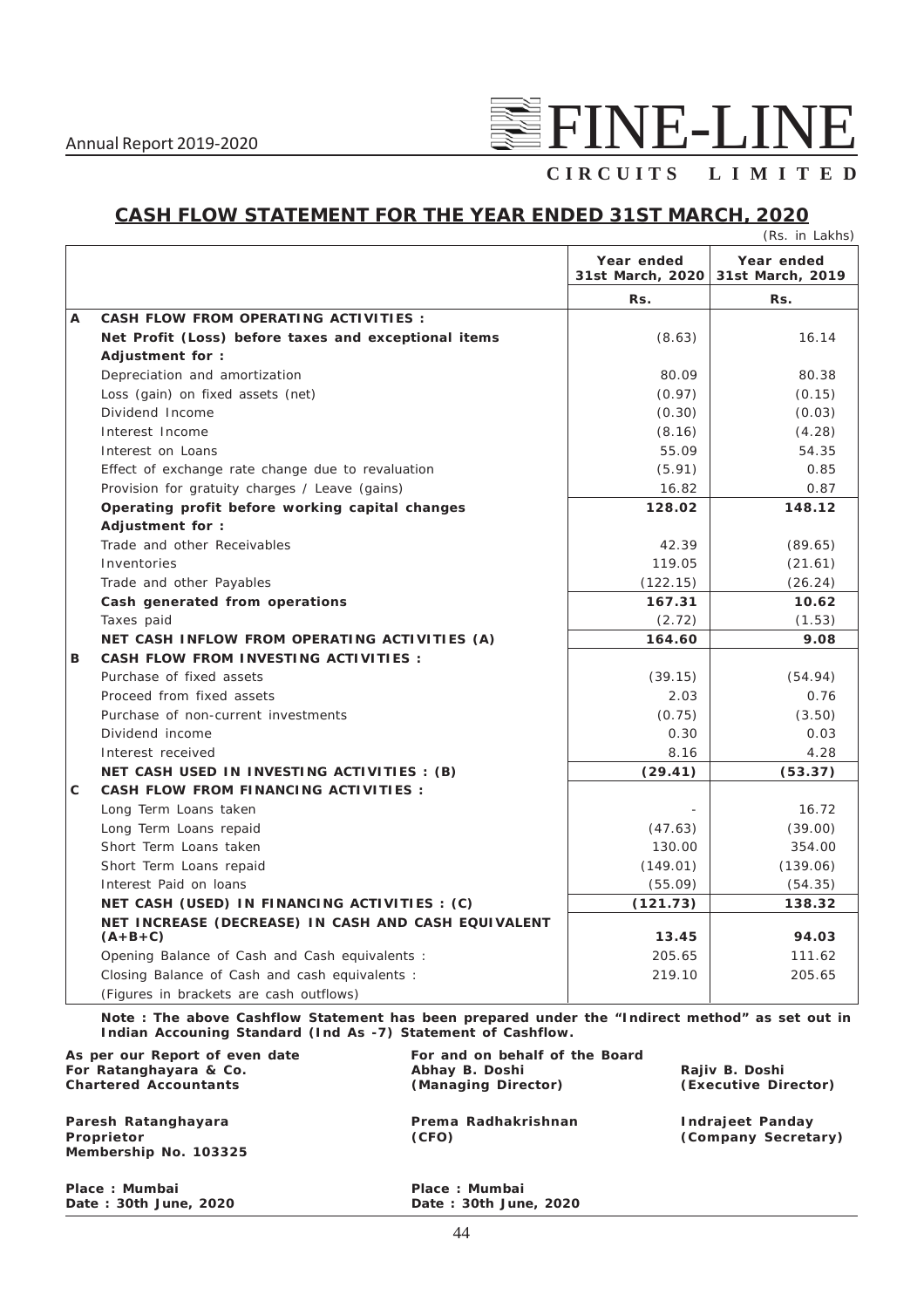# **CIRCUITS LIMITED**

# **STATEMENT OF CHANGES IN EQUITY FOR THE YEAR ENDED MARCH 31, 2020**

(Rs. in Lakhs)

| IA. | <b>Equity Share Capital</b>                                                 |                                               |                                                                                                      |                                               |                                                                  |
|-----|-----------------------------------------------------------------------------|-----------------------------------------------|------------------------------------------------------------------------------------------------------|-----------------------------------------------|------------------------------------------------------------------|
|     | Balance at the<br>beginning of the<br>reporting period ie<br>1st April 2019 | share capital<br>during the year<br>2019-2020 | Changes in equity Balance at the end Changes in equity<br>of reporting period<br>ie. 31st March 2020 | share capital<br>during the year<br>2018-2019 | Balance at the end<br>of reporting period<br>ie. 31st March 2019 |
|     | <b>Rs</b>                                                                   | <b>Rs</b>                                     | <b>Rs</b>                                                                                            | <b>Rs</b>                                     | <b>Rs</b>                                                        |
|     | 482.65                                                                      |                                               | 482.65                                                                                               |                                               | 482.65                                                           |

# **B. Other Equity**

| <b>Particulars</b>                                                       |                    | <b>Reserves and Surplus</b>             |                      | Other<br>Comprehensive<br><b>Income</b> | Total     |
|--------------------------------------------------------------------------|--------------------|-----------------------------------------|----------------------|-----------------------------------------|-----------|
|                                                                          | Capital<br>Reserve | Capital<br>Redemption<br><b>Reserve</b> | Retained<br>Earnings |                                         |           |
|                                                                          | <b>Rs</b>          | Rs                                      | Rs                   | Rs                                      | <b>Rs</b> |
| As on 31st March 2018                                                    |                    |                                         |                      |                                         |           |
| Balance at the beginning of the reporting<br>period ie 1st April 2019    | 20.25              | 58.48                                   | 136.14               | 4.32                                    | 219.20    |
| Profit for the Year                                                      |                    |                                         | 16.40                |                                         | 16.40     |
| Total Comprehensive income for the year                                  |                    |                                         |                      | 7.66                                    | 7.66      |
| Balance at the end of reporting<br>period ie. 31st March 2019            | 20.25              | 58.48                                   | 152.54               | 11.98                                   | 243.25    |
| As on 31st March 2020                                                    |                    |                                         |                      |                                         |           |
| Balance at the beginning of the reporting<br>period i. e. 1st April 2019 | 20.25              | 58.48                                   | 152.54               | 11.98                                   | 243.25    |
| Profit (Loss) for the Year                                               |                    |                                         | (8.70)               |                                         |           |
| Total Comprehensive income for the year                                  |                    |                                         |                      | 16.82                                   | 16.82     |
| Balance at the end of reporting<br>period ie. 31st March 2020            | 20.25              | 58.48                                   | 143.84               | 28.80                                   | 251.37    |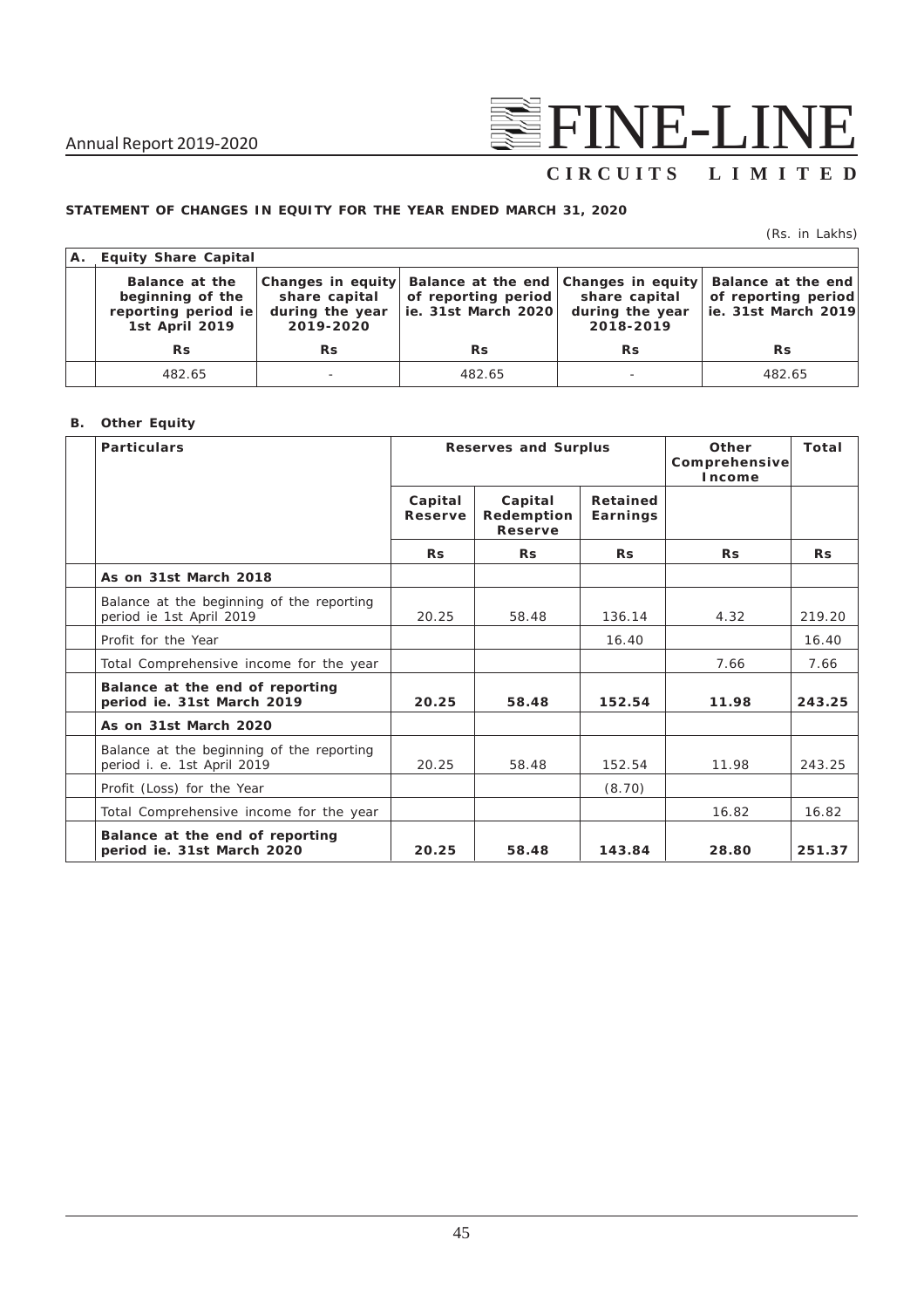# Annual Report 2019-2020  $\blacksquare$

# **CIRCUITS LIMITED**

# **A. CORPORATE INFORMATION**

Fine Line Circuits Limited (the "Company") is a public limited Company domiciled and incorporated in India under the Companies Act, 1956. The registered office of the Company is situated at 145, SDF – V, SEEPZ, Andheri East, Mumbai 400096, India.

The Company is engaged mainly in manufacturing of Printed Circuit Boards. The Company has manufacturing facility at SEEPZ. The Company is listed on the Bombay Stock Exchange (BSE)

The Financial Statements were approved and authorized for issue in accordance with resolutions of Company's Board of Directors on 30th June, 2020.

# **B. SIGNIFICANT ACCOUNTING POLICIES**

#### **B.1 Basis for preparation of accounts**:

These financial statements are prepared in accordance with Indian Accounting Standards ('Ind AS') notified under Section 133 of the Companies (Indian Accounting Standards) Rules, 2015.

These financial statements have been prepared and presented under the historical cost convention, on the accrual basis of accounting except for certain financial assets and financial liabilities that are measured at the fair values at the end of each reporting period, as stated in the accounting policies set out below. The accounting policies have been applied consistently over all the periods presented in these financial statements.

Company's Financial Statements are presented in Indian Rupees, which is also its functional currency and all values are rounded off to the nearest Lakhs with two decimals, except when otherwise stated.

For the purpose of current / non-current classification of assets and liabilities, the Company has ascertained its normal operating cycle as 12 months. This is based on the nature of the products and the time between the acquisition of assets or inventories for manufacturing and their realization in cash and cash equivalents.

#### **B.2 Summary of Significant Accounting Policies**

#### **a) Property, Plant and Equipment, depreciation and amortization:**

- Property, Plant and Equipment are stated at cost of acquisition or construction less accumulated depreciation and accumulated impairment losses, if any. All costs, net of recoverable taxes, including cost of financing till commencement of commercial production are capitalized.
- Intangible Assets are stated at cost less accumulated amortization and accumulated impairment losses, if any.
- Gains or losses arising from de-recognition of property, plant and equipment are measured as the difference between the net disposal proceeds and the carrying amount of the asset and are recognized in the statement of profit and loss when the asset is derecognized.
- Capital work in progress and Capital advances: Cost of assets not ready for intended use, as on the Balance Sheet date, is shown as capital work in progress. Advances given towards acquisition of property, plant and equipment outstanding at each Balance Sheet date are disclosed as Other Non-Current Assets.
- Depreciation on Property, Plant and Equipment is provided using written down value. Depreciation is provided based on the useful life of the Assets as prescribed in Schedule II to the Companies Act 2013.
- Intangible assets are amortised over a period of three years on straight line basis.

#### **b) Investments**

The Company has elected to recognize its non-current investments at cost.

#### **c) Inventories:**

Inventories are stated at lower of cost and net realizable value after providing for obsolescence, if any.

Cost of inventories comprises cost of purchase and all other costs incurred in bringing the Inventories to their present location and are accounted as follows:

## **I. Raw Materials Chemicals, Consumables, Spares and Tools:**

Cost includes cost of purchases and all other costs incurred in bringing the inventories to their present location and condition. Cost is determined on weighted average basis.

# **II. Work in Progress:**

Work in Progress is valued at estimated cost, based on the stages of completion or net realizable value, whichever is lower. Cost includes raw material costs and related production overheads.

#### **III. Finished Goods:**

Finished goods are valued at cost or estimated net realizable value whichever is lower.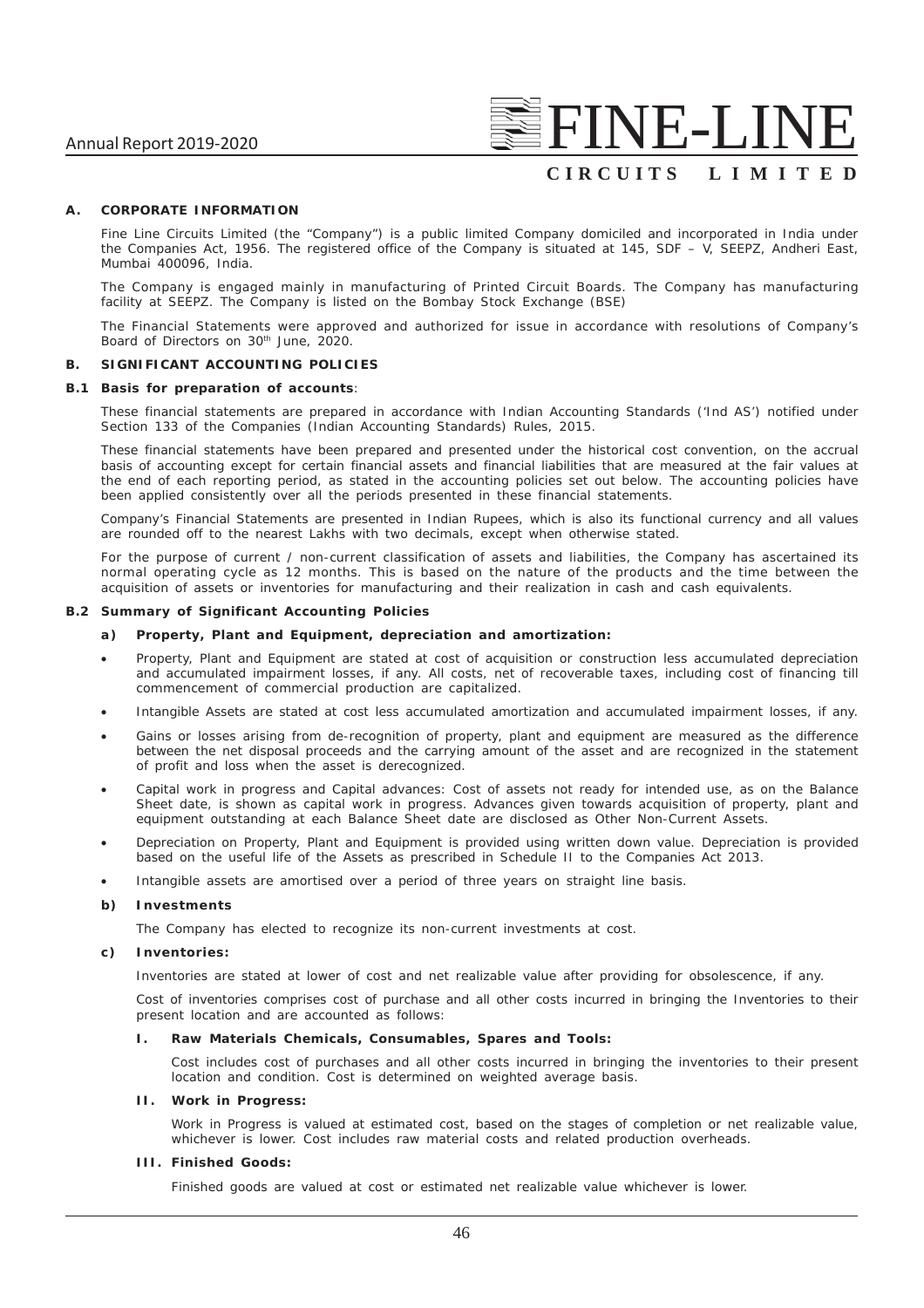# Annual Report 2019-2020 **FINE-LINE CIRCUITS LIMITED**

## **d) Employee Benefits:**

### **Short Term Employee Benefits:**

All employee benefits payable wholly within twelve months of rendering the service are classified as shortterm employee benefits. Expense in respect of other short-term benefits is recognized on the basis of the amount paid or payable for the period during which services are rendered by the employee.

## **Post Employment Employee Benefits:**

### **(i) Defined Contribution Plans:**

### **(a) Provident fund:**

The Company makes specified monthly contribution to statutory provident fund in accordance with the Employees Provident Fund & Miscellaneous Provisions Act, 1952, which is a defined contribution plan and contribution paid or payable is recognized as an expense in the period in which services are rendered by the employee.

# **(ii) Defined Benefit Plans:**

## **(a) Gratuity:**

The Company pays gratuity to the employees who have completed five years of service with the Company at the time of resignation/superannuation. The gratuity is paid @15 days salary for every completed year of service as per the Payment of Gratuity Act, 1972.

The gratuity liability amount is contributed to the approved gratuity fund formed exclusively for gratuity payment to the employees. The gratuity fund has been approved by respective Income Tax authorities.

The liability in respect of gratuity and other post-employment benefits is made based on actuarial valuation done by an independent agency of notified actuaries calculated using the projected unit credit method and spread over the period during which the benefit is expected to be derived from employee's services. Liability in respect of employees not covered under the group gratuity scheme, provision is made as per the payment of Gratuity Act, 1972.

Re-measurement of defined benefit plans in respect of post-employment and other long-term benefits are charged to the Other Comprehensive Income.

### **(b) Leave Encashment:**

Provision for leave encashment, which is a defined benefit, is made based on actuarial valuation done by an independent agency of notified actuaries by using the projected unit credit method. Actuarial Gains/Losses, if any are recognized in the statement of profit and loss.

### **e) Tax Expense:**

The tax expense for the period comprises current tax and deferred income tax. Tax is recognized in Statement of Profit and Loss, except to the extent that it relates to items recognized in the Other Comprehensive Income or in equity. In this case, the tax is also recognized in Other Comprehensive Income and Equity.

### • **Current Tax**

Current tax assets and liabilities are measured at the amount expected to be recovered from or paid to the Income Tax Authorities, based on tax rates and laws that are enacted at the Balance Sheet date.

### • **Deferred Tax**

Deferred tax is recognized on temporary differences between the carrying amounts of assets and liabilities in the Financial Statements and assets are measured at the tax rates that are expected to apply in the period in which the liability is settled or the asset realised, based on tax rates (and tax laws) that have .<br>been enacted or substantively enacted by the end of the reporting period. The carrying amount of Deferred tax liabilities and assets are reviewed at the end of each reporting period.

### **f) Revenue Recognition:**

- Revenue from sale of goods is recognized when the goods are dispatched to the customers, all significant contractual obligations have been satisfied and the collection of the resulting receivable expected. The sales are stated net of returns and related taxes.
- Income from Export Incentives is recognized on submission of claims to respective agencies and there is a reasonable certainty.
- Interest Income is recognized on time proportion basis taking into account the amount outstanding and the interest rate applicable.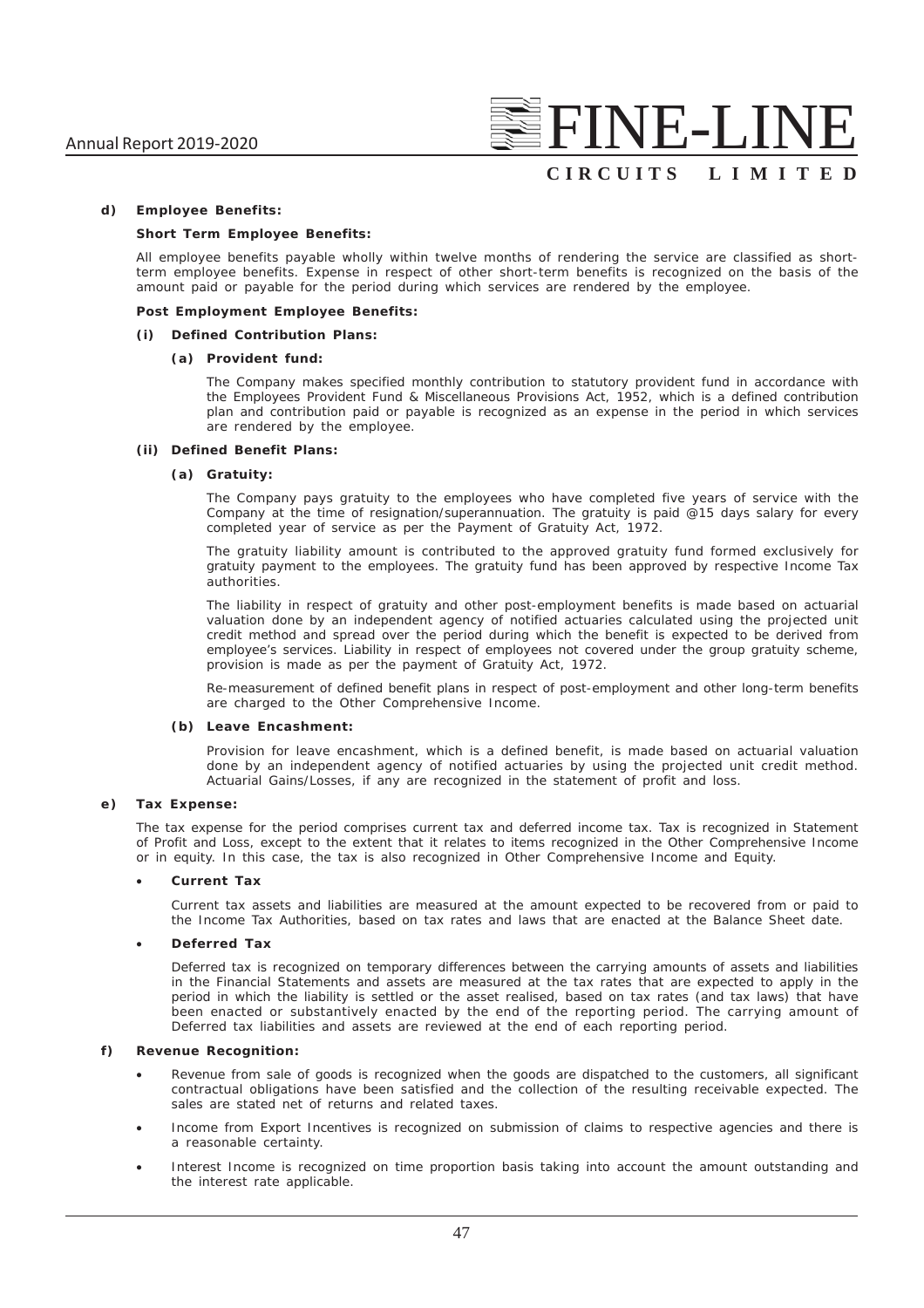

• Dividend Income is recognized when the Company's right to receive the amount has been established.

### **g) Provisions, Contingent liabilities and Contingent assets:**

Provisions are recognized when the Company has a present obligation (legal or constructive) as a result of a past event, it is probable that an outflow of resources embodying economic benefits will be required to settle the obligation and a reliable estimate can be made of the discounted using a current pre-tax rate that reflects, when appropriate, the risks specific to the liability. When discounting is used, the increase in the provision due to the passage of time is recognized as a finance cost.

Contingent liabilities are not recognized, but are disclosed in the Notes. Contingent assets are neither recognized nor disclosed in the financial statements.

# **h) Impairment of Non-Financial Assets- Property, Plant and Equipment and Intangible Assets:**

The Company assesses at each reporting date as to whether there is any indication that any Property, Plant and Equipment and intangible assets or group of assets, called Cash Generating Units (CGU) may be impaired. If any such indication exists the recoverable amount of an asset or CGU is estimated to determine the extent of impairment if any. When it is not possible to estimate the recoverable amount of an individual asset, the Company estimates recoverable amount of the CGU to which the asset belongs.

An impairment loss is recognized in the Statement of Profit and Loss to the extent, asset's carrying amount exceeds its recoverable amount. The recoverable amount is higher of an asset's fair value less cost of disposal and value in use. Value in use is based on the estimated future cash flows, discounted to their present value using pre-tax discount rate that reflects current market assessments of their value of the time value of money and risk specific to the assets.

The impairment loss recognized in prior accounting period is reversed if there has been a change in the estimate of recoverable amount.

# **i) Finance costs:**

Borrowing costs consists of interest cost and other borrowing costs that an entity incurs in connection with the borrowing of funds.

Borrowing costs directly attributable to the acquisition and construction of an asset that necessarily takes a substantial period of time to get ready for its intended use are capitalized as part of the cost of the respective assets up to the date when such assets are ready for their intended use. The borrowing cost eligible for capitalization is being netted off against any income arising on temporary investment. All other borrowing costs are charged to the Statement of Profit and Loss for the period for which they are incurred.

# **j) Foreign currency transactions and Translation:**

Transactions in foreign currencies are recorded at the exchange rate prevailing on the date of transaction. Monetary assets and liabilities denominated in foreign currencies are translated at the functional currency closing rates of exchange at the reporting date.

Exchange differences arising on settlement or translation of monetary items are recognized in Statement of Profit and Loss except to the extent of exchange differences which are regarded as an adjustment to interest costs on foreign currency borrowings that are directly attributable to the acquisition or construction of qualifying assets which are capitalized as cost of assets.

Non-monetary items that are measured in terms of historical cost in a foreign currency are recorded using the exchange rates at the date of the transaction. Non-monetary items measured at fair value in a foreign currency are translated using the exchange rates at the date when the fair value is treated in line with the recognition of the gain or loss on the change in fair value of the item (i.e., translation differences on items whose fair value gain or loss also recognized in Other Comprehensive Income or Statement of Profit and Loss, respectively).

In respect of Foreign Branch, all the transactions are translated at the rates prevailing at the time of transactions or that approximates the actual rate as at the date of transaction. Branch monetary assets and liabilities are restated at the year-end rates.

### **k) Research and Development Expenditure:**

Revenue expenditure on Research and Development is charged to the Statement of Profit and Loss in the period in which it is incurred. Development costs of products are charged to the Profit and Loss Statement unless a product's technological and commercial feasibility has been established, in which case such expenditure is capitalized.

# **l) Cash flow statement:**

Cash flows are reported using Indirect method as set out in IND AS -7 "Statement of Cash Flows". The Cash flows from operating, Investing and financing activities of the Company are segregated based on the available information.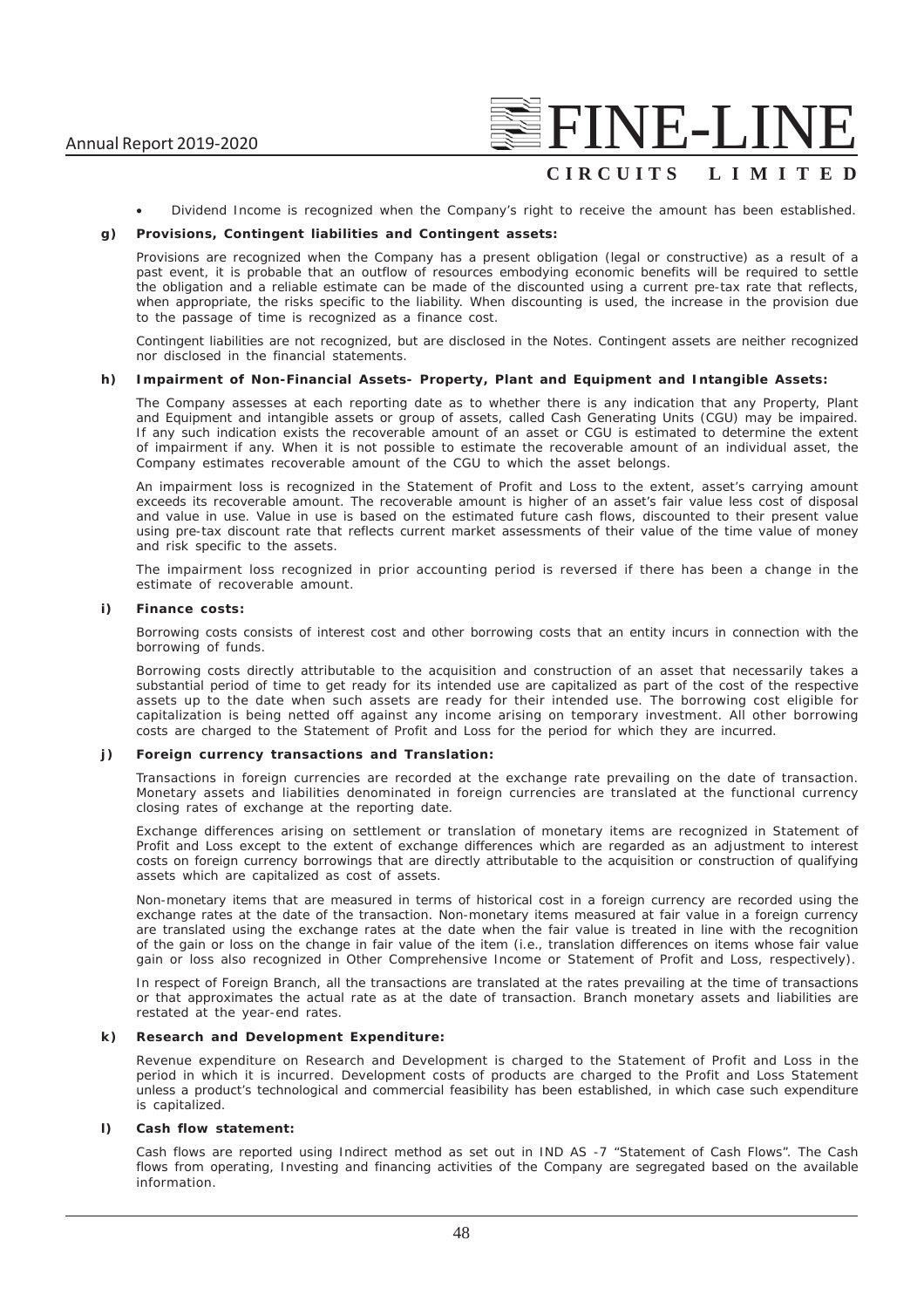# **CIRCUITS LIMITED**

### **m) Earning per Share:**

The Company presents basic and dilluted earning per share ("EPS") data for its Equity Shares. Basic EPS is calculated by dividing the profit or loss attributable to the equity Shareholder of the Company by the weighted average number of equity shares outstanding during the period. Dilluted EPS is determined by adjusting the profit or loss attributable to equity shareholders and the weighted number of equity shares outstanding for the effect of all dilutive potential equity shares. The Company has choosen to make additional disclosure of EPS calculated considering Other Comprehensive Income.

# **n) Financial Instruments:**

#### **I) Financial Assets**

#### **1. Initial Recognition and Measurement**

All Financial Assets are initially recognized at fair value. Transaction costs that are directly attributable to the acquisition or issue of Financial Assets, which are not at Fair Value through Profit or Loss, are added to the fair value on initial recognition.

#### **2. Subsequent Measurement**

#### **i. Financial Assets Measured at Amortised Cost (AC)**

A Financial Asset is measured at Amortised Cost if it is held within a business model whose objective is to hold the asset in order to collect contractual cash flows and the contractual terms of the Financial Asset give rise on specified dates to cash flows that are solely payments of principal and interest on the principal amount outstanding.

#### **ii. Financial Assets Measured at Fair Value Through Other Comprehensive Income (FVTOCI)**

A Financial Asset is measured at FVTOCI if it is held within a business model whose objective is achieved by both collecting contractual cash flows and selling Financial Assets and the contractual terms of the Financial Asset give rise on specified dates to cash flows that are solely payments of principal and interest on the principal amount outstanding.

## **iii. Financial Assets Measured at Fair Value Through Profit or Loss (FVTPL)**

A Financial Asset which is not classified in any of the above categories are measured at FVTPL.

## **3. Impairment of Financial Assets**

The Company recognizes loss allowance for expected credit losses on:

Financial assets measured at amortised cost;

At each reporting date, the Company assesses whether financial assets carried at amortised cost has impaired and provisions are made for impairment accordingly. A financial asset is ₹credit impaired' when one or more events that have a detrimental impact on the estimated future cash flows of the financial asset have occurred.

The Company measures loss allowances at an amount equal to lifetime expected credit losses, except for the following, which are measured as 12 month expected credit losses:

Other debt securities and bank balances for which credit risk (i.e. the risk of default occurring over the expected life of the financial instrument) has not increased significantly since initial recognition.

Loss allowances for trade receivables are always measured at an amount equal to lifetime expected credit losses.

12 months expected credit losses are the portion of expected credit losses that result from default events that are possible within 12months after the reporting date (or a shorter period if the expected life of the instrument is less than 12 months).

When determining whether the credit risk of a financial assets has increased significantly since initial recognition and when estimating expected credit losses, the Company considers reasonable and supportable information that is relevant and available without undue cost or effort. This includes both quantitative and qualitative information and analysis, based on the Company's historical experience and informed credit assessment and including forward looking information.

# **II) Financial Liabilities**

## **1. Initial Recognition and Measurement**

All Financial Liabilities are recognized at fair value and in case borrowings, net of directly attributable cost. Cost of recurring nature are directly recognized in the Statement of Profit and Loss as finance cost.

## **2. Subsequent Measurement**

Financial Liabilities are carried at amortized cost using the effective interest method.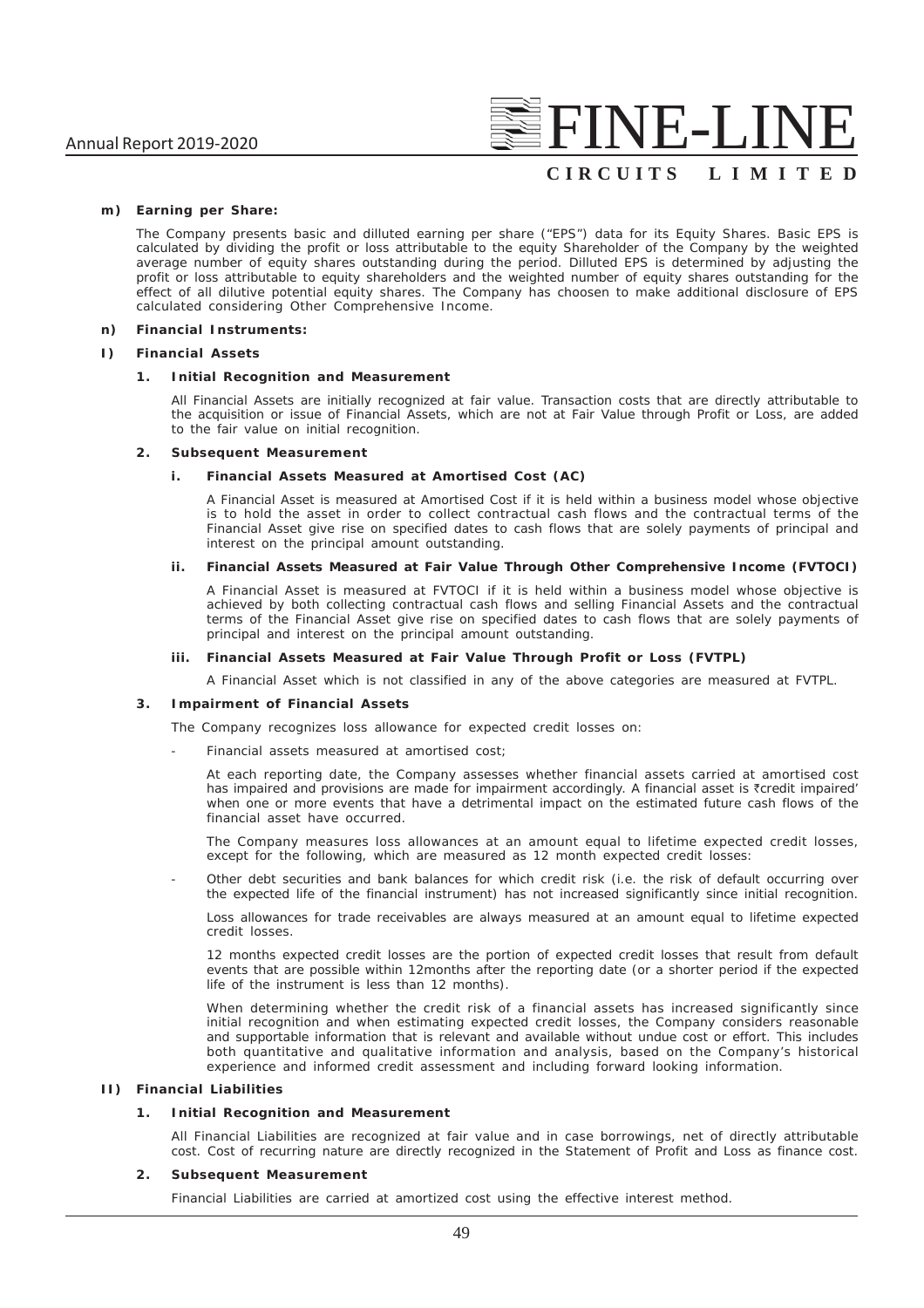# **CIRCUITS LIMITED**

For trade and other payables maturing within one year from the balance sheet date, the carrying amounts approximate fair value due to the short maturity of these instruments.

# **III) Derecognition of Financial Instruments**

The company derecognizes a Financial Asset when the contractual rights to the cash flows from the Financial Asset expire or it transfers the Financial Asset and the transfer qualifies for derecognition under Ind AS 109. A Financial Liability (or a part of a Financial Liability) is derecognized from the Company's Balance Sheet when the obligation specified in the contract is discharged or cancelled or expired.

# **IV) Offsetting**

Financial Assets and Financial Liabilities are offset and the net amount is reported in the balance sheet where there is a legally enforceable right to set off the recognized amounts and there is an intention to settle on a net basis or realise the asset and settle the liability simultaneously. The legally enforceable right must not be contingent on future event and must be enforceable in the normal course of business.

# **o) Fair Value:**

The Company measures financial instruments at fair value in accordance with the accounting policies mentioned above. Fair value is the price that would be received to sell an asset or paid to transfer a liability in an orderly transaction between market participants at the measurement date. The fair value measurement is based on the presumption that the transaction to sell the asset or transfer the liability takes place either:

- o In the principal market for the asset or liability, or
- o In the absence of a principal market, in the most advantageous market for the asset or liability

All assets and liabilities for which fair value is measured or disclosed in the financial statements are categorized within the fair value hierarchy that categorizes into three levels, described as follows. The fair value hierarchy gives the highest priority to quoted prices in active markets for identical assets or liabilities (Level 1 inputs) and the lowest priority to unobservable inputs (Level 3 inputs).

Level 1 - quoted prices for identical instruments in an active market.

Level 2 –Directly or Indirectly observable market inputs other than level 1 inputs.

Level 3 – inputs which are not based on observable market data.

For asset and liabilities that are recognized in the financial statements at fair value on a recurring basis, the Company determines whether transfers have occurred between levels in the hierarchy by re-assessing categorization at the end of each reporting period and discloses the same.

# **C) KEY ACOUNTING JUDGEMENTS AND KEY SOURCES OF ESTIMATION UNCERTAINTY**

The preparation of the Company's Financial Statements requires management to make judgement, estimates and assumptions that affect the reported amount of revenue, expenses, assets and liabilities and the accompanying disclosures. Uncertainty about these assumptions and estimates could result in outcomes that require a material adjustment to the carrying amount of assets or liabilities affected in next financial year.

# **1. Depreciation/Amortisation And Useful Life of Property Plant and Equipment/ Intangible Assets**

Property, Plant and Equipment / Intangible assets are depreciated/ amortised over their estimated useful life, after taking into account estimated residual value. Management reviews the estimated useful life and residual values of the assets annually in order to determine the amount of depreciation/ amortization technological changes. The depreciation/ amortization for future periods is revised if there are significant changes from previous estimates.

# **2. Recoverability of Trade Receivable**

Judgements are required in assessing the recoverability of overdue trade receivables and determining whether a provisiona gainst those receivables is required. Factors considered include assessing the credit rating of the counterparty, the amount and timing of anticipated future payments and any possible actions that can be taken to mitigate the risk of non-payment.

## **3. Provisions**

Provisions and Liabilities are recognized in the period when it becomes probable that there will be a future outflow of funds resulting from past operations or events and the amount of cash outflow can be reliably estimated. The timing of recognition and quantification of the liability require the application of judgement to existing facts and circumstances, which can be subject to change. The carrying amounts of provisions and liabilities are reviewed regularly and revised to take account of changing facts and circumstances.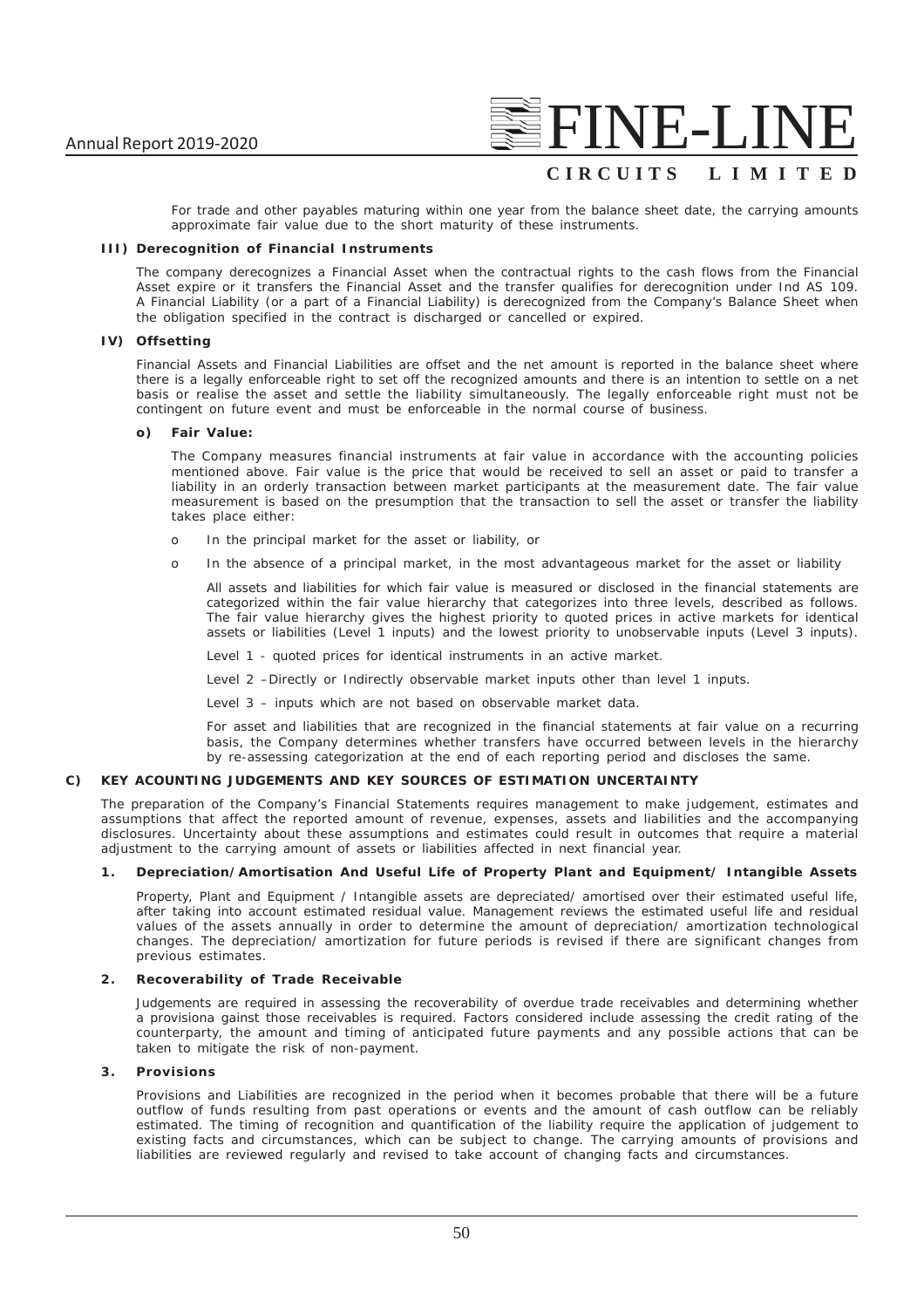# **CIRCUITS LIMITED**

# **4. Impairment of Non-Financial Assets**

The Company assesses at each reporting date whether there is an indication that an asset may be impaired. If any indication exists, the Company estimates the asset's recoverable amount is the higher asset's or Cash Generating Units (CGU's) fair value less costs of disposal and its value in use. It is determined for an individual asset, unless the asset does not generate cash inflows that are largely independent of those from other assets or group of assets. Where the carrying amount of an asset or CGU exceeds its recoverable amount, the asset is considered impaired and is written down to its recoverable amount.

In assessing value in use, the estimated future cash flows are discounted to their present value using pre-tax discount rate that reflects current market assessments of the time value of money and the risks specific to the asset. In determining fair value less costs of disposal, recent market transaction are taken into account, if no such transactions can be identified, an appropriate valuation model is used.

# **5. Impairment of Financial Assets**

The impairment provisions for Financial Assets are based on assumptions about risk of default and expected cash loss rates. The Company uses judgement in making these assumptions and selecting the inputs to the impairment calculation, based on Company's past history, existing market conditions as well as forward looking estimates at the end of each reporting period.

# **NOTE : 1**

## **Property, Plant & Equipment / Intangible Assets (At cost)**

| (Rs. in Lakhs)                             |                           |                          |                          |                            |                     |       |                                |                            |                     |                     |
|--------------------------------------------|---------------------------|--------------------------|--------------------------|----------------------------|---------------------|-------|--------------------------------|----------------------------|---------------------|---------------------|
|                                            |                           | <b>GROSS BLOCK</b>       |                          |                            | <b>DEPRECIATION</b> |       |                                |                            | NET BLOCK           |                     |
| <b>Description</b>                         | <b>AS AT</b><br>1.04.2019 | <b>ADDITI</b><br>-ONS    | DEDUCT-<br><b>IONS</b>   | <b>AS AT</b><br>31.03.2020 | AS AT<br>1.04.2019  | Year  | For the DEDUCTI-<br><b>ONS</b> | <b>AS AT</b><br>31.03.2020 | AS AT<br>31.03.2020 | AS AT<br>31.03.2019 |
| 1) PROPERTY, PLANT<br><b>AND EQIPMENTS</b> |                           |                          |                          |                            |                     |       |                                |                            |                     |                     |
| <b>OWNED ASSETS</b>                        |                           |                          |                          |                            |                     |       |                                |                            |                     |                     |
| PLANT AND<br><b>MACHINERY</b>              | 1,619.68                  | 31.08                    |                          | $20.65$ 1,630.11           | 1,360.86            | 45.29 | 20.48                          | 1.385.66                   | 244.45              | 258.82              |
| VEHICLES                                   | 41.44                     | $\sim$                   | 7.65                     | 33.78                      | 12.93               | 8.68  | 6.76                           | 14.85                      | 18.94               | 28.51               |
| <b>FURNITURE AND</b><br><b>FITTINGS</b>    | 26.54                     | 0.09                     | $\overline{\phantom{a}}$ | 26.64                      | 24.02               | 0.60  | $\overline{\phantom{0}}$       | 24.62                      | 2.01                | 2.52                |
| COMPUTERS                                  | 18.44                     | 2.36                     |                          | 20.80                      | 17.23               | 0.83  | $\overline{\phantom{0}}$       | 18.06                      | 2.74                | 1.21                |
| OFFICE EQUIPMENTS                          | 47.00                     | 2.86                     |                          | 49.86                      | 41.92               | 2.01  |                                | 43.93                      | 5.93                | 5.08                |
| CIVIL WORKS FACTORY<br><b>BUILDING</b>     | 7.32                      |                          |                          | 7.32                       | 3.23                | 0.39  |                                | 3.62                       | 3.70                | 4.09                |
| 2) INTANGIBLE ASSETS                       |                           |                          |                          |                            |                     |       |                                |                            |                     |                     |
| SOFTWARE                                   | 22.62                     | 0.40                     |                          | 23.02                      | 22.30               | 0.08  |                                | 22.38                      | 0.63                | 0.32                |
| OTHER INTANGIBLE<br><b>ASSETS</b>          | 65.54                     | $\overline{\phantom{a}}$ |                          | 65.54                      | 37.77               | 22.21 | $\overline{\phantom{0}}$       | 59.98                      | 5.56                | 27.77               |
| <b>TOTAL</b>                               | 1,848.58                  | 36.79                    | 28.30                    | 1,857.06                   | 1,520.26            | 80.09 | 27.25                          | 1,573.11                   | 283.96              | 328.32              |
| <b>PREVIOUS YEAR</b>                       | 1,807.97                  | 52.72                    | 12.11                    | 1,848.58                   | 1,451.39            | 80.38 | 11.51                          | 1,520.26                   | 328.32              | 356.58              |
| Capital Work in Progress                   |                           |                          |                          |                            |                     |       |                                |                            | 6.00                | 6.00                |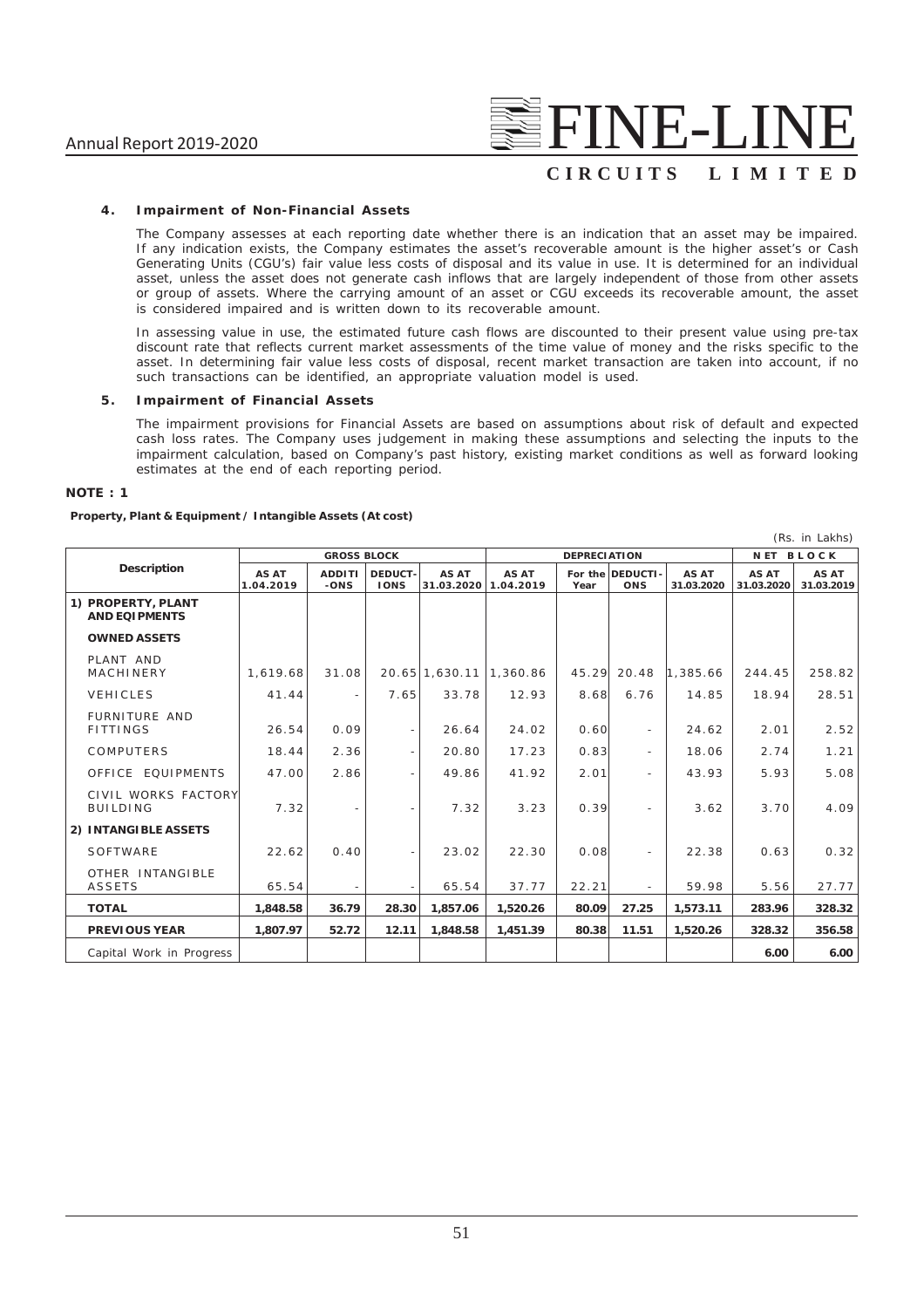# **CIRCUITS LIMITED**

|                | Notes on Financial Statements for the Year ended 31st March, 2020                                                                                                         |                           |                           |
|----------------|---------------------------------------------------------------------------------------------------------------------------------------------------------------------------|---------------------------|---------------------------|
|                |                                                                                                                                                                           |                           | (Rs. In Lakhs)            |
|                | <b>NOTE Paticulars</b>                                                                                                                                                    | As at 31st<br>March, 2020 | As at 31st<br>March, 2019 |
|                | <b>NON CURRENT ASSETS</b>                                                                                                                                                 | Rs.                       | Rs.                       |
| $\overline{2}$ | <b>Financial Assets</b>                                                                                                                                                   |                           |                           |
|                | <b>Investments - Non Current</b>                                                                                                                                          |                           |                           |
|                | Unquoted, fully paid up                                                                                                                                                   |                           |                           |
|                | 20,000 Equity Shares of Apna Sahakri Bank Limited of Rs 25/- Each                                                                                                         | 5.00                      | 4.25                      |
|                | (Previous Year 17,000 Equity Shares)                                                                                                                                      |                           |                           |
|                | <b>TOTAL</b>                                                                                                                                                              | 5.00                      | 4.25                      |
|                | Notes:                                                                                                                                                                    |                           |                           |
|                | Aggregate amount of unquoted investments (at cost)                                                                                                                        | 5.00                      | 4.25                      |
| 3              | Deferred Tax Assets (Net)                                                                                                                                                 |                           |                           |
|                | At the start of the year                                                                                                                                                  | 15.86                     | 15.06                     |
|                | Less: Charge / (Credit) to the Statement of Profit & Loss                                                                                                                 | (0.50)                    | (0.80)                    |
|                | <b>TOTAL</b>                                                                                                                                                              | 16.35                     | 15.86                     |
|                | Component of Deferred tax liabilities / (asset)                                                                                                                           | As at<br>31-03-2020       | As at<br>31-03-2019       |
|                | Deferred tax liabilities / (asset) in relation to:                                                                                                                        |                           |                           |
|                | Property, plant and equipment                                                                                                                                             |                           |                           |
|                | At the beginning of the Year                                                                                                                                              | 15.86                     | 15.06                     |
|                | Charge / (Credit) to the statement of Profit and Loss                                                                                                                     | (0.50)                    | (0.80)                    |
|                | At the end of the Year                                                                                                                                                    | 16.35                     | 15.86                     |
| 4              | <b>Other Non-Current Assets</b>                                                                                                                                           |                           |                           |
|                | (Unsecured, considered good)                                                                                                                                              |                           |                           |
|                | Advance payment of taxes (Net of Provisions)                                                                                                                              | 3.85                      | 1.70                      |
|                | Deposits                                                                                                                                                                  | 36.58                     | 33.19                     |
|                | Other advances and recoverables                                                                                                                                           | 17.25                     |                           |
|                | <b>TOTAL</b>                                                                                                                                                              | 57.68                     | 34.89                     |
|                | A reconciliation of the income tax expenses to the amount<br>computed by applying the statutory income tax rate to the profit<br>before income taxes is summarised below: |                           |                           |
|                | Enacted Income Tax Rate                                                                                                                                                   | 26.00%                    | 25.75%                    |
|                | Profit (Loss) before tax                                                                                                                                                  | (8.63)                    | 16.14                     |
|                | Current Tax on Profit before Tax at enacted rates                                                                                                                         | (2.24)                    | 4.16                      |
|                | Tax effect of amounts not deductible/(taxable) in calculating<br>taxable income                                                                                           |                           |                           |
|                | Loss to be carry forward (Set off of brought forward losses)                                                                                                              | 2.58                      | (4.11)                    |
|                | Exempted Income                                                                                                                                                           | (0.08)                    | (0.01)                    |
|                | Profit on sale of Assets                                                                                                                                                  | (0.25)                    | (0.04)                    |
|                | Tax arising out of foreign branch                                                                                                                                         | 0.57                      | 0.54                      |
|                | <b>Current Tax Provisions</b>                                                                                                                                             | 0.57                      | 0.54                      |
|                | Decremental / (Increamental) Defferred Tax Asset on account of<br>Tangible and Intangible                                                                                 | (0.50)                    | (0.80)                    |
|                | Others                                                                                                                                                                    |                           |                           |
|                | <b>Total Income Tax Expense</b>                                                                                                                                           | 0.07                      | (0.26)                    |
|                | Effective Tax Rate                                                                                                                                                        | $-0.84%$                  | $-1.58%$                  |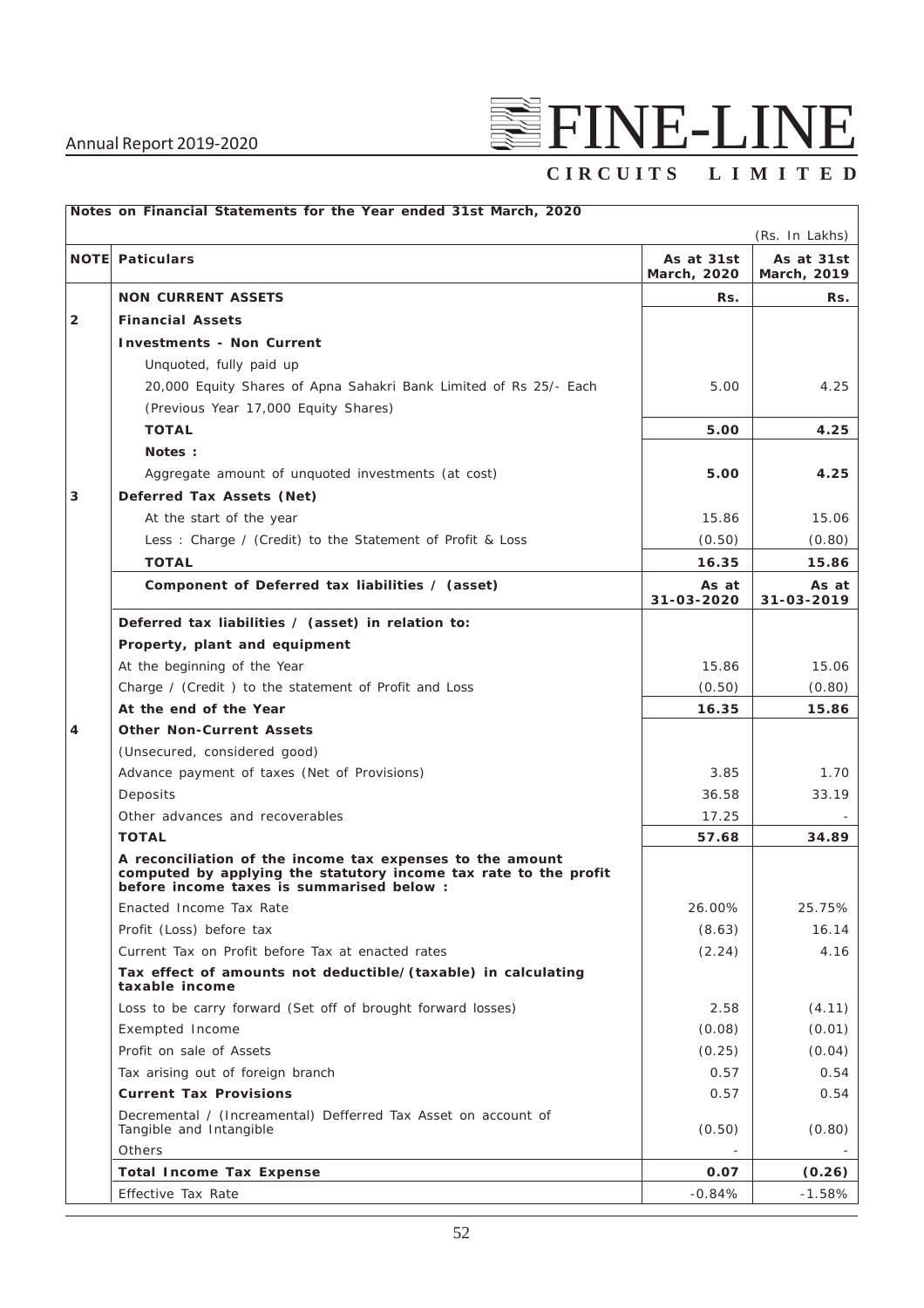# **CIRCUITS LIMITED**

|                | <b>NOTE Paticulars</b>                                                               | As at 31st  | (RS. III LANIS)<br>As at 31st |
|----------------|--------------------------------------------------------------------------------------|-------------|-------------------------------|
|                |                                                                                      | March, 2020 | March, 2019                   |
|                | <b>CURRENT ASSETS</b>                                                                |             |                               |
| 5              | <b>INVENTORIES</b>                                                                   |             |                               |
|                | (As valued, verified and certified by the management)                                |             |                               |
|                | Raw Materials                                                                        | 214.95      | 185.04                        |
|                | Raw Materials in Transit                                                             | 23.13       | 63.97                         |
|                | Work in Progress                                                                     | 83.46       | 92.29                         |
|                | Finished Goods                                                                       | 34.59       | 67.59                         |
|                | Chemicals, Consumables, Stores & Tools                                               | 179.47      | 228.49                        |
|                | Chemicals, Consumables, Stores & Tools in Transit                                    | 6.81        | 24.09                         |
|                | <b>TOTAL</b>                                                                         | 542.41      | 661.47                        |
| 6              | <b>CURRENT FINANCIAL ASSETS - TRADE RECEIVABLES:</b>                                 |             |                               |
|                | (Unsecured and Considered Good)                                                      |             |                               |
|                | Over six months from the date they are due for payment                               | 4.93        | 4.59                          |
|                | Other debts $#$                                                                      | 443.20      | 484.68                        |
|                | <b>TOTAL</b>                                                                         | 448.14      | 489.28                        |
| $\overline{7}$ | CURRENT FINANCIAL ASSETS - CASH AND CASH EQUIVALENTS :                               |             |                               |
|                | (i) Cash on hand                                                                     | 5.10        | 4.45                          |
|                | (ii) Balances with banks                                                             |             |                               |
|                | (a) Current Accounts                                                                 | 108.46      | 138.74                        |
|                | (b) Deposit with Original maturity less than 12 months #                             | 105.54      | 62.45                         |
|                | # Includes Fixed Deposits pledged with Bank Rs 101.69 Lakhs<br>(P. Y Rs 61.69 Lakhs) | 214.00      | 201.19                        |
|                | <b>TOTAL</b>                                                                         | 219.10      | 205.65                        |
| 8              | OTHER CURRENT ASSETS                                                                 |             |                               |
|                | Prepaid Expenses                                                                     | 4.08        | 12.89                         |
|                | Advance to Suppliers                                                                 | 3.10        | 14.11                         |
|                | Leave Encashment Fund (Refer Note No 20.2)                                           | 5.30        | 5.19                          |
|                | Gratuity Fund (Refer Note No. 20.1)                                                  | 26.92       | 6.17                          |
|                | Others $#$                                                                           | 27.53       | 42.14                         |
|                | # Includes mainly VAT / GST Refund Receivable                                        |             |                               |
|                | <b>TOTAL</b>                                                                         | 66.94       | 80.50                         |
| 9              | <b>EQUITY SHARE CAPITAL</b>                                                          |             |                               |
| 9.1            | <b>Authorised Share Capital</b>                                                      |             |                               |
|                | 7,500,000 Equity Shares of Rs. 10/- each                                             | 750.00      | 750.00                        |
|                |                                                                                      | 750.00      | 750.00                        |
| 9.2            | Issued, Subscribed and Paid up                                                       |             |                               |
|                | 4,807,786 (4,807,786) equity shares of Rs. 10/- each                                 |             |                               |
|                | fully called up                                                                      | 480.78      | 480.78                        |
|                | Add: Forfeited shares                                                                | 1.87        | 1.87                          |
|                | (Amount originally paid up on 37,400 (37,400) Equity Shares)                         |             |                               |
|                | <b>TOTAL</b>                                                                         | 482.65      | 482.65                        |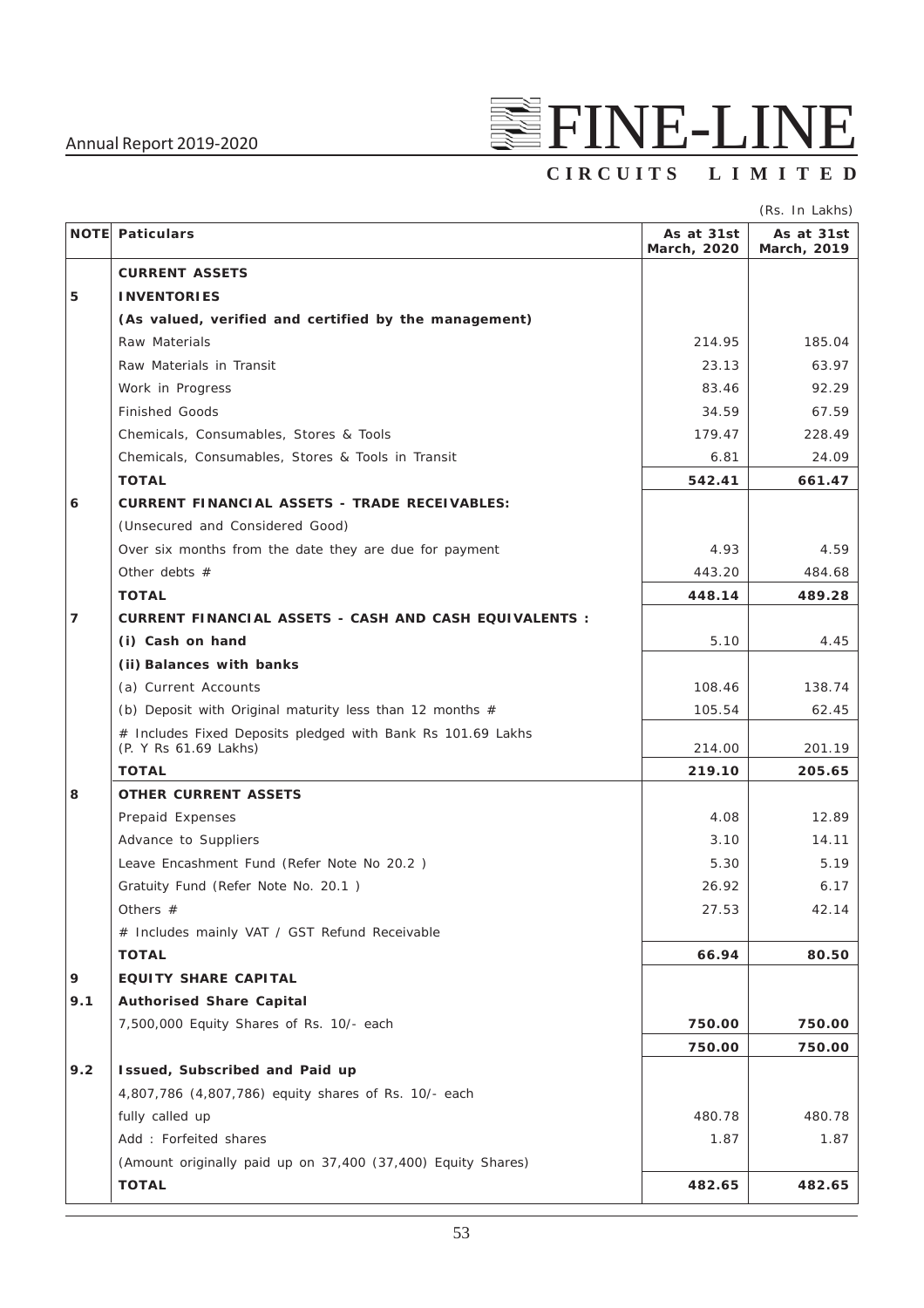# Annual Report 2019-2020<br>  $\blacksquare$  FINE-LINE

# **CIRCUITS LIMITED**

| 9.3         | Reconciliation of number and value of Shares outstanding<br>at the beginning and end of the year :<br>(Rs. In Lakhs)                                                                                                                                    |                            |                           |  |  |  |
|-------------|---------------------------------------------------------------------------------------------------------------------------------------------------------------------------------------------------------------------------------------------------------|----------------------------|---------------------------|--|--|--|
|             | <b>Particulars</b>                                                                                                                                                                                                                                      | <b>Number</b><br>of Shares | Amount                    |  |  |  |
|             | Outstanding as at 31st March, 2019                                                                                                                                                                                                                      | 48.08                      | 482.65                    |  |  |  |
|             | Shares issued during the Year                                                                                                                                                                                                                           |                            |                           |  |  |  |
|             | Outstanding as at 31st March 2020                                                                                                                                                                                                                       | 48.08                      | 482.65                    |  |  |  |
|             | Outstanding as at 31st March, 2018                                                                                                                                                                                                                      | 48.08                      | 482.65                    |  |  |  |
|             | Shares issued during the Year                                                                                                                                                                                                                           |                            |                           |  |  |  |
|             | Outstanding as at 31st March 2019                                                                                                                                                                                                                       | 48.08                      | 482.65                    |  |  |  |
| 9.4         | The details of Shareholders holding more than 5% shares:                                                                                                                                                                                                |                            |                           |  |  |  |
|             | Name of the Shareholder: Bhagwandas T. Doshi<br>1                                                                                                                                                                                                       |                            |                           |  |  |  |
|             |                                                                                                                                                                                                                                                         | No. of Shares              | % of holding              |  |  |  |
|             | Equity Holding as at 1st April, 2019<br>1                                                                                                                                                                                                               | 4.65                       | 9.68%                     |  |  |  |
|             | Equity Holding as at 31st March, 2020<br>2                                                                                                                                                                                                              | 4.65                       | 9.68%                     |  |  |  |
|             | $\overline{2}$<br>Name of the Shareholder: Usharani Nimmagada                                                                                                                                                                                           |                            |                           |  |  |  |
|             |                                                                                                                                                                                                                                                         | No. of Shares              | % of holding              |  |  |  |
|             | Equity Holding as at 1st April, 2019<br>1                                                                                                                                                                                                               | 4.70                       | 9.78%                     |  |  |  |
|             | Equity Holding as at 31st March, 2020<br>2                                                                                                                                                                                                              | 4.70                       | 9.78%                     |  |  |  |
|             | 3<br>Name of the Shareholder : Kapurwala Properties P Ltd                                                                                                                                                                                               |                            |                           |  |  |  |
|             |                                                                                                                                                                                                                                                         | No. of Shares              | % of holding              |  |  |  |
|             | Equity Holding as at 1st April, 2019<br>1                                                                                                                                                                                                               | 3.02                       | 6.28%                     |  |  |  |
|             | 2<br>Equity Holding as at 31st March, 2020                                                                                                                                                                                                              | 3.02                       | 6.28%                     |  |  |  |
| 9.5         | There were no shares issued pursuant to contracts without payment being received in cash, by way of bonus<br>issue and no shares were bought back in the period of five years immediately preceding the date at which the<br>Balance Sheet is prepared. |                            |                           |  |  |  |
| 9.6         | The Company has only one class of Shares referred to as Equity Shares having a par value of Rs 10/-. Each<br>holder of Equity Shares is entitled to one vote per Share.                                                                                 |                            |                           |  |  |  |
| <b>NOTE</b> | <b>Paticulars</b>                                                                                                                                                                                                                                       | As at 31st<br>March, 2020  | As at 31st<br>March, 2019 |  |  |  |
| 10          | <b>Other Equity</b>                                                                                                                                                                                                                                     |                            |                           |  |  |  |
|             | <b>Capital Reserve</b>                                                                                                                                                                                                                                  |                            |                           |  |  |  |
|             | As per last Balance sheet                                                                                                                                                                                                                               | 20.25                      | 20.25                     |  |  |  |
|             | <b>Capital Redemption Reserve</b>                                                                                                                                                                                                                       |                            |                           |  |  |  |
|             | As per last Balance sheet                                                                                                                                                                                                                               | 58.48                      | 58.48                     |  |  |  |
|             | <b>Retained Earnings</b>                                                                                                                                                                                                                                |                            |                           |  |  |  |
|             | As per last Balance sheet                                                                                                                                                                                                                               | 152.54                     | 136.14                    |  |  |  |
|             | Add: Profit (Loss) for the year                                                                                                                                                                                                                         | (8.70)                     | 16.40                     |  |  |  |
|             |                                                                                                                                                                                                                                                         | 143.84                     | 152.54                    |  |  |  |
|             | <b>Less: Appropriations</b>                                                                                                                                                                                                                             |                            |                           |  |  |  |
|             | Balance at the end of the Year                                                                                                                                                                                                                          | 143.84                     | 152.54                    |  |  |  |
|             | Other Comprehensive Income (OCI)                                                                                                                                                                                                                        |                            |                           |  |  |  |
|             | As per Last Balnce sheet                                                                                                                                                                                                                                | 11.98                      | 4.32                      |  |  |  |
|             | Add Movement in OCI (Net) during the year                                                                                                                                                                                                               | 16.82                      | 7.66                      |  |  |  |
|             | Balance at the end of the Year                                                                                                                                                                                                                          | 28.80                      | 11.98                     |  |  |  |
|             | <b>TOTAL</b>                                                                                                                                                                                                                                            | 251.37                     | 243.25                    |  |  |  |
|             | Nature and purpose of Each Reserve :                                                                                                                                                                                                                    |                            |                           |  |  |  |
|             | Capital Reserve is on account of Surplus on buyback of Equity shares.<br>1.                                                                                                                                                                             |                            |                           |  |  |  |
|             | Capital Redemption reserve is on account of Equity shares bought back in Past.<br>2.                                                                                                                                                                    |                            |                           |  |  |  |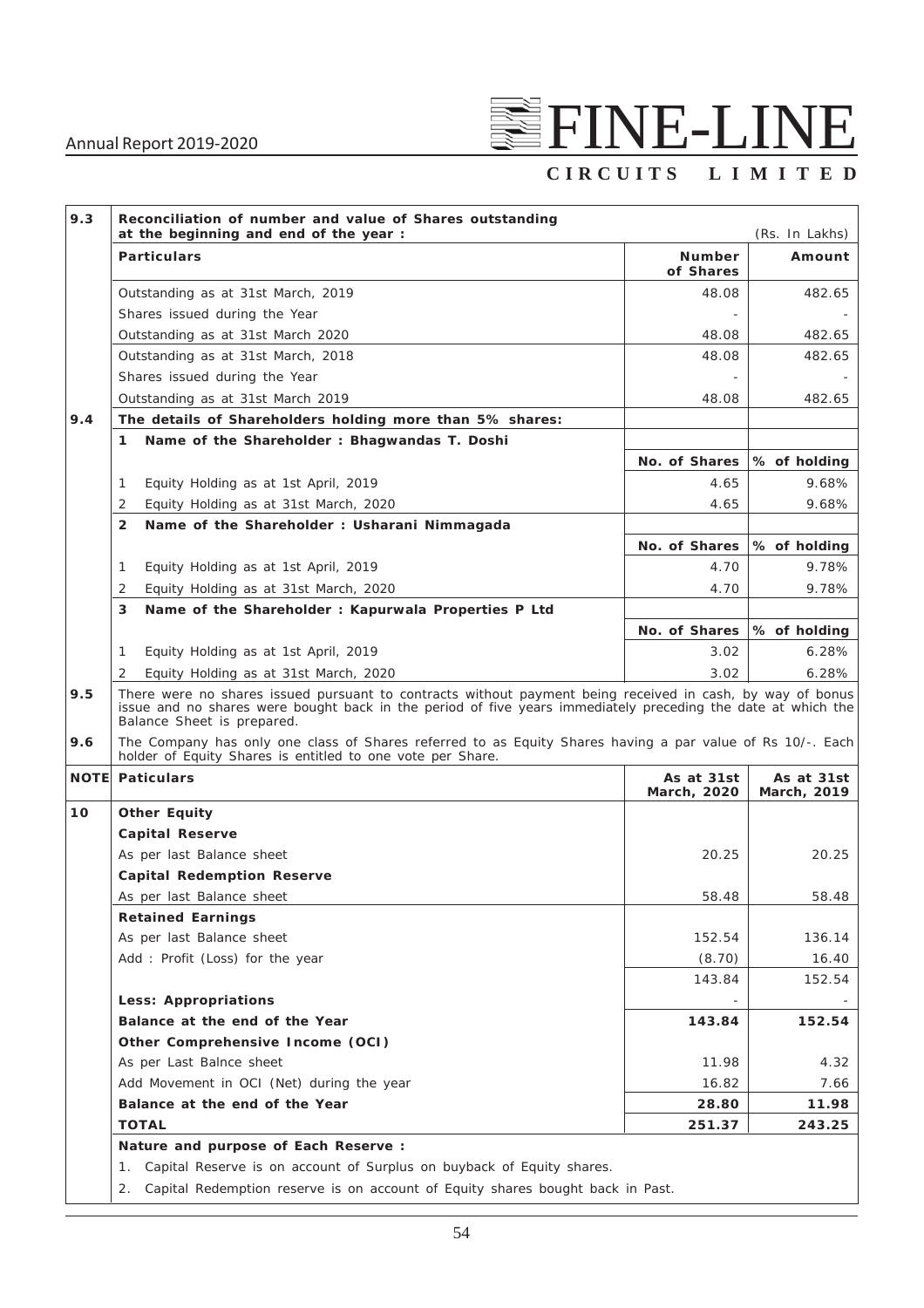# Annual Report 2019-2020<br>  $\blacksquare$  FINE-LINE

# **CIRCUITS LIMITED**

|      | (Rs. In Lakhs)                                                                           |                           |                           |  |  |  |
|------|------------------------------------------------------------------------------------------|---------------------------|---------------------------|--|--|--|
|      | <b>NOTE Paticulars</b>                                                                   | As at 31st<br>March, 2020 | As at 31st<br>March, 2019 |  |  |  |
| 11   | NON CURRENT LIABILITIES - BORROWINGS                                                     |                           |                           |  |  |  |
|      | Secured - At amortised Cost                                                              |                           |                           |  |  |  |
|      | Term Loans from bank - Rupee Loan                                                        | 98.95                     | 141.47                    |  |  |  |
|      | Less: Short Term Maturities of Term Loans (Refer Note No 14)                             | (46.64)                   | (41.57)                   |  |  |  |
|      |                                                                                          | 52.31                     | 99.90                     |  |  |  |
|      | Vehicle Loans                                                                            | 11.17                     | 16.28                     |  |  |  |
|      | Less: Short Term Maturities of Vehicle Loans (Refer Note No 14)                          | (5.61)                    | (5.11)                    |  |  |  |
|      |                                                                                          | 5.56                      | 11.17                     |  |  |  |
|      | <b>TOTAL</b>                                                                             | 57.87                     | 111.07                    |  |  |  |
| 11.1 | Term Ioan from Apna Sahakari Bank Ltd. Aggregating to Rs. 98.95 Lakhs is secured by      |                           |                           |  |  |  |
|      | (a) Primary Security: First Charge on Plant & Machinery of the Company.                  |                           |                           |  |  |  |
|      | (b) Collateral Security: Hypothecation of new Machine procured in future.                |                           |                           |  |  |  |
|      | (c) Shares of Rs. 5.00 Lakhs of Apna Sahakari Bank Ltd.                                  |                           |                           |  |  |  |
|      | (d) Pledge of Rs. 5.00 Lakhs of Fixed deposit of Third Party with Bank.                  |                           |                           |  |  |  |
|      | (e) Pledge of Rs. 66.69 Lakhs of Fixed deposit of the Company with Bank.                 |                           |                           |  |  |  |
|      | (f) Personal guarantee of the two Directors of the Company.                              |                           |                           |  |  |  |
|      | (g) Vehicle Loans are secured against Specific Vehicles.                                 |                           |                           |  |  |  |
| 11.2 | Repayment Schedule and Rate of Interest of Term Loans from Bank as set out below:        |                           |                           |  |  |  |
| 1    | Term Loans from Apna Sahakari Bank, Rate of Interest 10.50 %                             |                           |                           |  |  |  |
|      | Repayable in the Year                                                                    | Amount - Rs               |                           |  |  |  |
|      | 2020-21                                                                                  | 46.64                     |                           |  |  |  |
|      | 2021-22                                                                                  | 23.39                     |                           |  |  |  |
|      | 2022-23                                                                                  | 11.69                     |                           |  |  |  |
|      | 2023-24                                                                                  | 8.97                      |                           |  |  |  |
|      | 2024-25                                                                                  | 8.26                      |                           |  |  |  |
| 2    | Vehicle Loan from Banks - Rate of Interest 9.25 %                                        | Amount - Rs               |                           |  |  |  |
|      | Repayable in the Year                                                                    |                           |                           |  |  |  |
|      | 2020-21                                                                                  | 5.61                      |                           |  |  |  |
|      | 2021-22                                                                                  | 5.56                      |                           |  |  |  |
|      | <b>NOTE Paticulars</b>                                                                   | As at 31st                | As at 31st                |  |  |  |
|      |                                                                                          | March, 2020               | March, 2019               |  |  |  |
| 12   | <b>CURRENT FINANCIAL LIABILITIES - BORROWINGS</b><br>Secured, at Amortised cost          |                           |                           |  |  |  |
|      | Working Capital Loans from Bank                                                          | 279.77                    | 322.74                    |  |  |  |
|      | Unsecured - Rupee Loan                                                                   |                           |                           |  |  |  |
|      | Loan From Directors                                                                      | 191.50                    | 167.53                    |  |  |  |
|      | (Refer note no. 30)                                                                      |                           |                           |  |  |  |
|      | <b>TOTAL</b>                                                                             | 471.27                    | 490.28                    |  |  |  |
| 12.1 | Working Capital Loan from Bank, aggregating to Rs. 279.77 Lakhs @ 10.50%, is secured by: |                           |                           |  |  |  |
|      | (a) Primary Security: First Charge on Plant & Machinery of the Company.                  |                           |                           |  |  |  |
|      | (b) Collateral Security : Hypothecation of all Stocks of the Company.                    |                           |                           |  |  |  |
|      | (c) Pledge of Rs.35.00 Lakhs of Fixed deposit of the Company with Bank.                  |                           |                           |  |  |  |
|      | (d) Personal guarantee of the two Directors of the Company.                              |                           |                           |  |  |  |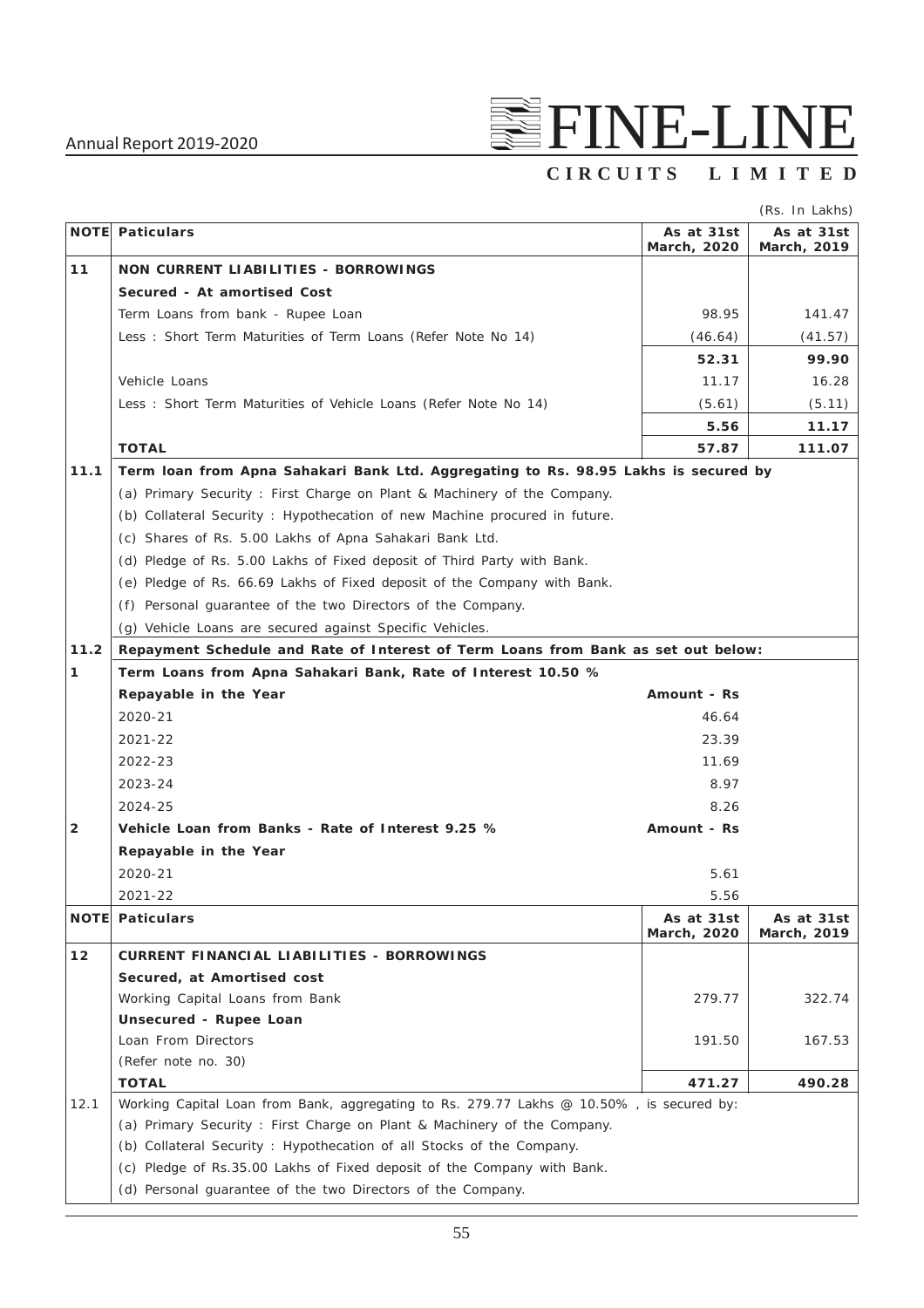# Annual Report 2019-2020 **Example 1**

# **CIRCUITS LIMITED**

|    |                                                                                                                                                                                                                                                                                                                                                                                                                                                                                                                                |                           | (Rs. In Lakhs)            |
|----|--------------------------------------------------------------------------------------------------------------------------------------------------------------------------------------------------------------------------------------------------------------------------------------------------------------------------------------------------------------------------------------------------------------------------------------------------------------------------------------------------------------------------------|---------------------------|---------------------------|
|    | <b>NOTE Paticulars</b>                                                                                                                                                                                                                                                                                                                                                                                                                                                                                                         | As at 31st<br>March, 2020 | As at 31st<br>March, 2019 |
| 13 | CURRENT FINANCIAL LIABILITIES - TRADE PAYABLES:                                                                                                                                                                                                                                                                                                                                                                                                                                                                                |                           |                           |
|    | Due to Micro, Small and Medium Enterprises *                                                                                                                                                                                                                                                                                                                                                                                                                                                                                   | 0.67                      | 1.29                      |
|    | Due to Others                                                                                                                                                                                                                                                                                                                                                                                                                                                                                                                  | 219.39                    | 347.09                    |
|    | <b>TOTAL</b>                                                                                                                                                                                                                                                                                                                                                                                                                                                                                                                   | 220.06                    | 348.38                    |
|    | * Details of Micro and Small Enterprises as defined under Micro, Small and Medium Enterprises<br>Development Act,                                                                                                                                                                                                                                                                                                                                                                                                              |                           |                           |
|    | 2006 : ('MSMED ACT')                                                                                                                                                                                                                                                                                                                                                                                                                                                                                                           |                           |                           |
|    | To comply with the requirement of the Micro, Small and Medium Enterprises Development Act, 2006, the Company<br>requested its Suppliers to confirm whether they are covered as Micro, Small or Medium Enterprises under the<br>Said Act. Based on the communication received from such Suppliers, confirming their coverage as such enterprises,<br>the Company has recognised them for necessary treatment as provided under the Act, from the date of receipt<br>of such confirmations, and are disclosed in the note below; |                           |                           |
|    | <b>Paticulars</b>                                                                                                                                                                                                                                                                                                                                                                                                                                                                                                              | As at 31st<br>March, 2020 | As at 31st<br>March, 2019 |
|    | The Principal amount and Interest due thereon remaining unpaid to any<br>supplier at the end of each accounting year:                                                                                                                                                                                                                                                                                                                                                                                                          |                           |                           |
|    | Principal amount outstanding (whether due or not to Micro and<br>÷,<br>Small Enterprises                                                                                                                                                                                                                                                                                                                                                                                                                                       | 0.67                      | 1.29                      |
|    | Interest due there on                                                                                                                                                                                                                                                                                                                                                                                                                                                                                                          |                           |                           |
|    | The amount of Interest paid by the Company in terms of Section 16 of the<br>MSMED Act                                                                                                                                                                                                                                                                                                                                                                                                                                          |                           |                           |
|    | The amount of payment made to the Supplier beyond the appointed day<br>during the year                                                                                                                                                                                                                                                                                                                                                                                                                                         |                           |                           |
|    | Amount of Interest due and payable on delayed payments                                                                                                                                                                                                                                                                                                                                                                                                                                                                         |                           |                           |
|    | Amount of Interest accrued and remaining unpaid as at the year end                                                                                                                                                                                                                                                                                                                                                                                                                                                             |                           |                           |
|    | The amount of further interest due and payable even in the succeeding year.                                                                                                                                                                                                                                                                                                                                                                                                                                                    |                           |                           |
|    | The above particulars, as applicable, have been given in respect of MSEs to<br>the extent they could be identified on the basis of the information available<br>with the company.                                                                                                                                                                                                                                                                                                                                              |                           |                           |
| 14 | <b>CURRENT FINANCIAL LIABILITIES - OTHERS</b>                                                                                                                                                                                                                                                                                                                                                                                                                                                                                  |                           |                           |
|    | Current Maturities of Long Term Loans (Secured)                                                                                                                                                                                                                                                                                                                                                                                                                                                                                |                           |                           |
|    | (Refer Note No. 11)                                                                                                                                                                                                                                                                                                                                                                                                                                                                                                            | 52.25                     | 46.68                     |
|    | <b>TOTAL</b>                                                                                                                                                                                                                                                                                                                                                                                                                                                                                                                   | 52.25                     | 46.68                     |
| 15 | OTHER CURRENT LIABILITIES                                                                                                                                                                                                                                                                                                                                                                                                                                                                                                      |                           |                           |
|    | Advance From Customers                                                                                                                                                                                                                                                                                                                                                                                                                                                                                                         | 0.10                      | 1.12                      |
|    | Creditors for Capital Goods                                                                                                                                                                                                                                                                                                                                                                                                                                                                                                    | 10.29                     | 12.65                     |
|    | Creditors for Expenses                                                                                                                                                                                                                                                                                                                                                                                                                                                                                                         | 54.36                     | 57.81                     |
|    | <b>Statutory Liabilities</b>                                                                                                                                                                                                                                                                                                                                                                                                                                                                                                   | 2.48                      | 2.55                      |
|    | Provisions                                                                                                                                                                                                                                                                                                                                                                                                                                                                                                                     | 34.47                     | 19.91                     |
|    | Other Payables #                                                                                                                                                                                                                                                                                                                                                                                                                                                                                                               | 8.42                      | 9.86                      |
|    | # Includes mainly Creditors for Misc. Expenses and Services.                                                                                                                                                                                                                                                                                                                                                                                                                                                                   |                           |                           |

**TOTAL 110.12 103.90**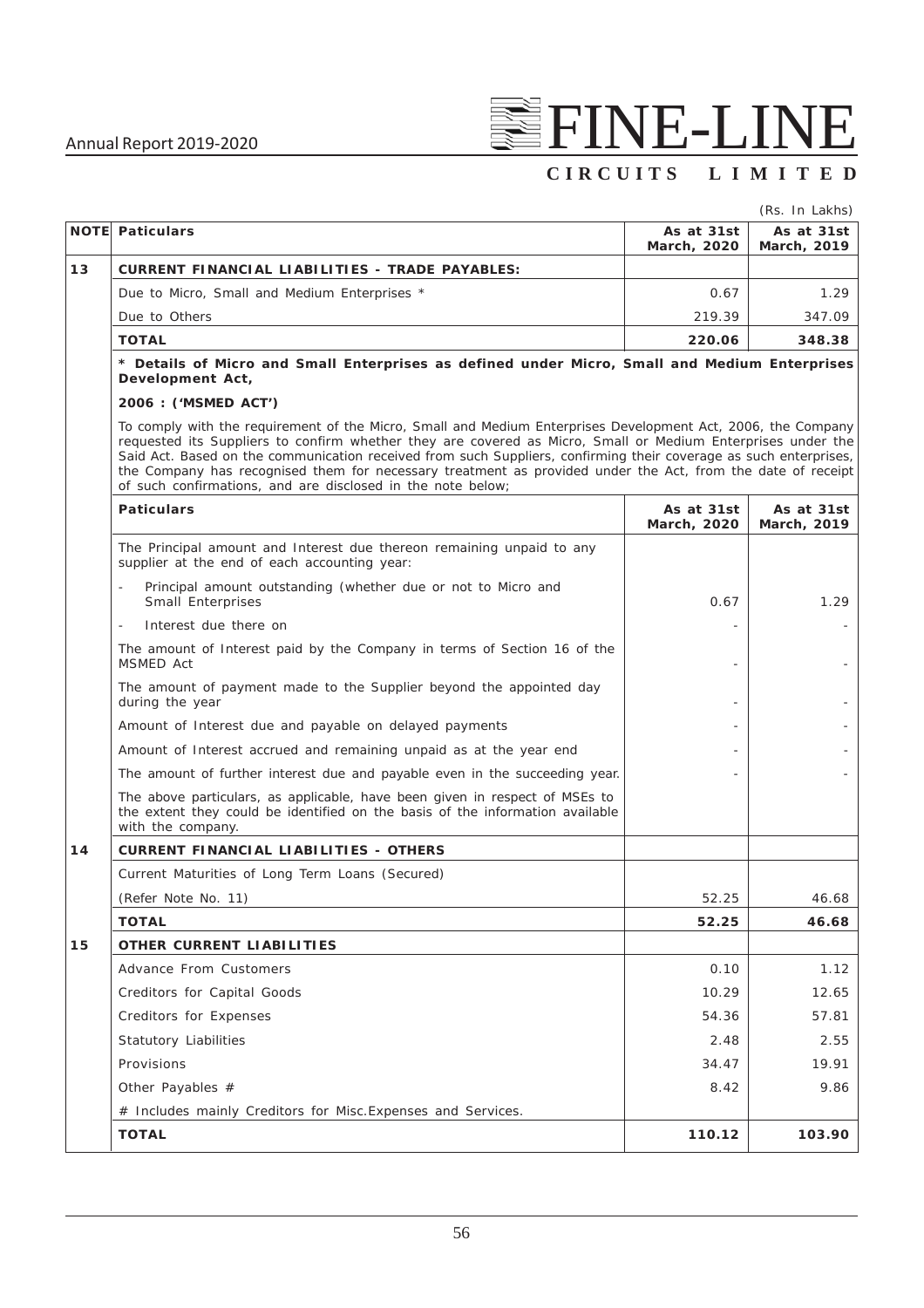# **CIRCUITS LIMITED**

|           | Notes on Financial Statements for the year ended 31st March, 2020 |          |                |
|-----------|-------------------------------------------------------------------|----------|----------------|
|           |                                                                   |          | (Rs. In Lakhs) |
| <b>NO</b> | <b>NOTE PARTICULARS</b>                                           | 2019-20  | 2018-19        |
| 16        | <b>Revenue from Operations</b>                                    |          |                |
|           | (a) Sale of Products                                              |          |                |
|           | Sale of Printed Circuit Boards                                    | 2,605.72 | 3,084.42       |
|           | (b) Other Operating Income                                        |          |                |
|           | Export Incentives                                                 | 64.12    | 69.25          |
|           | <b>TOTAL</b>                                                      | 2,669.83 | 3,153.67       |
| 17        | <b>OTHER INCOME:</b>                                              |          |                |
|           | Interest Income                                                   | 8.16     | 4.28           |
|           | Profit on sale of Fixed Assets (Net)                              | 0.97     | 0.15           |
|           | Dividend Income                                                   | 0.30     | 0.03           |
|           | <b>TOTAL</b>                                                      | 9.44     | 4.46           |
| 18        | COST OF MATERIAL CONSUMED                                         | 902.43   | 1,345.42       |
|           | <b>TOTAL</b>                                                      | 902.43   | 1,345.42       |
|           | Details of Materials consumed :                                   |          |                |
|           | Laminates                                                         | 777.73   | 1,173.19       |
|           | <b>Others</b>                                                     | 124.71   | 172.23         |
|           | <b>TOTAL</b>                                                      | 902.43   | 1,345.42       |
| 19        | CHANGES IN INVESTORIES OF FINISHED GOODS:                         |          |                |
|           | <b>Inventories - at Close</b>                                     |          |                |
|           | Finished Goods                                                    | 34.59    | 67.59          |
|           | Work-in-progress                                                  | 83.46    | 92.29          |
|           | Total                                                             | 118.05   | 159.88         |
|           | Inventories - at Commencement                                     |          |                |
|           | Finished Goods                                                    | 67.59    | 77.62          |
|           | Work-in-progress                                                  | 92.29    | 98.78          |
|           | Total                                                             | 159.88   | 176.40         |
|           | <b>TOTAL</b>                                                      | 41.83    | 16.52          |
| 20        | <b>EMPLOYEE BENEFITS EXPENSE:</b>                                 |          |                |
|           | (a) Salaries and Wages                                            | 473.69   | 461.50         |
|           | (b) Contribution to Provident Fund and other Funds                | 16.30    | 14.25          |
|           | (c) Staff Welfare Expenses                                        | 28.12    | 26.16          |
|           | <b>TOTAL</b>                                                      | 518.11   | 501.91         |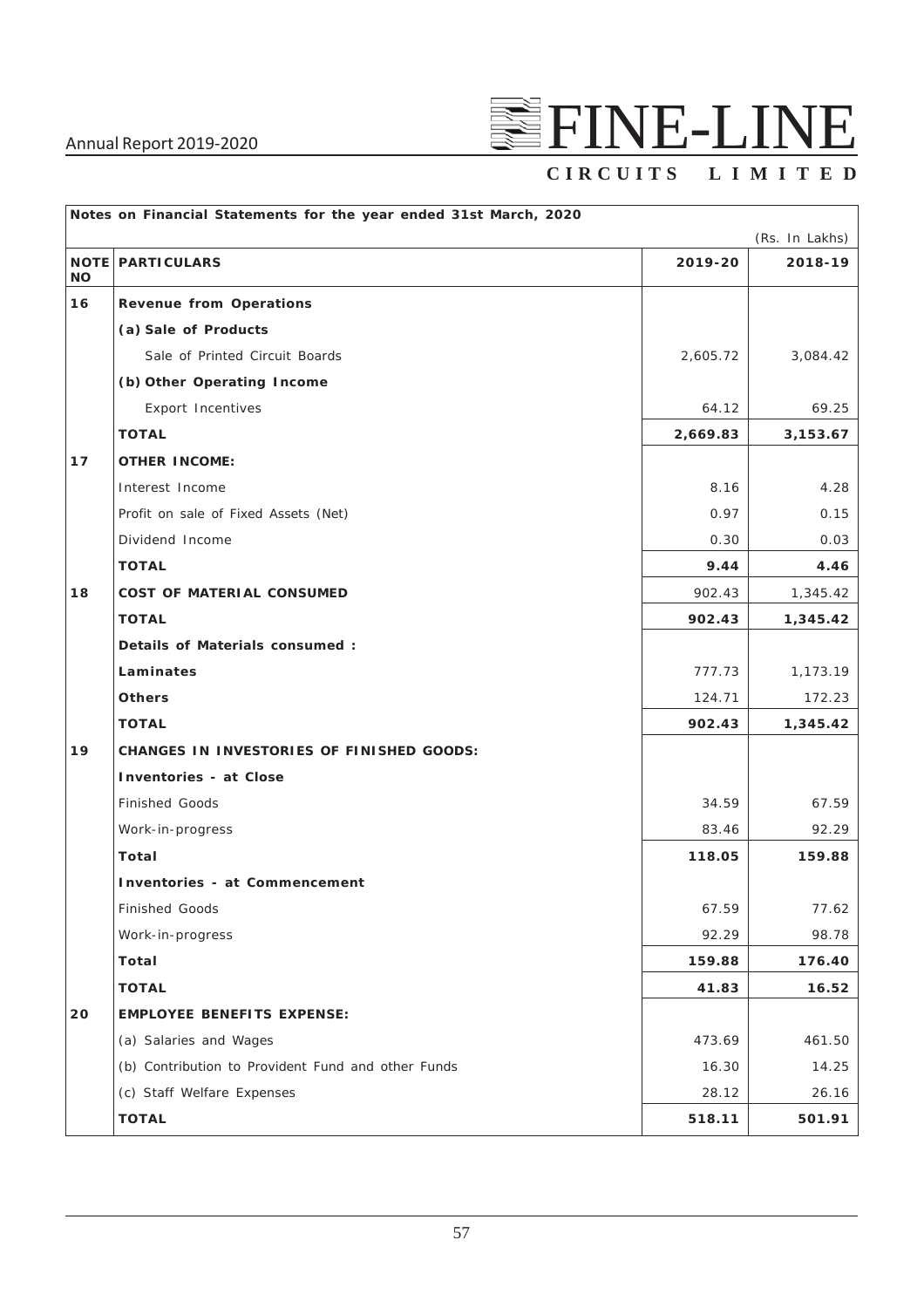# Annual Report 2019-2020<br>  $\blacksquare$  FINE-LINE

# **CIRCUITS LIMITED**

|    | 20.1. As per Indian Accountig Standards Ind AS 19 "Employee benefits", the disclosures are as under :                                                                                                                                                |         |                |  |  |  |  |
|----|------------------------------------------------------------------------------------------------------------------------------------------------------------------------------------------------------------------------------------------------------|---------|----------------|--|--|--|--|
|    | Defined Contribution Plan:                                                                                                                                                                                                                           |         |                |  |  |  |  |
|    | Contribution to defined contribution plan recognised as expenses for the year is as under:                                                                                                                                                           |         |                |  |  |  |  |
|    | Employers contribution to Provident Fund Rs 14.31 Lakhs (Previous Year Rs. 12.08 Lakhs)                                                                                                                                                              |         |                |  |  |  |  |
|    | Defined Benefit Plan:                                                                                                                                                                                                                                |         |                |  |  |  |  |
|    | The employees Gratuity Fund Scheme managed by a Trust is a defined benefit plan. The present value of<br>obligation is determined based on actuarial valuation. The obligation for Leave encashment is recognised in the<br>same manner as Gratuity. |         |                |  |  |  |  |
|    | <b>Gratuity Liability (Funded)</b>                                                                                                                                                                                                                   |         | (Rs. In Lakhs) |  |  |  |  |
|    | <b>Particulars</b>                                                                                                                                                                                                                                   | 2019-20 | 2018-19        |  |  |  |  |
|    | <b>Assumptions</b>                                                                                                                                                                                                                                   |         |                |  |  |  |  |
|    | Discount Rate                                                                                                                                                                                                                                        | 6.32%   | 7.50%          |  |  |  |  |
|    | Salary Escalation                                                                                                                                                                                                                                    | 4.00%   | 4.00%          |  |  |  |  |
| 1. | Present value of Defined Benefit Obligation                                                                                                                                                                                                          | Rs.     | Rs.            |  |  |  |  |
|    | Defined Benefit obligation at the beginning of the year                                                                                                                                                                                              | 65.58   | 61.70          |  |  |  |  |
|    | Interest Cost                                                                                                                                                                                                                                        | 4.07    | 4.50           |  |  |  |  |
|    | Current Service cost                                                                                                                                                                                                                                 | 4.10    | 3.91           |  |  |  |  |
|    | Past Service Cost (vested benefits)                                                                                                                                                                                                                  |         |                |  |  |  |  |
|    | <b>Benefits Paid</b>                                                                                                                                                                                                                                 | (0.46)  | (2.01)         |  |  |  |  |
|    | Actuarial (gain) / Loss on obligations                                                                                                                                                                                                               | (11.89) | (2.53)         |  |  |  |  |
|    | Defined Benefit of obligation as at end of the year                                                                                                                                                                                                  | 61.41   | 65.58          |  |  |  |  |
| 2. | Reconcilation of opening and closing balances of                                                                                                                                                                                                     |         |                |  |  |  |  |
|    | fair value of plan assets                                                                                                                                                                                                                            |         |                |  |  |  |  |
|    | Fair value of plan assets at beginning of the year                                                                                                                                                                                                   | 71.75   | 61.08          |  |  |  |  |
|    | Return on plan assets other than Interest                                                                                                                                                                                                            | 1.07    | 0.14           |  |  |  |  |
|    | Interest Income                                                                                                                                                                                                                                      | 4.66    | 4.75           |  |  |  |  |
|    | Contributions by Employer                                                                                                                                                                                                                            | 11.31   | 7.79           |  |  |  |  |
|    | Benefits paid                                                                                                                                                                                                                                        | (0.46)  | (2.01)         |  |  |  |  |
|    | Fair value of plan assets at End of the year                                                                                                                                                                                                         | 88.33   | 71.75          |  |  |  |  |
| 3. | Amounts recognised in the Balance Sheet                                                                                                                                                                                                              |         |                |  |  |  |  |
|    | Present value of obligations as at the end of the year                                                                                                                                                                                               | 61.41   | 65.58          |  |  |  |  |
|    | Fair value of plan assets as at the end of the year                                                                                                                                                                                                  | 88.33   | 71.75          |  |  |  |  |
|    | Funded status                                                                                                                                                                                                                                        | 26.92   | 6.17           |  |  |  |  |
|    | Net Assets recognised in balance sheet                                                                                                                                                                                                               | 26.92   | 6.17           |  |  |  |  |
| 4. | Expenses Recognised in statement of Profit and Loss Accounts                                                                                                                                                                                         |         |                |  |  |  |  |
|    | Current Service cost                                                                                                                                                                                                                                 | 4.10    | 3.91           |  |  |  |  |
|    | Net Interest cost                                                                                                                                                                                                                                    | (0.59)  | (0.24)         |  |  |  |  |
|    | Expenses recognised in statement of Profit & Loss                                                                                                                                                                                                    | 3.52    | 3.67           |  |  |  |  |
|    | Acturial (Gain) / Losses on obligation for the period                                                                                                                                                                                                | (11.89) | (2.53)         |  |  |  |  |
|    | Return on Plan Assets Excluding Interest Income                                                                                                                                                                                                      | (1.07)  | (0.14)         |  |  |  |  |
|    | Net (Income) / Expense for the period recognised in OCI                                                                                                                                                                                              | (12.96) | (2.67)         |  |  |  |  |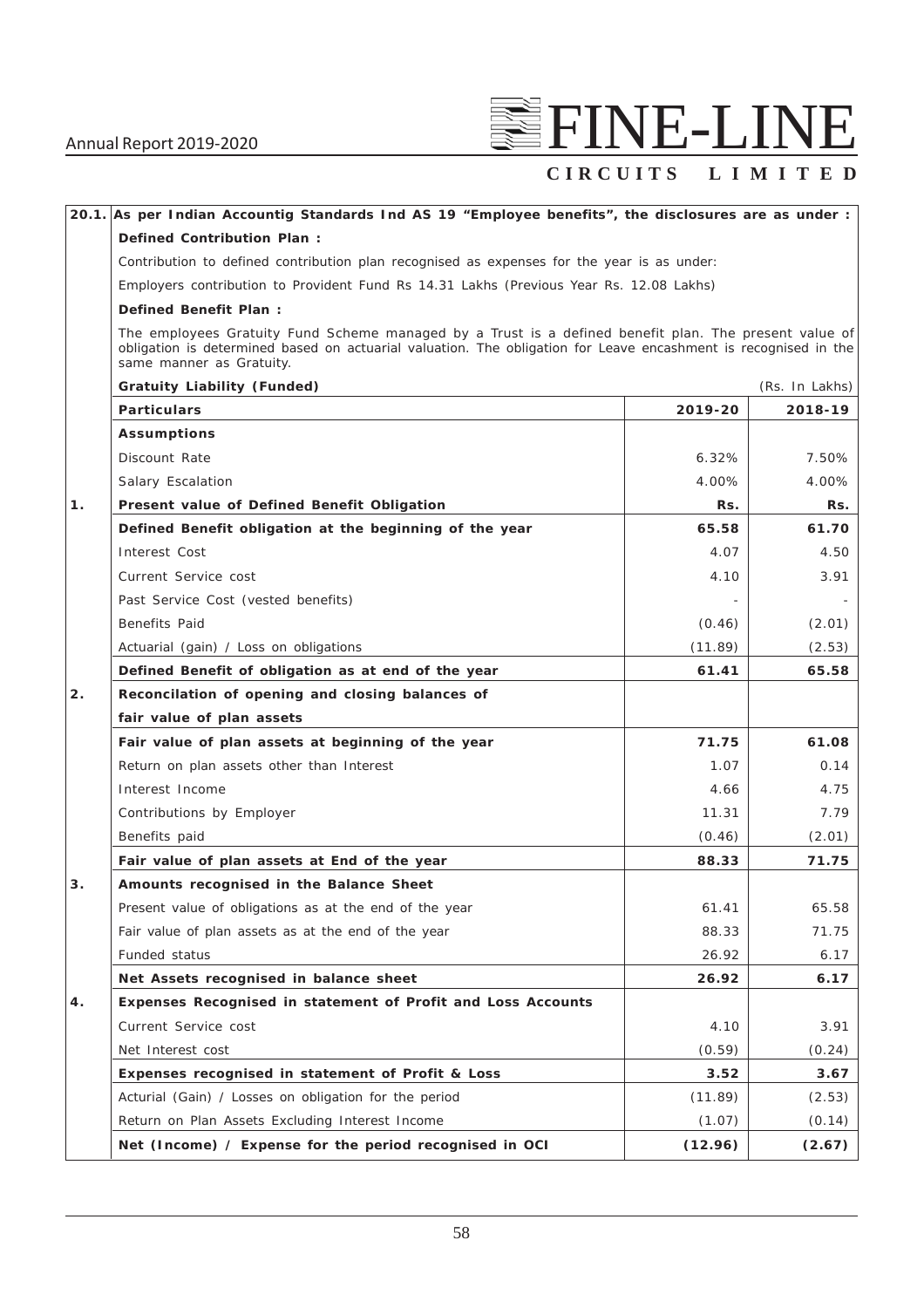# **CIRCUITS LIMITED**

| 20.2 | <b>LEAVE ENCASHMENT (FUNDED)</b>                                  |         |         |
|------|-------------------------------------------------------------------|---------|---------|
|      | <b>Particulars</b>                                                | 2019-20 | 2018-19 |
|      | Assumptions:                                                      |         |         |
|      | Discount rate                                                     | 6.32%   | 8.00%   |
|      | <b>Salary Escalation</b>                                          | 4.00%   | 4.00%   |
| 1.   | Present value of Defined Benefit Obligation                       | Rs.     | Rs.     |
|      | Defined Benefit obligation at the beginning of the year           | 14.47   | 14.21   |
|      | Interest Cost                                                     | 0.94    | 1.05    |
|      | Current Service cost                                              | 4.37    | 4.20    |
|      | Benefits Paid                                                     |         |         |
|      | Acturial (gain) / Loss on obligations                             | (4.01)  | (4.99)  |
|      | Defined Benefit of obligation as at end of the year               | 15.77   | 14.47   |
| 2.   | Reconcilation of opening and closing balances of                  |         |         |
|      | fair value of plan assets                                         |         |         |
|      | Fair value of plan assets at beginning of the year                | 19.66   | 18.41   |
|      | Return on Plan Assets excluding Interest Income                   | (0.15)  | (0.11)  |
|      | Interest Income                                                   | 1.47    | 1.37    |
|      | Contributions by Employer                                         | 0.10    |         |
|      | Fair value of plan assets at End of the year                      | 21.08   | 19.66   |
| 3.   | Amounts recognised in the Balance Sheet                           |         |         |
|      | Present value of obligations as at the end of the year            | 15.77   | 14.47   |
|      | Fair value of plan assets as at the end of the year               | 21.08   | 19.66   |
|      | Funded status                                                     | 5.30    | 5.19    |
|      | Net Assets / (Liability) recognised in balance sheet              | 5.30    | 5.19    |
| 4.   | Expenses Recognised in statement of Profit and Loss Accounts      |         |         |
|      | Current Service cost                                              | 4.37    | 4.20    |
|      | Net Interest                                                      | (0.52)  | (0.31)  |
|      | Expenses recognised in statement of Profit & Loss                 | 3.84    | 3.89    |
|      | Acturial (Gain) / Losses on obligation for the period             | (4.01)  | (4.99)  |
|      | Return on Plan Assets Excluding Interest Income                   | 0.15    |         |
|      | Net (Income) / Expense for the period recognised in OCI           | (3.86)  | (4.99)  |
|      | Notes on Financial Statements for the year ended 31st March, 2020 |         |         |
| 21   | <b>FINANCE COST:</b>                                              |         |         |
|      | Interest on Term Loans and Working Capital Loans                  | 38.29   | 40.14   |
|      | Interest on other Loans                                           | 16.80   | 14.19   |
|      | <b>TOTAL</b>                                                      | 55.09   | 54.35   |
| 22   | Depreciation and Amortisation Expenses:                           |         |         |
|      | Depreciation and Amortisation Expenses                            | 80.09   | 80.38   |
|      | <b>TOTAL</b>                                                      | 80.09   | 80.38   |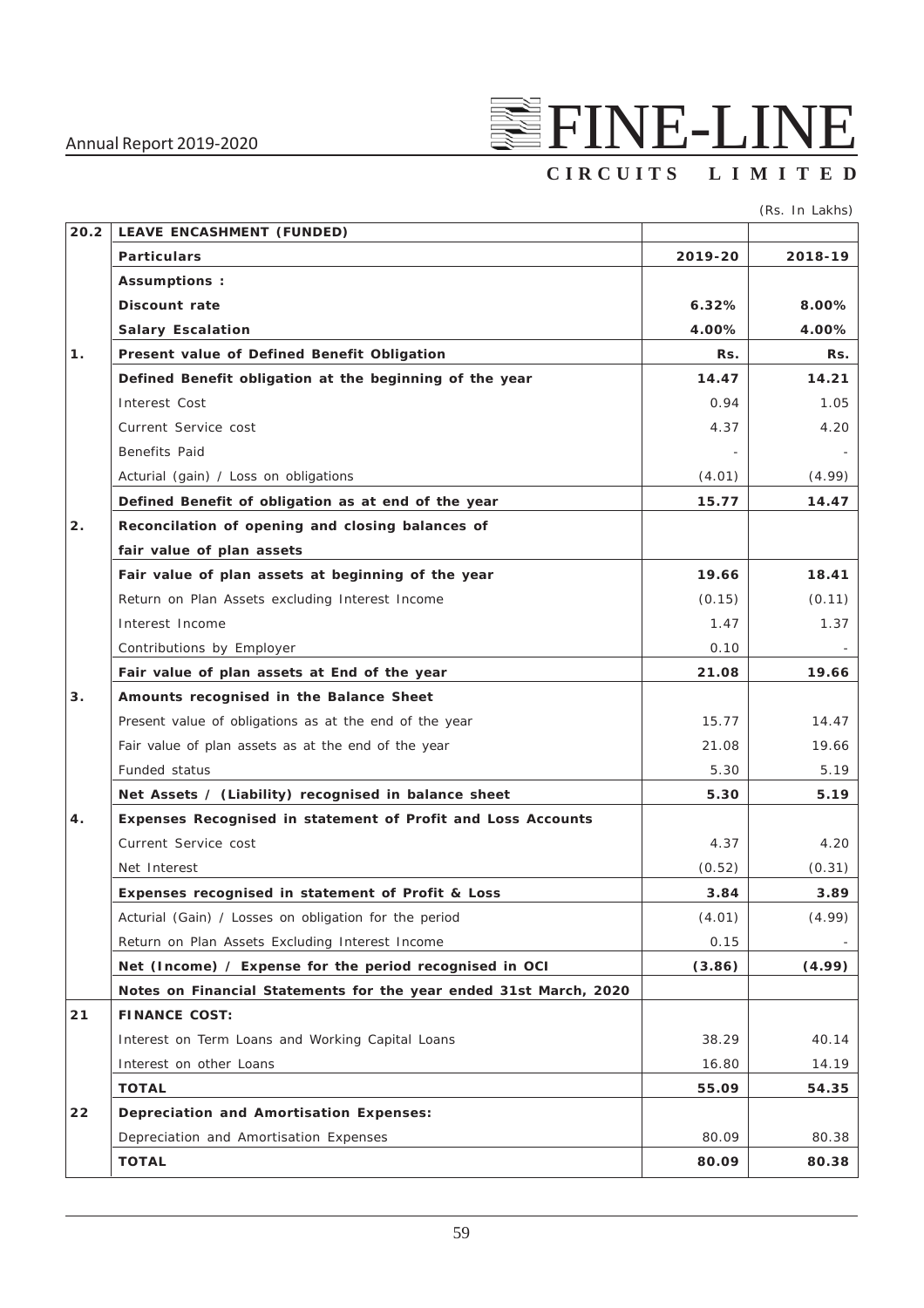# **CIRCUITS LIMITED**

| 23   | <b>OTHER EXPENSES:</b>                                 |        | 2019-20 2019-20     | 2018-19  | 2018-19      |
|------|--------------------------------------------------------|--------|---------------------|----------|--------------|
|      | (a) Manufacturing Expenses                             |        |                     |          |              |
|      | Chemicals, Consumables and Stores consumed             | 529.43 |                     | 549.73   |              |
|      | Power, Fuel and Water                                  | 250.32 |                     | 250.81   |              |
|      | Repairs & Maintenance                                  | 45.62  |                     | 36.36    |              |
|      | Job work charges                                       | 3.23   |                     | 6.25     |              |
|      |                                                        |        | 828.60              |          | 843.15       |
|      | (b) Administrative Expenses                            |        |                     |          |              |
|      | Rent Expenses                                          | 65.56  |                     | 59.64    |              |
|      | Rates and Taxes                                        | 2.77   |                     | 1.45     |              |
|      | Insurance Charges                                      | 2.75   |                     | 2.43     |              |
|      | <b>Auditors' Remuneration:</b>                         |        |                     |          |              |
|      | Audit Fees                                             | 1.60   |                     | 1.60     |              |
|      | Tax Audit                                              | 0.50   |                     | 0.50     |              |
|      | Vehicle Expenses                                       | 5.50   |                     | 6.63     |              |
|      | Travelling & Conveyance                                | 34.77  |                     | 39.53    |              |
|      | Legal and Professional Charges                         | 19.63  |                     | 17.76    |              |
|      | Postage and Telegram                                   | 18.05  |                     | 22.51    |              |
|      | Printing and Stationery                                | 8.06   |                     | 9.90     |              |
|      | Directors Sitting Fees                                 | 1.13   |                     | 1.06     |              |
|      | Security and Other Services                            | 11.08  |                     | 10.45    |              |
|      | Sundry Expenses                                        | 21.59  |                     | 28.86    |              |
|      | NSDL Exp. Seepz                                        | 2.70   |                     | 2.70     |              |
|      | Charity and Donations                                  |        |                     | 0.05     |              |
|      | Bank Charges                                           | 13.85  |                     | 15.62    |              |
|      |                                                        |        | 209.55              |          | 220.69       |
|      | Exchange Difference (Net)                              |        | (42.66)             |          | (40.37)      |
|      | (c) Selling and Distribution Expenses                  |        |                     |          |              |
|      | Freight Outward                                        | 85.08  |                     | 109.91   |              |
|      | Clearing Charges                                       | 5.86   |                     | 4.74     |              |
|      | Commission on Sale                                     | 3.90   |                     | 4.53     |              |
|      | Compensation to Customers                              | 0.02   |                     | 0.77     |              |
|      |                                                        |        | 94.86               |          | 119.95       |
| 23.1 | <b>TOTAL</b>                                           |        | 1,090.35<br>2019-20 |          | 1,143.42     |
|      | VALUE OF CHEMICALS, CONSUMABLES<br>AND STORES CONSUMED | Rs.    | $\%$                | Rs.      | 2018-19<br>% |
|      | Imported                                               | 175.35 | 33.12%              | 145.85   | 26.53%       |
|      | Indigenous                                             | 354.08 | 66.88%              | 403.88   | 73.47%       |
|      | <b>TOTAL</b>                                           | 529.43 | 100%                | 549.73   | 100%         |
| 23.2 | Value of Imports on CIF Basis :                        |        |                     |          |              |
|      | Raw Materials                                          | 985.32 |                     | 1,372.61 |              |
|      | Consumables and Stores and Spares                      | 139.45 |                     | 172.76   |              |
|      | Capital Goods                                          | 22.10  |                     | 8.30     |              |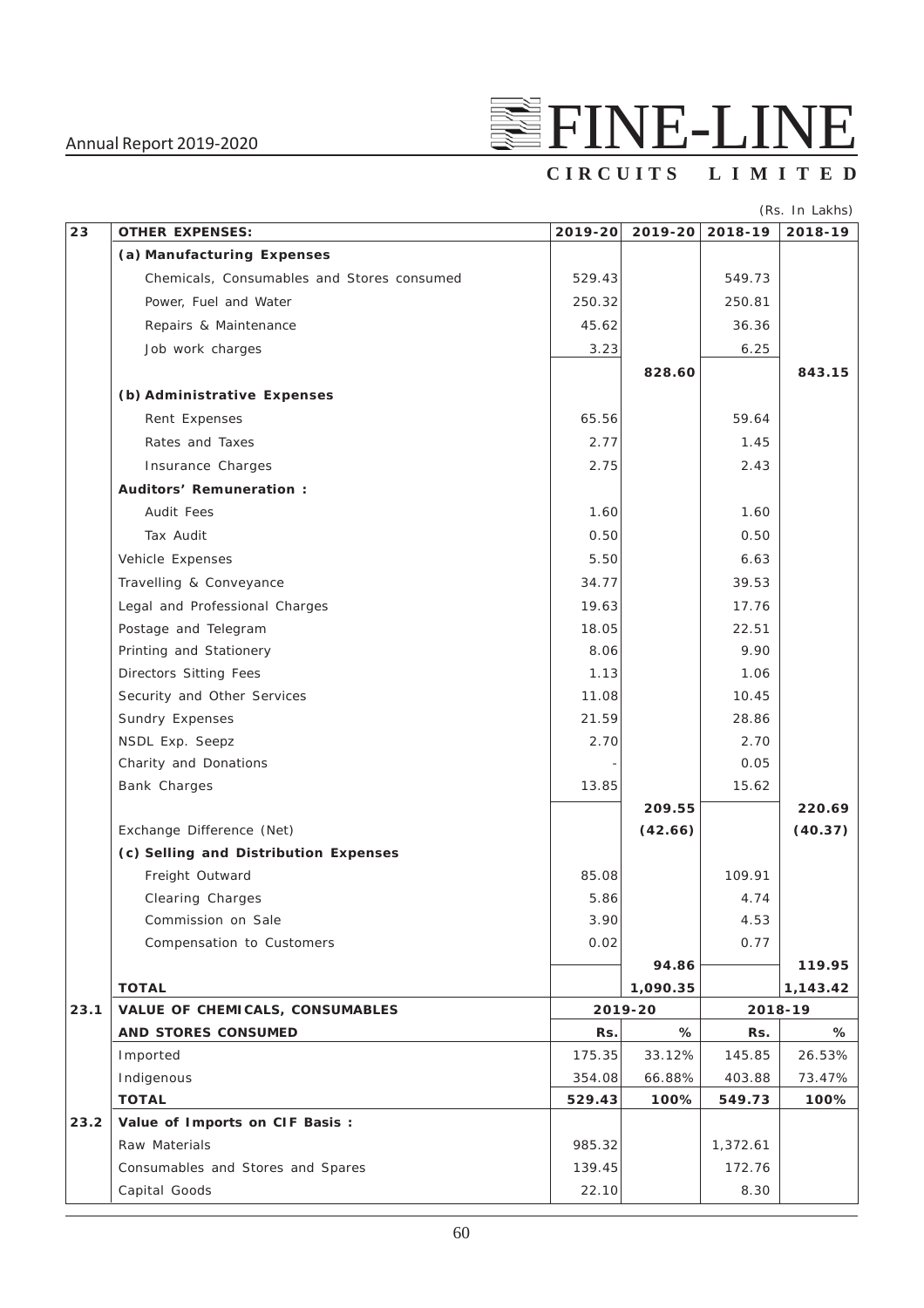# Annual Report 2019-2020 **Example 1**

# **CIRCUITS LIMITED**

|      |                                                                                                                                                                                                                    |          |              |           |       | (RS. IN LAKNS) |  |
|------|--------------------------------------------------------------------------------------------------------------------------------------------------------------------------------------------------------------------|----------|--------------|-----------|-------|----------------|--|
| 23.3 | <b>Expenditure in Foreign Currencies :</b>                                                                                                                                                                         |          |              |           |       |                |  |
|      | Foreign Travelling                                                                                                                                                                                                 | 1.62     |              |           | 0.82  |                |  |
|      | <b>Exhibition Expenses</b>                                                                                                                                                                                         | 2.65     |              |           |       |                |  |
|      | Foreign Branch Expenses                                                                                                                                                                                            | 35.67    |              |           | 38.08 |                |  |
| 24   | Earning in Foreign Exchange                                                                                                                                                                                        |          |              |           |       |                |  |
|      | F.O.B. Value of Exports                                                                                                                                                                                            | 1,533.54 |              | 1,909.55  |       |                |  |
|      |                                                                                                                                                                                                                    |          |              |           |       |                |  |
| 25   | <b>EARNING PER SHARE:</b>                                                                                                                                                                                          |          |              | 2019-20   |       | 2018-19        |  |
|      |                                                                                                                                                                                                                    |          |              | <b>Rs</b> |       | <b>Rs</b>      |  |
|      | a. Net Profit after tax                                                                                                                                                                                            |          |              |           |       |                |  |
|      | Profit (Loss) attributable to Equity Shareholders                                                                                                                                                                  |          |              | (8.70)    |       | 16.40          |  |
|      | b. Weighted average number of Equity Shares                                                                                                                                                                        |          |              | 48.08     |       | 48.08          |  |
|      | Nominal value of Equity Shares<br>C <sub>1</sub>                                                                                                                                                                   |          |              | 10        |       | 10             |  |
|      | Earning per Share (Basic and diluted)<br>d.                                                                                                                                                                        |          |              | (0.18)    |       | 0.34           |  |
| 25.1 | <b>EARNING PER SHARE:</b>                                                                                                                                                                                          |          |              |           |       |                |  |
|      | (Including Other Comprehensive Income)                                                                                                                                                                             |          |              |           |       |                |  |
|      | Net profit after tax Including Other Comprehensive Income<br>а.                                                                                                                                                    |          |              | 8.11      |       | 24.05          |  |
|      | b. Weighted average number of Equity Shares                                                                                                                                                                        |          |              | 48.08     |       | 48.08          |  |
|      | Nominal value of Equity Shares<br>С.                                                                                                                                                                               | 10.00    |              |           |       | 10.00          |  |
|      | Earning per Share (Basic and diluted)<br>d.                                                                                                                                                                        |          |              |           |       | 0.50           |  |
| 26   | Foreign Currency exposure that are not hedged by Derivative instruments or forward contracts as at March, 31,<br>2020 amount to Rs. 351.78 Lakhs (Previous Year Rs. 683.12 Lakhs)                                  |          |              |           |       |                |  |
| 27   | Segment Information                                                                                                                                                                                                |          |              |           |       |                |  |
|      | The Company has only one primary segment viz: "Printed Circuit Board". The Company has only one major<br>secondary segment viz: Exports out of India. Hence no additional disclosure is required under IND AS 108. |          |              |           |       |                |  |
| 28   | The net amount of foreign exchange difference Credited to Profit & Loss Accounts is Rs. 42.66 Lakhs (Previous<br>Year Rs. 40.37 Lakhs)                                                                             |          |              |           |       |                |  |
|      |                                                                                                                                                                                                                    |          |              | 2019-20   |       | 2018-19        |  |
| 29   | <b>Contingent Liabilities:</b>                                                                                                                                                                                     |          | Rs. In Lakhs |           |       | Rs. In Lakhs   |  |
|      | In respect of :                                                                                                                                                                                                    |          |              |           |       |                |  |
|      | (i) Bonds executed in favour of President of India in respect of Custom<br>Duty on Import of Machinery and Raw Materials                                                                                           |          |              | 1,272.36  |       | 1,011.86       |  |
|      | (ii) Bank Guarantees furnished.                                                                                                                                                                                    |          |              | 39.29     |       | 7.58           |  |
|      |                                                                                                                                                                                                                    |          |              |           |       |                |  |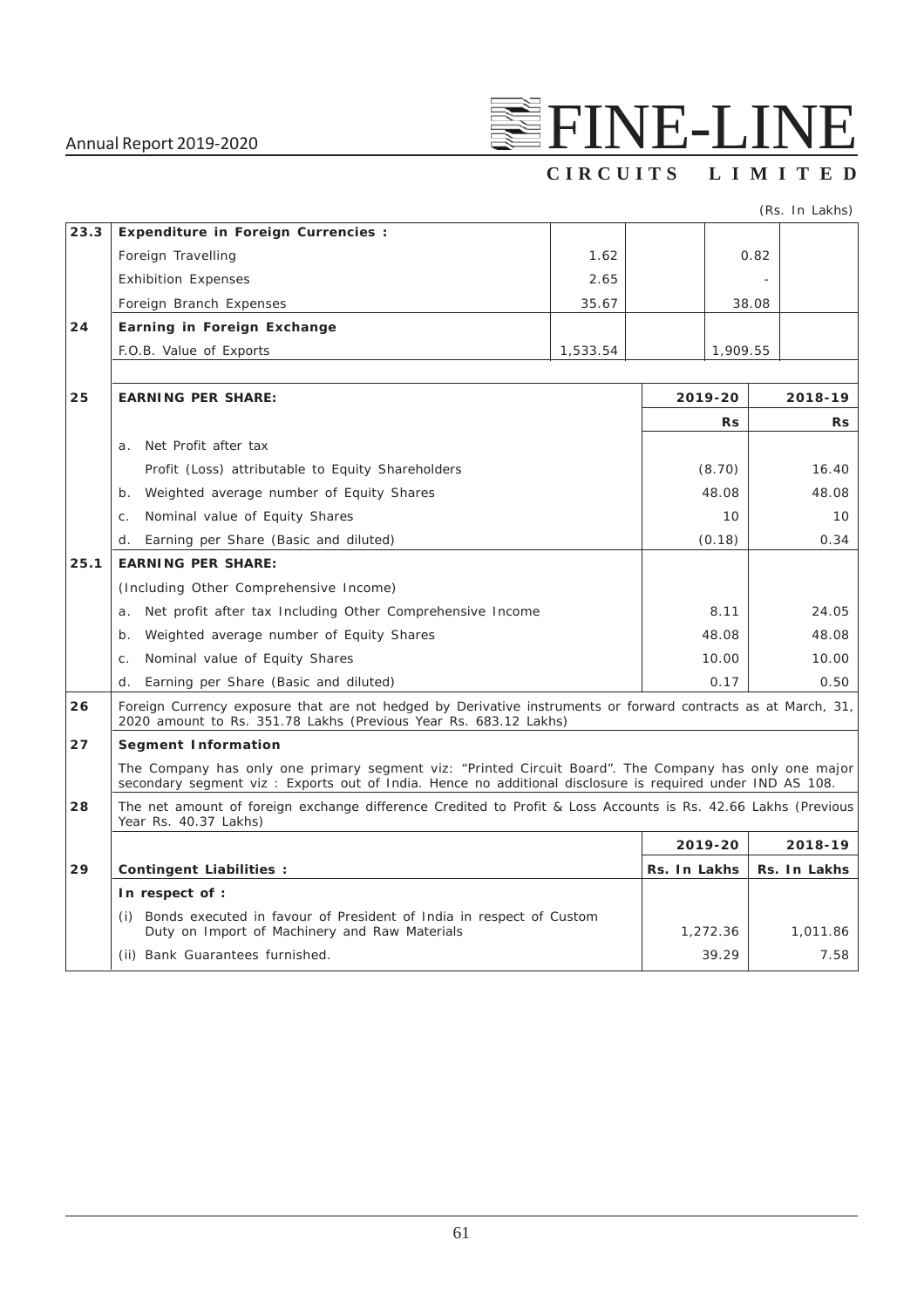

| 30 | Related Party Disclosures: (As certified by the management) |
|----|-------------------------------------------------------------|
|    | Name of the Related Party                                   |

- **A Key Management Personnel Designation**
- 1. Bhagwandas T. Doshi Chairman
- 2. Abhay B. Doshi Managing Director
- 3. Rajiv B. Doshi Executive Director
- 4. Prema Radhakrishnan Chief Financial Officer
- 5. Ravindra Joshi (till 15.01.2020) Company Secretary
- 6. Indrajeet Panday (w. e. f. 14.02.2020) Company Secretary
- **B Relatives of Key Manamement Personnel**
- 1. Gautam B. Doshi Director

(Rs. In Lakhs)

|                | Name of Related Party                      | Nature of<br><b>Transaction</b> | For the Year<br>2019-20<br>Rs. | For the Year<br>2018-19<br>Rs. |
|----------------|--------------------------------------------|---------------------------------|--------------------------------|--------------------------------|
|                | A - Key Management Personnel:              |                                 |                                |                                |
| 1 <sub>1</sub> | Bhagwandas T. Doshi                        | Remuneration                    | 19.97                          | 20.82                          |
|                |                                            | Loan taken                      | 39.00                          | 145.00                         |
|                |                                            | Loan Repaid                     | 47.00                          | 95.50                          |
|                |                                            | Loan Outstanding                | 41.50                          | 49.50                          |
|                |                                            | Interest on Loan                | 5.16                           | 7.61                           |
| 2.             | Abhay B. Doshi                             | Remuneration                    | 24.17                          | 22.87                          |
|                |                                            | Loan taken                      | 10.00                          | 25.00                          |
|                |                                            | Loan repaid                     | 47.00                          | 13.00                          |
|                |                                            | Loan Outstanding                | <b>NIL</b>                     | 37.00                          |
|                |                                            | Interest on Loan                | 0.24                           | 1.93                           |
| 3 <sub>1</sub> | Rajiv. B. Doshi                            | Remuneration                    | 24.01                          | 21.98                          |
|                |                                            | Loan taken                      | 21.00                          | 20.00                          |
|                |                                            | Loan repaid                     | 11.00                          | 5.00                           |
|                |                                            | Loan Outstanding                | 50.00                          | 40.00                          |
|                |                                            | Interest on Loan                | 3.42                           | 3.14                           |
| 4.             | Prema Radhakrishnan                        | <b>Salaries</b>                 | 8.05                           | 8.10                           |
| 5.             | Ravindra Joshi                             | <b>Salaries</b>                 | 0.92                           | 1.22                           |
| 6.             | Indrajeet Panday                           | <b>Salaries</b>                 | 0.19                           |                                |
|                | B. Relatives of Key Management Personnel : |                                 |                                |                                |
| 1.             | Gautam B. Doshi                            | Loan taken                      | 60.00                          | 65.00                          |
|                |                                            | Loan repaid                     |                                | 25.00                          |
|                |                                            | Loan Outstanding                | 100.00                         | 40.00                          |
|                |                                            | Interest on Loan                | 7.97                           | 1.51                           |

health and well-being of all employees, and on minimizing disruption to services for all our customers globally. In view of the evolving COVID-19 (Corona virus Disease 2019) situation and to comply with the directions of Government of India, the Company had temporarily shut down its Factory located in the state of Maharashtra. The Company switched to work from home policy for employees to work remotely and securely. This response has reinforced customer confidence in the Company and many of them have expressed their appreciation and gratitude for keeping their businesses running under most challenging conditions.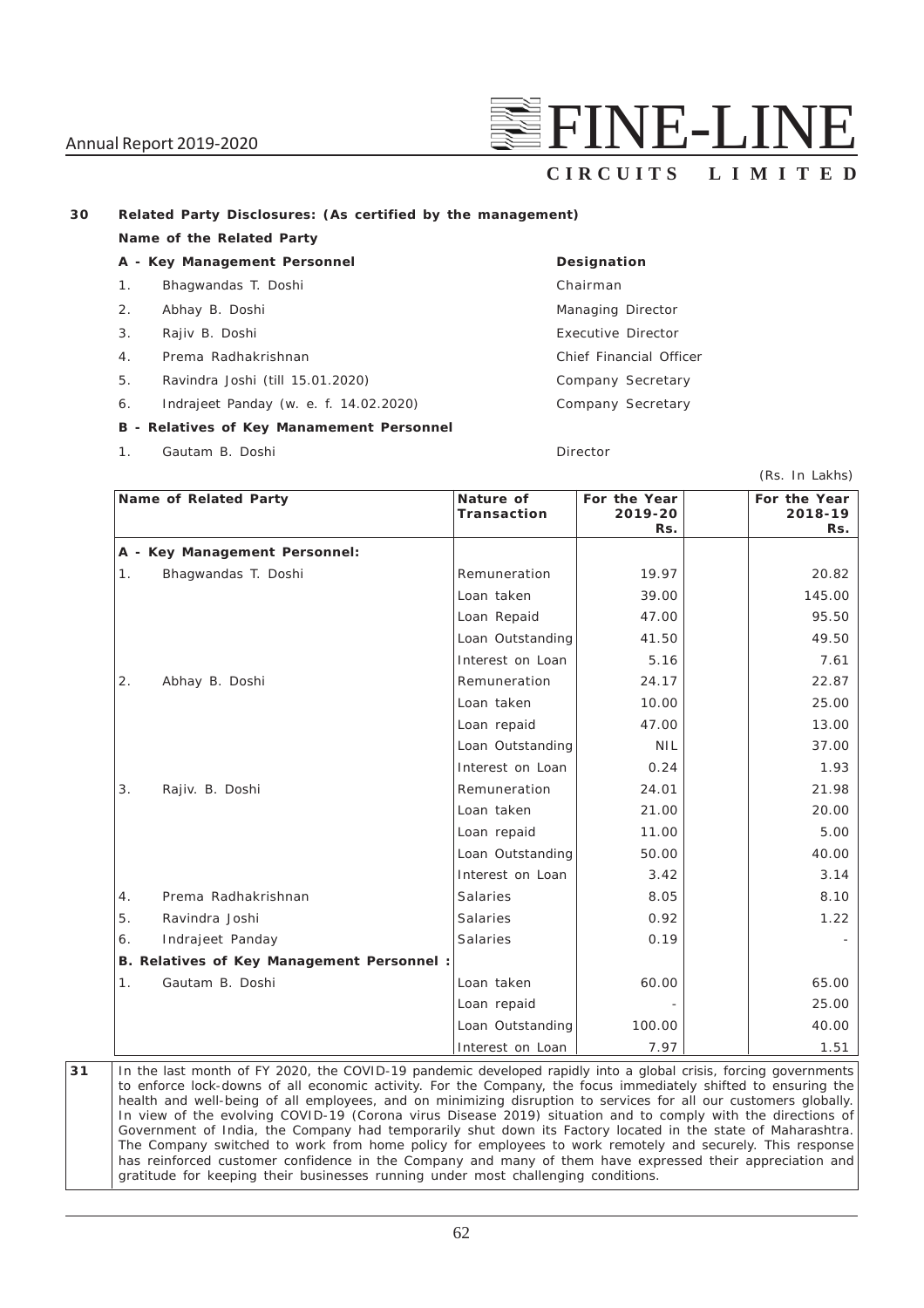

### **Notes to Financial Statements for the year ended 31st March 2020**

*(All amounts are in INR lakhs unless otherwise stated)*

# **32 Financial Risk Management**

The Company's principal financial liabilities comprise of borrowings, trade and other payable. The main purpose of financial liabilities is to manage finance for the Company's operations. The Company has loan and other receivables, trade and other receivable and cash and short term deposits that arise directly from its operations. The Company's activities exposes it to variety of financial risk as follows:

- **i** Market Risk
- **ii** Credit Risk
- **iii** Liquidity Risk

#### **i Market Risk**

Market risk is the risk that the fair value or future cash flows of a financial instrument will fluctuate because of changes in market prices. Market prices comprise three types of risks: currency rate risk, interest rate risk and other price risks, such as equity price risk and commodity risk. Financial instruments affected by market risk include loans and borrowings, deposits, investments, and derivative financial instruments. Foreign currency risk is the risk that the fair value or future cash flows of a financial instrument will fluctuate because of changes in foreign exchange rates. Interest rate risk is the risk that the fair value or future cash flows of a financial instrument will fluctuate because of changes in market interest rates. This is based on the financial assets and financial liabilities held as at March 31, 2020 and March 31, 2019.

The sensitivity analysis excludes the impact of movements in market variables on the carrying value of postemployment benefit obligations provisions and on the non-financial assets and liabilities. The sensitivity of the relevant Statement of Profit and Loss item is the effect of the assumed changes in the respective market risks. The Company's activities expose it to a variety of financial risks, including interest rates.

#### **Foreign Currency Risk**

The Following table shows foreign currency exposures (unhedged) in USD, EURO, GBP and CHF on financial instruments at the end of the reporting period.

| <b>Receivables</b> | FC in Lakhs      |                  | Rs. in Lakhs     |                  |  |
|--------------------|------------------|------------------|------------------|------------------|--|
|                    | As at 31.03.2020 | As at 31.03.2019 | As at 31.03.2020 | As at 31.03.2019 |  |
| US\$               | 1.60             | 3.04             | 120.45           | 208.34           |  |
| Euro               | 0.37             | 1.41             | 30.88            | 107.80           |  |
| GBP                | 0.04             | 0.26             | 3.87             | 22.84            |  |
| <b>CHF</b>         | 0.10             | 0.16             | 7.60             | 10.92            |  |
| Payables           | FC in Lakhs      |                  | Rs. in Lakhs     |                  |  |
|                    | As at 31.03.2020 | As at 31.03.2019 | As at 31.03.2020 | As at 31.03.2019 |  |
| US\$               | 2.51             | 4.69             | 188.82           | 328.11           |  |
| Euro               | 0.00             | 0.06             | 0.17             | 4.84             |  |
| GBP                |                  | 0.00             | -                | 0.28             |  |

**Sensitivity analysis of 1% change in exchange rate at the of reporting period net of hedges**

The Company is mainly exposed to change in exchange rate for US\$ and Euro. The below table demonstrates the sensativity to a 1 % increaseor decrease in US\$ / Euro against INR, with all other variables held constant. The sensavity analysis is prepared pn the net unhedged exposure as at the reporting date.

| Foreign currency |                   |                     | Effect on profit after tax | Effect on total equity |                     |  |
|------------------|-------------------|---------------------|----------------------------|------------------------|---------------------|--|
|                  | Change in<br>Rate | As at<br>31.03.2020 | As at<br>31.03.2019        | As at<br>31.03.2020    | As at<br>31.03.2019 |  |
| US\$             | $1\%$             | (0.68)              | (1.20)                     | (0.68)                 | (1.20)              |  |
| US\$             | $-1%$             | 0.68                | 1.20                       | 0.68                   | 1.20                |  |
| Euro             | 1%                | 0.31                | 1.03                       | 0.31                   | 1.03                |  |
| Euro             | $-1%$             | (0.31)              | (1.03)                     | (0.31)                 | (1.03)              |  |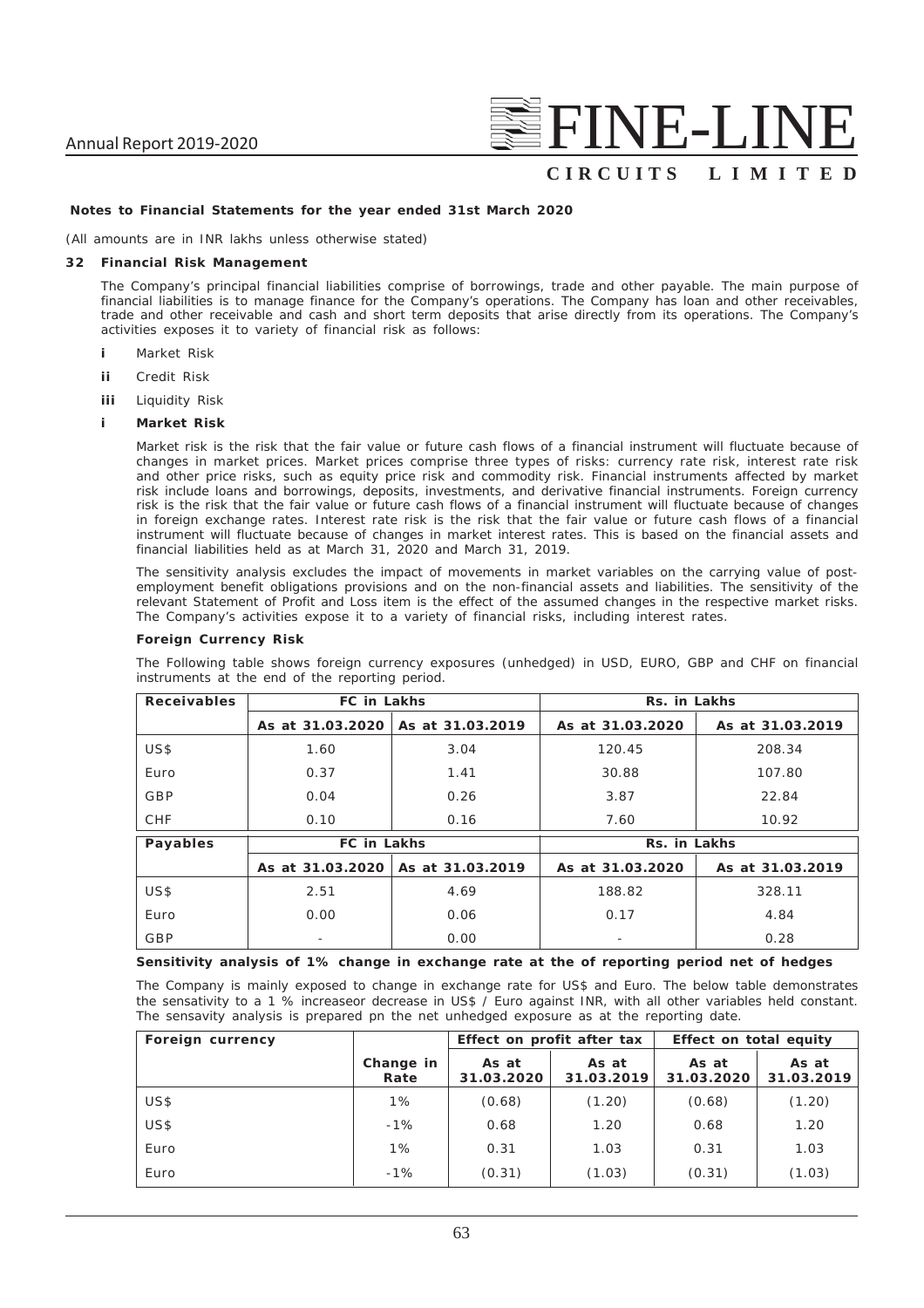# Annual Report 2019-2020 **FINE-LINE CIRCUITS LIMITED**

# **a Interest rate risk and sensitivity**

The Company's exposure to the risk of changes in market interest rates relates primarily to long term debt. The risk is planned to be managed by having a portfolio mix of floating and fixed rate debt. Borrowings issued at variable rates expose the Company to cash flow interest rate risk.With all other variables held constant, the following table demonstrates the impact of borrowing cost on floating rate portion of loans and borrowings and loans on which interest rate swaps are taken.

| Interest rate exposure table                | (Rs. In Lakhs) |                       |
|---------------------------------------------|----------------|-----------------------|
| As At 31st March 2020<br><b>Particulars</b> |                | As At 31st March 2019 |
| Loans                                       |                |                       |
| Short Term Loans                            | 471.27         | 490.28                |
| Long Term Fixed Loans                       | 57.87          | 111.07                |

# **Interest Rate Sensitivity** (Rs. In Lakhs)

| <b>Interest Rate Sensitivity</b>   | Increase / decrease<br>in Basis Points | Effect on<br>profit before tax | Effect on<br>total equity |  |
|------------------------------------|----------------------------------------|--------------------------------|---------------------------|--|
| For the year ended 31st March 2020 | $+50$                                  | $-2.36$                        | $-2.36$                   |  |
| <b>INR Borrowing</b>               | -50                                    | 2.36                           | 2.36                      |  |
| For the year ended 31st March 2019 |                                        |                                |                           |  |
| <b>INR Borrowing</b>               | $+50$                                  | $-2.45$                        | $-2.45$                   |  |
|                                    | -50                                    | 2.45                           | 2.45                      |  |

# **b Commodity price risk and sensitivity**

The Company is exposed to the movement in price of key raw materials in domestic and international markets. The Company has in place policies to manage exposure to fluctuations in the prices of the key raw materials used in operations. The Company enter into contracts for procurement of material, most of the transactions are short term fixed price contract and a few transactions are long term fixed price contracts.

### **c Financial instruments and cash deposits**

The Company considers factors such as track record, size of the institution, market reputation and service standards to select the banks with which balances and deposits are maintained. The Company does not maintain significant cash and deposit balances other than those required for its day to day operations.

# **d Competition and price risk**

The Company faces competition from local and foreign competitors. Nevertheless, it believes that it has competitive advantage in terms of high quality products and by continuously upgrading its expertise and range of products to meet the needs of its customers.

# **ii Credit Risk**

Credit risk is the risk of financial loss to the Company if a customer or counterparty to a financial instrument fails to meet its contractual obligations, and arises principally from the Company's receivables from customers, loans and investment in debt securities. Credit risk is managed through credit approvals, establishing credit limits and continuously monitoring the creditworthiness of customers to which the Company grants credit terms in the normal course of business. The Company establishes an allowance for doubtful debts and impairment that represents its estimate of incurred losses in respect of trade and other receivables and investments.

The Company's maximum exposure to credit risk as at 31st March, 2020 and 1st April, 2019 is the carrying value of each class of financial assets.

## **a Trade and Other Receivables**

Customer credit risk for printed circuits board sales is managed by entering into sale agreements in the case of sale of finished units, sale agreements are executed only upon/against full payment thereby substantially eliminating the Company's credit risk in this respect.

### **Impairment**

## **Expected credit loss assessment for customers as at 31st March 2020 and 31st March 19:**

Exposures to customers outstanding at the end of each reporting period are reviewed by the Company to determine incurred and expected credit losses. Historical trends of impairment of trade receivables do not reflect any significant credit losses. Given that the macroeconomic indicators affecting customers of the Company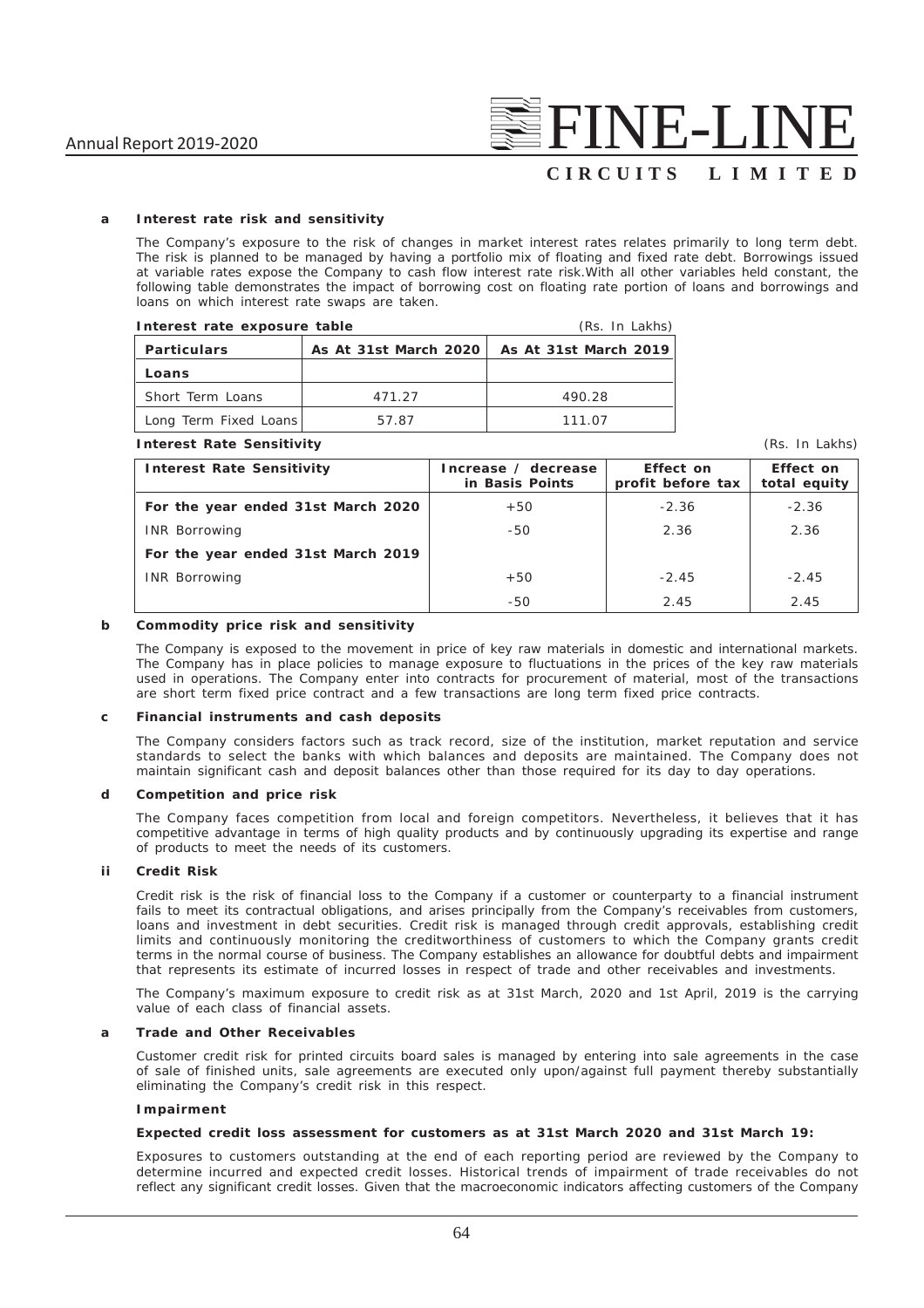# **CIRCUITS LIMITED**

have not undergone any substantial change, the Company expects the historical trend of minimal credit losses to continue. Further, management believes that the unimpaired amounts that are past due by more than 30 days are still collectible in full, based on historical payment behavior and extensive analysis of customer credit risk. In view of the above, the Company believes that no provision is required as per expected credit loss method.

# **iii Liquidity Risk**

Liquidity risk is the risk that the Company may not be able to meet its present and future cash and collateral obligations without incurring unacceptable losses.

The Company's objective is to at all times maintain optimum levels of liquidity to meet its cash and collateral requirements. The Company relies on a mix of borrowings, capital infusion and excess operating cash flows to meet its needs for funds. The current committed lines of credit are sufficient to meet its short to medium term expansion needs. The Company monitors rolling forecasts of its liquidity requirements to ensure it has sufficient cash to meet operational needs while maintaining sufficient headroom on its undrawn committed borrowing facilities at all times so that the Company does not breach borrowing limits or covenants (where applicable) on any of its borrowing facilities.

The Company is required to maintain ratios (including total debt to EBITDA / net worth, EBITDA to gross interest, debt service coverage ratio and secured coverage ratio) as mentioned in the loan agreements at specified levels. In the event of failure to meet any of these ratios these loans become callable at the option of lenders.

The Company's overall risk management programmed focuses on the unpredictability of financial markets and seeks to minimize potential adverse effects on the Company's financial performance.

Risk management is carried out by the treasury department under policies approved by the Board of Directors. The treasury team identifies, evaluates and hedges financial risks in close co-operation with the Company's operating units. The Board lays down principles for overall risk management, as well as policies covering specific areas, such as foreign exchange risk, interest rate risk, and credit risk and investment of excess liquidity.

The following table details the Company's remaining contractual maturity for its non-derivative financial liabilities with agreed repayment periods. The table has been drawn up based on the undiscounted cash flows of financial liabilities based on the earliest date on which the company can be required to pay.

| <b>Particulars</b>    | $< 1$ year | to 5 years   | > 5 years   | Total  | Carrying Amount* |
|-----------------------|------------|--------------|-------------|--------|------------------|
| Borrowings **         | 471.27     | 57.87        | 0.00        | 529.14 | 529.14           |
| Trade payable         | 220.06     | 0.00         | 0.00        | 220.06 | 220.06           |
| As at 31st March 2019 |            |              |             |        | (Rs. in Lakhs)   |
| <b>Particulars</b>    | $< 1$ year | 1 to 5 years | $> 5$ years | Total  | Carrying Amount* |
| Borrowings **         | 490.28     | 102.28       | 8.78        | 601.34 | 601.34           |
| Trade payable         | 348.39     | 0.00         | 0.00        | 348.39 | 348.39           |

### **As at 31st March 2020** (Rs. in Lakhs)

\* Difference in total outstanding liability and carrying amount is on account reduction of un-amortized borrowing costs from loan balance in view of recognition of Interest Cost on "Effective Interest Rate Method" basis as provided in Ind AS.

\*\* Cash outflow within 1 year and thereafter up to 5 years denotes only interest and principal payments.